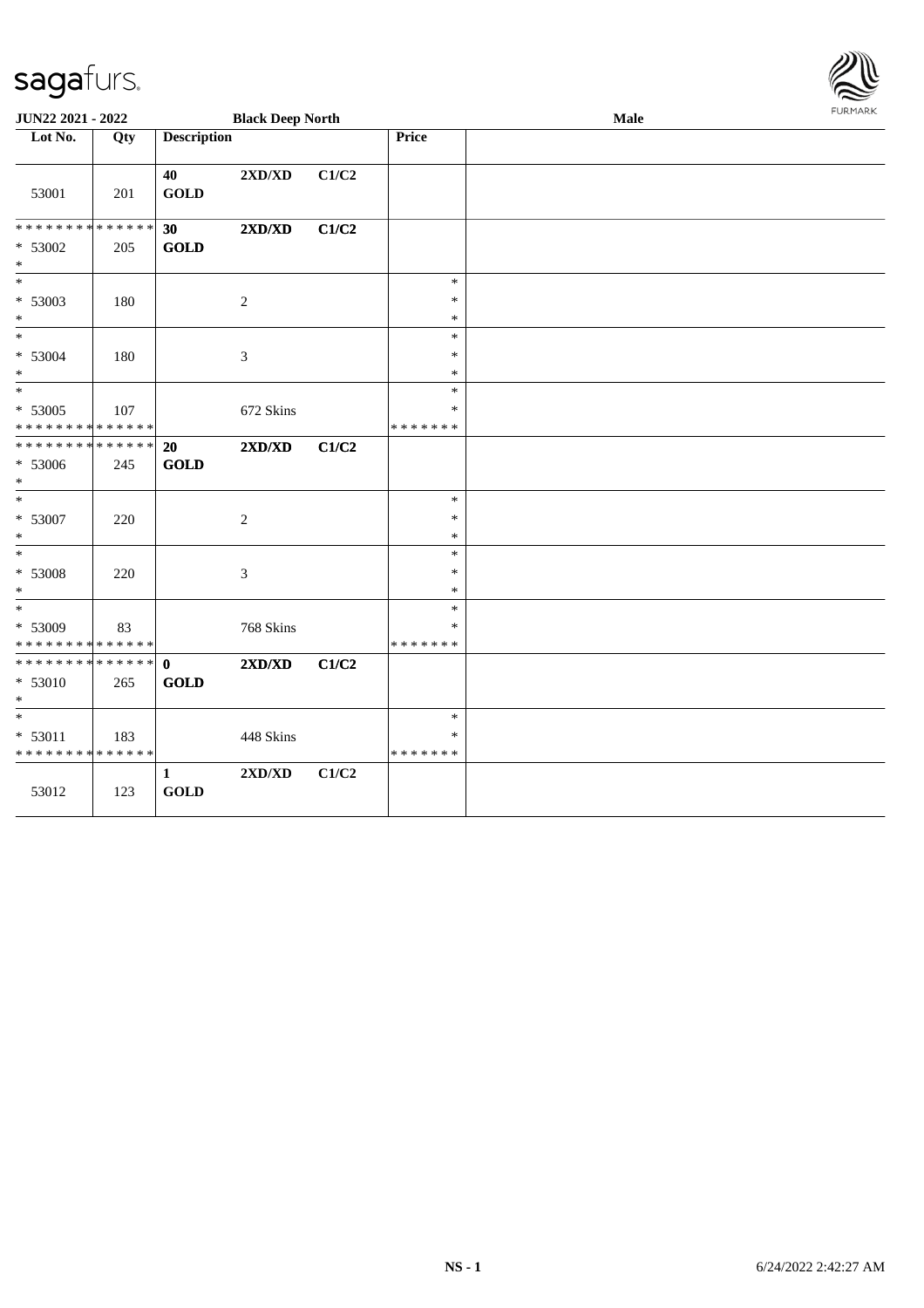

| JUN22 2021 - 2022                                            |     |                         | <b>Black Sundry owners</b>                                                                                           |                |                                   | Male |  |
|--------------------------------------------------------------|-----|-------------------------|----------------------------------------------------------------------------------------------------------------------|----------------|-----------------------------------|------|--|
| Lot No.                                                      | Qty | <b>Description</b>      |                                                                                                                      |                | Price                             |      |  |
| 53961                                                        | 67  | 20<br><b>GLMA</b>       | BL/2XD<br>VELV2                                                                                                      | C1             |                                   |      |  |
| 53962                                                        | 15  | $\bf{0}$<br><b>GLMA</b> | BL/2XD<br>VELV3                                                                                                      | C1             |                                   |      |  |
|                                                              |     |                         | <b>Black Cherry Grove</b>                                                                                            |                |                                   | Male |  |
| * * * * * * * * * * * * * *<br>* 53964<br>$\ast$             | 205 | 40<br><b>GLMA</b>       | 2XD/XD<br><b>VELV1</b>                                                                                               | C1/C2          |                                   |      |  |
| $\ast$<br>* 53965<br>$\ast$                                  | 180 |                         | $\sqrt{2}$                                                                                                           |                | $\ast$<br>$\ast$<br>$\ast$        |      |  |
| $*$<br>* 53966<br>* * * * * * * * * * * * * *                | 114 |                         | 499 Skins                                                                                                            |                | $\ast$<br>$\ast$<br>* * * * * * * |      |  |
| * * * * * * * * * * * * * *<br>* 53967<br>$\ast$             | 225 | 30<br><b>GLMA</b>       | BL/2XD<br><b>VELV1</b>                                                                                               | C1             |                                   |      |  |
| $\ast$<br>* 53968<br>$\ast$                                  | 200 |                         | $\sqrt{2}$                                                                                                           |                | $\ast$<br>$\ast$<br>$\ast$        |      |  |
| $\ast$<br>* 53969<br>* * * * * * * * * * * * * *             | 123 |                         | 548 Skins                                                                                                            |                | $\ast$<br>$\ast$<br>* * * * * * * |      |  |
| * * * * * * * * <mark>* * * * * * *</mark><br>* 53970<br>$*$ | 225 | 30<br><b>GLMA</b>       | $\boldsymbol{\text{X}}\boldsymbol{\text{D}}\boldsymbol{/}\boldsymbol{\text{D}}\boldsymbol{\text{K}}$<br><b>VELV1</b> | C <sub>2</sub> |                                   |      |  |
| $\ast$<br>* 53971<br>$\ast$                                  | 200 |                         | $\sqrt{2}$                                                                                                           |                | $\ast$<br>$\ast$<br>$\ast$        |      |  |
| $*$<br>$* 53972$<br>$*$                                      | 200 |                         | 3                                                                                                                    |                | $\ast$<br>$\ast$<br>$\ast$        |      |  |
| $*$<br>* 53973<br>$*$                                        | 200 |                         | $\overline{4}$                                                                                                       |                | $\ast$<br>$\ast$<br>$\ast$        |      |  |
| $*$<br>* 53974<br>$*$                                        | 200 |                         | 5                                                                                                                    |                | $\ast$<br>$\ast$<br>∗             |      |  |
| $*$<br>* 53975<br>$*$                                        | 200 |                         | 6                                                                                                                    |                | $\ast$<br>$\ast$<br>$\ast$        |      |  |
| $\overline{\ast}$<br>* 53976<br>* * * * * * * * * * * * * *  | 168 |                         | 1393 Skins                                                                                                           |                | $\ast$<br>∗<br>*******            |      |  |
| * * * * * * * * <mark>* * * * * * *</mark><br>* 53977<br>$*$ | 265 | 20<br><b>GLMA</b>       | BL/2XD<br><b>VELV1</b>                                                                                               | C1             |                                   |      |  |
| $*$<br>* 53978<br>$*$                                        | 240 |                         | $\overline{2}$                                                                                                       |                | $\ast$<br>$\ast$<br>$\ast$        |      |  |
| $\ast$<br>* 53979<br>* * * * * * * * * * * * * *             | 232 |                         | 737 Skins                                                                                                            |                | $\ast$<br>∗<br>* * * * * * *      |      |  |
| * * * * * * * * <mark>* * * * * * *</mark><br>* 53980        | 265 | 20<br><b>GLMA</b>       | $\mathbf{X}\mathbf{D}/\mathbf{D}\mathbf{K}$<br><b>VELV1</b>                                                          | C <sub>2</sub> |                                   |      |  |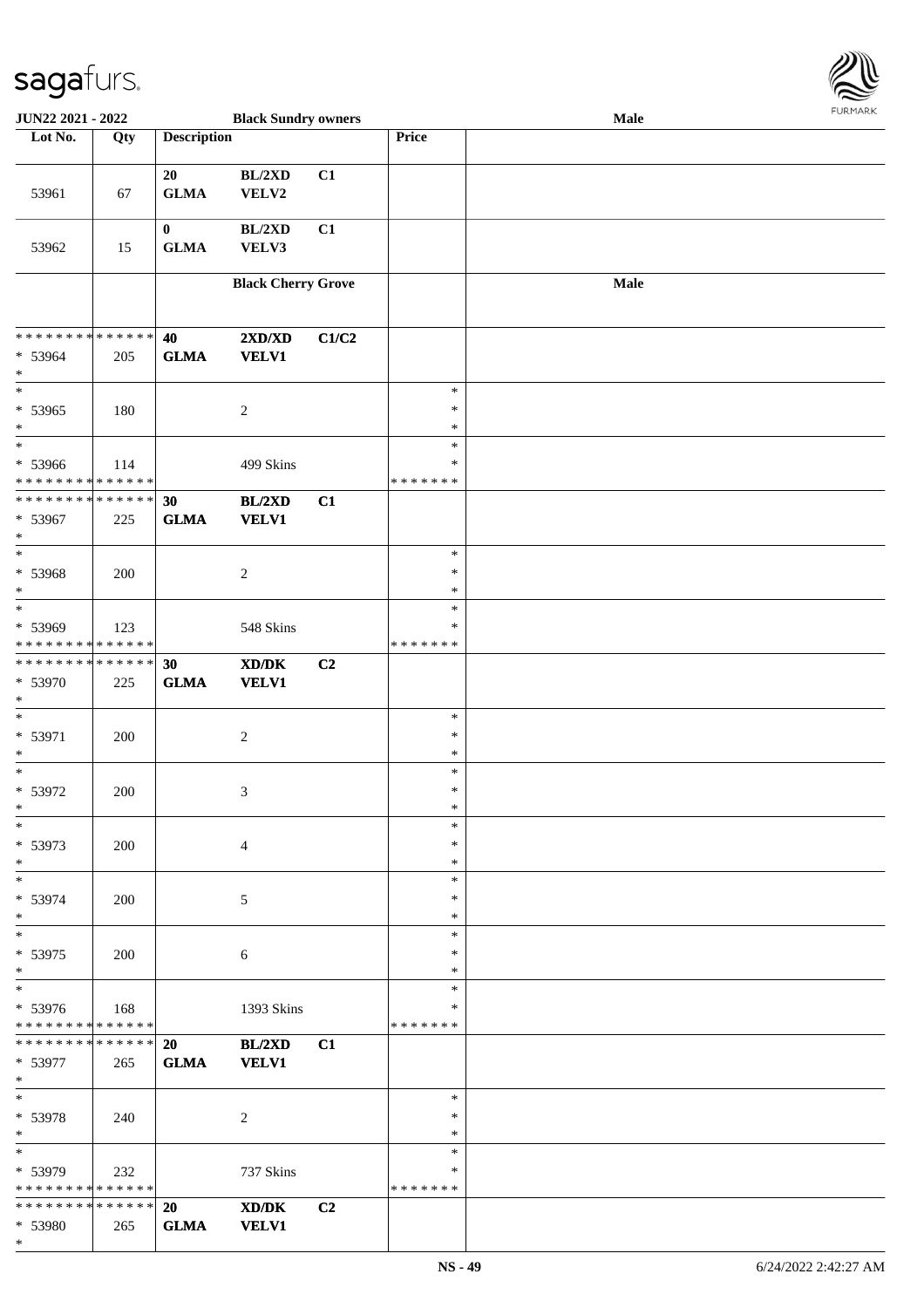\*

| Lot No.                                                   | Qty               | <b>Description</b>          |                                                             |       | Price                                |      |
|-----------------------------------------------------------|-------------------|-----------------------------|-------------------------------------------------------------|-------|--------------------------------------|------|
| $*$<br>* 53981<br>$\ast$                                  | 240               | 20<br>${\bf GLMA}$          | $\bold{X}\bold{D}/\bold{D}\bold{K}$<br><b>VELV1</b>         | C2    | $\ast$<br>$\ast$<br>$\ast$           |      |
| $\overline{\phantom{a}^*}$<br>* 53982<br>$\ast$           | 240               |                             | $\mathfrak{Z}$                                              |       | $\ast$<br>$\ast$<br>$\ast$           |      |
| $\ast$<br>* 53983<br>$*$                                  | 240               |                             | $\overline{4}$                                              |       | $\ast$<br>$\ast$<br>$\ast$           |      |
| * 53984<br>$*$                                            | 240               |                             | $\mathfrak{S}$                                              |       | $\ast$<br>$\ast$<br>$\ast$           |      |
| $\overline{\phantom{0}}$<br>$* 53985$<br>$*$              | 240               |                             | $\sqrt{6}$                                                  |       | $\ast$<br>$\ast$<br>$\ast$           |      |
| $*$<br>* 53986<br>$*$<br>$\overline{\phantom{a}^*}$       | 240               |                             | $\tau$                                                      |       | $\ast$<br>$\ast$<br>$\ast$           |      |
| * 53987<br>* * * * * * * * * * * * * * *                  | 61                |                             | 1766 Skins                                                  |       | $\ast$<br>$\ast$<br>* * * * * * *    |      |
| ************** 0<br>* 53988<br>$*$                        | 285               | <b>GLMA</b>                 | BL/2XD<br><b>VELV1</b>                                      | C1    |                                      |      |
| $*$<br>* 53989<br>* * * * * * * * * * * * * *             | 100               |                             | 385 Skins                                                   |       | $\ast$<br>$\ast$<br>* * * * * * *    |      |
| **************<br>* 53990<br>$*$                          | 285               | $\mathbf{0}$<br><b>GLMA</b> | $\mathbf{X}\mathbf{D}/\mathbf{D}\mathbf{K}$<br><b>VELV1</b> | C2    |                                      |      |
| $\overline{\phantom{0}}$<br>* 53991<br>$*$                | 260               |                             | $\overline{2}$                                              |       | $\ast$<br>$\ast$<br>$\ast$           |      |
| $*$<br>* 53992<br>$*$<br>$*$                              | 260               |                             | $\mathfrak{Z}$                                              |       | $\ast$<br>$\ast$<br>$\ast$<br>$\ast$ |      |
| * 53993<br>$\ast$<br>$\ast$                               | 240               |                             | $\overline{4}$                                              |       | $\ast$<br>$\ast$<br>$\ast$           |      |
| * 53994<br>* * * * * * * * * * * * * *<br>* * * * * * * * | 42<br>* * * * * * | 1                           | 1087 Skins<br>2XD/XD                                        | C1/C2 | $\ast$<br>* * * * * * *              |      |
| * 53995<br>$\ast$<br>$\ast$                               | 345               | <b>GLMA</b>                 | <b>VELV1</b>                                                |       | $\ast$                               |      |
| * 53996<br>* * * * * * * * * * * * * *                    | 125               |                             | 470 Skins                                                   |       | ∗<br>* * * * * * *                   | Male |
|                                                           |                   |                             | <b>Black C &amp; A Mink Ranch</b>                           |       |                                      |      |
| 53998                                                     | 146               | 40<br><b>GLMA</b>           | 2XD/XD<br>VELV2                                             | C1/C2 |                                      |      |
| * * * * * * * * * * * * * *<br>* 53999<br>$\ast$          | 225               | 30<br><b>GLMA</b>           | BL/2XD<br><b>VELV2</b>                                      | C1    |                                      |      |
| $\ast$<br>$* 54000$<br>$\ast$                             | 200               |                             | 2                                                           |       | $\ast$<br>$\ast$<br>$\ast$           |      |

**JUN22 2021 - 2022 Black Cherry Grove Male**

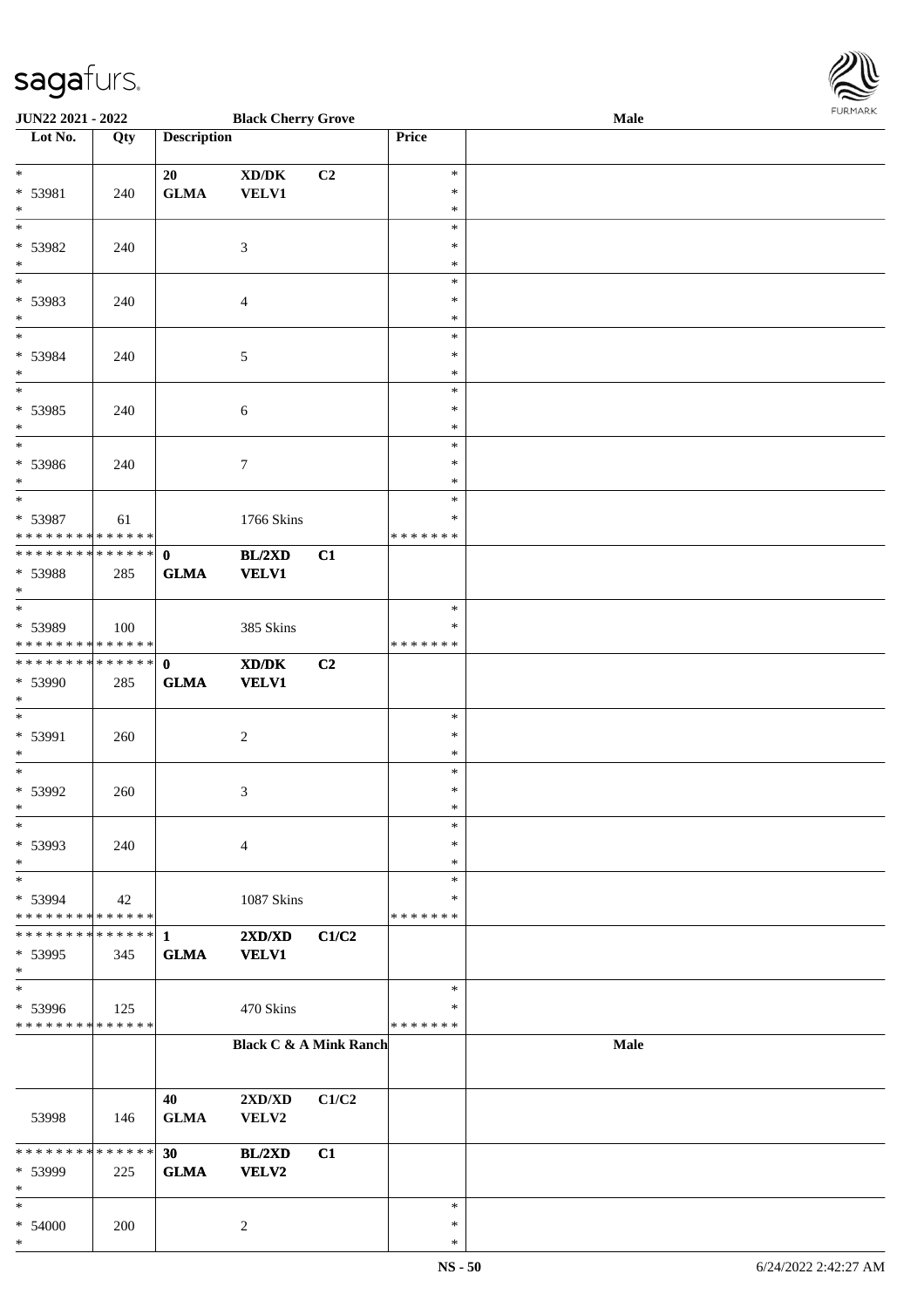

| <b>JUN22 2021 - 2022</b>                                         |     |                    |                                  | <b>Black C &amp; A Mink Ranch</b> |                  | <b>Male</b> |  |
|------------------------------------------------------------------|-----|--------------------|----------------------------------|-----------------------------------|------------------|-------------|--|
| Lot No.                                                          | Qty | <b>Description</b> |                                  |                                   | Price            |             |  |
|                                                                  |     |                    |                                  |                                   |                  |             |  |
| $\ast$                                                           |     | 30                 | BL/2XD                           | C1                                | $\ast$           |             |  |
| $* 54001$                                                        | 123 | <b>GLMA</b>        | VELV2                            |                                   | $\ast$           |             |  |
| * * * * * * * * <mark>* * * * * *</mark>                         |     |                    |                                  |                                   | *******          |             |  |
| * * * * * * * * <mark>* * * * * *</mark>                         |     | 30                 | XD/DK                            | C <sub>2</sub>                    |                  |             |  |
|                                                                  |     |                    |                                  |                                   |                  |             |  |
| $* 54002$                                                        | 225 | <b>GLMA</b>        | <b>VELV2</b>                     |                                   |                  |             |  |
| $\ast$                                                           |     |                    |                                  |                                   |                  |             |  |
|                                                                  |     |                    |                                  |                                   | $\ast$           |             |  |
| $* 54003$                                                        | 200 |                    | $\overline{c}$                   |                                   | $\ast$           |             |  |
| $\ast$                                                           |     |                    |                                  |                                   | $\ast$           |             |  |
| $\ddot{x}$                                                       |     |                    |                                  |                                   | $\ast$           |             |  |
| $* 54004$                                                        | 104 |                    | 529 Skins                        |                                   | $\ast$           |             |  |
| * * * * * * * * <mark>* * * * * *</mark>                         |     |                    |                                  |                                   | * * * * * * *    |             |  |
| * * * * * * * * <mark>* * * * * * *</mark>                       |     | 20                 | BL/2XD                           | C1                                |                  |             |  |
| $* 54005$                                                        | 265 | <b>GLMA</b>        | VELV2                            |                                   |                  |             |  |
| $\ast$                                                           |     |                    |                                  |                                   |                  |             |  |
| $*$                                                              |     |                    |                                  |                                   | $\ast$           |             |  |
|                                                                  |     |                    |                                  |                                   | $\ast$           |             |  |
| $* 54006$                                                        | 240 |                    | 2                                |                                   |                  |             |  |
| $\ast$                                                           |     |                    |                                  |                                   | $\ast$           |             |  |
| $\ast$                                                           |     |                    |                                  |                                   | $\ast$           |             |  |
| * 54007                                                          | 28  |                    | 533 Skins                        |                                   | $\ast$           |             |  |
| * * * * * * * * <mark>* * * * * *</mark>                         |     |                    |                                  |                                   | * * * * * * *    |             |  |
| * * * * * * * * <mark>* * * * * * *</mark>                       |     | 20                 | XD/DK                            | C <sub>2</sub>                    |                  |             |  |
| $* 54008$                                                        | 265 | <b>GLMA</b>        | <b>VELV2</b>                     |                                   |                  |             |  |
| $\ast$                                                           |     |                    |                                  |                                   |                  |             |  |
| $\ast$                                                           |     |                    |                                  |                                   | $\ast$           |             |  |
| $* 54009$                                                        | 80  |                    | 345 Skins                        |                                   | $\ast$           |             |  |
| * * * * * * * * * * * * * *                                      |     |                    |                                  |                                   | * * * * * * *    |             |  |
|                                                                  |     |                    | <b>Black Springbrook</b>         |                                   |                  | Male        |  |
|                                                                  |     |                    |                                  |                                   |                  |             |  |
|                                                                  |     |                    |                                  |                                   |                  |             |  |
|                                                                  |     |                    |                                  |                                   |                  |             |  |
|                                                                  |     |                    |                                  |                                   |                  |             |  |
|                                                                  |     | 40                 | 2XD/XD                           | C1/C2                             |                  |             |  |
| * * * * * * * * <mark>* * * * * * *</mark><br>$* 54011$          | 205 | <b>GLMA</b>        | VELV2                            |                                   |                  |             |  |
| $\ast$                                                           |     |                    |                                  |                                   |                  |             |  |
| $\ast$                                                           |     |                    |                                  |                                   | $\ast$           |             |  |
|                                                                  | 180 |                    | 2                                |                                   | $\ast$           |             |  |
| $* 54012$<br>$*$                                                 |     |                    |                                  |                                   | $\ast$           |             |  |
| $\ast$                                                           |     |                    |                                  |                                   | $\ast$           |             |  |
|                                                                  | 101 |                    | 486 Skins                        |                                   | $\ast$           |             |  |
| $* 54013$<br>* * * * * * * * <mark>* * * * * * *</mark>          |     |                    |                                  |                                   | *******          |             |  |
|                                                                  |     |                    |                                  |                                   |                  |             |  |
|                                                                  |     | 40 — 10            | $2{\bf X}{\bf D}/{\bf X}{\bf D}$ | C1/C2                             |                  |             |  |
|                                                                  | 63  | <b>GLMA</b>        | <b>VELV2</b>                     |                                   |                  |             |  |
|                                                                  |     |                    |                                  |                                   |                  |             |  |
|                                                                  |     | 30                 | BL/2XD                           | C1                                |                  |             |  |
| 54014<br>* * * * * * * * <mark>* * * * * * *</mark><br>$* 54015$ | 225 | <b>GLMA</b>        | <b>VELV2</b>                     |                                   |                  |             |  |
| $*$                                                              |     |                    |                                  |                                   |                  |             |  |
| $*$                                                              |     |                    |                                  |                                   | $\ast$           |             |  |
| $* 54016$                                                        | 200 |                    | 2                                |                                   | $\ast$           |             |  |
| $*$                                                              |     |                    |                                  |                                   | $\ast$           |             |  |
| $*$                                                              |     |                    |                                  |                                   | $\ast$           |             |  |
| $* 54017$                                                        | 200 |                    | $\mathfrak{Z}$                   |                                   | $\ast$           |             |  |
| $*$                                                              |     |                    |                                  |                                   | $\ast$           |             |  |
| $*$ $-$                                                          |     |                    |                                  |                                   | $\ast$           |             |  |
|                                                                  |     |                    |                                  |                                   | $\ast$           |             |  |
|                                                                  | 200 |                    | 4                                |                                   | $\ast$           |             |  |
|                                                                  |     |                    |                                  |                                   |                  |             |  |
| $* 54018$<br>$*$<br>$*$                                          |     |                    |                                  |                                   | $\ast$           |             |  |
| * 54019                                                          | 200 |                    | 5                                |                                   | $\ast$           |             |  |
| $*$                                                              |     |                    |                                  |                                   | $\ast$           |             |  |
| $*$                                                              |     |                    |                                  |                                   | $\ast$           |             |  |
| $* 54020$<br>$\ast$                                              | 200 |                    | $\sqrt{6}$                       |                                   | $\ast$<br>$\ast$ |             |  |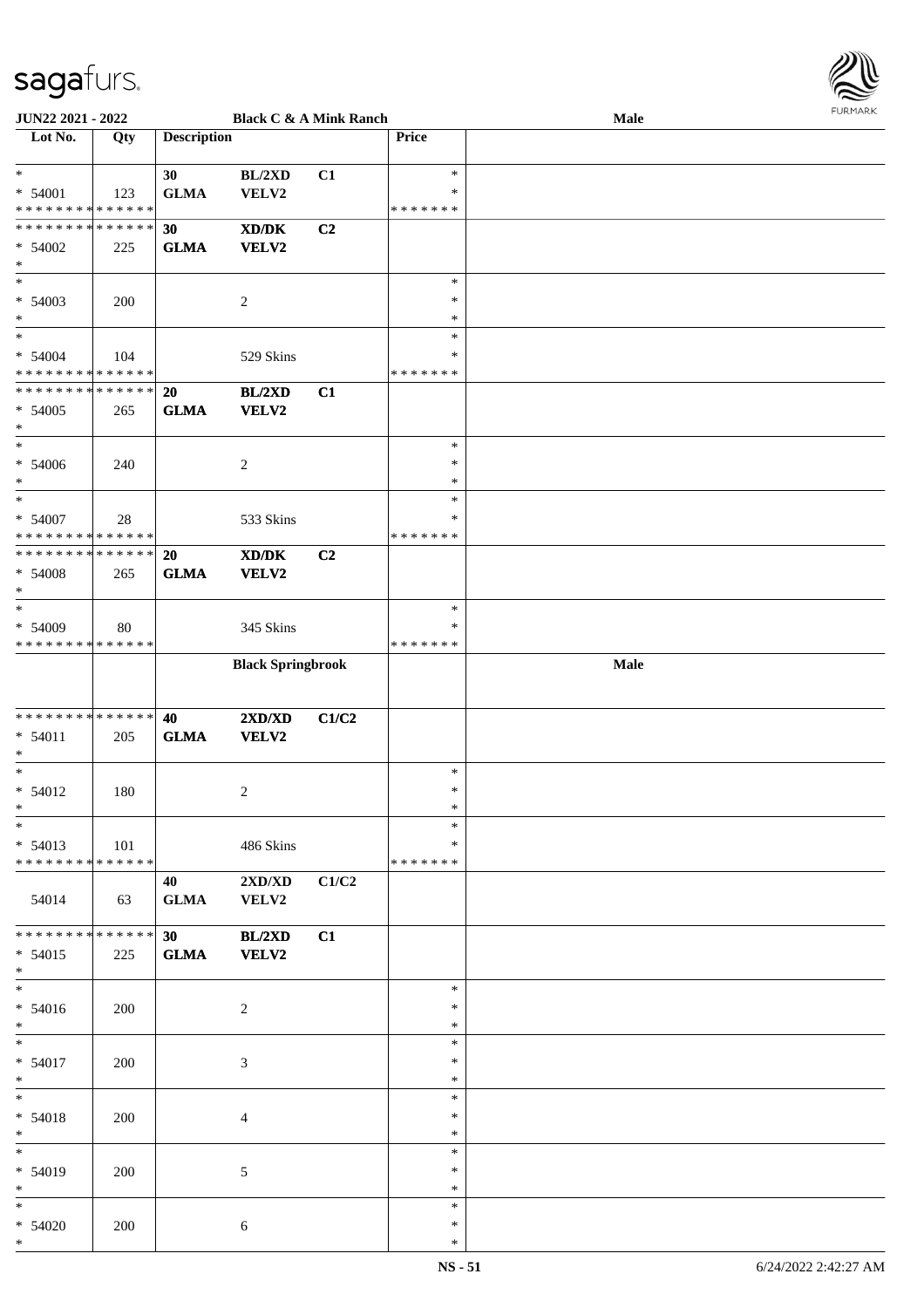\* \* \* \* \* \* \* \* \* \* \* \* \* \* \*

| <b>JUN22 2021 - 2022</b>                   |     |                    | <b>Black Springbrook</b>                                                                             |                |               | Male |  |
|--------------------------------------------|-----|--------------------|------------------------------------------------------------------------------------------------------|----------------|---------------|------|--|
| Lot No.                                    | Qty | <b>Description</b> |                                                                                                      |                | Price         |      |  |
|                                            |     |                    |                                                                                                      |                |               |      |  |
| $*$                                        |     | 30                 | BL/2XD                                                                                               | C1             | $\ast$        |      |  |
| $* 54021$                                  | 33  | <b>GLMA</b>        | VELV2                                                                                                |                | $\ast$        |      |  |
| * * * * * * * * <mark>* * * * * * *</mark> |     |                    |                                                                                                      |                | * * * * * * * |      |  |
| * * * * * * * * <mark>* * * * * * *</mark> |     | 30                 | 2XD/XD                                                                                               | C1/C2          |               |      |  |
| $* 54022$                                  | 225 | <b>GLMA</b>        | <b>VELV2</b>                                                                                         |                |               |      |  |
| $\ast$                                     |     |                    |                                                                                                      |                |               |      |  |
|                                            |     |                    |                                                                                                      |                | $\ast$        |      |  |
| $* 54023$                                  | 200 |                    | $\overline{2}$                                                                                       |                | $\ast$        |      |  |
| $\ast$                                     |     |                    |                                                                                                      |                | $\ast$        |      |  |
| $*$                                        |     |                    |                                                                                                      |                | $\ast$        |      |  |
|                                            |     |                    |                                                                                                      |                |               |      |  |
| $* 54024$                                  | 200 |                    | 3                                                                                                    |                | $\ast$        |      |  |
| $*$<br>$\overline{\ast}$                   |     |                    |                                                                                                      |                | $\ast$        |      |  |
|                                            |     |                    |                                                                                                      |                | $\ast$        |      |  |
| $* 54025$                                  | 200 |                    | $\overline{4}$                                                                                       |                | $\ast$        |      |  |
| $\ast$                                     |     |                    |                                                                                                      |                | $\ast$        |      |  |
| $\ddot{x}$                                 |     |                    |                                                                                                      |                | $\ast$        |      |  |
| $* 54026$                                  | 79  |                    | 904 Skins                                                                                            |                | $\ast$        |      |  |
| * * * * * * * * <mark>* * * * * * *</mark> |     |                    |                                                                                                      |                | * * * * * * * |      |  |
| **************                             |     | 30                 | $\boldsymbol{\text{X}}\boldsymbol{\text{D}}\boldsymbol{/}\boldsymbol{\text{D}}\boldsymbol{\text{K}}$ | C <sub>2</sub> |               |      |  |
| $* 54027$                                  | 225 | <b>GLMA</b>        | VELV2                                                                                                |                |               |      |  |
| $\ast$                                     |     |                    |                                                                                                      |                |               |      |  |
| $\overline{\ast}$                          |     |                    |                                                                                                      |                | $\ast$        |      |  |
| $* 54028$                                  | 200 |                    | 2                                                                                                    |                | $\ast$        |      |  |
| $\ast$                                     |     |                    |                                                                                                      |                | $\ast$        |      |  |
| $\overline{\phantom{0}}$                   |     |                    |                                                                                                      |                | $\ast$        |      |  |
| $* 54029$                                  | 200 |                    | $\mathfrak{Z}$                                                                                       |                | $\ast$        |      |  |
| $\ast$                                     |     |                    |                                                                                                      |                | $\ast$        |      |  |
| $\overline{\ast}$                          |     |                    |                                                                                                      |                | $\ast$        |      |  |
| $* 54030$                                  | 138 |                    | 763 Skins                                                                                            |                | ∗             |      |  |
| * * * * * * * * <mark>* * * * * * *</mark> |     |                    |                                                                                                      |                | * * * * * * * |      |  |
| * * * * * * * * * * * * * * *              |     | 20                 | BL/2XD                                                                                               | C1             |               |      |  |
| $* 54031$                                  | 265 | <b>GLMA</b>        | <b>VELV2</b>                                                                                         |                |               |      |  |
| $\ast$                                     |     |                    |                                                                                                      |                |               |      |  |
| $\ast$                                     |     |                    |                                                                                                      |                | $\ast$        |      |  |
| $* 54032$                                  | 240 |                    | 2                                                                                                    |                | $\ast$        |      |  |
| $\ddot{x}$                                 |     |                    |                                                                                                      |                | $\ast$        |      |  |
| $\ast$                                     |     |                    |                                                                                                      |                | $\ast$        |      |  |
|                                            |     |                    |                                                                                                      |                |               |      |  |
| $* 54033$                                  | 240 |                    | 3                                                                                                    |                | $\ast$        |      |  |
| $*$                                        |     |                    |                                                                                                      |                | $\ast$        |      |  |
| $\ddot{x}$                                 |     |                    |                                                                                                      |                | $\ast$        |      |  |
| $* 54034$                                  | 240 |                    | $\overline{4}$                                                                                       |                | $\ast$        |      |  |
| $\ast$<br>$*$                              |     |                    |                                                                                                      |                | $\ast$        |      |  |
|                                            |     |                    |                                                                                                      |                | $\ast$        |      |  |
| * 54035                                    | 240 |                    | $\sqrt{5}$                                                                                           |                | $\ast$        |      |  |
| $\ast$                                     |     |                    |                                                                                                      |                | $\ast$        |      |  |
| $*$                                        |     |                    |                                                                                                      |                | $\ast$        |      |  |
| $* 54036$                                  | 253 |                    | 1478 Skins                                                                                           |                | ∗             |      |  |
| * * * * * * * * <mark>* * * * * *</mark>   |     |                    |                                                                                                      |                | *******       |      |  |
| * * * * * * * * <mark>* * * * * * *</mark> |     | 20                 | $2{\bf X}{\bf D}/{\bf X}{\bf D}$                                                                     | C1/C2          |               |      |  |
| $* 54037$                                  | 265 | <b>GLMA</b>        | <b>VELV2</b>                                                                                         |                |               |      |  |
| $*$                                        |     |                    |                                                                                                      |                |               |      |  |
| $\ast$                                     |     |                    |                                                                                                      |                | $\ast$        |      |  |
| $* 54038$                                  | 240 |                    | 2                                                                                                    |                | $\ast$        |      |  |
| $*$                                        |     |                    |                                                                                                      |                | $\ast$        |      |  |
| $*$                                        |     |                    |                                                                                                      |                | $\ast$        |      |  |
| * 54039                                    | 240 |                    | 3                                                                                                    |                | $\ast$        |      |  |
| $*$                                        |     |                    |                                                                                                      |                | $\ast$        |      |  |
| $\ast$                                     |     |                    |                                                                                                      |                | $\ast$        |      |  |
| $* 54040$                                  | 263 |                    | 1008 Skins                                                                                           |                | $\ast$        |      |  |

\* \* \* \* \* \* \*

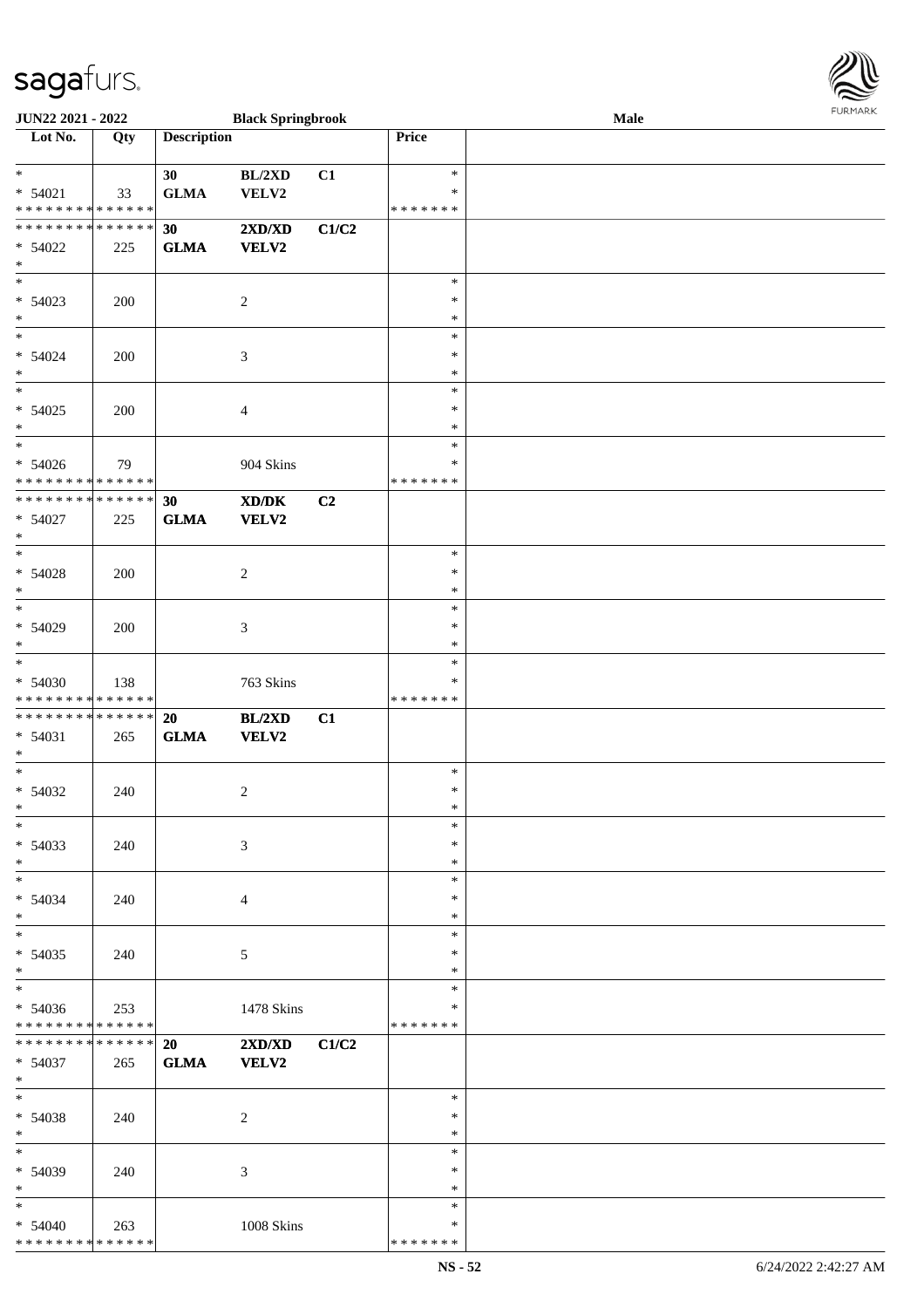| JUN22 2021 - 2022                                  |     |                             | <b>Black Springbrook</b>                  |       |                                   | Male        | $1$ $0.1$ $1.$ $1.$ $1.$ $0.$ |
|----------------------------------------------------|-----|-----------------------------|-------------------------------------------|-------|-----------------------------------|-------------|-------------------------------|
| Lot No.                                            | Qty | <b>Description</b>          |                                           |       | Price                             |             |                               |
| * * * * * * * * * * * * * * *<br>$* 54041$<br>$*$  | 265 | 20<br><b>GLMA</b>           | XD/DK<br><b>VELV2</b>                     | C2    |                                   |             |                               |
| $*$<br>$* 54042$<br>$*$                            | 240 |                             | 2                                         |       | $\ast$<br>$\ast$<br>$\ast$        |             |                               |
| $\overline{\phantom{0}}$<br>$* 54043$<br>$*$       | 240 |                             | 3                                         |       | $\ast$<br>∗<br>$\ast$             |             |                               |
| $*$<br>$* 54044$<br>* * * * * * * * * * * * * *    | 70  |                             | 815 Skins                                 |       | $\ast$<br>$\ast$<br>* * * * * * * |             |                               |
| * * * * * * * * * * * * * * *<br>$* 54045$<br>$*$  | 285 | $\mathbf{0}$<br><b>GLMA</b> | BL/2XD<br>VELV2                           | C1    |                                   |             |                               |
| $*$<br>$* 54046$<br>******** <mark>******</mark>   | 214 |                             | 499 Skins                                 |       | $\ast$<br>$\ast$<br>* * * * * * * |             |                               |
| * * * * * * * * * * * * * * *<br>$* 54047$<br>$*$  | 285 | $\mathbf 0$<br><b>GLMA</b>  | 2XD/XD<br><b>VELV2</b>                    | C1/C2 |                                   |             |                               |
| $*$<br>$* 54048$<br>******** <mark>******</mark>   | 112 |                             | 397 Skins                                 |       | $\ast$<br>∗<br>* * * * * * *      |             |                               |
| 54049                                              | 68  | $\bf{0}$<br><b>GLMA</b>     | $2{\bf X}{\bf D}/{\bf X}{\bf D}$<br>VELV2 | C1/C2 |                                   |             |                               |
| * * * * * * * * * * * * * *<br>* 54050<br>$*$      | 285 | $\mathbf{0}$<br><b>GLMA</b> | XD/DK<br>VELV2                            | C2    |                                   |             |                               |
| $*$<br>$* 54051$<br>* * * * * * * * * * * * * * *  | 142 |                             | 427 Skins                                 |       | $\ast$<br>$\ast$<br>* * * * * * * |             |                               |
| ******** <mark>******</mark><br>* 54052<br>$*$     | 345 | $\mathbf{1}$<br><b>GLMA</b> | 2XD/XD<br><b>VELV2</b>                    | C1/C2 |                                   |             |                               |
| $\ast$<br>$* 54053$<br>* * * * * * * * * * * * * * | 34  |                             | 379 Skins                                 |       | $\ast$<br>$\ast$<br>* * * * * * * |             |                               |
|                                                    |     |                             | <b>Black Zimbal Mink</b>                  |       |                                   | <b>Male</b> |                               |
| * * * * * * * * * * * * * * *<br>$* 54055$<br>$*$  | 200 | 40<br><b>GLMA</b>           | BL/2XD<br><b>VELV2</b>                    | C1    |                                   |             |                               |
| $*$<br>$* 54056$<br>$*$                            | 180 |                             | 2                                         |       | $\ast$<br>$\ast$<br>$\ast$        |             |                               |
| $\ast$<br>$* 54057$<br>* * * * * * * * * * * * * * | 65  |                             | 445 Skins                                 |       | $\ast$<br>∗<br>*******            |             |                               |
| 54058                                              | 110 | 40<br><b>GLMA</b>           | $\mathbf{X}\mathbf{D}$<br>VELV2           | C2    |                                   |             |                               |
| * * * * * * * * * * * * * * *<br>* 54059<br>$*$    | 220 | 30<br><b>GLMA</b>           | BL/2XD<br>VELV2                           | C1    |                                   |             |                               |
| $*$<br>* 54060<br>$\ast$                           | 200 |                             | 2                                         |       | $\ast$<br>$\ast$<br>$\ast$        |             |                               |

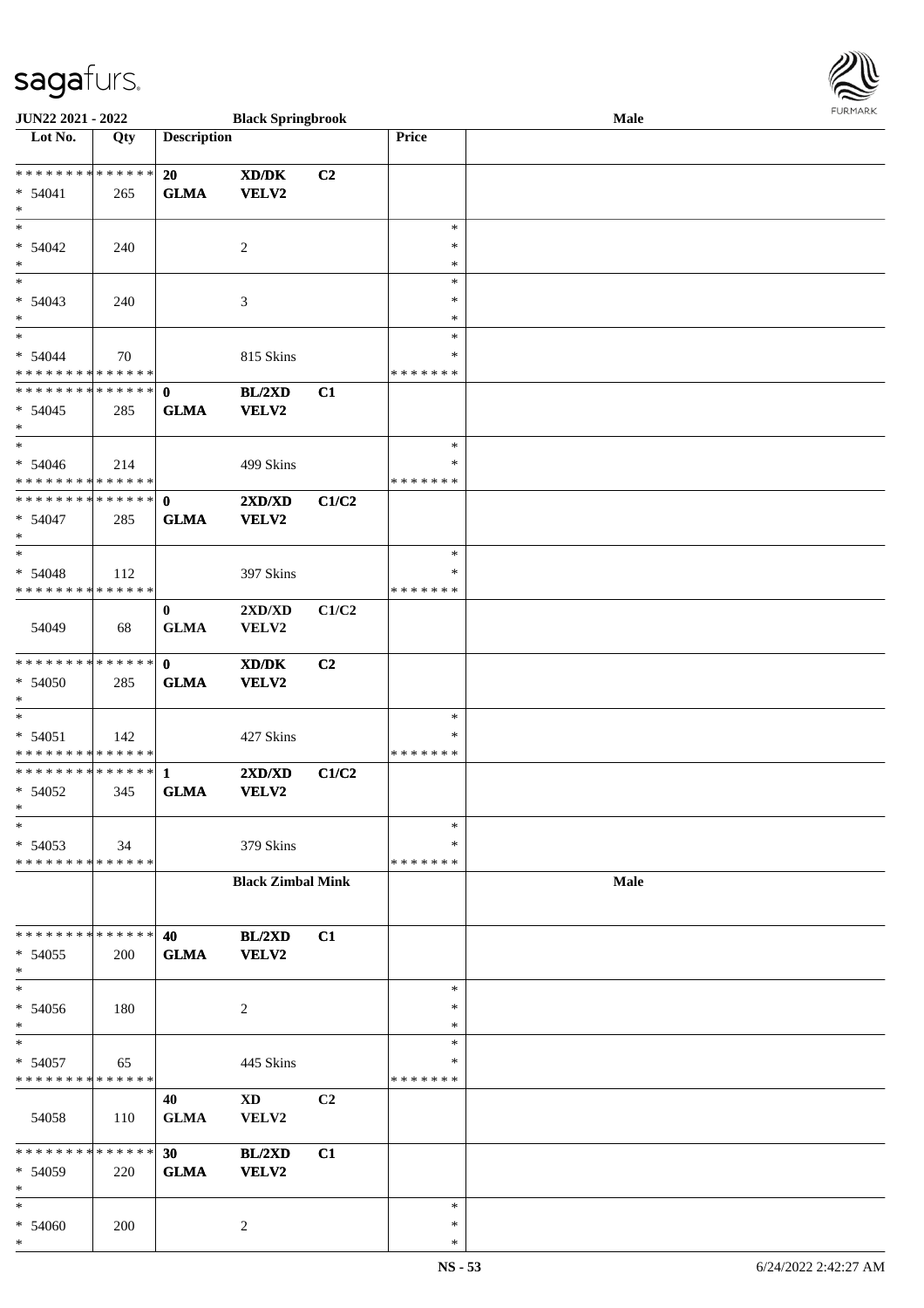| <b>JUN22 2021 - 2022</b>                                                    |     |                    | <b>Black Zimbal Mink</b>                   |                |                  | Male | $1 \times 1$ |
|-----------------------------------------------------------------------------|-----|--------------------|--------------------------------------------|----------------|------------------|------|--------------|
| Lot No.                                                                     | Qty | <b>Description</b> |                                            |                | Price            |      |              |
| $*$                                                                         |     |                    |                                            |                | $\ast$           |      |              |
| $* 54061$                                                                   |     | 30<br><b>GLMA</b>  | BL/2XD<br>VELV2                            | C1             | $\ast$           |      |              |
| $\ast$                                                                      | 200 |                    |                                            |                | $\ast$           |      |              |
|                                                                             |     |                    |                                            |                | $\ast$           |      |              |
| $* 54062$                                                                   | 200 |                    | $\overline{4}$                             |                | $\ast$           |      |              |
| $*$                                                                         |     |                    |                                            |                | $\ast$           |      |              |
|                                                                             |     |                    |                                            |                | $\ast$           |      |              |
| $* 54063$                                                                   | 200 |                    | 5                                          |                | $\ast$           |      |              |
| $\ast$                                                                      |     |                    |                                            |                | $\ast$           |      |              |
| $\overline{\ast}$                                                           |     |                    |                                            |                | $\ast$           |      |              |
| * 54064                                                                     | 61  |                    | 1081 Skins                                 |                | $\ast$           |      |              |
| * * * * * * * * * * * * * * *<br>* * * * * * * * <mark>* * * * * * *</mark> |     | 30                 |                                            | C2             | *******          |      |              |
| $* 54065$                                                                   | 220 | <b>GLMA</b>        | $\boldsymbol{\mathrm{XD}}$<br><b>VELV2</b> |                |                  |      |              |
| $*$                                                                         |     |                    |                                            |                |                  |      |              |
| $*$                                                                         |     |                    |                                            |                | $\ast$           |      |              |
| $* 54066$                                                                   | 133 |                    | 353 Skins                                  |                | $\ast$           |      |              |
| * * * * * * * * <mark>* * * * * *</mark>                                    |     |                    |                                            |                | * * * * * * *    |      |              |
| * * * * * * * * <mark>* * * * * * *</mark>                                  |     | 20                 | BL/2XD                                     | C1             |                  |      |              |
| $* 54067$                                                                   | 260 | <b>GLMA</b>        | <b>VELV2</b>                               |                |                  |      |              |
| $\ast$                                                                      |     |                    |                                            |                |                  |      |              |
|                                                                             |     |                    |                                            |                | $\ast$           |      |              |
| $* 54068$                                                                   | 240 |                    | 2                                          |                | $\ast$<br>$\ast$ |      |              |
| $*$<br>$*$                                                                  |     |                    |                                            |                | $\ast$           |      |              |
| $* 54069$                                                                   | 240 |                    | 3                                          |                | $\ast$           |      |              |
| $\ast$                                                                      |     |                    |                                            |                | $\ast$           |      |              |
| $\overline{\ast}$                                                           |     |                    |                                            |                | $\ast$           |      |              |
| $* 54070$                                                                   | 58  |                    | 798 Skins                                  |                | $\ast$           |      |              |
| * * * * * * * * <mark>* * * * * * *</mark>                                  |     |                    |                                            |                | * * * * * * *    |      |              |
|                                                                             |     | 20                 | $\mathbf{X}\mathbf{D}$                     | C <sub>2</sub> |                  |      |              |
| 54071                                                                       | 177 | <b>GLMA</b>        | VELV2                                      |                |                  |      |              |
|                                                                             |     |                    |                                            |                |                  |      |              |
|                                                                             |     | $\mathbf{0}$       | 2XD/XD                                     | C1/C2          |                  |      |              |
| 54072                                                                       | 226 | <b>GLMA</b>        | VELV2                                      |                |                  |      |              |
|                                                                             |     |                    | <b>Black David Dittrich-Ames</b>           |                |                  | Male |              |
|                                                                             |     |                    |                                            |                |                  |      |              |
|                                                                             |     |                    |                                            |                |                  |      |              |
|                                                                             |     | 50                 | $2{\bf X}{\bf D}/{\bf X}{\bf D}$           | C1/C2          |                  |      |              |
| 54074                                                                       | 174 | <b>GLMA</b>        | VELV2                                      |                |                  |      |              |
|                                                                             |     |                    |                                            |                |                  |      |              |
| * * * * * * * * <mark>* * * * * *</mark>                                    |     | 40                 | $2{\bf X}{\bf D}/{\bf X}{\bf D}$           | C1/C2          |                  |      |              |
| $* 54075$<br>$\ast$                                                         | 205 | <b>GLMA</b>        | <b>VELV2</b>                               |                |                  |      |              |
| $\ast$                                                                      |     |                    |                                            |                | $\ast$           |      |              |
| * 54076                                                                     | 180 |                    | 2                                          |                | $\ast$           |      |              |
| $*$                                                                         |     |                    |                                            |                | $\ast$           |      |              |
| $\ast$                                                                      |     |                    |                                            |                | $\ast$           |      |              |
| * 54077                                                                     | 180 |                    | 3                                          |                | $\ast$           |      |              |
| $*$                                                                         |     |                    |                                            |                | $\ast$           |      |              |
| $\ast$                                                                      |     |                    |                                            |                | $\ast$           |      |              |
| * 54078                                                                     | 21  |                    | 586 Skins                                  |                | ∗                |      |              |
| * * * * * * * * * * * * * *                                                 |     |                    |                                            |                | * * * * * * *    |      |              |
|                                                                             |     | 40                 | $2{\bf X}{\bf D}/{\bf X}{\bf D}$           | C1/C2          |                  |      |              |
| 54079                                                                       | 84  | <b>GLMA</b>        | VELV2                                      |                |                  |      |              |
| * * * * * * * * <mark>* * * * * *</mark>                                    |     | 30                 | BL/2XD                                     | C1             |                  |      |              |
| $* 54080$                                                                   | 225 | <b>GLMA</b>        | <b>VELV2</b>                               |                |                  |      |              |
|                                                                             |     |                    |                                            |                |                  |      |              |

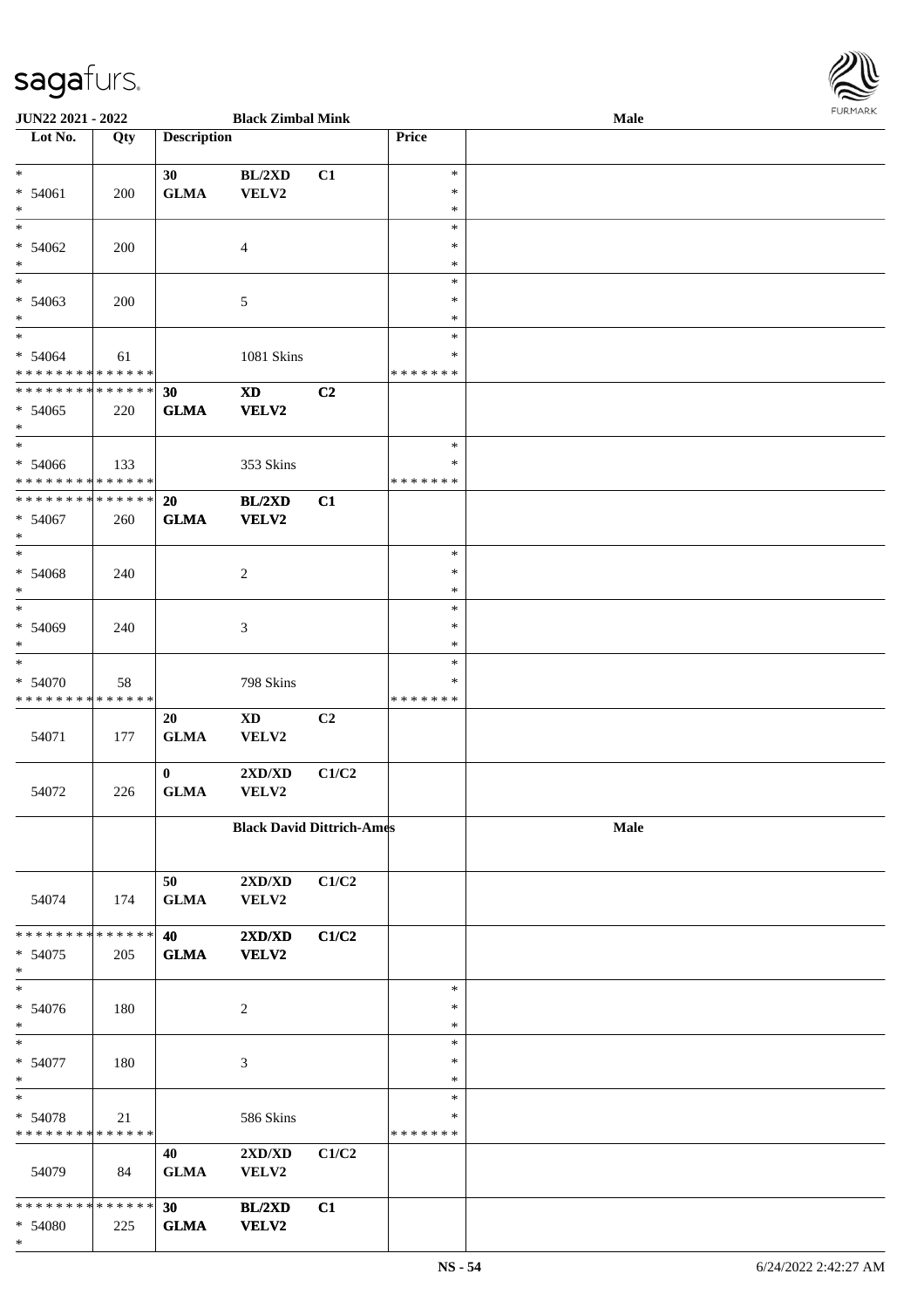

| JUN22 2021 - 2022                          |             |                    | <b>Black David Dittrich-Ames</b> |    |               | Male |
|--------------------------------------------|-------------|--------------------|----------------------------------|----|---------------|------|
| Lot No.                                    | Qty         | <b>Description</b> |                                  |    | Price         |      |
|                                            |             |                    |                                  |    |               |      |
| $\ast$                                     |             | 30                 | BL/2XD                           | C1 | $\ast$        |      |
| $* 54081$                                  | 200         | ${\bf GLMA}$       | VELV2                            |    | $\ast$        |      |
| $\ast$                                     |             |                    |                                  |    | $\ast$        |      |
| $\overline{\phantom{a}^*}$                 |             |                    |                                  |    | $\ast$        |      |
| $* 54082$                                  | 200         |                    | $\mathfrak{Z}$                   |    | $\ast$        |      |
| $\ast$                                     |             |                    |                                  |    | $\ast$        |      |
| $\overline{\phantom{0}}$                   |             |                    |                                  |    |               |      |
|                                            |             |                    |                                  |    | $\ast$        |      |
| $* 54083$                                  | 200         |                    | $\overline{4}$                   |    | $\ast$        |      |
| $\ast$                                     |             |                    |                                  |    | $\ast$        |      |
| $\overline{\phantom{0}}$                   |             |                    |                                  |    | $\ast$        |      |
| $* 54084$                                  | 200         |                    | 5                                |    | $\ast$        |      |
| $\ast$                                     |             |                    |                                  |    | $\ast$        |      |
| $\overline{\phantom{a}^*}$                 |             |                    |                                  |    | $\ast$        |      |
| $* 54085$                                  | 200         |                    | $\sqrt{6}$                       |    | $\ast$        |      |
| $\ast$                                     |             |                    |                                  |    | $\ast$        |      |
| $_{\ast}^{-}$                              |             |                    |                                  |    | $\ast$        |      |
| $* 54086$                                  | 200         |                    | $\tau$                           |    | $\ast$        |      |
| $\ast$                                     |             |                    |                                  |    | $\ast$        |      |
| $\overline{\phantom{a}^*}$                 |             |                    |                                  |    | $\ast$        |      |
|                                            |             |                    |                                  |    |               |      |
| * 54087                                    | 200         |                    | $8\,$                            |    | $\ast$        |      |
| $\ast$                                     |             |                    |                                  |    | $\ast$        |      |
| $\ast$                                     |             |                    |                                  |    | $\ast$        |      |
| * 54088                                    | 43          |                    | 1668 Skins                       |    | $\ast$        |      |
| * * * * * * * * <mark>* * * * * * *</mark> |             |                    |                                  |    | * * * * * * * |      |
| **************                             |             | 30                 | BL/2XD                           | C1 |               |      |
| * 54089                                    | 225         | <b>GLMA</b>        | VELV2                            |    |               |      |
| $*$                                        |             |                    |                                  |    |               |      |
| $\overline{\phantom{0}}$                   |             |                    |                                  |    | $\ast$        |      |
| $* 54090$                                  | 200         |                    | $\boldsymbol{2}$                 |    | $\ast$        |      |
| $\ast$                                     |             |                    |                                  |    | $\ast$        |      |
| $\ast$                                     |             |                    |                                  |    | $\ast$        |      |
| * 54091                                    |             |                    |                                  |    | $\ast$        |      |
| $\ast$                                     | 200         |                    | 3                                |    | $\ast$        |      |
| $\ast$                                     |             |                    |                                  |    | $\ast$        |      |
|                                            |             |                    |                                  |    |               |      |
| $* 54092$                                  | 200         |                    | 4                                |    | $\ast$        |      |
| $*$                                        |             |                    |                                  |    | $\ast$        |      |
| $*$                                        |             |                    |                                  |    | $\ast$        |      |
| $* 54093$                                  | $\vert$ 129 |                    | 954 Skins                        |    | ∗             |      |
| ******** <mark>******</mark>               |             |                    |                                  |    | *******       |      |
| * * * * * * * * * * * * * * *              |             | 30                 | XD/DK                            | C2 |               |      |
| $* 54094$                                  | 225         | <b>GLMA</b>        | <b>VELV2</b>                     |    |               |      |
| $*$                                        |             |                    |                                  |    |               |      |
| $\overline{\phantom{0}}$                   |             |                    |                                  |    | $\ast$        |      |
| * 54095                                    | 200         |                    | $\sqrt{2}$                       |    | $\ast$        |      |
| $*$                                        |             |                    |                                  |    | $\ast$        |      |
| $\overline{\phantom{0}}$                   |             |                    |                                  |    | $\ast$        |      |
| * 54096                                    | 200         |                    | 3                                |    | $\ast$        |      |
| $*$                                        |             |                    |                                  |    | $\ast$        |      |
| $*$                                        |             |                    |                                  |    | $\ast$        |      |
|                                            |             |                    |                                  |    |               |      |
| $* 54097$                                  | 200         |                    | $\overline{4}$                   |    | $\ast$        |      |
| $*$                                        |             |                    |                                  |    | $\ast$        |      |
| $*$                                        |             |                    |                                  |    | $\ast$        |      |
| $* 54098$                                  | 200         |                    | 5                                |    | $\ast$        |      |
| $*$                                        |             |                    |                                  |    | $\ast$        |      |
| $\overline{\phantom{0}}$                   |             |                    |                                  |    | $\ast$        |      |
| * 54099                                    | 200         |                    | 6                                |    | $\ast$        |      |
| $*$                                        |             |                    |                                  |    | $\ast$        |      |
| $\ast$                                     |             |                    |                                  |    | $\ast$        |      |
| $* 54100$                                  | 136         |                    | 1361 Skins                       |    | $\ast$        |      |
| * * * * * * * * * * * * * *                |             |                    |                                  |    | *******       |      |
|                                            |             |                    |                                  |    |               |      |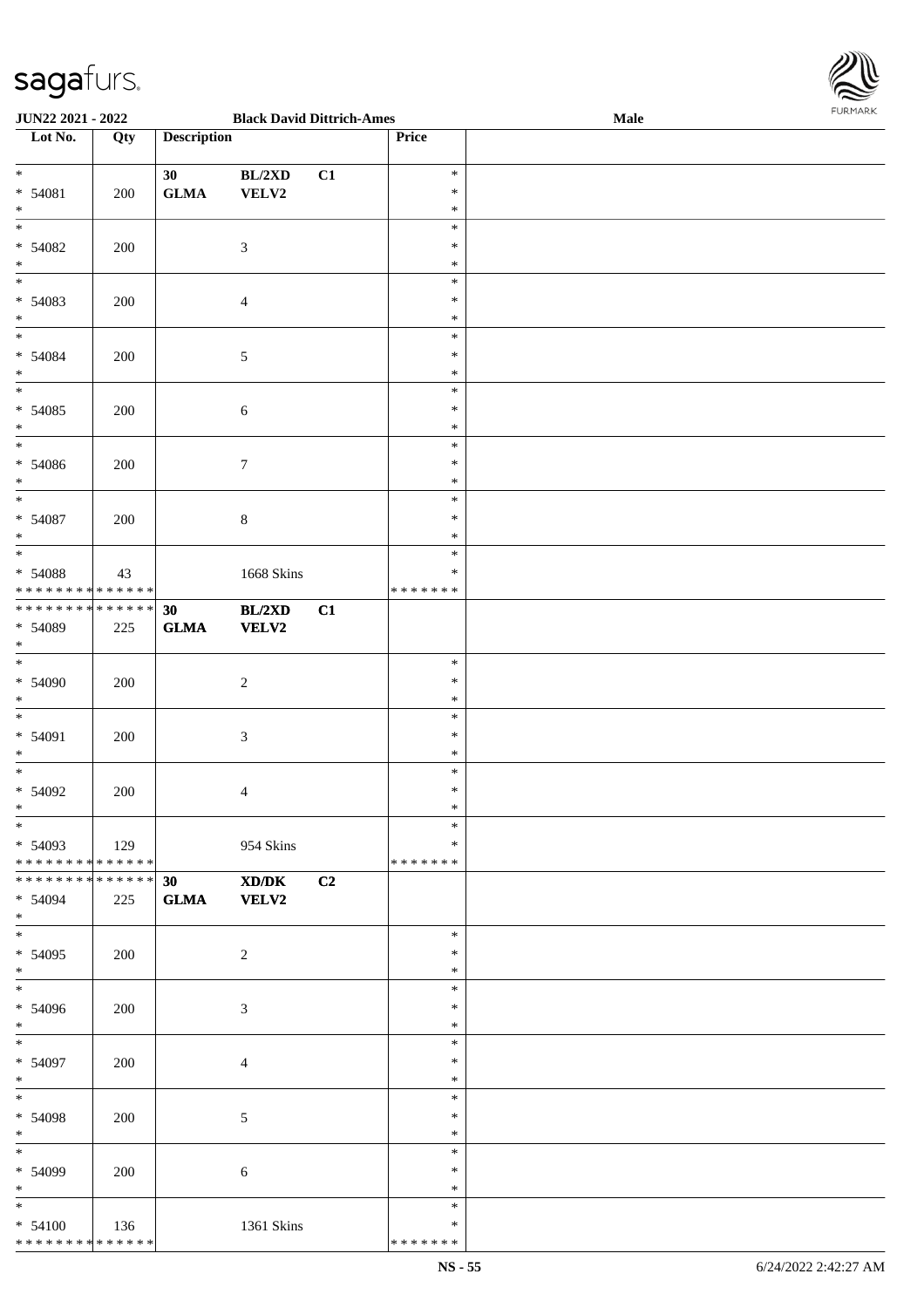

| <b>JUN22 2021 - 2022</b>                   |     |                    | <b>Black David Dittrich-Ames</b> |    |         | Male | <b>FURMARK</b> |
|--------------------------------------------|-----|--------------------|----------------------------------|----|---------|------|----------------|
| Lot No.                                    | Qty | <b>Description</b> |                                  |    | Price   |      |                |
|                                            |     |                    |                                  |    |         |      |                |
| ******** <mark>*******</mark>              |     | 30                 | XD/DK                            | C2 |         |      |                |
| $* 54101$                                  | 225 | <b>GLMA</b>        | <b>VELV2</b>                     |    |         |      |                |
| $*$                                        |     |                    |                                  |    |         |      |                |
|                                            |     |                    |                                  |    | $\ast$  |      |                |
| $* 54102$                                  |     |                    |                                  |    | $\ast$  |      |                |
| $*$                                        | 200 |                    | $\overline{c}$                   |    |         |      |                |
|                                            |     |                    |                                  |    | $\ast$  |      |                |
|                                            |     |                    |                                  |    | $\ast$  |      |                |
| $* 54103$                                  | 200 |                    | 3                                |    | $\ast$  |      |                |
| $*$                                        |     |                    |                                  |    | $\ast$  |      |                |
| $\overline{\ast}$                          |     |                    |                                  |    | $\ast$  |      |                |
| $* 54104$                                  | 208 |                    | 833 Skins                        |    | $\ast$  |      |                |
| * * * * * * * * * * * * * *                |     |                    |                                  |    | ******* |      |                |
| * * * * * * * * <mark>* * * * * * *</mark> |     | 20                 | BL/2XD                           | C1 |         |      |                |
| $* 54105$                                  | 265 | <b>GLMA</b>        | <b>VELV2</b>                     |    |         |      |                |
| $*$                                        |     |                    |                                  |    |         |      |                |
|                                            |     |                    |                                  |    | $\ast$  |      |                |
|                                            |     |                    |                                  |    | $\ast$  |      |                |
| $* 54106$                                  | 240 |                    | $\sqrt{2}$                       |    |         |      |                |
| $*$<br>$\overline{\ast}$                   |     |                    |                                  |    | $\ast$  |      |                |
|                                            |     |                    |                                  |    | $\ast$  |      |                |
| $* 54107$                                  | 240 |                    | $\mathfrak{Z}$                   |    | $\ast$  |      |                |
| $*$                                        |     |                    |                                  |    | $\ast$  |      |                |
|                                            |     |                    |                                  |    | $\ast$  |      |                |
| $* 54108$                                  | 240 |                    | $\overline{4}$                   |    | $\ast$  |      |                |
| $*$                                        |     |                    |                                  |    | $\ast$  |      |                |
|                                            |     |                    |                                  |    | $\ast$  |      |                |
| * 54109                                    |     |                    |                                  |    | $\ast$  |      |                |
|                                            | 240 |                    | $\mathfrak{S}$                   |    |         |      |                |
| $*$                                        |     |                    |                                  |    | $\ast$  |      |                |
|                                            |     |                    |                                  |    | $\ast$  |      |                |
| $* 54110$                                  | 240 |                    | $\sqrt{6}$                       |    | $\ast$  |      |                |
| $*$                                        |     |                    |                                  |    | $\ast$  |      |                |
| $*$                                        |     |                    |                                  |    | $\ast$  |      |                |
| $* 54111$                                  | 240 |                    | $\tau$                           |    | $\ast$  |      |                |
| $*$                                        |     |                    |                                  |    | $\ast$  |      |                |
| $\overline{\phantom{0}}$                   |     |                    |                                  |    | $\ast$  |      |                |
| $* 54112$                                  | 240 |                    | $8\,$                            |    | $\ast$  |      |                |
| $*$                                        |     |                    |                                  |    | $\ast$  |      |                |
| $*$                                        |     |                    |                                  |    | $\ast$  |      |                |
|                                            |     |                    |                                  |    |         |      |                |
| $* 54113$                                  | 240 |                    | 9                                |    | $\ast$  |      |                |
| $*$                                        |     |                    |                                  |    | $\ast$  |      |                |
|                                            |     |                    |                                  |    | $\ast$  |      |                |
| $* 54114$                                  | 240 |                    | 10                               |    | $\ast$  |      |                |
| $*$                                        |     |                    |                                  |    | $\ast$  |      |                |
|                                            |     |                    |                                  |    | $\ast$  |      |                |
| $* 54115$                                  | 97  |                    | 2522 Skins                       |    | $\ast$  |      |                |
| * * * * * * * * <mark>* * * * * * *</mark> |     |                    |                                  |    | ******* |      |                |
| * * * * * * * * <mark>* * * * * * *</mark> |     | 20                 | BL/2XD                           | C1 |         |      |                |
|                                            |     |                    |                                  |    |         |      |                |
| $* 54116$                                  | 265 | <b>GLMA</b>        | <b>VELV2</b>                     |    |         |      |                |
| $*$                                        |     |                    |                                  |    |         |      |                |
| $*$                                        |     |                    |                                  |    | $\ast$  |      |                |
| $* 54117$                                  | 240 |                    | $\overline{c}$                   |    | $\ast$  |      |                |
| $*$                                        |     |                    |                                  |    | $\ast$  |      |                |
|                                            |     |                    |                                  |    | $\ast$  |      |                |
| $* 54118$                                  | 240 |                    | $\mathfrak{Z}$                   |    | $\ast$  |      |                |
| $*$                                        |     |                    |                                  |    | $*$     |      |                |
| $\frac{1}{1}$                              |     |                    |                                  |    | $\ast$  |      |                |
| * 54119                                    | 240 |                    | $\overline{4}$                   |    | $\ast$  |      |                |
| $*$                                        |     |                    |                                  |    | $\ast$  |      |                |
| $*$                                        |     |                    |                                  |    | $\ast$  |      |                |
|                                            |     |                    |                                  |    |         |      |                |
| $* 54120$                                  | 240 |                    | 5                                |    | $\ast$  |      |                |
| $*$                                        |     |                    |                                  |    | $\ast$  |      |                |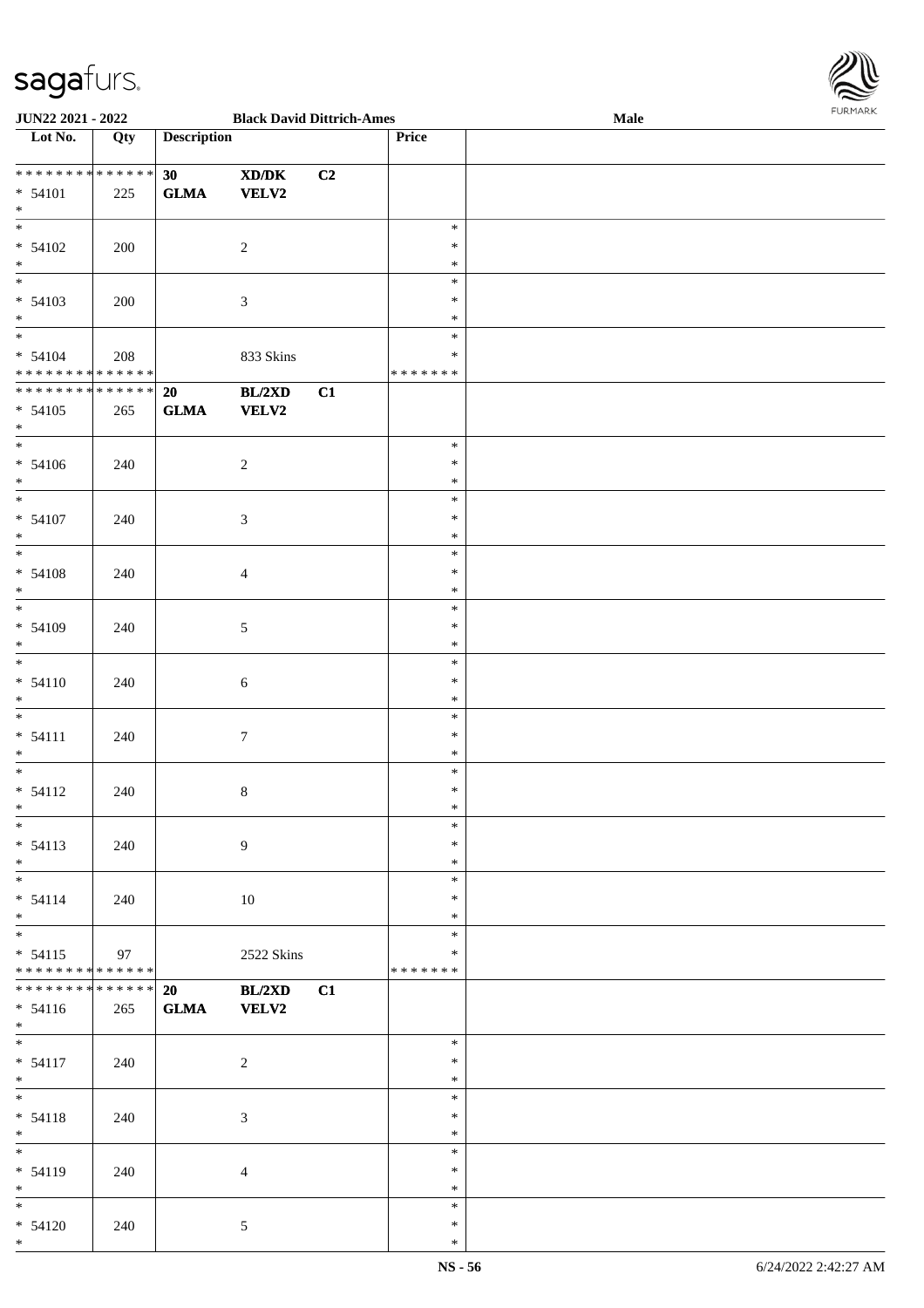

| JUN22 2021 - 2022                        |     |                    | <b>Black David Dittrich-Ames</b> |                |                    | Male | <b>FURMARK</b> |
|------------------------------------------|-----|--------------------|----------------------------------|----------------|--------------------|------|----------------|
| Lot No.                                  | Qty | <b>Description</b> |                                  |                | Price              |      |                |
| $\ast$                                   |     | 20                 | BL/2XD                           | C1             | $\ast$             |      |                |
| $* 54121$                                | 57  | ${\bf GLMA}$       | VELV2                            |                | ∗                  |      |                |
| * * * * * * * * * * * * * *              |     |                    |                                  |                | * * * * * * *      |      |                |
| **************                           |     | 20                 | 2XD/XD                           | C1/C2          |                    |      |                |
| $* 54122$                                | 265 | <b>GLMA</b>        | <b>VELV2</b>                     |                |                    |      |                |
| $\ast$                                   |     |                    |                                  |                |                    |      |                |
| $\overline{\phantom{a}^*}$               |     |                    |                                  |                | $\ast$             |      |                |
| $* 54123$                                | 240 |                    | $\boldsymbol{2}$                 |                | ∗                  |      |                |
| $*$<br>$_{\ast}^{-}$                     |     |                    |                                  |                | $\ast$             |      |                |
| $* 54124$                                |     |                    |                                  |                | $\ast$<br>∗        |      |                |
| * * * * * * * * * * * * * *              | 224 |                    | 729 Skins                        |                | *******            |      |                |
| **************                           |     | 20                 | XD/DK                            | C2             |                    |      |                |
| $* 54125$                                | 265 | ${\bf GLMA}$       | VELV2                            |                |                    |      |                |
| $*$                                      |     |                    |                                  |                |                    |      |                |
| $\ast$                                   |     |                    |                                  |                | $\ast$             |      |                |
| $* 54126$                                | 240 |                    | $\overline{c}$                   |                | $\ast$             |      |                |
| $\ast$                                   |     |                    |                                  |                | $\ast$             |      |                |
| $\ast$                                   |     |                    |                                  |                | $\ast$             |      |                |
| $* 54127$                                | 240 |                    | 3                                |                | $\ast$             |      |                |
| $\ast$<br>$*$                            |     |                    |                                  |                | $\ast$<br>$\ast$   |      |                |
| $* 54128$                                |     |                    |                                  |                | $\ast$             |      |                |
| $\ast$                                   | 240 |                    | $\overline{4}$                   |                | $\ast$             |      |                |
| $\overline{\phantom{0}}$                 |     |                    |                                  |                | $\ast$             |      |                |
| * 54129                                  | 240 |                    | $\mathfrak{S}$                   |                | $\ast$             |      |                |
| $\ast$                                   |     |                    |                                  |                | $\ast$             |      |                |
| $\overline{\phantom{0}}$                 |     |                    |                                  |                | $\ast$             |      |                |
| $* 54130$                                | 240 |                    | 6                                |                | $\ast$             |      |                |
| $\ast$                                   |     |                    |                                  |                | $\ast$             |      |                |
| $*$                                      |     |                    |                                  |                | $\ast$             |      |                |
| $* 54131$<br>$\ast$                      | 240 |                    | $\tau$                           |                | $\ast$<br>$\ast$   |      |                |
| $\ast$                                   |     |                    |                                  |                | $\ast$             |      |                |
| $* 54132$                                | 240 |                    | 8                                |                | $\ast$             |      |                |
| $\ast$                                   |     |                    |                                  |                | $\ast$             |      |                |
| $\ast$                                   |     |                    |                                  |                | $\ast$             |      |                |
| $* 54133$                                | 240 |                    | 9                                |                | ∗                  |      |                |
| $\ast$                                   |     |                    |                                  |                | ∗                  |      |                |
| $\ast$                                   |     |                    |                                  |                | $\ast$             |      |                |
| $* 54134$<br>* * * * * * * * * * * * * * | 61  |                    | 2246 Skins                       |                | ∗<br>* * * * * * * |      |                |
| **************                           |     | 20                 | XD/DK                            | C <sub>2</sub> |                    |      |                |
| $* 54135$                                | 265 | <b>GLMA</b>        | <b>VELV2</b>                     |                |                    |      |                |
| $*$                                      |     |                    |                                  |                |                    |      |                |
| $\overline{\phantom{a}^*}$               |     |                    |                                  |                | $\ast$             |      |                |
| $* 54136$                                | 240 |                    | 2                                |                | *                  |      |                |
| $\ast$                                   |     |                    |                                  |                | $\ast$             |      |                |
| $\ast$                                   |     |                    |                                  |                | $\ast$             |      |                |
| $* 54137$                                | 240 |                    | $\mathfrak{Z}$                   |                | $\ast$             |      |                |
| $\ast$<br>$\overline{\phantom{1}}$       |     |                    |                                  |                | $\ast$             |      |                |
|                                          |     |                    |                                  |                | $\ast$<br>$\ast$   |      |                |
| $* 54138$<br>* * * * * * * * * * * * * * | 289 |                    | 1034 Skins                       |                | *******            |      |                |
| **************                           |     | $\mathbf{0}$       | BL/2XD                           | C1             |                    |      |                |
| * 54139                                  | 285 | <b>GLMA</b>        | <b>VELV2</b>                     |                |                    |      |                |
| $*$                                      |     |                    |                                  |                |                    |      |                |
| $*$                                      |     |                    |                                  |                | $\ast$             |      |                |
| $* 54140$                                | 260 |                    | $\overline{c}$                   |                | $\ast$             |      |                |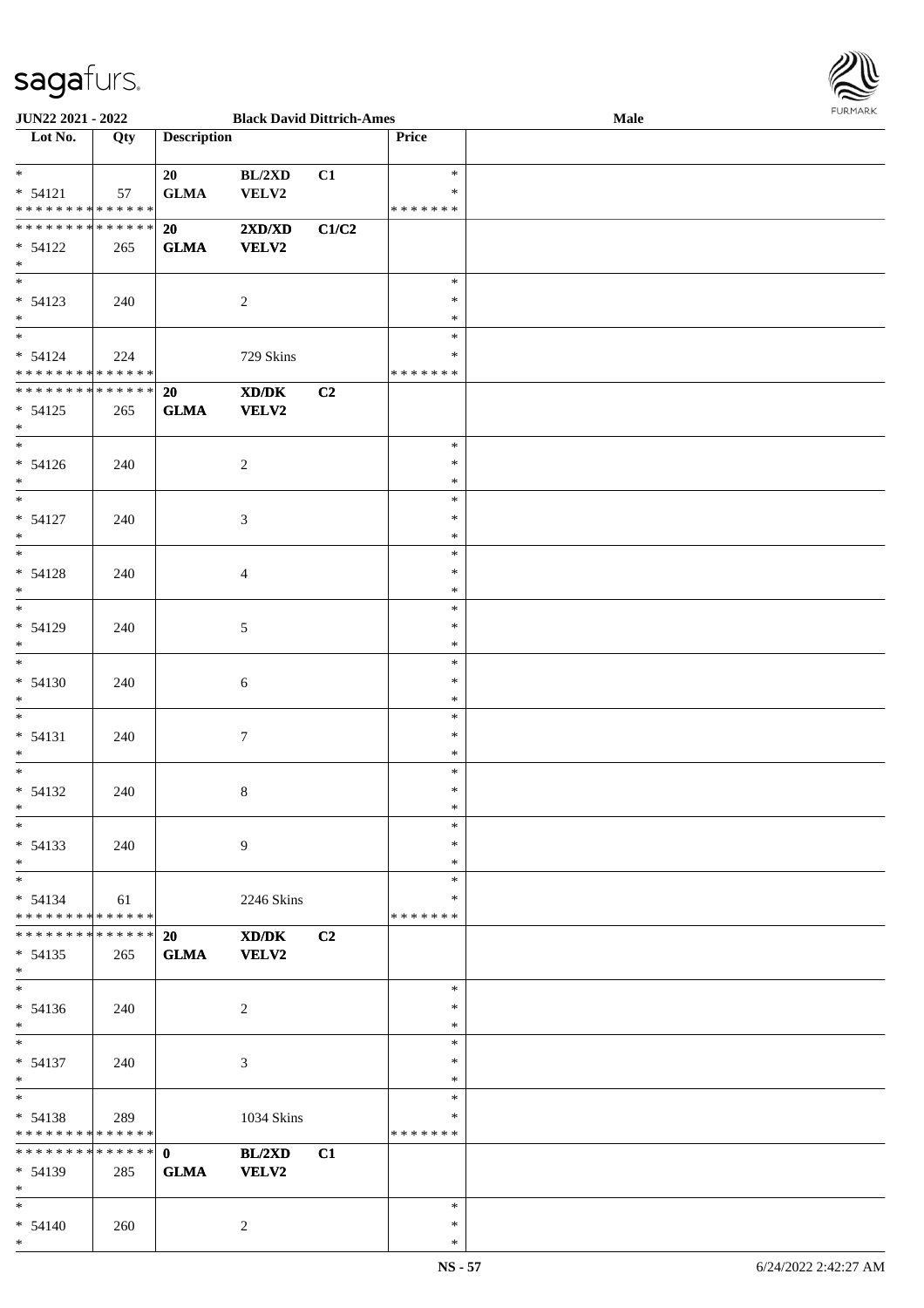

| <b>JUN22 2021 - 2022</b>                   |     |                    | <b>Black David Dittrich-Ames</b>                                                                     |       |               | Male |
|--------------------------------------------|-----|--------------------|------------------------------------------------------------------------------------------------------|-------|---------------|------|
| Lot No.                                    | Qty | <b>Description</b> |                                                                                                      |       | Price         |      |
|                                            |     |                    |                                                                                                      |       |               |      |
| $*$                                        |     | $\mathbf{0}$       | $BL/2{\rm X}D$                                                                                       | C1    | $\ast$        |      |
| $* 54141$                                  | 260 | <b>GLMA</b>        | VELV2                                                                                                |       | $\ast$        |      |
| $*$                                        |     |                    |                                                                                                      |       | $\ast$        |      |
|                                            |     |                    |                                                                                                      |       | $\ast$        |      |
|                                            |     |                    |                                                                                                      |       |               |      |
| $* 54142$                                  | 269 |                    | 1074 Skins                                                                                           |       | *             |      |
| * * * * * * * * <mark>* * * * * *</mark>   |     |                    |                                                                                                      |       | * * * * * * * |      |
| * * * * * * * * * * * * * * *              |     | $\mathbf{0}$       | BL/2XD                                                                                               | C1    |               |      |
| $* 54143$                                  | 285 | <b>GLMA</b>        | <b>VELV2</b>                                                                                         |       |               |      |
| $*$                                        |     |                    |                                                                                                      |       |               |      |
| $*$                                        |     |                    |                                                                                                      |       | $\ast$        |      |
| $* 54144$                                  | 260 |                    | 2                                                                                                    |       | $\ast$        |      |
| $*$                                        |     |                    |                                                                                                      |       | $\ast$        |      |
| $*$                                        |     |                    |                                                                                                      |       | $\ast$        |      |
| $* 54145$                                  | 300 |                    | 845 Skins                                                                                            |       | $\ast$        |      |
| * * * * * * * * <mark>* * * * * * *</mark> |     |                    |                                                                                                      |       | *******       |      |
|                                            |     |                    |                                                                                                      |       |               |      |
|                                            |     | $\mathbf{0}$       | 2XD/XD                                                                                               | C1/C2 |               |      |
| 54146                                      | 115 | <b>GLMA</b>        | <b>VELV2</b>                                                                                         |       |               |      |
|                                            |     |                    |                                                                                                      |       |               |      |
| * * * * * * * * <mark>* * * * * * *</mark> |     | $\mathbf{0}$       | $\boldsymbol{\text{X}}\boldsymbol{\text{D}}\boldsymbol{/}\boldsymbol{\text{D}}\boldsymbol{\text{K}}$ | C2    |               |      |
| $* 54147$                                  | 285 | <b>GLMA</b>        | <b>VELV2</b>                                                                                         |       |               |      |
| $*$                                        |     |                    |                                                                                                      |       |               |      |
| $*$                                        |     |                    |                                                                                                      |       | $\ast$        |      |
| $* 54148$                                  | 260 |                    | 2                                                                                                    |       | $\ast$        |      |
| $*$                                        |     |                    |                                                                                                      |       | $\ast$        |      |
| $*$                                        |     |                    |                                                                                                      |       | $\ast$        |      |
| $* 54149$                                  | 260 |                    | 3                                                                                                    |       | $\ast$        |      |
| $*$                                        |     |                    |                                                                                                      |       | $\ast$        |      |
| $\overline{\ast}$                          |     |                    |                                                                                                      |       | $\ast$        |      |
|                                            |     |                    |                                                                                                      |       |               |      |
| $* 54150$                                  | 260 |                    | 4                                                                                                    |       | $\ast$        |      |
| $*$                                        |     |                    |                                                                                                      |       | $\ast$        |      |
| $*$                                        |     |                    |                                                                                                      |       | $\ast$        |      |
| $* 54151$                                  | 260 |                    | 5                                                                                                    |       | $\ast$        |      |
| $\ast$                                     |     |                    |                                                                                                      |       | $\ast$        |      |
| $*$                                        |     |                    |                                                                                                      |       | $\ast$        |      |
| $* 54152$                                  | 52  |                    | 1377 Skins                                                                                           |       | $\ast$        |      |
| * * * * * * * * <mark>* * * * * * *</mark> |     |                    |                                                                                                      |       | *******       |      |
|                                            |     |                    | XD/DK                                                                                                | C2    |               |      |
| $* 54153$                                  |     | <b>GLMA</b>        | <b>VELV2</b>                                                                                         |       |               |      |
|                                            | 285 |                    |                                                                                                      |       |               |      |
| $*$                                        |     |                    |                                                                                                      |       |               |      |
| $*$                                        |     |                    |                                                                                                      |       | $\ast$        |      |
| $* 54154$                                  | 260 |                    | 2                                                                                                    |       | $\ast$        |      |
| $*$                                        |     |                    |                                                                                                      |       | $\ast$        |      |
| $\overline{\mathbf{r}}$                    |     |                    |                                                                                                      |       | $\ast$        |      |
| $* 54155$                                  | 264 |                    | 809 Skins                                                                                            |       | ∗             |      |
| * * * * * * * * * * * * * *                |     |                    |                                                                                                      |       | *******       |      |
|                                            |     |                    | BL/2XD                                                                                               | C1    |               |      |
| $* 54156$                                  | 345 | <b>GLMA</b>        | <b>VELV2</b>                                                                                         |       |               |      |
| $*$ $-$                                    |     |                    |                                                                                                      |       |               |      |
| $*$ and $*$                                |     |                    |                                                                                                      |       | $\ast$        |      |
|                                            |     |                    |                                                                                                      |       | $\ast$        |      |
| $* 54157$                                  | 320 |                    | 2                                                                                                    |       |               |      |
| $*$ $-$                                    |     |                    |                                                                                                      |       | $\ast$        |      |
| $*$ $-$                                    |     |                    |                                                                                                      |       | $\ast$        |      |
| $* 54158$                                  | 87  |                    | 752 Skins                                                                                            |       | $\ast$        |      |
| * * * * * * * * <mark>* * * * * * *</mark> |     |                    |                                                                                                      |       | *******       |      |
|                                            |     |                    | XD/DK                                                                                                | C2    |               |      |
| $* 54159$                                  | 345 | <b>GLMA</b>        | <b>VELV2</b>                                                                                         |       |               |      |
| $*$                                        |     |                    |                                                                                                      |       |               |      |
| $*$                                        |     |                    |                                                                                                      |       | $\ast$        |      |
| $* 54160$                                  | 320 |                    | 2                                                                                                    |       | $\ast$        |      |
| $*$                                        |     |                    |                                                                                                      |       | $\ast$        |      |
|                                            |     |                    |                                                                                                      |       |               |      |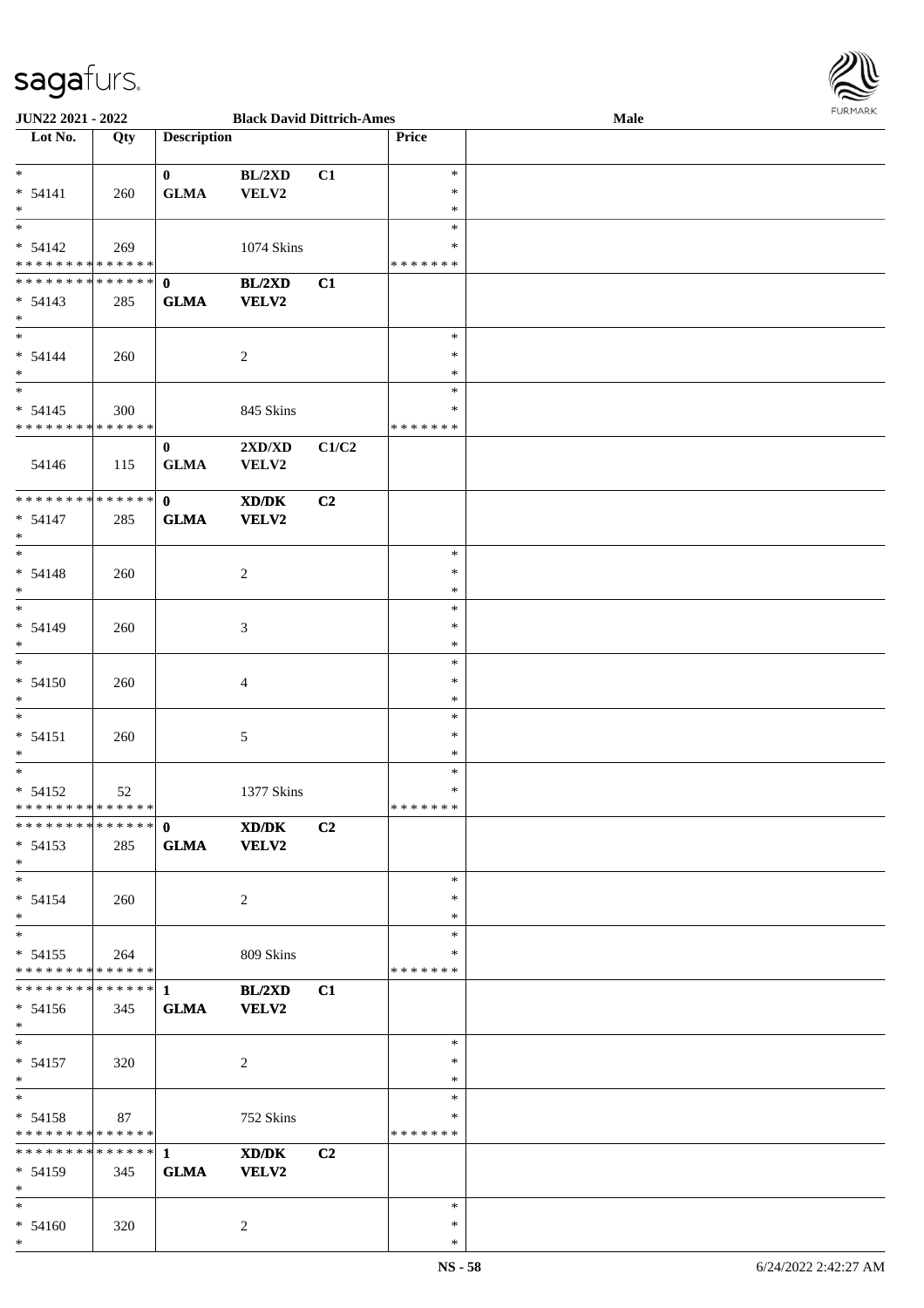

| <b>JUN22 2021 - 2022</b>                              |     |                    | <b>Black David Dittrich-Ames</b> |                |               | Male |  |
|-------------------------------------------------------|-----|--------------------|----------------------------------|----------------|---------------|------|--|
| Lot No.                                               | Qty | <b>Description</b> |                                  |                | <b>Price</b>  |      |  |
|                                                       |     |                    |                                  |                |               |      |  |
| $\ast$                                                |     | $\mathbf{1}$       | XD/DK                            | C <sub>2</sub> | $*$           |      |  |
| $* 54161$                                             | 272 | <b>GLMA</b>        | VELV2                            |                | ∗             |      |  |
| * * * * * * * * <mark>* * * * * *</mark>              |     |                    |                                  |                | * * * * * * * |      |  |
|                                                       |     |                    |                                  |                |               |      |  |
|                                                       |     |                    | <b>Black E&amp;M Dittrich</b>    |                |               | Male |  |
|                                                       |     |                    |                                  |                |               |      |  |
|                                                       |     |                    |                                  |                |               |      |  |
|                                                       |     | 50                 | 2XD/XD                           | C1/C2          |               |      |  |
| 54163                                                 | 114 | <b>GLMA</b>        | VELV2                            |                |               |      |  |
|                                                       |     |                    |                                  |                |               |      |  |
| **************                                        |     | 40                 | 2XD/XD                           | C1/C2          |               |      |  |
| $* 54164$                                             | 205 | <b>GLMA</b>        | VELV2                            |                |               |      |  |
| $*$                                                   |     |                    |                                  |                |               |      |  |
| $\ast$                                                |     |                    |                                  |                | $\ast$        |      |  |
|                                                       |     |                    |                                  |                | $\ast$        |      |  |
| $* 54165$                                             | 180 |                    | 2                                |                |               |      |  |
| $\ast$                                                |     |                    |                                  |                | $\ast$        |      |  |
| $\ast$                                                |     |                    |                                  |                | $\ast$        |      |  |
| $* 54166$                                             | 185 |                    | 570 Skins                        |                | $\ast$        |      |  |
| * * * * * * * * <mark>* * * * * * *</mark>            |     |                    |                                  |                | * * * * * * * |      |  |
| * * * * * * * * * * * * * * <mark>*</mark>            |     | 30                 | BL/2XD                           | C1             |               |      |  |
| $* 54167$                                             | 225 | <b>GLMA</b>        | VELV2                            |                |               |      |  |
| $\ast$                                                |     |                    |                                  |                |               |      |  |
| $\ast$                                                |     |                    |                                  |                | $\ast$        |      |  |
| $* 54168$                                             |     |                    |                                  |                | $\ast$        |      |  |
|                                                       | 200 |                    | 2                                |                |               |      |  |
| $\ast$<br>$\overline{\ast}$                           |     |                    |                                  |                | $\ast$        |      |  |
|                                                       |     |                    |                                  |                | $\ast$        |      |  |
| $* 54169$                                             | 55  |                    | 480 Skins                        |                | *             |      |  |
| * * * * * * * * <mark>* * * * * * *</mark>            |     |                    |                                  |                | *******       |      |  |
|                                                       |     | 30                 | 2XD/XD                           | C1/C2          |               |      |  |
| 54170                                                 | 246 | <b>GLMA</b>        | VELV2                            |                |               |      |  |
|                                                       |     |                    |                                  |                |               |      |  |
| * * * * * * * * * * * * * *                           |     | 30 <sup>°</sup>    | XD/DK                            | C <sub>2</sub> |               |      |  |
| $* 54171$                                             | 225 | <b>GLMA</b>        | VELV2                            |                |               |      |  |
| $\ast$                                                |     |                    |                                  |                |               |      |  |
| $*$                                                   |     |                    |                                  |                | $\ast$        |      |  |
|                                                       |     |                    |                                  |                | $\ast$        |      |  |
| $* 54172$                                             | 200 |                    | 2                                |                |               |      |  |
| $\ddot{x}$                                            |     |                    |                                  |                | $\ast$        |      |  |
| $\ast$                                                |     |                    |                                  |                | $*$           |      |  |
| $* 54173$                                             | 31  |                    | 456 Skins                        |                | ∗             |      |  |
| * * * * * * * * * * * * * * <mark>*</mark>            |     |                    |                                  |                | *******       |      |  |
| * * * * * * * * * * * * * * <mark>*</mark>            |     | 20                 | $2{\bf X}{\bf D}/{\bf X}{\bf D}$ | C1/C2          |               |      |  |
| $* 54174$                                             | 265 | <b>GLMA</b>        | <b>VELV2</b>                     |                |               |      |  |
| $\ast$                                                |     |                    |                                  |                |               |      |  |
| $\overline{\ast}$                                     |     |                    |                                  |                | $*$           |      |  |
|                                                       |     |                    | 331 Skins                        |                | ∗             |      |  |
| $* 54175$<br>* * * * * * * * <mark>* * * * * *</mark> | 66  |                    |                                  |                | * * * * * * * |      |  |
|                                                       |     |                    |                                  |                |               |      |  |
| * * * * * * * * * * * * * * <mark>*</mark>            |     | 20                 | 2XD/XD                           | C1/C2          |               |      |  |
| $* 54176$                                             | 265 | <b>GLMA</b>        | <b>VELV2</b>                     |                |               |      |  |
| $*$                                                   |     |                    |                                  |                |               |      |  |
| $*$ $-$                                               |     |                    |                                  |                | $\ast$        |      |  |
| $* 54177$                                             | 240 |                    | 2                                |                | $\ast$        |      |  |
| $*$                                                   |     |                    |                                  |                | $\ast$        |      |  |
| $\ddot{x}$                                            |     |                    |                                  |                | $\ast$        |      |  |
| $* 54178$                                             | 58  |                    | 563 Skins                        |                | $\ast$        |      |  |
| * * * * * * * * * * * * * * *                         |     |                    |                                  |                | *******       |      |  |
|                                                       |     |                    |                                  |                |               |      |  |
|                                                       |     | $\mathbf{0}$       | 2XD/XD                           | C1/C2          |               |      |  |
| 54179                                                 | 101 | <b>GLMA</b>        | VELV2                            |                |               |      |  |
|                                                       |     |                    |                                  |                |               |      |  |
|                                                       |     | $\mathbf{0}$       | 2XD/XD                           | C1/C2          |               |      |  |
| 54180                                                 | 99  | <b>GLMA</b>        | VELV2                            |                |               |      |  |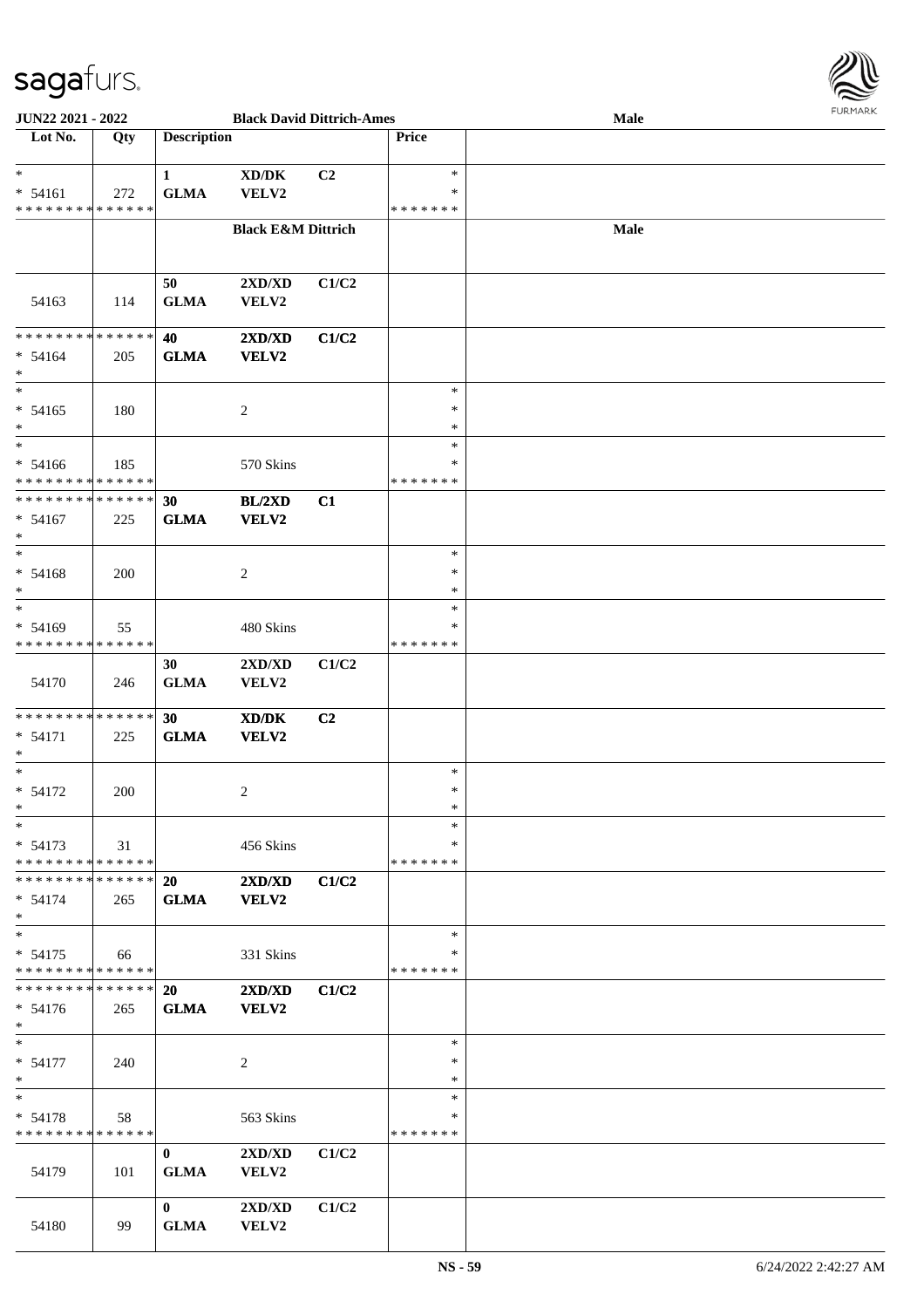| <b>JUN22 2021 - 2022</b>                   |     |                    | <b>Black Patrick</b>             |       |               | Male |  |
|--------------------------------------------|-----|--------------------|----------------------------------|-------|---------------|------|--|
| Lot No.                                    | Qty | <b>Description</b> |                                  |       | Price         |      |  |
|                                            |     |                    |                                  |       |               |      |  |
| * * * * * * * * * * * * * * *              |     | 40                 | BL/2XD                           | C1    |               |      |  |
| $* 54181$                                  | 205 | ${\bf GLMA}$       | VELV2                            |       |               |      |  |
| $*$                                        |     |                    |                                  |       |               |      |  |
|                                            |     |                    |                                  |       | $\ast$        |      |  |
| $* 54182$                                  | 180 |                    | 2                                |       | $\ast$        |      |  |
| $*$                                        |     |                    |                                  |       | $\ast$        |      |  |
|                                            |     |                    |                                  |       | $\ast$        |      |  |
| $* 54183$                                  | 120 |                    | 505 Skins                        |       | $\ast$        |      |  |
| * * * * * * * * <mark>* * * * * * *</mark> |     |                    |                                  |       | *******       |      |  |
| * * * * * * * * * * * * * * *              |     | 40                 | $2{\bf X}{\bf D}/{\bf X}{\bf D}$ | C1/C2 |               |      |  |
| $* 54184$                                  | 205 | <b>GLMA</b>        | <b>VELV2</b>                     |       |               |      |  |
| $*$                                        |     |                    |                                  |       |               |      |  |
| $\overline{\ast}$                          |     |                    |                                  |       | $\ast$        |      |  |
| $* 54185$                                  | 117 |                    | 322 Skins                        |       | $\ast$        |      |  |
| * * * * * * * * <mark>* * * * * * *</mark> |     |                    |                                  |       | *******       |      |  |
| * * * * * * * * <mark>* * * * * *</mark> * |     | 40                 | XD/DK                            | C2    |               |      |  |
| $* 54186$                                  | 205 | <b>GLMA</b>        | <b>VELV2</b>                     |       |               |      |  |
| $*$                                        |     |                    |                                  |       |               |      |  |
| $\overline{\phantom{0}}$                   |     |                    |                                  |       | $\ast$        |      |  |
| $* 54187$                                  | 56  |                    | 261 Skins                        |       | $\ast$        |      |  |
| * * * * * * * * <mark>* * * * * *</mark>   |     |                    |                                  |       | * * * * * * * |      |  |
| * * * * * * * * <mark>* * * * * * *</mark> |     | 30                 | BL/2XD                           | C1    |               |      |  |
|                                            |     |                    |                                  |       |               |      |  |
| * 54188<br>$*$                             | 225 | <b>GLMA</b>        | <b>VELV2</b>                     |       |               |      |  |
|                                            |     |                    |                                  |       | $\ast$        |      |  |
|                                            |     |                    |                                  |       |               |      |  |
| * 54189                                    | 200 |                    | $\overline{c}$                   |       | $\ast$        |      |  |
| $\ast$                                     |     |                    |                                  |       | $\ast$        |      |  |
| $\ast$                                     |     |                    |                                  |       | $\ast$        |      |  |
| $* 54190$                                  | 200 |                    | 3                                |       | $\ast$        |      |  |
| $*$                                        |     |                    |                                  |       | $\ast$        |      |  |
| $*$                                        |     |                    |                                  |       | $\ast$        |      |  |
| * 54191                                    | 200 |                    | $\overline{4}$                   |       | $\ast$        |      |  |
| $\ast$                                     |     |                    |                                  |       | $\ast$        |      |  |
| $\ast$                                     |     |                    |                                  |       | $\ast$        |      |  |
| $* 54192$                                  | 200 |                    | 5                                |       | $\ast$        |      |  |
| $\ast$                                     |     |                    |                                  |       | $\ast$        |      |  |
| $\ast$                                     |     |                    |                                  |       | $\ast$        |      |  |
| * 54193                                    | 200 |                    | $\sqrt{6}$                       |       | $\ast$        |      |  |
| $*$                                        |     |                    |                                  |       | $\ast$        |      |  |
| $\ddot{x}$                                 |     |                    |                                  |       | $\ast$        |      |  |
| * 54194                                    | 200 |                    | $\tau$                           |       | $\ast$        |      |  |
| $\ast$                                     |     |                    |                                  |       | $\ast$        |      |  |
| $*$                                        |     |                    |                                  |       | $\ast$        |      |  |
| $* 54195$                                  | 200 |                    | 8                                |       | $\ast$        |      |  |
| $*$                                        |     |                    |                                  |       | $\ast$        |      |  |
| $\overline{\ast}$                          |     |                    |                                  |       | $\ast$        |      |  |
| $* 54196$                                  | 200 |                    | $\overline{9}$                   |       | $\ast$        |      |  |
| $*$                                        |     |                    |                                  |       | $\ast$        |      |  |
| $\overline{\mathbf{r}^*}$                  |     |                    |                                  |       | $\ast$        |      |  |
| $* 54197$                                  | 185 |                    | 2010 Skins                       |       | $\ast$        |      |  |
| * * * * * * * * <mark>* * * * * *</mark>   |     |                    |                                  |       | *******       |      |  |
| * * * * * * * * <mark>* * * * * * *</mark> |     | 30                 |                                  |       |               |      |  |
|                                            |     |                    | BL/2XD                           | C1    |               |      |  |
| * 54198                                    | 225 | <b>GLMA</b>        | VELV2                            |       |               |      |  |
| $*$ $-$<br>$\overline{\ast}$               |     |                    |                                  |       |               |      |  |
|                                            |     |                    |                                  |       | $\ast$        |      |  |
| $* 54199$                                  | 200 |                    | 2                                |       | $\ast$        |      |  |
| $*$                                        |     |                    |                                  |       | $\ast$        |      |  |
| $\ast$                                     |     |                    |                                  |       | $\ast$        |      |  |
| $* 54200$                                  | 200 |                    | $\mathfrak{Z}$                   |       | $\ast$        |      |  |

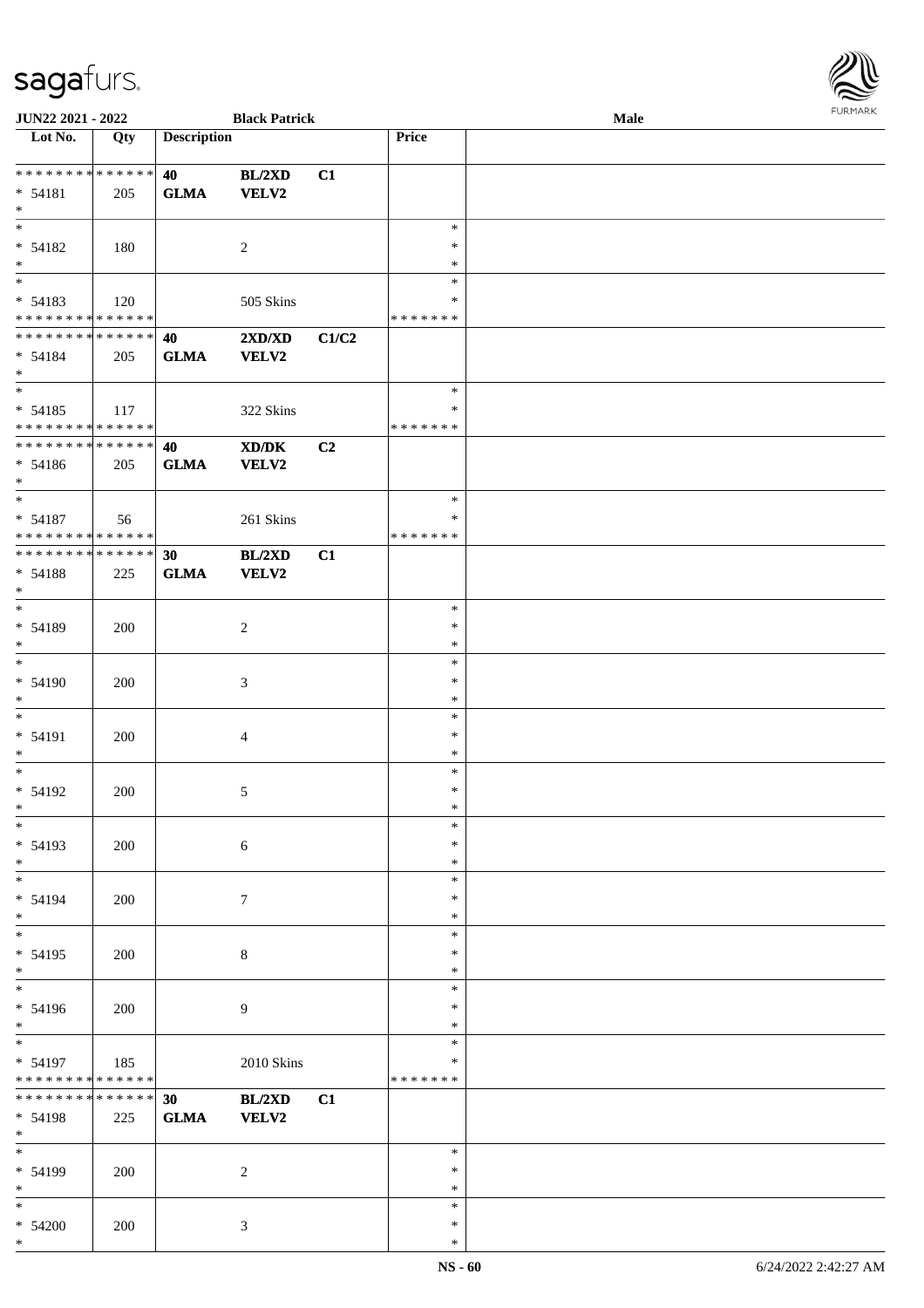| <b>JUN22 2021 - 2022</b>                     |     |                    | <b>Black Patrick</b> |    |                  | Male | <b>FURMARK</b> |
|----------------------------------------------|-----|--------------------|----------------------|----|------------------|------|----------------|
| Lot No.                                      | Qty | <b>Description</b> |                      |    | Price            |      |                |
| $\overline{\mathbf{r}}$                      |     |                    |                      |    |                  |      |                |
| $* 54201$                                    |     | 30 <sub>1</sub>    | $BL/2XD$             | C1 | $\ast$<br>$\ast$ |      |                |
| $*$                                          | 200 | ${\bf GLMA}$       | VELV2                |    | $\ast$           |      |                |
| $\overline{\ast}$                            |     |                    |                      |    | $\ast$           |      |                |
| $* 54202$                                    | 200 |                    | 5                    |    | $\ast$           |      |                |
|                                              |     |                    |                      |    | $\ast$           |      |                |
| $*$<br>*                                     |     |                    |                      |    | $\ast$           |      |                |
| $* 54203$                                    | 200 |                    | 6                    |    | $\ast$           |      |                |
| $*$                                          |     |                    |                      |    | $\ast$           |      |                |
| $*$                                          |     |                    |                      |    | $\ast$           |      |                |
| $* 54204$                                    | 200 |                    | $\tau$               |    | $\ast$           |      |                |
| $*$                                          |     |                    |                      |    | $\ast$<br>$\ast$ |      |                |
| $* 54205$                                    | 200 |                    | $\,8\,$              |    | $\ast$           |      |                |
| $*$                                          |     |                    |                      |    | $\ast$           |      |                |
| $\overline{\mathbf{r}}$                      |     |                    |                      |    | $\ast$           |      |                |
| $* 54206$                                    | 200 |                    | $\overline{9}$       |    | $\ast$           |      |                |
| $*$                                          |     |                    |                      |    | $\ast$           |      |                |
| $\overline{\phantom{0}}$                     |     |                    |                      |    | $\ast$           |      |                |
| $* 54207$                                    | 200 |                    | $10\,$               |    | $\ast$           |      |                |
| $*$                                          |     |                    |                      |    | $\ast$           |      |                |
|                                              |     |                    |                      |    | $\ast$<br>$\ast$ |      |                |
| $* 54208$<br>$*$                             | 200 |                    | $11\,$               |    | $\ast$           |      |                |
|                                              |     |                    |                      |    | $\ast$           |      |                |
| $* 54209$                                    | 200 |                    | 12                   |    | $\ast$           |      |                |
| $*$                                          |     |                    |                      |    | $\ast$           |      |                |
|                                              |     |                    |                      |    | $\ast$           |      |                |
| $* 54210$                                    | 200 |                    | 13                   |    | $\ast$           |      |                |
| $*$                                          |     |                    |                      |    | $\ast$           |      |                |
| $* 54211$                                    |     |                    |                      |    | $\ast$<br>$\ast$ |      |                |
| $*$                                          | 200 |                    | 14                   |    | $\ast$           |      |                |
| $\overline{\ast}$                            |     |                    |                      |    | $\ast$           |      |                |
| $* 54212$                                    | 154 |                    | 2979 Skins           |    | $\ast$           |      |                |
| * * * * * * * * * * * * * * *                |     |                    |                      |    | *******          |      |                |
|                                              |     | 30                 | BL/2XD               | C1 |                  |      |                |
| 54213                                        | 238 | <b>GLMA</b>        | VELV2                |    |                  |      |                |
| * * * * * * * * <mark>* * * * * * *</mark>   |     |                    |                      |    |                  |      |                |
| $* 54214$                                    |     | 30                 | XD/DK                | C2 |                  |      |                |
| $*$                                          | 225 | GLMA VELV2         |                      |    |                  |      |                |
| $\overline{\mathbf{r}}$                      |     |                    |                      |    | $\ast$           |      |                |
| $* 54215$                                    | 200 |                    | $\overline{2}$       |    | $\ast$           |      |                |
| $*$ $-$                                      |     |                    |                      |    | $\ast$           |      |                |
|                                              |     |                    |                      |    | $\ast$           |      |                |
| $* 54216$                                    | 114 |                    | 539 Skins            |    | ∗                |      |                |
| * * * * * * * * <mark>* * * * * * *</mark>   |     |                    |                      |    | * * * * * * *    |      |                |
| ******** <sup>*</sup> ****** <mark>30</mark> |     |                    | XD/DK                | C2 |                  |      |                |
| $* 54217$<br>$*$                             | 225 | GLMA VELV2         |                      |    |                  |      |                |
| $*$                                          |     |                    |                      |    | $\ast$           |      |                |
| $* 54218$                                    | 200 |                    | 2                    |    | $\ast$           |      |                |
| $*$                                          |     |                    |                      |    | $\ast$           |      |                |
| $*$ $-$                                      |     |                    |                      |    | $\ast$           |      |                |
| $* 54219$                                    | 200 |                    | 3                    |    | $\ast$           |      |                |
| $*$<br>$\ast$                                |     |                    |                      |    | $\ast$<br>$\ast$ |      |                |
| $* 54220$                                    | 200 |                    | $\overline{4}$       |    | $\ast$           |      |                |
| $\ast$                                       |     |                    |                      |    | $\ast$           |      |                |
|                                              |     |                    |                      |    |                  |      |                |

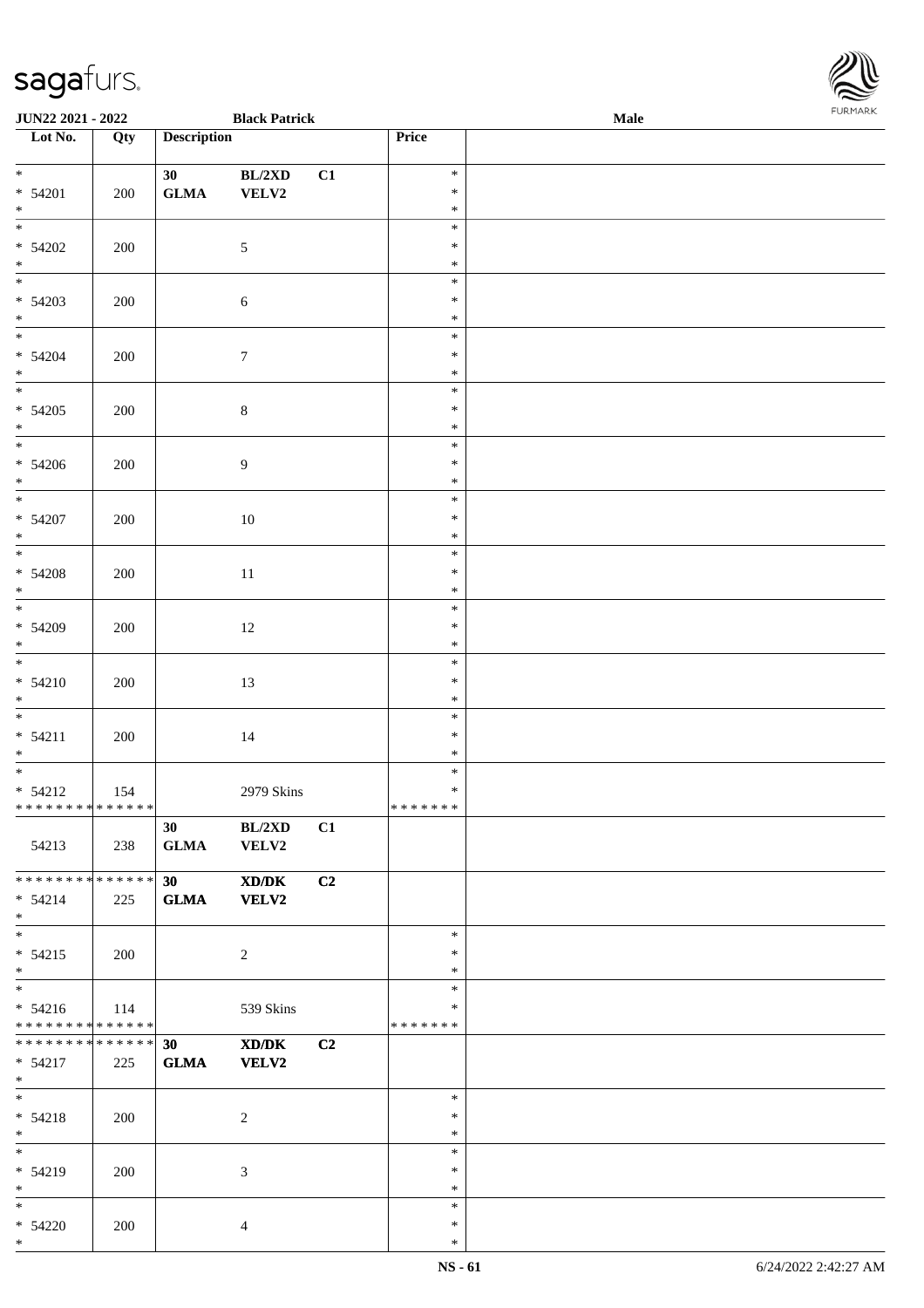| JUN22 2021 - 2022<br><b>Black Patrick</b>                                    |     |                    |                                              |                | FURMARK<br>Male                   |  |  |  |
|------------------------------------------------------------------------------|-----|--------------------|----------------------------------------------|----------------|-----------------------------------|--|--|--|
| Lot No.                                                                      | Qty | <b>Description</b> |                                              |                | Price                             |  |  |  |
| $*$<br>$* 54221$<br>$*$                                                      | 200 | 30<br>${\bf GLMA}$ | $\bold{X}\bold{D}/\bold{D}\bold{K}$<br>VELV2 | C <sub>2</sub> | $\ast$<br>$\ast$<br>$\ast$        |  |  |  |
| $\overline{\ast}$<br>$* 54222$<br>* * * * * * * * <mark>* * * * * * *</mark> | 229 |                    | 1254 Skins                                   |                | $\ast$<br>*<br>* * * * * * *      |  |  |  |
| * * * * * * * * * * * * * * *<br>$* 54223$<br>$*$                            | 265 | 20<br><b>GLMA</b>  | BL/2XD<br><b>VELV2</b>                       | C1             |                                   |  |  |  |
| $*$<br>$* 54224$<br>$*$                                                      | 240 |                    | $\overline{c}$                               |                | $\ast$<br>$\ast$<br>$\ast$        |  |  |  |
| $* 54225$<br>$*$                                                             | 240 |                    | 3                                            |                | $\ast$<br>$\ast$<br>$\ast$        |  |  |  |
| $* 54226$<br>$*$                                                             | 240 |                    | $\overline{4}$                               |                | $\ast$<br>$\ast$<br>$\ast$        |  |  |  |
| $*$<br>$* 54227$<br>$*$                                                      | 240 |                    | 5                                            |                | $\ast$<br>$\ast$<br>$\ast$        |  |  |  |
| $* 54228$<br>$*$                                                             | 240 |                    | $\sqrt{6}$                                   |                | $\ast$<br>$\ast$<br>$\ast$        |  |  |  |
| * 54229<br>$*$                                                               | 240 |                    | $\boldsymbol{7}$                             |                | $\ast$<br>$\ast$<br>$\ast$        |  |  |  |
| $*$<br>$* 54230$<br>$*$                                                      | 240 |                    | $\,8\,$                                      |                | $\ast$<br>$\ast$<br>$\ast$        |  |  |  |
| $*$<br>$* 54231$<br>$*$                                                      | 240 |                    | 9                                            |                | $\ast$<br>$\ast$<br>$\ast$        |  |  |  |
| $* 54232$<br>$\ast$                                                          | 240 |                    | 10                                           |                | $\ast$<br>$\ast$<br>$\ast$        |  |  |  |
| $\overline{\phantom{0}}$<br>$* 54233$<br>$*$                                 | 240 |                    | 11                                           |                | $\ast$<br>$\ast$<br>$\ast$        |  |  |  |
| $* 54234$<br>$*$                                                             | 240 |                    | 12                                           |                | $\ast$<br>$\ast$<br>$\ast$        |  |  |  |
| $* 54235$<br>$*$                                                             | 240 |                    | 13                                           |                | $\ast$<br>$\ast$<br>$\ast$        |  |  |  |
| $* 54236$<br>* * * * * * * * * * * * * *                                     | 236 |                    | 3381 Skins                                   |                | $\ast$<br>$\ast$<br>* * * * * * * |  |  |  |
| * * * * * * * * <mark>* * * * * * *</mark><br>$* 54237$<br>$*$               | 265 | 20<br>${\bf GLMA}$ | BL/2XD<br><b>VELV2</b>                       | C1             |                                   |  |  |  |
| $*$<br>$* 54238$<br>$*$                                                      | 240 |                    | $\overline{c}$                               |                | $\ast$<br>$\ast$<br>$\ast$        |  |  |  |
| * 54239<br>$*$                                                               | 240 |                    | 3                                            |                | $\ast$<br>$\ast$<br>$\ast$        |  |  |  |
| $*$<br>$* 54240$<br>$*$                                                      | 240 |                    | 4                                            |                | $\ast$<br>$\ast$<br>$\ast$        |  |  |  |

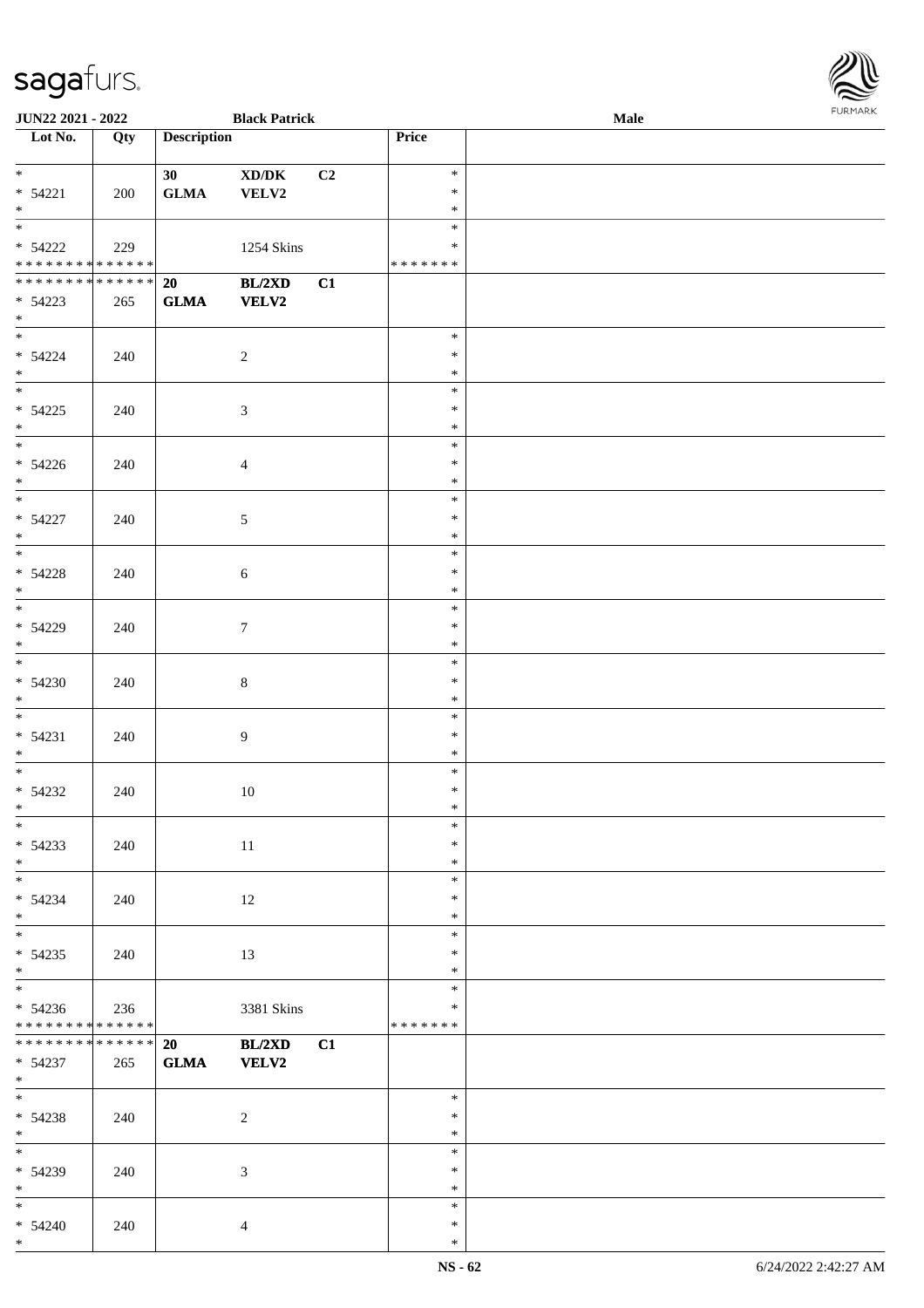| JUN22 2021 - 2022                      |            | <b>Black Patrick</b> |                |                |                  | Male | <b>FURPIARR</b> |
|----------------------------------------|------------|----------------------|----------------|----------------|------------------|------|-----------------|
| $\overline{\phantom{1}}$ Lot No.       | Qty        | <b>Description</b>   |                |                | Price            |      |                 |
|                                        |            |                      |                |                |                  |      |                 |
|                                        |            | 20                   | BL/2XD         | C1             | $\ast$           |      |                 |
| $* 54241$<br>$*$                       | 240        | <b>GLMA</b>          | VELV2          |                | $\ast$<br>$\ast$ |      |                 |
|                                        |            |                      |                |                | $\ast$           |      |                 |
| $* 54242$                              | 240        |                      | $\sqrt{6}$     |                | $\ast$           |      |                 |
| $*$                                    |            |                      |                |                | $\ast$           |      |                 |
|                                        |            |                      |                |                | $\ast$           |      |                 |
| $* 54243$                              | 240        |                      | $\tau$         |                | $\ast$           |      |                 |
| $*$                                    |            |                      |                |                | $\ast$           |      |                 |
| $*$                                    |            |                      |                |                | $\ast$           |      |                 |
| $* 54244$                              | 240        |                      | 8              |                | $\ast$           |      |                 |
| $*$                                    |            |                      |                |                | $\ast$           |      |                 |
|                                        |            |                      |                |                | $\ast$           |      |                 |
| $* 54245$                              | 240        |                      | $\overline{9}$ |                | $\ast$           |      |                 |
| $*$                                    |            |                      |                |                | $\ast$           |      |                 |
|                                        |            |                      |                |                | $\ast$           |      |                 |
| $* 54246$                              | 240        |                      | 10             |                | $\ast$           |      |                 |
| $*$                                    |            |                      |                |                | $\ast$           |      |                 |
|                                        |            |                      |                |                | $\ast$           |      |                 |
| $* 54247$                              | 240        |                      | 11             |                | $\ast$           |      |                 |
| $*$                                    |            |                      |                |                | $\ast$<br>$\ast$ |      |                 |
|                                        |            |                      |                |                | $\ast$           |      |                 |
| $* 54248$<br>$*$                       | 240        |                      | 12             |                | $\ast$           |      |                 |
|                                        |            |                      |                |                | $\ast$           |      |                 |
| $* 54249$                              | 240        |                      | 13             |                | $\ast$           |      |                 |
| $*$                                    |            |                      |                |                | $\ast$           |      |                 |
| $\overline{\phantom{0}}$               |            |                      |                |                | $\ast$           |      |                 |
| $* 54250$                              | 240        |                      | 14             |                | $\ast$           |      |                 |
| $*$                                    |            |                      |                |                | $\ast$           |      |                 |
| $\overline{\ast}$                      |            |                      |                |                | $\ast$           |      |                 |
| $* 54251$                              | 240        |                      | 15             |                | $\ast$           |      |                 |
| $*$                                    |            |                      |                |                | $\ast$           |      |                 |
|                                        |            |                      |                |                | $\ast$           |      |                 |
| $* 54252$                              | 197        |                      | 3822 Skins     |                | $\ast$           |      |                 |
| * * * * * * * * * * * * * *            |            |                      |                |                | *******          |      |                 |
| ********* <sup>*</sup> ****** 20 XD/DK |            |                      |                | C <sub>2</sub> |                  |      |                 |
| $* 54253$                              | 265        | GLMA VELV2           |                |                |                  |      |                 |
| $*$<br>$*$                             |            |                      |                |                | $\ast$           |      |                 |
| $* 54254$                              | 240        |                      | $\overline{2}$ |                | $\ast$           |      |                 |
| $*$                                    |            |                      |                |                | $\ast$           |      |                 |
|                                        |            |                      |                |                | $\ast$           |      |                 |
| $* 54255$                              | $\vert$ 62 |                      | 567 Skins      |                | ∗                |      |                 |
| * * * * * * * * * * * * * * *          |            |                      |                |                | * * * * * * *    |      |                 |
| ************** 20                      |            |                      | XD/DK          | C <sub>2</sub> |                  |      |                 |
| $* 54256$                              | 265        | GLMA VELV2           |                |                |                  |      |                 |
| $*$                                    |            |                      |                |                |                  |      |                 |
| $*$                                    |            |                      |                |                | $\ast$           |      |                 |
| $* 54257$                              | 240        |                      | $\overline{2}$ |                | $\ast$           |      |                 |
| $*$                                    |            |                      |                |                | $\ast$           |      |                 |
| $*$                                    |            |                      |                |                | $\ast$           |      |                 |
| $* 54258$                              | 240        |                      | 3              |                | $\ast$           |      |                 |
| $*$ $*$                                |            |                      |                |                | $\ast$           |      |                 |
| $*$                                    |            |                      |                |                | $\ast$           |      |                 |
| * 54259                                | 240        |                      | $\overline{4}$ |                | $\ast$           |      |                 |
| $*$<br>$*$ and $*$                     |            |                      |                |                | $\ast$<br>$\ast$ |      |                 |
| $* 54260$                              | 181        |                      | 1166 Skins     |                | ∗                |      |                 |
| * * * * * * * * * * * * * *            |            |                      |                |                | * * * * * * *    |      |                 |
|                                        |            |                      |                |                |                  |      |                 |

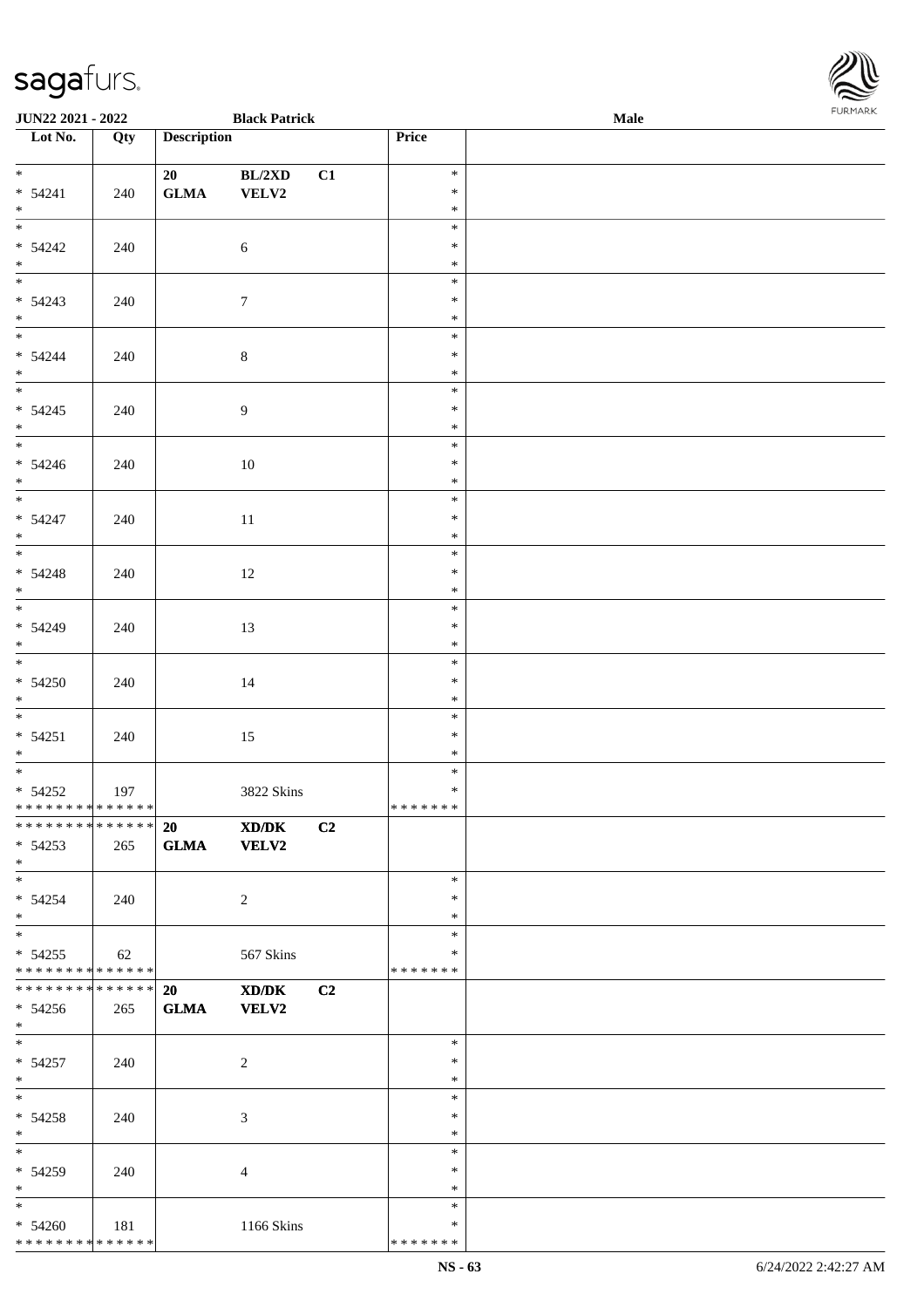| JUN22 2021 - 2022                    |     |                    | <b>Black Patrick</b> |    |                  | Male | FURMARK |
|--------------------------------------|-----|--------------------|----------------------|----|------------------|------|---------|
| $\overline{\phantom{1}}$ Lot No.     | Qty | <b>Description</b> |                      |    | Price            |      |         |
| ____<br>******** <mark>******</mark> |     | $\mathbf{0}$       | BL/2XD               | C1 |                  |      |         |
| $* 54261$                            | 285 | <b>GLMA</b>        | <b>VELV2</b>         |    |                  |      |         |
| $*$                                  |     |                    |                      |    |                  |      |         |
| $*$<br>$* 54262$                     | 260 |                    | $\overline{c}$       |    | $\ast$<br>$\ast$ |      |         |
| $*$                                  |     |                    |                      |    | $\ast$           |      |         |
| $*$                                  |     |                    |                      |    | $\ast$           |      |         |
| $* 54263$                            | 260 |                    | $\mathfrak{Z}$       |    | $\ast$           |      |         |
| $*$                                  |     |                    |                      |    | $\ast$           |      |         |
| $*$                                  |     |                    |                      |    | $\ast$           |      |         |
| $* 54264$<br>$*$                     | 260 |                    | $\overline{4}$       |    | $\ast$<br>$\ast$ |      |         |
| $*$                                  |     |                    |                      |    | $\ast$           |      |         |
| $* 54265$                            | 260 |                    | 5                    |    | $\ast$           |      |         |
| $\ast$                               |     |                    |                      |    | $\ast$           |      |         |
|                                      |     |                    |                      |    | $\ast$           |      |         |
| $* 54266$                            | 260 |                    | $\sqrt{6}$           |    | $\ast$           |      |         |
| $*$                                  |     |                    |                      |    | $\ast$<br>$\ast$ |      |         |
| $* 54267$                            | 186 |                    | 1771 Skins           |    | $\ast$           |      |         |
| * * * * * * * * * * * * * *          |     |                    |                      |    | * * * * * * *    |      |         |
| ******** <mark>******</mark>         |     | $\mathbf{0}$       | BL/2XD               | C1 |                  |      |         |
| $* 54268$                            | 285 | <b>GLMA</b>        | <b>VELV2</b>         |    |                  |      |         |
| $*$                                  |     |                    |                      |    |                  |      |         |
| $*$<br>* 54269                       |     |                    |                      |    | $\ast$<br>$\ast$ |      |         |
| $*$                                  | 260 |                    | $\overline{2}$       |    | $\ast$           |      |         |
| $*$                                  |     |                    |                      |    | $\ast$           |      |         |
| * 54270                              | 260 |                    | 3                    |    | $\ast$           |      |         |
| $*$                                  |     |                    |                      |    | $\ast$           |      |         |
| $*$                                  |     |                    |                      |    | $\ast$           |      |         |
| $* 54271$<br>$\ast$                  | 260 |                    | $\overline{4}$       |    | $\ast$<br>$\ast$ |      |         |
|                                      |     |                    |                      |    | $\ast$           |      |         |
| $* 54272$                            | 143 |                    | 1208 Skins           |    | $\ast$           |      |         |
| * * * * * * * * * * * * * *          |     |                    |                      |    | * * * * * * *    |      |         |
| * * * * * * * * * * * * * * *        |     | $\mathbf 0$        | XD/DK                | C2 |                  |      |         |
| $* 54273$                            | 285 | <b>GLMA</b>        | VELV2                |    |                  |      |         |
| $*$<br>$\ast$                        |     |                    |                      |    | $\ast$           |      |         |
| * 54274                              | 158 |                    | 443 Skins            |    | $\ast$           |      |         |
| * * * * * * * * * * * * * *          |     |                    |                      |    | * * * * * * *    |      |         |

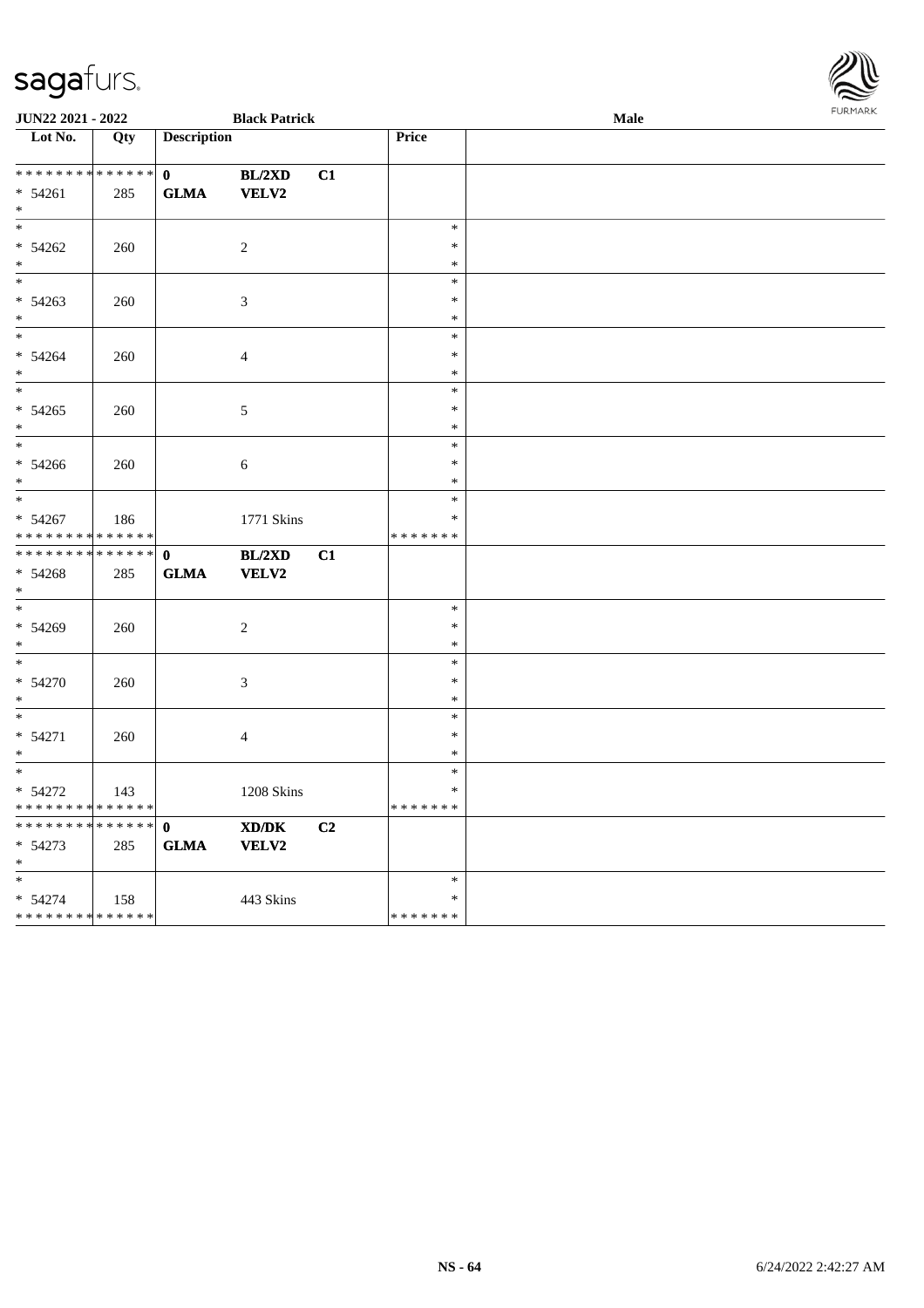| <b>JUN22 2021 - 2022</b>                                          |     |                                | <b>Black Deep North</b>          |                |                                   | <b>FURMARK</b><br>Male |  |  |  |
|-------------------------------------------------------------------|-----|--------------------------------|----------------------------------|----------------|-----------------------------------|------------------------|--|--|--|
| Lot No.                                                           | Qty | <b>Description</b>             |                                  |                | Price                             |                        |  |  |  |
| 54281                                                             | 193 | 40<br><b>VSLA</b>              | $2{\bf X}{\bf D}/{\bf X}{\bf D}$ | C1/C2          |                                   |                        |  |  |  |
| * * * * * * * * <mark>* * * * * * *</mark><br>$* 54282$<br>$\ast$ | 205 | 30<br><b>VSLA</b>              | 2XD/XD                           | C1/C2          |                                   |                        |  |  |  |
| $\ast$<br>$* 54283$<br>$\ast$                                     | 180 |                                | 2                                |                | $\ast$<br>$\ast$<br>$\ast$        |                        |  |  |  |
| $\ast$<br>* 54284<br>* * * * * * * * <mark>* * * * * *</mark>     | 170 |                                | 555 Skins                        |                | $\ast$<br>∗<br>* * * * * * *      |                        |  |  |  |
| * * * * * * * * <mark>* * * * * * *</mark><br>$* 54285$<br>$\ast$ | 245 | 20<br><b>VSLA</b>              | 2XD/XD                           | C1/C2          |                                   |                        |  |  |  |
| * 54286<br>$\ast$                                                 | 220 |                                | $\overline{c}$                   |                | $\ast$<br>$\ast$<br>$\ast$        |                        |  |  |  |
| $\overline{\ast}$<br>$* 54287$<br>$\ast$                          | 200 |                                | 3                                |                | $\ast$<br>$\ast$<br>$\ast$        |                        |  |  |  |
| $\ast$<br>$* 54288$<br>* * * * * * * * <mark>* * * * * *</mark>   | 49  |                                | 714 Skins                        |                | $\ast$<br>$\ast$<br>*******       |                        |  |  |  |
| * * * * * * * * <mark>* * * * * * *</mark><br>$* 54289$<br>$\ast$ | 265 | $\mathbf{0}$<br><b>VSLA</b>    | $2{\bf X}{\bf D}/{\bf X}{\bf D}$ | C1/C2          |                                   |                        |  |  |  |
| * 54290<br>* * * * * * * * <mark>* * * * * *</mark>               | 168 |                                | 433 Skins                        |                | $\ast$<br>$\ast$<br>* * * * * * * |                        |  |  |  |
| 54291                                                             | 166 | $\mathbf{1}$<br><b>VSLA</b>    | 2XD/XD                           | C1/C2          |                                   |                        |  |  |  |
|                                                                   |     |                                | <b>Black Cherry Grove</b>        |                |                                   | Male                   |  |  |  |
| 54293                                                             | 79  | 50<br><b>VSLA</b>              | 2XD/XD<br><b>VELV1</b>           | C1/C2          |                                   |                        |  |  |  |
| * * * * * * * * <mark>* * * * * *</mark><br>$* 54294$<br>$*$      | 205 | 40<br><b>VSLA</b>              | 2XD/XD<br><b>VELV1</b>           | C1/C2          |                                   |                        |  |  |  |
| $\ast$<br>$* 54295$<br>* * * * * * * * * * * * * * <mark>*</mark> | 115 |                                | 320 Skins                        |                | $\ast$<br>$\ast$<br>*******       |                        |  |  |  |
| * * * * * * * * <mark>* * * * * *</mark><br>$* 54296$<br>$*$      | 205 | 30 <sup>°</sup><br><b>VSLA</b> | BL/2XD<br><b>VELV1</b>           | C1             |                                   |                        |  |  |  |
| $*$<br>$* 54297$<br>* * * * * * * * <mark>* * * * * *</mark>      | 47  |                                | 252 Skins                        |                | $\ast$<br>∗<br>*******            |                        |  |  |  |
| * * * * * * * * * * * * * * <mark>*</mark><br>$* 54298$<br>$*$    | 205 | 30<br><b>VSLA</b>              | XD/DK<br><b>VELV1</b>            | C <sub>2</sub> |                                   |                        |  |  |  |
| $*$<br>$* 54299$<br>$*$                                           | 180 |                                | 2                                |                | $\ast$<br>$\ast$<br>$\ast$        |                        |  |  |  |
| $\ast$<br>$* 54300$                                               | 180 |                                | 3                                |                | $\ast$<br>$\ast$                  |                        |  |  |  |

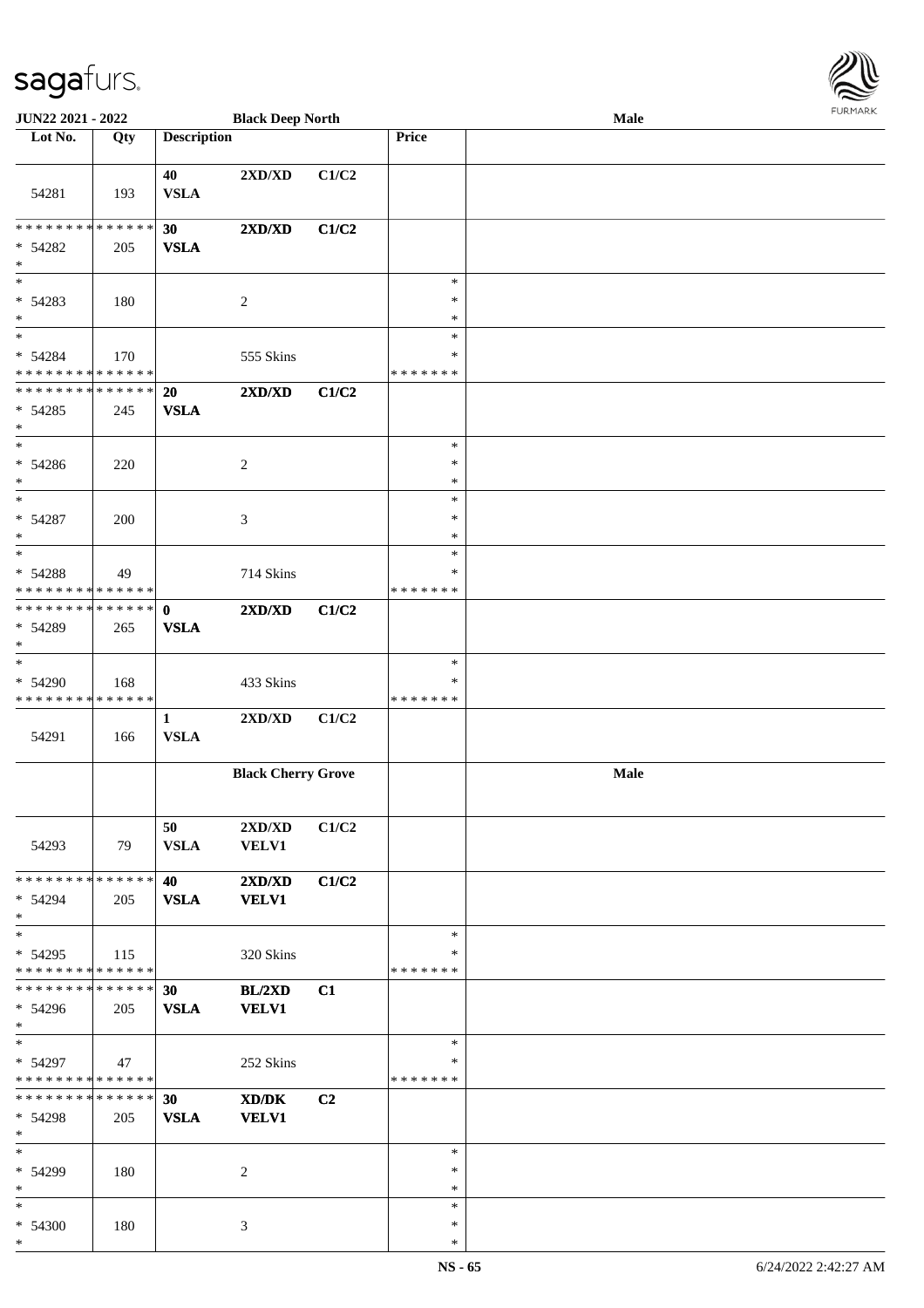

| <b>JUN22 2021 - 2022</b>      |     |                    | <b>Black Cherry Grove</b>           |                |               | <b>Male</b> |  |
|-------------------------------|-----|--------------------|-------------------------------------|----------------|---------------|-------------|--|
| Lot No.                       | Qty | <b>Description</b> |                                     |                | Price         |             |  |
|                               |     |                    |                                     |                |               |             |  |
| $*$                           |     | 30                 | $\bold{X}\bold{D}/\bold{D}\bold{K}$ | C <sub>2</sub> | $\ast$        |             |  |
| * 54301                       | 180 | <b>VSLA</b>        | <b>VELV1</b>                        |                | $\ast$        |             |  |
| $\ast$                        |     |                    |                                     |                | $\ast$        |             |  |
| $\overline{\ast}$             |     |                    |                                     |                | $\ast$        |             |  |
| $* 54302$                     | 20  |                    |                                     |                | ∗             |             |  |
| * * * * * * * * * * * * * *   |     |                    | 765 Skins                           |                |               |             |  |
|                               |     |                    |                                     |                | * * * * * * * |             |  |
| * * * * * * * * * * * * * * * |     | 20                 | BL/2XD                              | C1             |               |             |  |
| $* 54303$                     | 245 | <b>VSLA</b>        | <b>VELV1</b>                        |                |               |             |  |
| $*$                           |     |                    |                                     |                |               |             |  |
| $*$                           |     |                    |                                     |                | $\ast$        |             |  |
| $* 54304$                     | 190 |                    | 435 Skins                           |                | $\ast$        |             |  |
| * * * * * * * * * * * * * *   |     |                    |                                     |                | * * * * * * * |             |  |
| ******** <mark>******</mark>  |     | 20                 | XD/DK                               | C2             |               |             |  |
| $* 54305$                     | 245 | <b>VSLA</b>        | <b>VELV1</b>                        |                |               |             |  |
| $*$                           |     |                    |                                     |                |               |             |  |
|                               |     |                    |                                     |                |               |             |  |
| $*$                           |     |                    |                                     |                | $\ast$        |             |  |
| * 54306                       | 220 |                    | 2                                   |                | $\ast$        |             |  |
| $*$                           |     |                    |                                     |                | $\ast$        |             |  |
| $*$                           |     |                    |                                     |                | $\ast$        |             |  |
| * 54307                       | 220 |                    | 3                                   |                | $\ast$        |             |  |
| $\ast$                        |     |                    |                                     |                | $\ast$        |             |  |
| $*$                           |     |                    |                                     |                | $\ast$        |             |  |
| * 54308                       | 220 |                    | 4                                   |                | $\ast$        |             |  |
| $*$                           |     |                    |                                     |                | $\ast$        |             |  |
| $*$                           |     |                    |                                     |                | $\ast$        |             |  |
|                               |     |                    |                                     |                |               |             |  |
| * 54309                       | 211 |                    | 1116 Skins                          |                | $\ast$        |             |  |
| * * * * * * * * * * * * * *   |     |                    |                                     |                | * * * * * * * |             |  |
| * * * * * * * * * * * * * * * |     | $\mathbf{0}$       | BL/2XD                              | C1             |               |             |  |
| * 54310                       | 265 | <b>VSLA</b>        | <b>VELV1</b>                        |                |               |             |  |
| $*$                           |     |                    |                                     |                |               |             |  |
| $*$                           |     |                    |                                     |                | $\ast$        |             |  |
| $* 54311$                     | 58  |                    | 323 Skins                           |                | ∗             |             |  |
| * * * * * * * * * * * * * *   |     |                    |                                     |                | *******       |             |  |
| ******** <mark>******</mark>  |     | $\mathbf{0}$       | XD/DK                               | C2             |               |             |  |
| * 54312                       |     | <b>VSLA</b>        | <b>VELV1</b>                        |                |               |             |  |
| $*$                           | 265 |                    |                                     |                |               |             |  |
|                               |     |                    |                                     |                |               |             |  |
| $\ast$                        |     |                    |                                     |                | $\ast$        |             |  |
| $* 54313$                     | 240 |                    | 2                                   |                | $\ast$        |             |  |
| $*$                           |     |                    |                                     |                | $\ast$        |             |  |
| $\ast$                        |     |                    |                                     |                | $\ast$        |             |  |
| * 54314                       | 240 |                    | 3                                   |                | ∗             |             |  |
| $*$                           |     |                    |                                     |                | $\ast$        |             |  |
| $*$                           |     |                    |                                     |                | $\ast$        |             |  |
| $* 54315$                     | 214 |                    | 959 Skins                           |                | ∗             |             |  |
| * * * * * * * * * * * * * *   |     |                    |                                     |                | * * * * * * * |             |  |
| * * * * * * * * * * * * * * * |     | $\mathbf{1}$       |                                     |                |               |             |  |
|                               |     |                    | 2XD/XD                              | C1/C2          |               |             |  |
| $* 54316$                     | 325 | <b>VSLA</b>        | <b>VELV1</b>                        |                |               |             |  |
| $*$                           |     |                    |                                     |                |               |             |  |
| $*$                           |     |                    |                                     |                | $\ast$        |             |  |
| * 54317                       | 139 |                    | 464 Skins                           |                | ∗             |             |  |
| * * * * * * * * * * * * * *   |     |                    |                                     |                | * * * * * * * |             |  |
|                               |     |                    | <b>Black Woodmont</b>               |                |               | <b>Male</b> |  |
|                               |     |                    |                                     |                |               |             |  |
|                               |     |                    |                                     |                |               |             |  |
|                               |     | 50                 | $2{\bf X}{\bf D}/{\bf X}{\bf D}$    | C1/C2          |               |             |  |
| 54319                         | 77  | <b>VSLA</b>        | VELV2                               | <b>OPEN</b>    |               |             |  |
|                               |     |                    |                                     |                |               |             |  |
| * * * * * * * * * * * * * * * |     |                    |                                     |                |               |             |  |
|                               |     | 40                 | 2XD/XD                              | C1/C2          |               |             |  |
| * 54320                       | 205 | <b>VSLA</b>        | <b>VELV2</b>                        | <b>OPEN</b>    |               |             |  |
| $\ast$                        |     |                    |                                     |                |               |             |  |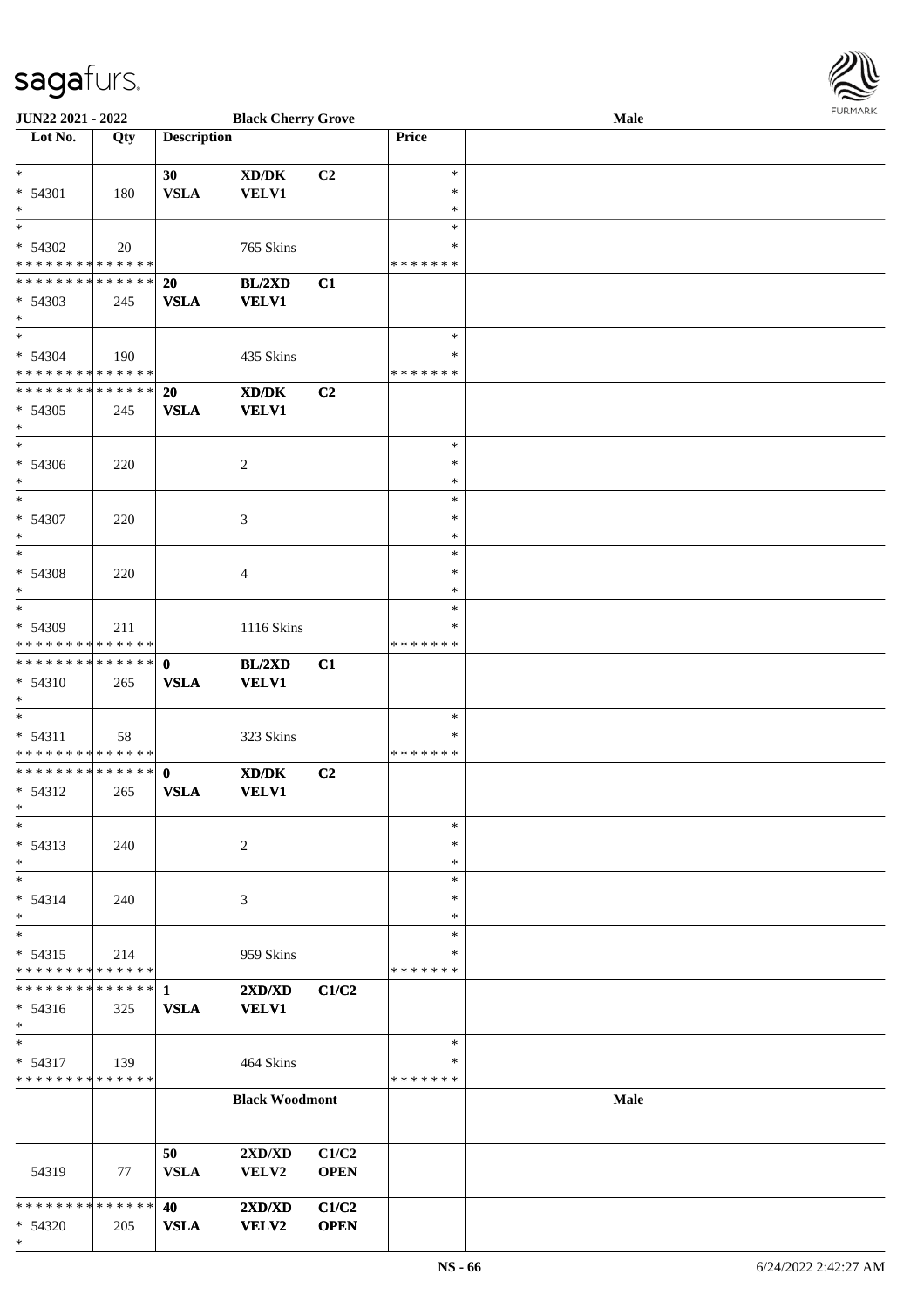| <b>JUN22 2021 - 2022</b>                   |     |                    | <b>Black Woodmont</b>                       |                |               | Male |  |
|--------------------------------------------|-----|--------------------|---------------------------------------------|----------------|---------------|------|--|
| Lot No.                                    | Qty | <b>Description</b> |                                             |                | Price         |      |  |
|                                            |     |                    |                                             |                |               |      |  |
| $*$                                        |     | 40                 | 2XD/XD                                      | C1/C2          | $\ast$        |      |  |
| $* 54321$                                  | 180 | <b>VSLA</b>        | VELV2                                       | <b>OPEN</b>    | $\ast$        |      |  |
| $*$                                        |     |                    |                                             |                | $\ast$        |      |  |
|                                            |     |                    |                                             |                | $\ast$        |      |  |
| * 54322                                    | 180 |                    | 3                                           |                | $\ast$        |      |  |
|                                            |     |                    |                                             |                |               |      |  |
| $\ast$                                     |     |                    |                                             |                | $\ast$        |      |  |
|                                            |     |                    |                                             |                | $\ast$        |      |  |
| * 54323                                    | 34  |                    | 599 Skins                                   |                | $\ast$        |      |  |
| * * * * * * * * * * * * * *                |     |                    |                                             |                | *******       |      |  |
| * * * * * * * * <mark>* * * * * * *</mark> |     | 30                 | BL/2XD                                      | C1             |               |      |  |
| $* 54324$                                  | 205 | <b>VSLA</b>        | <b>VELV2</b>                                | <b>OPEN</b>    |               |      |  |
| $*$                                        |     |                    |                                             |                |               |      |  |
| $*$                                        |     |                    |                                             |                | $\ast$        |      |  |
|                                            |     |                    |                                             |                |               |      |  |
| $* 54325$                                  | 180 |                    | $\overline{c}$                              |                | $\ast$        |      |  |
| $*$                                        |     |                    |                                             |                | $\ast$        |      |  |
| $\overline{\phantom{0}}$                   |     |                    |                                             |                | $\ast$        |      |  |
| $* 54326$                                  | 179 |                    | 3                                           |                | $\ast$        |      |  |
| $*$                                        |     |                    |                                             |                | $\ast$        |      |  |
| $\overline{\ast}$                          |     |                    |                                             |                | $\ast$        |      |  |
| * 54327                                    |     |                    |                                             |                | $\ast$        |      |  |
|                                            | 180 |                    | $\overline{4}$                              |                |               |      |  |
| $*$                                        |     |                    |                                             |                | $\ast$        |      |  |
|                                            |     |                    |                                             |                | $\ast$        |      |  |
| $* 54328$                                  | 180 |                    | 5                                           |                | $\ast$        |      |  |
| $*$                                        |     |                    |                                             |                | $\ast$        |      |  |
| $\overline{\phantom{0}}$                   |     |                    |                                             |                | $\ast$        |      |  |
| * 54329                                    | 180 |                    | 6                                           |                | $\ast$        |      |  |
| $*$                                        |     |                    |                                             |                | $\ast$        |      |  |
| $\overline{\phantom{0}}$                   |     |                    |                                             |                |               |      |  |
|                                            |     |                    |                                             |                | $\ast$        |      |  |
| * 54330                                    | 192 |                    | 1296 Skins                                  |                | ∗             |      |  |
| * * * * * * * * * * * * * *                |     |                    |                                             |                | *******       |      |  |
| * * * * * * * * <mark>* * * * * * *</mark> |     | 30                 | $\mathbf{X}\mathbf{D}/\mathbf{D}\mathbf{K}$ | C2             |               |      |  |
| $* 54331$                                  | 205 | <b>VSLA</b>        | VELV2                                       | <b>OPEN</b>    |               |      |  |
| $*$                                        |     |                    |                                             |                |               |      |  |
| $*$                                        |     |                    |                                             |                | $\ast$        |      |  |
| $* 54332$                                  | 180 |                    | $\overline{2}$                              |                | $\ast$        |      |  |
|                                            |     |                    |                                             |                |               |      |  |
| $*$                                        |     |                    |                                             |                | $\ast$        |      |  |
| $*$                                        |     |                    |                                             |                | $\ast$        |      |  |
| $* 54333$                                  | 180 |                    | 3                                           |                | $\ast$        |      |  |
| $*$                                        |     |                    |                                             |                | $\ast$        |      |  |
| $*$                                        |     |                    |                                             |                | $\ast$        |      |  |
| $* 54334$                                  | 94  |                    | 659 Skins                                   |                | ∗             |      |  |
| * * * * * * * * * * * * * *                |     |                    |                                             |                | *******       |      |  |
| * * * * * * * * * * * * * * *              |     | <b>20</b>          | BL/2XD                                      | C1             |               |      |  |
|                                            |     |                    |                                             |                |               |      |  |
| * 54335                                    | 245 | <b>VSLA</b>        | <b>VELV2</b>                                | <b>OPEN</b>    |               |      |  |
| $*$                                        |     |                    |                                             |                |               |      |  |
| $*$                                        |     |                    |                                             |                | $\ast$        |      |  |
| $* 54336$                                  | 220 |                    | 2                                           |                | $\ast$        |      |  |
| $*$                                        |     |                    |                                             |                | $\ast$        |      |  |
| $*$ $*$                                    |     |                    |                                             |                | $\ast$        |      |  |
| $* 54337$                                  | 220 |                    | $\mathfrak{Z}$                              |                | $\ast$        |      |  |
| $*$                                        |     |                    |                                             |                | $\ast$        |      |  |
| $*$ $-$                                    |     |                    |                                             |                | $\ast$        |      |  |
|                                            |     |                    |                                             |                |               |      |  |
| * 54338                                    | 220 |                    | $\overline{4}$                              |                | $\ast$        |      |  |
| $*$                                        |     |                    |                                             |                | $\ast$        |      |  |
| $*$                                        |     |                    |                                             |                | $\ast$        |      |  |
| $* 54339$                                  | 107 |                    | 1012 Skins                                  |                | ∗             |      |  |
| * * * * * * * * * * * * * *                |     |                    |                                             |                | * * * * * * * |      |  |
| * * * * * * * * * * * * * * *              |     | <b>20</b>          | XD/DK                                       | C <sub>2</sub> |               |      |  |
| $* 54340$                                  | 245 | <b>VSLA</b>        | <b>VELV2</b>                                | <b>OPEN</b>    |               |      |  |
|                                            |     |                    |                                             |                |               |      |  |

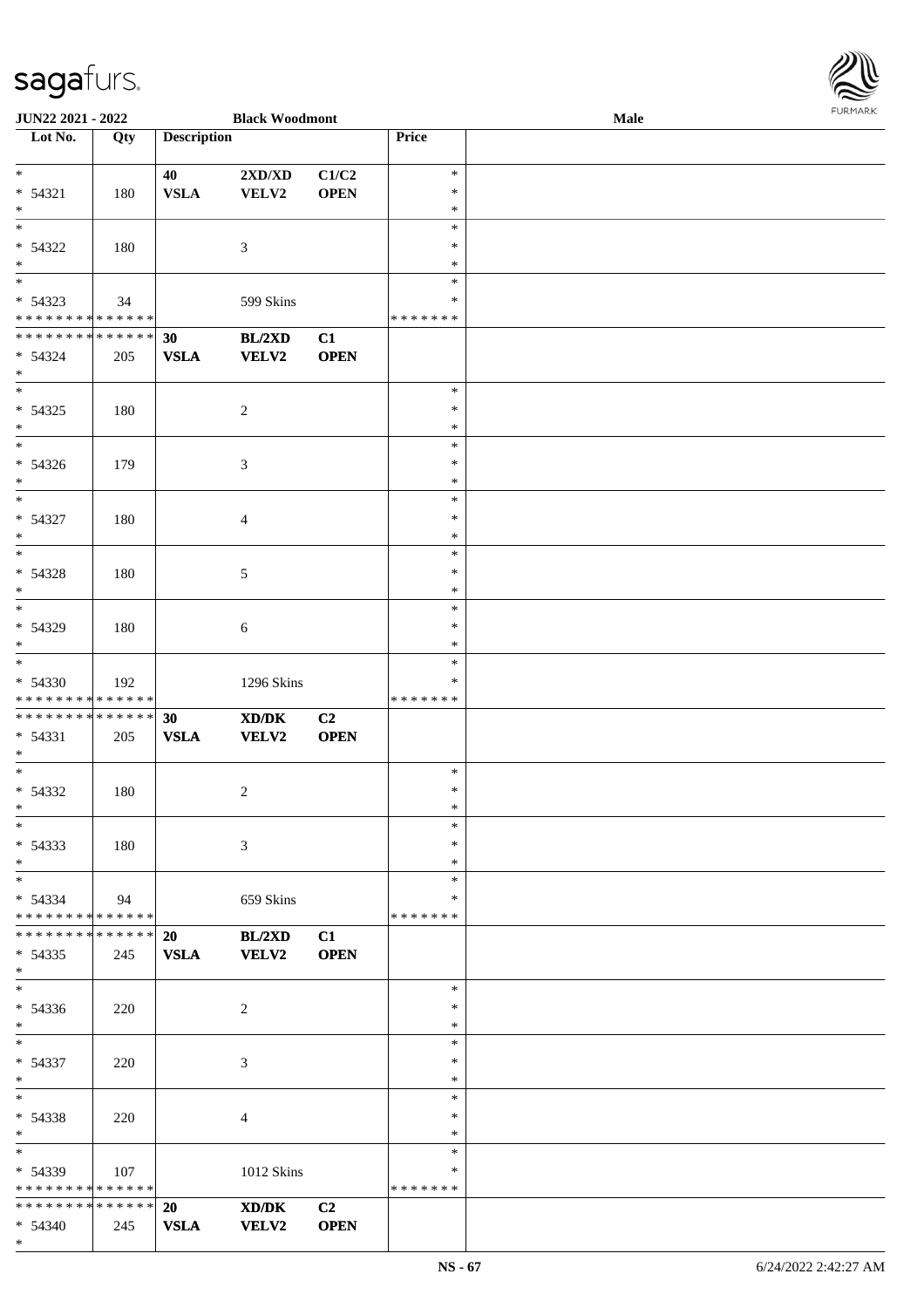

| JUN22 2021 - 2022             |     |                    | <b>Black Woodmont</b>               |             |               | Male |  |
|-------------------------------|-----|--------------------|-------------------------------------|-------------|---------------|------|--|
| Lot No.                       | Qty | <b>Description</b> |                                     |             | Price         |      |  |
|                               |     |                    |                                     |             |               |      |  |
| $\ast$                        |     | 20                 |                                     | C2          | $\ast$        |      |  |
|                               |     |                    | $\bold{X}\bold{D}/\bold{D}\bold{K}$ |             |               |      |  |
| $* 54341$                     | 220 | <b>VSLA</b>        | VELV2                               | <b>OPEN</b> | $\ast$        |      |  |
| $\ast$                        |     |                    |                                     |             | $\ast$        |      |  |
| $\overline{\phantom{0}}$      |     |                    |                                     |             | $\ast$        |      |  |
| $* 54342$                     | 187 |                    | 652 Skins                           |             | ∗             |      |  |
| * * * * * * * * * * * * * *   |     |                    |                                     |             | * * * * * * * |      |  |
|                               |     |                    |                                     |             |               |      |  |
| * * * * * * * * * * * * * * * |     | $\mathbf 0$        | 2XD/XD                              | C1/C2       |               |      |  |
| $* 54343$                     | 265 | <b>VSLA</b>        | VELV2                               | <b>OPEN</b> |               |      |  |
| $*$                           |     |                    |                                     |             |               |      |  |
| $*$                           |     |                    |                                     |             | $\ast$        |      |  |
| $* 54344$                     | 240 |                    | $\overline{c}$                      |             | $\ast$        |      |  |
| $\ast$                        |     |                    |                                     |             | $\ast$        |      |  |
| $\ast$                        |     |                    |                                     |             | $\ast$        |      |  |
|                               |     |                    |                                     |             |               |      |  |
| $* 54345$                     | 128 |                    | 633 Skins                           |             | $\ast$        |      |  |
| * * * * * * * * * * * * * *   |     |                    |                                     |             | *******       |      |  |
|                               |     | $\mathbf{1}$       | 2XD/XD                              | C1/C2       |               |      |  |
| 54346                         | 184 | <b>VSLA</b>        | VELV2                               | <b>OPEN</b> |               |      |  |
|                               |     |                    |                                     |             |               |      |  |
|                               |     |                    |                                     |             |               |      |  |
|                               |     |                    | <b>Black C &amp; A Mink Ranch</b>   |             |               | Male |  |
|                               |     |                    |                                     |             |               |      |  |
|                               |     |                    |                                     |             |               |      |  |
| * * * * * * * * * * * * * *   |     | 30                 | 2XD/XD                              | C1/C2       |               |      |  |
| $* 54348$                     | 205 | <b>VSLA</b>        | VELV2                               |             |               |      |  |
| $\ast$                        |     |                    |                                     |             |               |      |  |
| $*$                           |     |                    |                                     |             | $\ast$        |      |  |
|                               |     |                    |                                     |             | $\ast$        |      |  |
| * 54349                       | 180 |                    | $\overline{c}$                      |             |               |      |  |
| $*$                           |     |                    |                                     |             | $\ast$        |      |  |
| $\ast$                        |     |                    |                                     |             | $\ast$        |      |  |
| $* 54350$                     | 180 |                    | $\mathfrak{Z}$                      |             | $\ast$        |      |  |
| $*$                           |     |                    |                                     |             | $\ast$        |      |  |
| $*$                           |     |                    |                                     |             | $\ast$        |      |  |
| $* 54351$                     | 41  |                    | 606 Skins                           |             | $\ast$        |      |  |
| * * * * * * * * * * * * * *   |     |                    |                                     |             | *******       |      |  |
| * * * * * * * * * * * * * *   |     | 20                 |                                     |             |               |      |  |
|                               |     |                    | 2XD/XD                              | C1/C2       |               |      |  |
| $* 54352$                     | 245 | <b>VSLA</b>        | VELV2                               |             |               |      |  |
| $*$                           |     |                    |                                     |             |               |      |  |
| $\ast$                        |     |                    |                                     |             | $\ast$        |      |  |
| $* 54353$                     | 220 |                    | $\overline{c}$                      |             | $\ast$        |      |  |
| $\ast$                        |     |                    |                                     |             | $\ast$        |      |  |
| $\ast$                        |     |                    |                                     |             | $\ast$        |      |  |
| * 54354                       | 144 |                    | 609 Skins                           |             | ∗             |      |  |
| * * * * * * * * * * * * * *   |     |                    |                                     |             | * * * * * * * |      |  |
|                               |     |                    |                                     |             |               |      |  |
|                               |     |                    | <b>Black Springbrook</b>            |             |               | Male |  |
|                               |     |                    |                                     |             |               |      |  |
|                               |     |                    |                                     |             |               |      |  |
| * * * * * * * * * * * * * *   |     | 40                 | $2{\bf X}{\bf D}/{\bf X}{\bf D}$    | C1/C2       |               |      |  |
| * 54356                       | 205 | <b>VSLA</b>        | VELV2                               |             |               |      |  |
| $*$                           |     |                    |                                     |             |               |      |  |
| $\ast$                        |     |                    |                                     |             | $\ast$        |      |  |
|                               |     |                    |                                     |             | $\ast$        |      |  |
| * 54357                       | 137 |                    | 342 Skins                           |             |               |      |  |
| * * * * * * * * * * * * * *   |     |                    |                                     |             | *******       |      |  |
| * * * * * * * * * * * * * *   |     | 30                 | BL/2XD                              | C1          |               |      |  |
| * 54358                       | 205 | <b>VSLA</b>        | <b>VELV2</b>                        |             |               |      |  |
| $\ast$                        |     |                    |                                     |             |               |      |  |
| $\ast$                        |     |                    |                                     |             | $\ast$        |      |  |
| * 54359                       | 180 |                    | $\overline{2}$                      |             | $\ast$        |      |  |
| $\ast$                        |     |                    |                                     |             | $\ast$        |      |  |
|                               |     |                    |                                     |             |               |      |  |
| $\ast$                        |     |                    |                                     |             | $\ast$        |      |  |
| * 54360                       | 180 |                    | 3                                   |             | $\ast$        |      |  |
| $\ast$                        |     |                    |                                     |             | $\ast$        |      |  |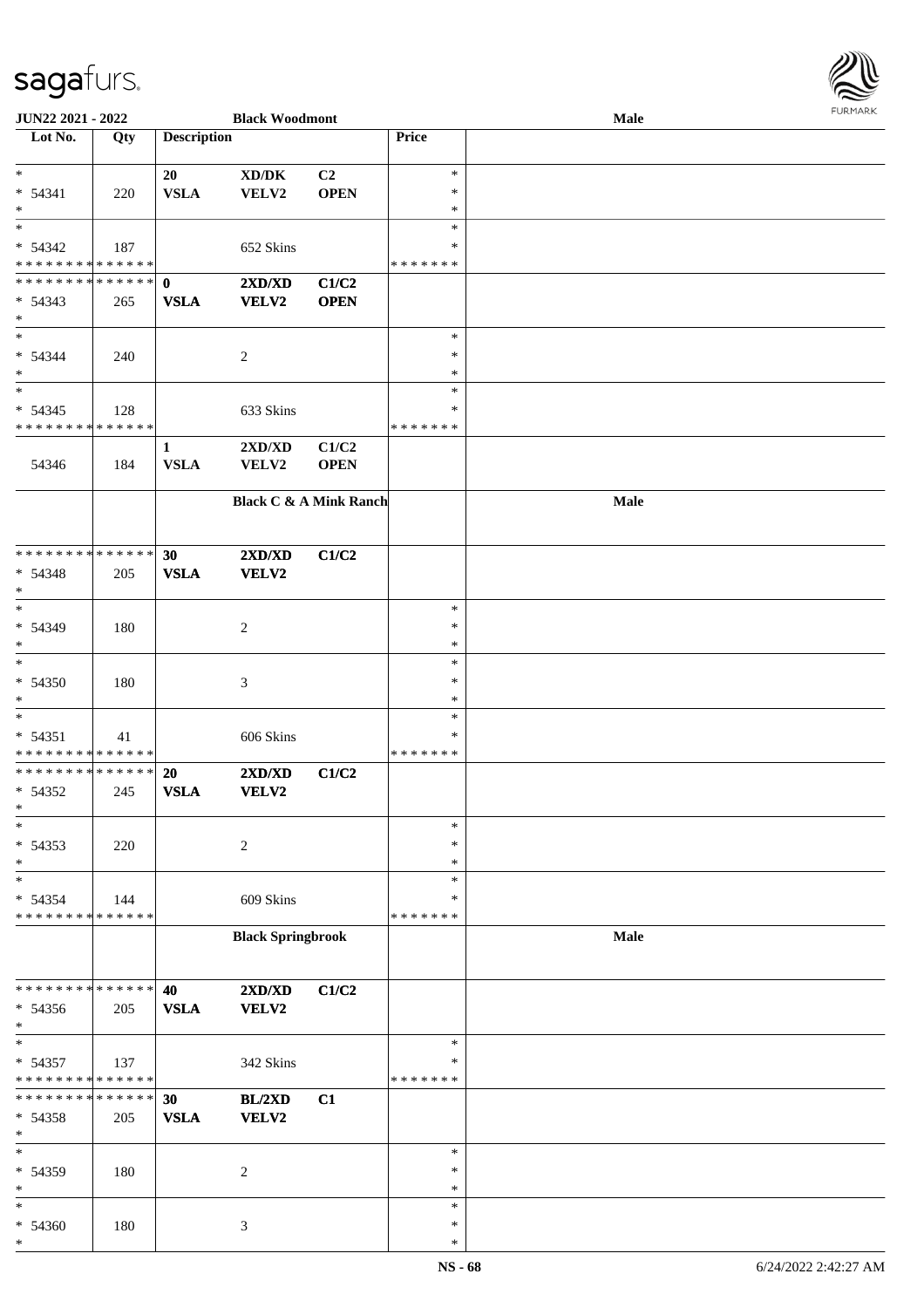| JUN22 2021 - 2022            |      |                    | <b>Black Springbrook</b>                                                                             |       |               | Male |  |
|------------------------------|------|--------------------|------------------------------------------------------------------------------------------------------|-------|---------------|------|--|
| Lot No.                      | Qty  | <b>Description</b> |                                                                                                      |       | Price         |      |  |
|                              |      |                    |                                                                                                      |       |               |      |  |
| $\ast$                       |      | 30                 | BL/2XD                                                                                               | C1    | $\ast$        |      |  |
| $* 54361$                    | 180  | <b>VSLA</b>        | VELV2                                                                                                |       | $\ast$        |      |  |
| $\ast$                       |      |                    |                                                                                                      |       | $\ast$        |      |  |
| $\ast$                       |      |                    |                                                                                                      |       | $\ast$        |      |  |
| $* 54362$                    | 87   |                    | 832 Skins                                                                                            |       | $\ast$        |      |  |
| **************               |      |                    |                                                                                                      |       | * * * * * * * |      |  |
| **************               |      | 30                 | 2XD/XD                                                                                               | C1/C2 |               |      |  |
| $* 54363$                    | 205  | <b>VSLA</b>        | <b>VELV2</b>                                                                                         |       |               |      |  |
| $\ast$                       |      |                    |                                                                                                      |       |               |      |  |
| $\overline{\phantom{a}^*}$   |      |                    |                                                                                                      |       | $\ast$        |      |  |
| $* 54364$                    | 180  |                    | 385 Skins                                                                                            |       | $\ast$        |      |  |
| * * * * * * * * * * * * * *  |      |                    |                                                                                                      |       | * * * * * * * |      |  |
| **************               |      | 30                 | $\boldsymbol{\text{X}}\boldsymbol{\text{D}}\boldsymbol{/}\boldsymbol{\text{D}}\boldsymbol{\text{K}}$ | C2    |               |      |  |
| $* 54365$                    | 205  | <b>VSLA</b>        | <b>VELV2</b>                                                                                         |       |               |      |  |
| $\ast$                       |      |                    |                                                                                                      |       |               |      |  |
| $\ast$                       |      |                    |                                                                                                      |       | $\ast$        |      |  |
| $* 54366$                    | 180  |                    | $\overline{c}$                                                                                       |       | $\ast$        |      |  |
| $\ast$                       |      |                    |                                                                                                      |       | $\ast$        |      |  |
| $\ast$                       |      |                    |                                                                                                      |       | $\ast$        |      |  |
| $* 54367$                    | 169  |                    | 554 Skins                                                                                            |       | $\ast$        |      |  |
| **************               |      |                    |                                                                                                      |       | * * * * * * * |      |  |
| **************               |      | 20                 | BL/2XD                                                                                               | C1    |               |      |  |
| $* 54368$                    | 245  | <b>VSLA</b>        | <b>VELV2</b>                                                                                         |       |               |      |  |
| $\ast$                       |      |                    |                                                                                                      |       |               |      |  |
| $\ast$                       |      |                    |                                                                                                      |       | $\ast$        |      |  |
| * 54369                      | 220  |                    | $\overline{c}$                                                                                       |       | $\ast$        |      |  |
| $\ast$                       |      |                    |                                                                                                      |       | $\ast$        |      |  |
| $\overline{\phantom{a}}$     |      |                    |                                                                                                      |       | $\ast$        |      |  |
| * 54370                      | 220  |                    | 3                                                                                                    |       | $\ast$        |      |  |
| ∗                            |      |                    |                                                                                                      |       | $\ast$        |      |  |
| $\ast$                       |      |                    |                                                                                                      |       | $\ast$        |      |  |
| $* 54371$                    | 220  |                    | $\overline{4}$                                                                                       |       | $\ast$        |      |  |
| $\ast$                       |      |                    |                                                                                                      |       | $\ast$        |      |  |
| $\ast$                       |      |                    |                                                                                                      |       | $\ast$        |      |  |
| $* 54372$                    | 54   |                    | 959 Skins                                                                                            |       | $\ast$        |      |  |
| ******** <mark>******</mark> |      |                    |                                                                                                      |       | *******       |      |  |
| **************               |      | 20                 | $2{\bf X}{\bf D}/{\bf X}{\bf D}$                                                                     | C1/C2 |               |      |  |
| $* 54373$                    | 245  | <b>VSLA</b>        | VELV2                                                                                                |       |               |      |  |
| $*$                          |      |                    |                                                                                                      |       |               |      |  |
| $\ast$                       |      |                    |                                                                                                      |       | $\ast$        |      |  |
| $* 54374$                    |      |                    |                                                                                                      |       | $\ast$        |      |  |
| $\ast$                       | 220  |                    | 2                                                                                                    |       | $\ast$        |      |  |
| $\ast$                       |      |                    |                                                                                                      |       | $\ast$        |      |  |
|                              |      |                    |                                                                                                      |       | $\ast$        |      |  |
| $* 54375$<br>**************  | - 98 |                    | 563 Skins                                                                                            |       | * * * * * * * |      |  |
| **************               |      |                    |                                                                                                      |       |               |      |  |
|                              |      | 20                 | XD/DK                                                                                                | C2    |               |      |  |
| $* 54376$                    | 245  | <b>VSLA</b>        | VELV2                                                                                                |       |               |      |  |
| $*$                          |      |                    |                                                                                                      |       |               |      |  |
| $\ast$                       |      |                    |                                                                                                      |       | $\ast$        |      |  |
| $* 54377$                    | 220  |                    | 2                                                                                                    |       | $\ast$        |      |  |
| $\ast$                       |      |                    |                                                                                                      |       | $\ast$        |      |  |
| $\ast$                       |      |                    |                                                                                                      |       | $\ast$        |      |  |
| $* 54378$                    | 220  |                    | 3                                                                                                    |       | $\ast$        |      |  |
| $\ast$                       |      |                    |                                                                                                      |       | $\ast$        |      |  |
| $\ast$                       |      |                    |                                                                                                      |       | $\ast$        |      |  |
| $*$ 54379                    | 31   |                    | 716 Skins                                                                                            |       | ∗             |      |  |
| **************               |      |                    |                                                                                                      |       | * * * * * * * |      |  |
| ************** 0             |      |                    | 2XD/XD                                                                                               | C1/C2 |               |      |  |
| $* 54380$                    | 265  | <b>VSLA</b>        | <b>VELV2</b>                                                                                         |       |               |      |  |

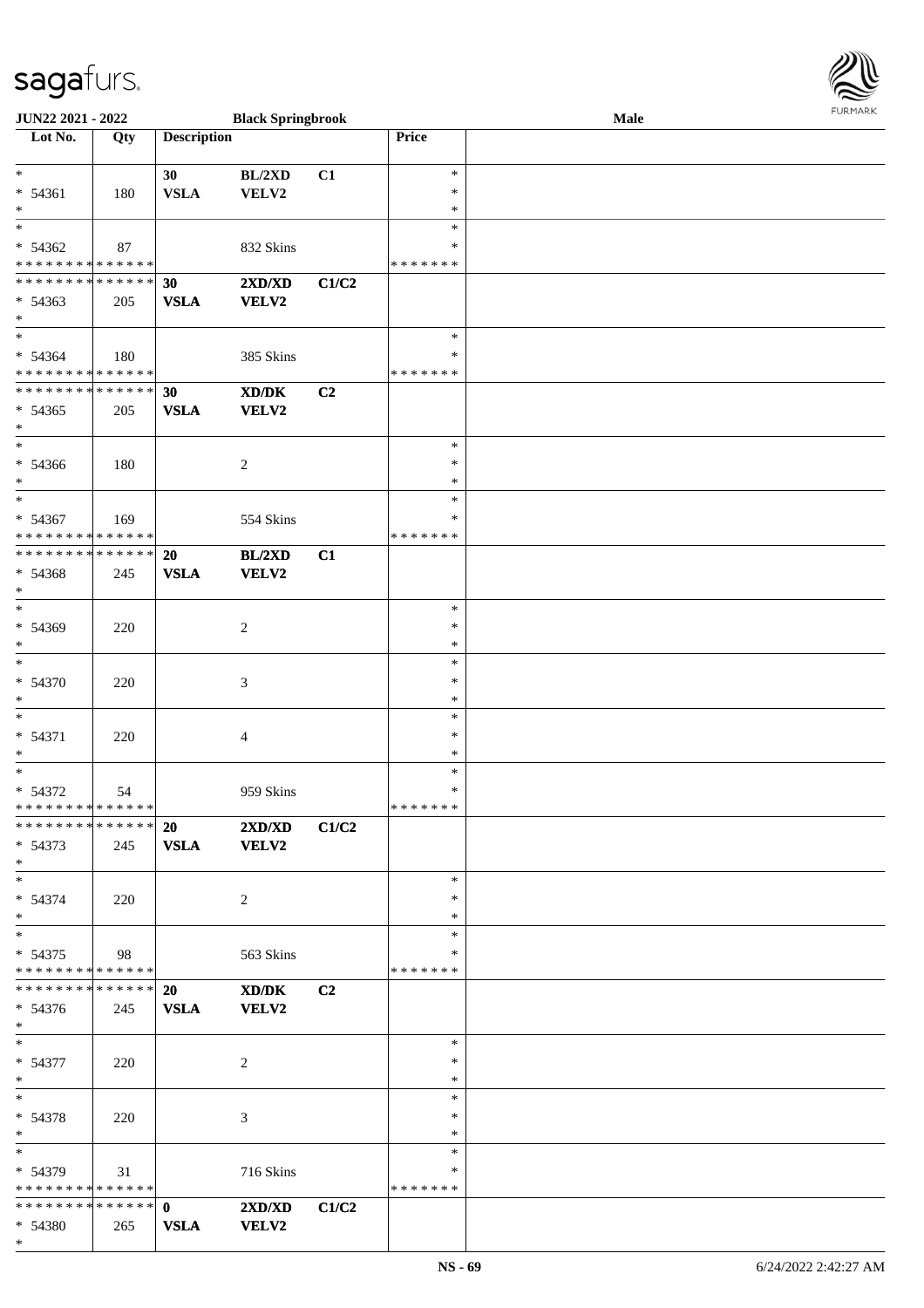| URMARK<br>F |
|-------------|

| JUN22 2021 - 2022                                |     |                             | <b>Black Springbrook</b>                  |       |                                      | Male | <b>FURMARK</b> |
|--------------------------------------------------|-----|-----------------------------|-------------------------------------------|-------|--------------------------------------|------|----------------|
| Lot No.                                          | Qty | <b>Description</b>          |                                           |       | Price                                |      |                |
| $*$<br>* 54381<br>$*$                            | 240 | $\bf{0}$<br><b>VSLA</b>     | 2XD/XD<br>VELV2                           | C1/C2 | $\ast$<br>∗<br>$\ast$                |      |                |
| $\ast$<br>* 54382<br>* * * * * * * * * * * * * * | 235 |                             | 740 Skins                                 |       | $\ast$<br>∗<br>* * * * * * *         |      |                |
| * * * * * * * * * * * * * * *<br>* 54383<br>$*$  | 265 | $\mathbf{0}$<br><b>VSLA</b> | 2XD/XD<br>VELV2                           | C1/C2 |                                      |      |                |
| $*$<br>* 54384<br>* * * * * * * * * * * * * *    | 152 |                             | 417 Skins                                 |       | $\ast$<br>∗<br>* * * * * * *         |      |                |
| ************** 1<br>* 54385<br>$\ast$            | 325 | <b>VSLA</b>                 | $2{\bf X}{\bf D}/{\bf X}{\bf D}$<br>VELV2 | C1/C2 |                                      |      |                |
| $*$<br>* 54386<br>* * * * * * * * * * * * * *    | 54  |                             | 379 Skins                                 |       | $\ast$<br>$\ast$<br>* * * * * * *    |      |                |
|                                                  |     |                             | <b>Black Zimbal Mink</b>                  |       |                                      | Male |                |
| 54388                                            | 78  | 50<br><b>VSLA</b>           | $2{\bf X}{\bf D}/{\bf X}{\bf D}$<br>VELV2 | C1/C2 |                                      |      |                |
| * * * * * * * * * * * * * *<br>* 54389<br>$\ast$ | 200 | 30<br><b>VSLA</b>           | <b>XD</b><br>VELV2                        | C2    |                                      |      |                |
| $*$<br>* 54390<br>$\ast$                         | 180 |                             | 2                                         |       | $\ast$<br>$\ast$<br>∗                |      |                |
| $\ast$<br>* 54391<br>* * * * * * * * * * * * * * | 92  |                             | 472 Skins                                 |       | $\ast$<br>∗<br>* * * * * * *         |      |                |
| * * * * * * * * * * * * * * *<br>* 54392<br>∗    | 240 | <b>20</b><br><b>VSLA</b>    | <b>BL/2XD</b><br>VELV2                    | C1    |                                      |      |                |
| $*$<br>* 54393<br>$*$                            | 220 |                             | $\overline{c}$                            |       | $\ast$<br>$\ast$<br>$\ast$           |      |                |
| $\ast$<br>* 54394<br>$*$<br>$\ast$               | 220 |                             | $\mathfrak{Z}$                            |       | $\ast$<br>$\ast$<br>$\ast$<br>$\ast$ |      |                |
| * 54395<br>* * * * * * * * * * * * * *           | 47  |                             | 727 Skins                                 |       | $\ast$<br>* * * * * * *              |      |                |
| 54396                                            | 193 | 20<br><b>VSLA</b>           | $\mathbf{X}\mathbf{D}$<br>VELV2           | C2    |                                      |      |                |
| 54397                                            | 272 | $\bf{0}$<br>${\bf VSLA}$    | $2{\bf X}{\bf D}/{\bf X}{\bf D}$<br>VELV2 | C1/C2 |                                      |      |                |
|                                                  |     |                             | <b>Black David Dittrich-Ames</b>          |       |                                      | Male |                |
| 54399                                            | 163 | 50<br><b>VSLA</b>           | 2XD/XD<br>VELV2                           | C1/C2 |                                      |      |                |
| * * * * * * * * * * * * * *<br>* 54400<br>$*$    | 205 | 40<br>${\bf VSLA}$          | 2XD/XD<br>VELV2                           | C1/C2 |                                      |      |                |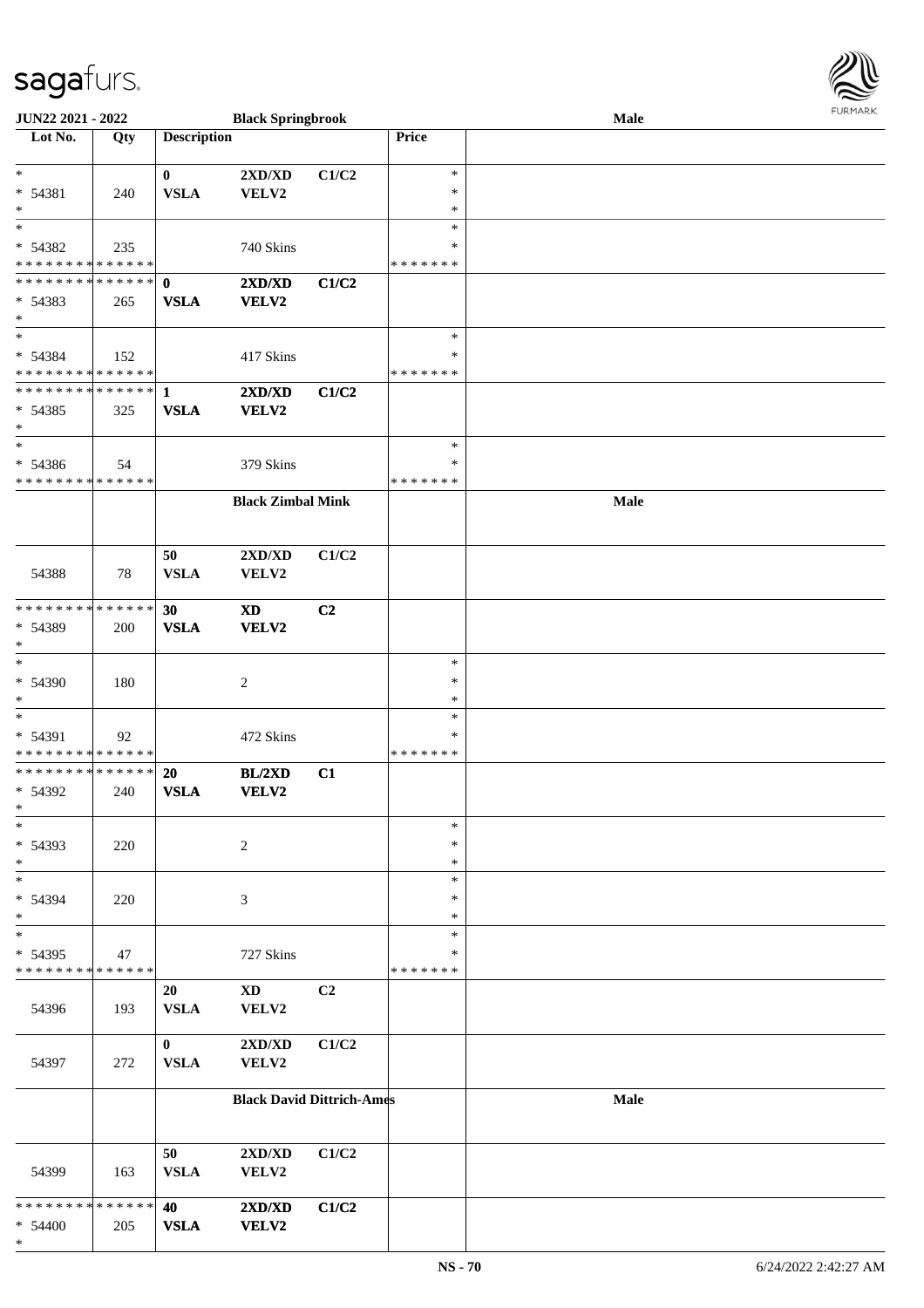

| <b>JUN22 2021 - 2022</b>                   |     |                    |                                  | <b>Black David Dittrich-Ames</b> |               | Male |  |
|--------------------------------------------|-----|--------------------|----------------------------------|----------------------------------|---------------|------|--|
| Lot No.                                    | Qty | <b>Description</b> |                                  |                                  | Price         |      |  |
|                                            |     |                    |                                  |                                  |               |      |  |
| $*$                                        |     | 40                 | $2{\bf X}{\bf D}/{\bf X}{\bf D}$ | C1/C2                            | $\ast$        |      |  |
| $* 54401$                                  | 180 | <b>VSLA</b>        | VELV2                            |                                  | $\ast$        |      |  |
| $*$                                        |     |                    |                                  |                                  | $\ast$        |      |  |
| $*$                                        |     |                    |                                  |                                  | $\ast$        |      |  |
|                                            |     |                    |                                  |                                  |               |      |  |
| $* 54402$                                  | 42  |                    | 427 Skins                        |                                  | $\ast$        |      |  |
| * * * * * * * * <mark>* * * * * *</mark>   |     |                    |                                  |                                  | *******       |      |  |
| * * * * * * * * <mark>* * * * * * *</mark> |     | 30                 | BL/2XD                           | C1                               |               |      |  |
| $* 54403$                                  | 205 | <b>VSLA</b>        | <b>VELV2</b>                     |                                  |               |      |  |
| $*$                                        |     |                    |                                  |                                  |               |      |  |
| $\ddot{x}$                                 |     |                    |                                  |                                  | $\ast$        |      |  |
| $* 54404$                                  | 180 |                    | $\overline{2}$                   |                                  | $\ast$        |      |  |
| $*$                                        |     |                    |                                  |                                  | $\ast$        |      |  |
|                                            |     |                    |                                  |                                  | $\ast$        |      |  |
|                                            |     |                    |                                  |                                  |               |      |  |
| $* 54405$                                  | 180 |                    | $\mathfrak{Z}$                   |                                  | $\ast$        |      |  |
| $\ast$                                     |     |                    |                                  |                                  | $\ast$        |      |  |
| $\overline{\ast}$                          |     |                    |                                  |                                  | $\ast$        |      |  |
| $* 54406$                                  | 180 |                    | 4                                |                                  | $\ast$        |      |  |
| $\ast$                                     |     |                    |                                  |                                  | $\ast$        |      |  |
| $\overline{\ast}$                          |     |                    |                                  |                                  | $\ast$        |      |  |
| $* 54407$                                  | 113 |                    | 858 Skins                        |                                  | $\ast$        |      |  |
| * * * * * * * * <mark>* * * * * *</mark>   |     |                    |                                  |                                  | *******       |      |  |
| * * * * * * * * <mark>* * * * * * *</mark> |     | 30                 |                                  |                                  |               |      |  |
|                                            |     |                    | 2XD/XD                           | C1/C2                            |               |      |  |
| $* 54408$                                  | 205 | <b>VSLA</b>        | <b>VELV2</b>                     |                                  |               |      |  |
| $*$                                        |     |                    |                                  |                                  |               |      |  |
| $*$                                        |     |                    |                                  |                                  | $\ast$        |      |  |
| $* 54409$                                  | 180 |                    | 2                                |                                  | $\ast$        |      |  |
| $\ast$                                     |     |                    |                                  |                                  | $\ast$        |      |  |
| $\overline{\ast}$                          |     |                    |                                  |                                  | $\ast$        |      |  |
| $* 54410$                                  | 180 |                    | $\mathfrak{Z}$                   |                                  | $\ast$        |      |  |
| $*$                                        |     |                    |                                  |                                  | $\ast$        |      |  |
| $\ast$                                     |     |                    |                                  |                                  | $\ast$        |      |  |
|                                            |     |                    |                                  |                                  | $\ast$        |      |  |
| $* 54411$                                  | 180 |                    | 4                                |                                  |               |      |  |
| $\ast$                                     |     |                    |                                  |                                  | $\ast$        |      |  |
| $\ast$                                     |     |                    |                                  |                                  | $\ast$        |      |  |
| $* 54412$                                  | 120 |                    | 865 Skins                        |                                  | $\ast$        |      |  |
| * * * * * * * * <mark>* * * * * * *</mark> |     |                    |                                  |                                  | * * * * * * * |      |  |
| ******** <mark>******</mark>               |     | 30                 | XD/DK                            | C2                               |               |      |  |
| $* 54413$                                  | 205 | VSLA VELV2         |                                  |                                  |               |      |  |
| $*$                                        |     |                    |                                  |                                  |               |      |  |
| $*$ $-$                                    |     |                    |                                  |                                  | $\ast$        |      |  |
| $* 54414$                                  | 180 |                    |                                  |                                  | $\ast$        |      |  |
| $\ddot{x}$                                 |     |                    | 2                                |                                  | $\ast$        |      |  |
| $*$                                        |     |                    |                                  |                                  |               |      |  |
|                                            |     |                    |                                  |                                  | $\ast$        |      |  |
| $* 54415$                                  | 180 |                    | 3                                |                                  | $\ast$        |      |  |
| $*$                                        |     |                    |                                  |                                  | $\ast$        |      |  |
| $\ast$                                     |     |                    |                                  |                                  | $\ast$        |      |  |
| $* 54416$                                  | 180 |                    | $\overline{4}$                   |                                  | $\ast$        |      |  |
| $*$                                        |     |                    |                                  |                                  | $\ast$        |      |  |
| $*$ $*$                                    |     |                    |                                  |                                  | $\ast$        |      |  |
| $* 54417$                                  | 180 |                    | 925 Skins                        |                                  | $\ast$        |      |  |
| * * * * * * * * <mark>* * * * * *</mark>   |     |                    |                                  |                                  | *******       |      |  |
| * * * * * * * * <mark>* * * * * * *</mark> |     |                    |                                  |                                  |               |      |  |
|                                            |     | 20                 | BL/2XD                           | C1                               |               |      |  |
| $* 54418$                                  | 245 | <b>VSLA</b>        | <b>VELV2</b>                     |                                  |               |      |  |
| $*$                                        |     |                    |                                  |                                  |               |      |  |
| $*$ $*$                                    |     |                    |                                  |                                  | $\ast$        |      |  |
| $* 54419$                                  | 220 |                    | 2                                |                                  | $\ast$        |      |  |
| $*$                                        |     |                    |                                  |                                  | $\ast$        |      |  |
| $*$                                        |     |                    |                                  |                                  | $\ast$        |      |  |
| $* 54420$                                  | 220 |                    | $\mathfrak{Z}$                   |                                  | $\ast$        |      |  |
| $\ast$                                     |     |                    |                                  |                                  | $\ast$        |      |  |
|                                            |     |                    |                                  |                                  |               |      |  |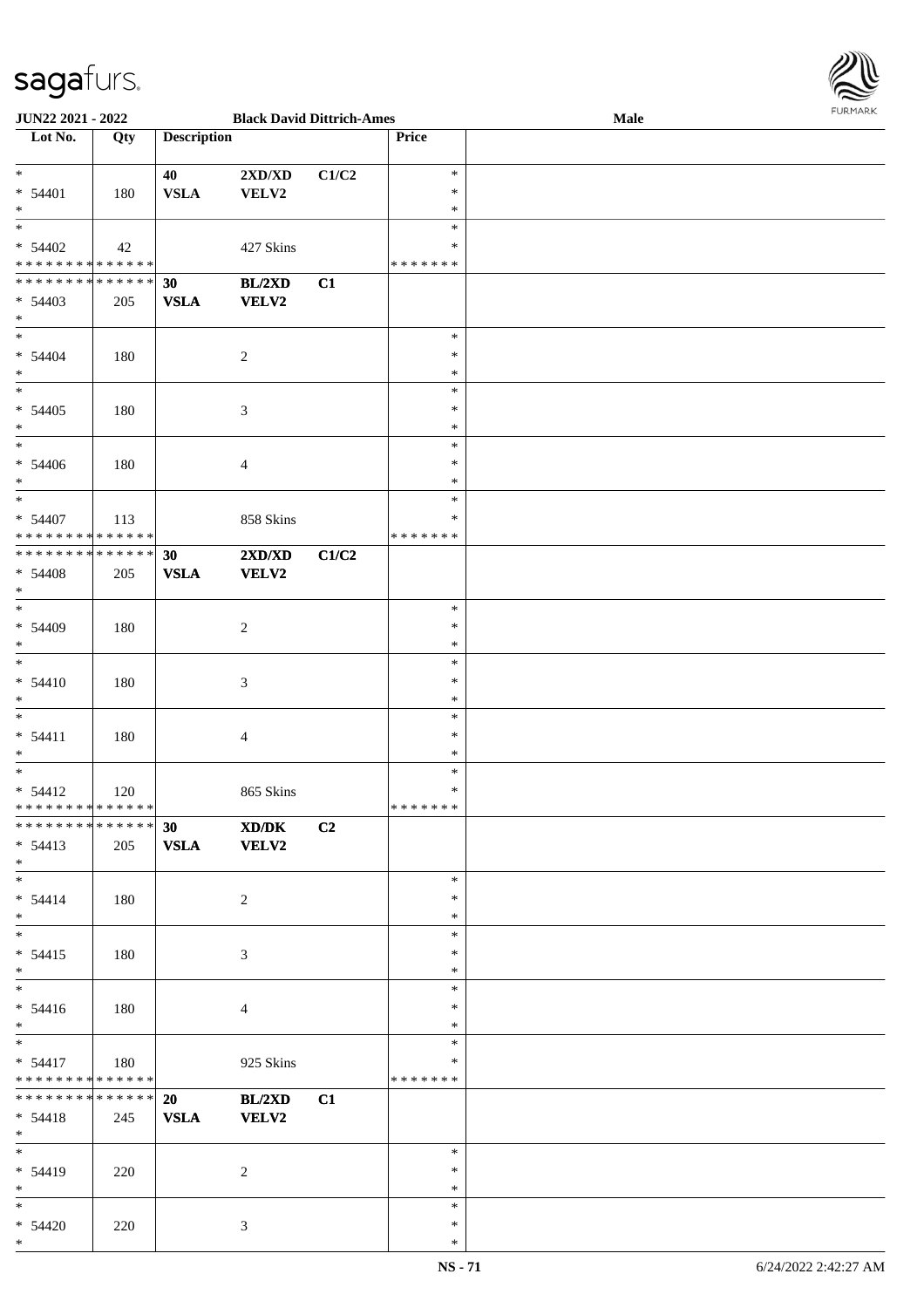

| <b>JUN22 2021 - 2022</b>                   |     |                    | <b>Black David Dittrich-Ames</b> |    |               | Male |  |
|--------------------------------------------|-----|--------------------|----------------------------------|----|---------------|------|--|
| Lot No.                                    | Qty | <b>Description</b> |                                  |    | Price         |      |  |
|                                            |     |                    |                                  |    |               |      |  |
| $*$                                        |     | 20                 | BL/2XD                           | C1 | $\ast$        |      |  |
| $* 54421$                                  | 220 | <b>VSLA</b>        | VELV2                            |    | $\ast$        |      |  |
| $*$                                        |     |                    |                                  |    | $\ast$        |      |  |
| $\overline{\mathbf{r}}$                    |     |                    |                                  |    | $\ast$        |      |  |
|                                            |     |                    |                                  |    |               |      |  |
| $* 54422$                                  | 220 |                    | 5                                |    | $\ast$        |      |  |
| $*$                                        |     |                    |                                  |    | $\ast$        |      |  |
| $\overline{\ast}$                          |     |                    |                                  |    | $\ast$        |      |  |
| $* 54423$                                  | 220 |                    | 6                                |    | $\ast$        |      |  |
| $*$                                        |     |                    |                                  |    | $\ast$        |      |  |
| $*$                                        |     |                    |                                  |    | $\ast$        |      |  |
| $* 54424$                                  | 86  |                    | 1431 Skins                       |    | $\ast$        |      |  |
| * * * * * * * * * * * * * * *              |     |                    |                                  |    | * * * * * * * |      |  |
| ******** <mark>******</mark>               |     |                    |                                  |    |               |      |  |
|                                            |     | 20                 | BL/2XD                           | C1 |               |      |  |
| $* 54425$                                  | 245 | <b>VSLA</b>        | <b>VELV2</b>                     |    |               |      |  |
| $*$                                        |     |                    |                                  |    |               |      |  |
| $*$                                        |     |                    |                                  |    | $\ast$        |      |  |
| $* 54426$                                  | 220 |                    | 2                                |    | $\ast$        |      |  |
| $\ast$                                     |     |                    |                                  |    | $\ast$        |      |  |
| $\overline{\ast}$                          |     |                    |                                  |    | $\ast$        |      |  |
| $* 54427$                                  | 234 |                    |                                  |    | $\ast$        |      |  |
|                                            |     |                    | 699 Skins                        |    |               |      |  |
| * * * * * * * * <mark>* * * * * * *</mark> |     |                    |                                  |    | *******       |      |  |
| * * * * * * * * <mark>* * * * * * *</mark> |     | 20                 | XD/DK                            | C2 |               |      |  |
| $* 54428$                                  | 245 | <b>VSLA</b>        | <b>VELV2</b>                     |    |               |      |  |
| $*$                                        |     |                    |                                  |    |               |      |  |
| $\overline{\ast}$                          |     |                    |                                  |    | $\ast$        |      |  |
| $* 54429$                                  | 220 |                    | 2                                |    | $\ast$        |      |  |
| $*$                                        |     |                    |                                  |    | $\ast$        |      |  |
|                                            |     |                    |                                  |    | $\ast$        |      |  |
|                                            |     |                    |                                  |    |               |      |  |
| $* 54430$                                  | 220 |                    | $\mathfrak{Z}$                   |    | $\ast$        |      |  |
| $*$                                        |     |                    |                                  |    | $\ast$        |      |  |
| $\ddot{x}$                                 |     |                    |                                  |    | $\ast$        |      |  |
| $* 54431$                                  | 220 |                    | $\overline{4}$                   |    | $\ast$        |      |  |
| $\ast$                                     |     |                    |                                  |    | $\ast$        |      |  |
| $*$                                        |     |                    |                                  |    | $\ast$        |      |  |
| $* 54432$                                  | 220 |                    | $\sqrt{5}$                       |    | $\ast$        |      |  |
| $*$                                        |     |                    |                                  |    | $\ast$        |      |  |
| $\ast$                                     |     |                    |                                  |    |               |      |  |
|                                            |     |                    |                                  |    | $\ast$        |      |  |
| $* 54433$                                  | 220 |                    | 6                                |    | $\ast$        |      |  |
| $*$                                        |     |                    |                                  |    | $\ast$        |      |  |
| $*$ $-$                                    |     |                    |                                  |    | $\ast$        |      |  |
| $* 54434$                                  | 220 |                    | $7\phantom{.0}$                  |    | $\ast$        |      |  |
| $\ast$                                     |     |                    |                                  |    | $\ast$        |      |  |
|                                            |     |                    |                                  |    | $\ast$        |      |  |
| $* 54435$                                  | 222 |                    | 1787 Skins                       |    | ∗             |      |  |
| * * * * * * * * <mark>* * * * * *</mark>   |     |                    |                                  |    | * * * * * * * |      |  |
| * * * * * * * * * * * * * * <mark>*</mark> |     |                    |                                  |    |               |      |  |
|                                            |     | 20                 | XD/DK                            | C2 |               |      |  |
| $* 54436$                                  | 220 | <b>VSLA</b>        | <b>VELV2</b>                     |    |               |      |  |
| $*$                                        |     |                    |                                  |    |               |      |  |
| $*$ $-$                                    |     |                    |                                  |    | $\ast$        |      |  |
| $* 54437$                                  | 100 |                    | 320 Skins                        |    | $\ast$        |      |  |
| * * * * * * * * <mark>* * * * * *</mark>   |     |                    |                                  |    | *******       |      |  |
| * * * * * * * * * * * * * * <mark>*</mark> |     | $\mathbf{0}$       | BL/2XD                           | C1 |               |      |  |
| $* 54438$                                  | 265 | <b>VSLA</b>        | <b>VELV2</b>                     |    |               |      |  |
| $\ast$                                     |     |                    |                                  |    |               |      |  |
|                                            |     |                    |                                  |    |               |      |  |
| $*$ $-$                                    |     |                    |                                  |    | $\ast$        |      |  |
| $* 54439$                                  | 240 |                    | 2                                |    | $\ast$        |      |  |
| $*$                                        |     |                    |                                  |    | $\ast$        |      |  |
| $\ast$                                     |     |                    |                                  |    | $\ast$        |      |  |
| $* 54440$                                  | 240 |                    | 3                                |    | $\ast$        |      |  |
| $\ast$                                     |     |                    |                                  |    | $\ast$        |      |  |
|                                            |     |                    |                                  |    |               |      |  |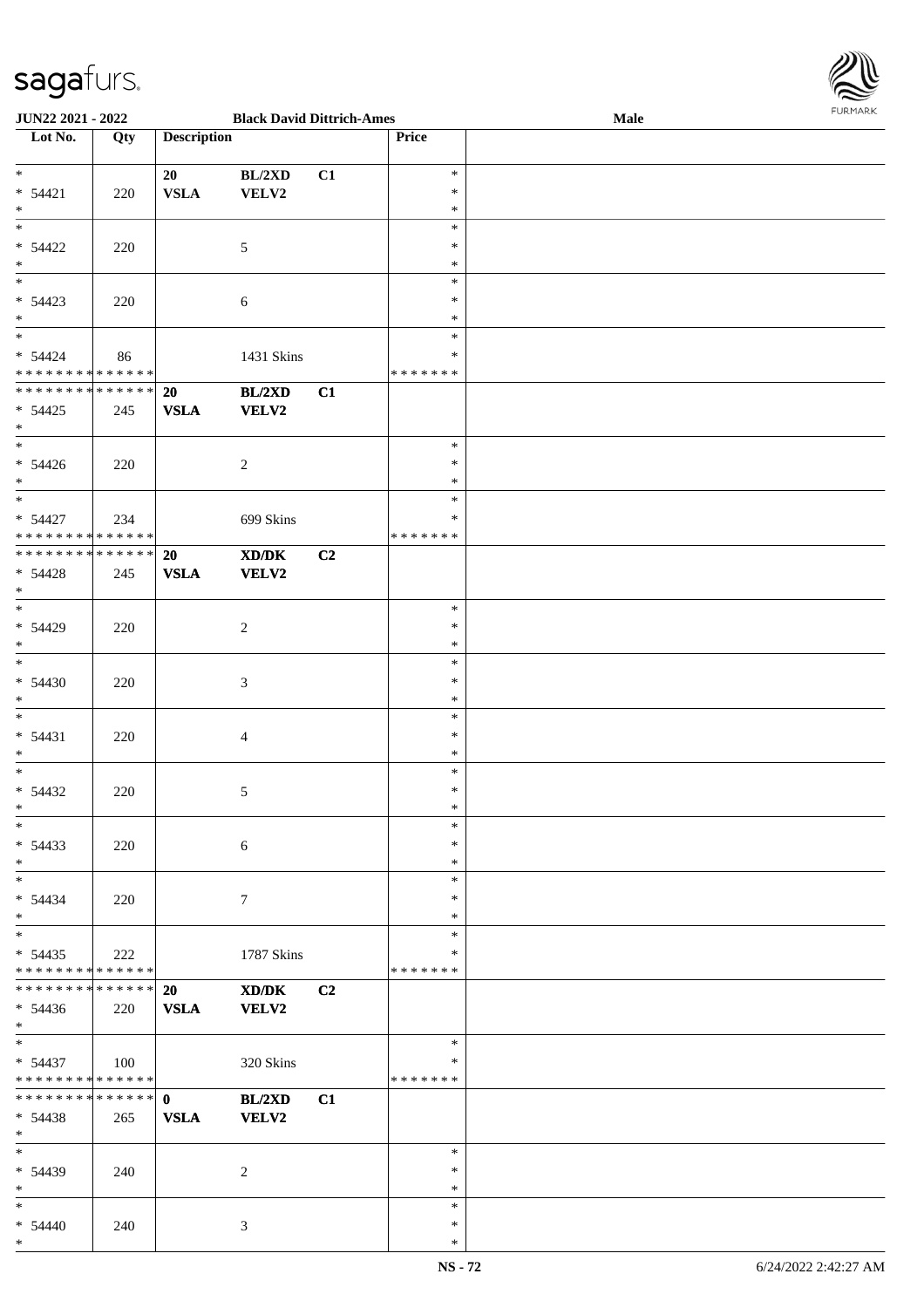

| JUN22 2021 - 2022              |       |                    | <b>Black David Dittrich-Ames</b>                                                                     |       |         | <b>Male</b> |
|--------------------------------|-------|--------------------|------------------------------------------------------------------------------------------------------|-------|---------|-------------|
| Lot No.                        | Qty   | <b>Description</b> |                                                                                                      |       | Price   |             |
|                                |       |                    |                                                                                                      |       |         |             |
| $*$                            |       | $\bf{0}$           | BL/2XD                                                                                               | C1    | $\ast$  |             |
| $* 54441$                      |       | <b>VSLA</b>        | <b>VELV2</b>                                                                                         |       | $\ast$  |             |
|                                | - 166 |                    |                                                                                                      |       |         |             |
| * * * * * * * * * * * * * *    |       |                    |                                                                                                      |       | ******* |             |
| * * * * * * * * * * * * * * *  |       | $\mathbf{0}$       | 2XD/XD                                                                                               | C1/C2 |         |             |
| $* 54442$                      | 265   | <b>VSLA</b>        | <b>VELV2</b>                                                                                         |       |         |             |
| $*$                            |       |                    |                                                                                                      |       |         |             |
|                                |       |                    |                                                                                                      |       | $\ast$  |             |
| $* 54443$                      | 240   |                    | $\sqrt{2}$                                                                                           |       | $\ast$  |             |
| $*$                            |       |                    |                                                                                                      |       | $\ast$  |             |
|                                |       |                    |                                                                                                      |       |         |             |
| $*$                            |       |                    |                                                                                                      |       | $\ast$  |             |
| $* 54444$                      | 240   |                    | $\mathfrak{Z}$                                                                                       |       | $\ast$  |             |
| $*$                            |       |                    |                                                                                                      |       | $\ast$  |             |
|                                |       |                    |                                                                                                      |       | $\ast$  |             |
| $* 54445$                      | 240   |                    | $\overline{4}$                                                                                       |       | $\ast$  |             |
| $*$                            |       |                    |                                                                                                      |       | $\ast$  |             |
| $*$                            |       |                    |                                                                                                      |       | $\ast$  |             |
|                                |       |                    |                                                                                                      |       |         |             |
| $* 54446$                      | 240   |                    | $\sqrt{5}$                                                                                           |       | $\ast$  |             |
| $*$                            |       |                    |                                                                                                      |       | $\ast$  |             |
| $*$                            |       |                    |                                                                                                      |       | $\ast$  |             |
| $* 54447$                      | 104   |                    | 1329 Skins                                                                                           |       | $\ast$  |             |
| * * * * * * * * * * * * * * *  |       |                    |                                                                                                      |       | ******* |             |
| * * * * * * * * * * * * * * *  |       | $\mathbf{0}$       | $\boldsymbol{\text{X}}\boldsymbol{\text{D}}\boldsymbol{/}\boldsymbol{\text{D}}\boldsymbol{\text{K}}$ | C2    |         |             |
|                                |       |                    |                                                                                                      |       |         |             |
| $* 54448$                      | 265   | <b>VSLA</b>        | <b>VELV2</b>                                                                                         |       |         |             |
| $*$                            |       |                    |                                                                                                      |       |         |             |
| $*$                            |       |                    |                                                                                                      |       | $\ast$  |             |
| $* 54449$                      | 240   |                    | $\sqrt{2}$                                                                                           |       | $\ast$  |             |
| $*$                            |       |                    |                                                                                                      |       | $\ast$  |             |
| $*$                            |       |                    |                                                                                                      |       | $\ast$  |             |
| $* 54450$                      | 240   |                    | $\mathfrak{Z}$                                                                                       |       | $\ast$  |             |
| $*$                            |       |                    |                                                                                                      |       | $\ast$  |             |
|                                |       |                    |                                                                                                      |       |         |             |
| $*$                            |       |                    |                                                                                                      |       | $\ast$  |             |
| $* 54451$                      | 240   |                    | $\overline{4}$                                                                                       |       | $\ast$  |             |
| $*$                            |       |                    |                                                                                                      |       | $\ast$  |             |
| $*$                            |       |                    |                                                                                                      |       | $\ast$  |             |
| $* 54452$                      | 240   |                    | 5                                                                                                    |       | $\ast$  |             |
| $*$                            |       |                    |                                                                                                      |       | $\ast$  |             |
| $*$                            |       |                    |                                                                                                      |       | $\ast$  |             |
|                                |       |                    |                                                                                                      |       |         |             |
| $* 54453$                      | 159   |                    | 1384 Skins                                                                                           |       | $\ast$  |             |
| * * * * * * * * * * * * * * *  |       |                    |                                                                                                      |       | ******* |             |
|                                |       |                    | BL/2XD                                                                                               | C1    |         |             |
| $* 54454$                      | 325   | <b>VSLA</b>        | <b>VELV2</b>                                                                                         |       |         |             |
| $*$                            |       |                    |                                                                                                      |       |         |             |
| $*$                            |       |                    |                                                                                                      |       | $\ast$  |             |
| $* 54455$                      | 300   |                    | 2                                                                                                    |       | $\ast$  |             |
| $*$                            |       |                    |                                                                                                      |       | $\ast$  |             |
| $*$                            |       |                    |                                                                                                      |       |         |             |
|                                |       |                    |                                                                                                      |       | $\ast$  |             |
| $* 54456$                      | 44    |                    | 669 Skins                                                                                            |       | $\ast$  |             |
| * * * * * * * * * * * * * *    |       |                    |                                                                                                      |       | ******* |             |
| ******** <mark>******</mark> 1 |       |                    | XD/DK                                                                                                | C2    |         |             |
| $* 54457$                      | 325   | <b>VSLA</b>        | <b>VELV2</b>                                                                                         |       |         |             |
| $*$                            |       |                    |                                                                                                      |       |         |             |
| $*$                            |       |                    |                                                                                                      |       | $\ast$  |             |
|                                |       |                    |                                                                                                      |       | $\ast$  |             |
| $* 54458$                      | 300   |                    | 2                                                                                                    |       |         |             |
| $*$                            |       |                    |                                                                                                      |       | $\ast$  |             |
| $*$                            |       |                    |                                                                                                      |       | $\ast$  |             |
| * 54459                        | 300   |                    | 3                                                                                                    |       | $\ast$  |             |
| $*$                            |       |                    |                                                                                                      |       | $\ast$  |             |
| $*$                            |       |                    |                                                                                                      |       | $\ast$  |             |
|                                |       |                    |                                                                                                      |       | $\ast$  |             |
| $* 54460$                      | 260   |                    | 1185 Skins                                                                                           |       |         |             |
| * * * * * * * * * * * * * *    |       |                    |                                                                                                      |       | ******* |             |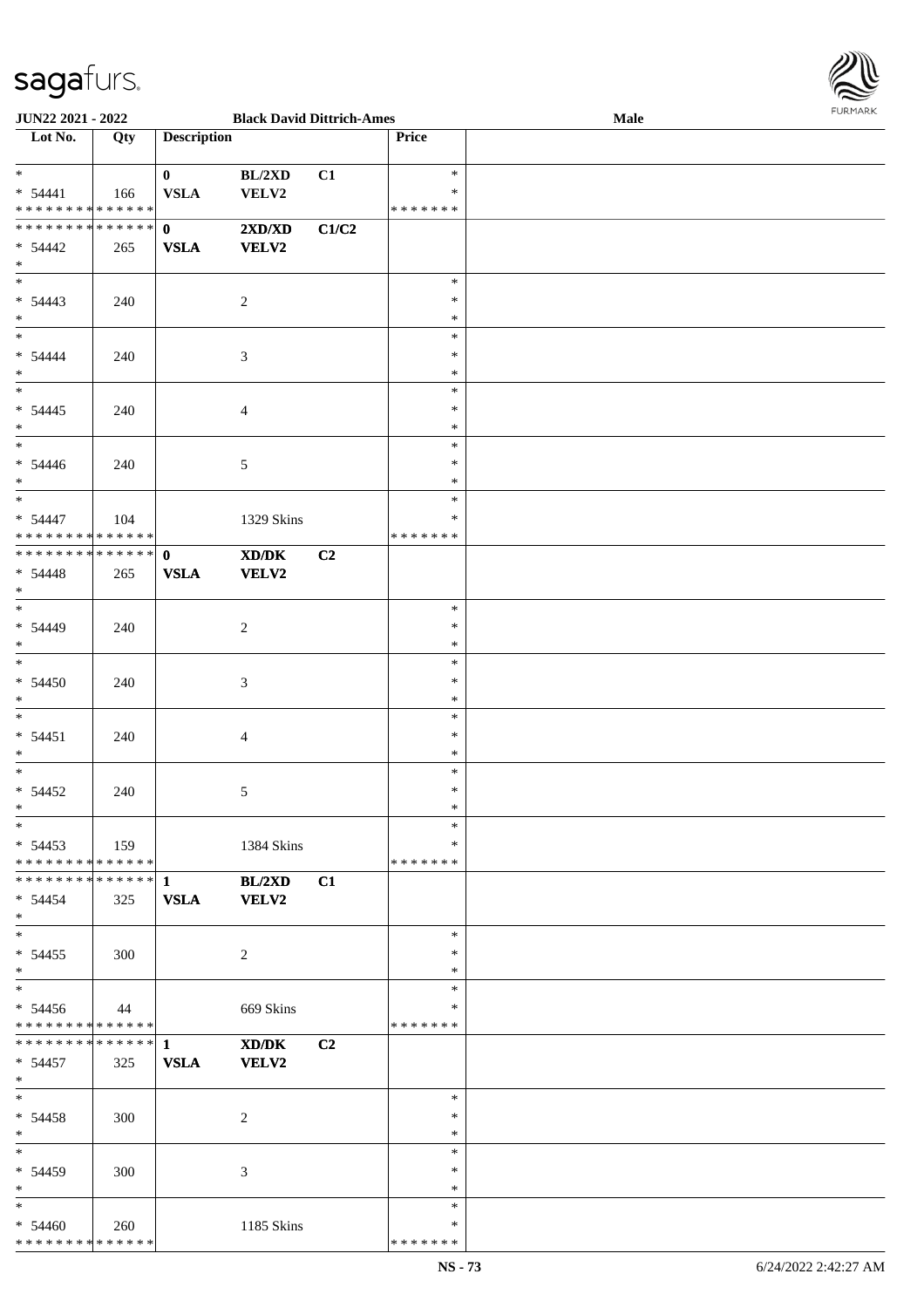

| <b>JUN22 2021 - 2022</b>                   |             |                    | <b>Black E&amp;M Dittrich</b>    |                |               | Male |  |
|--------------------------------------------|-------------|--------------------|----------------------------------|----------------|---------------|------|--|
| Lot No.                                    | Qty         | <b>Description</b> |                                  |                | <b>Price</b>  |      |  |
|                                            |             |                    |                                  |                |               |      |  |
|                                            |             | 50                 | 2XD/XD                           | C1/C2          |               |      |  |
| 54461                                      | 82          | <b>VSLA</b>        | VELV2                            |                |               |      |  |
|                                            |             |                    |                                  |                |               |      |  |
| * * * * * * * * * * * * * * *              |             | 40                 | BL/2XD                           | C1             |               |      |  |
|                                            |             |                    |                                  |                |               |      |  |
| $* 54462$                                  | 205         | <b>VSLA</b>        | <b>VELV2</b>                     |                |               |      |  |
| $\ast$                                     |             |                    |                                  |                |               |      |  |
| $\overline{\phantom{0}}$                   |             |                    |                                  |                | $\ast$        |      |  |
| $* 54463$                                  | 185         |                    | 390 Skins                        |                | $\ast$        |      |  |
| * * * * * * * * <mark>* * * * * *</mark>   |             |                    |                                  |                | * * * * * * * |      |  |
| * * * * * * * * * * * * * * *              |             | 40                 | XD/DK                            | C <sub>2</sub> |               |      |  |
| $* 54464$                                  | 205         | <b>VSLA</b>        | <b>VELV2</b>                     |                |               |      |  |
| $*$                                        |             |                    |                                  |                |               |      |  |
| $\ast$                                     |             |                    |                                  |                | $\ast$        |      |  |
| $* 54465$                                  | 49          |                    | 254 Skins                        |                | $\ast$        |      |  |
| * * * * * * * * <mark>* * * * * *</mark>   |             |                    |                                  |                | *******       |      |  |
| * * * * * * * * <mark>* * * * * *</mark>   |             | 30                 | BL/2XD                           |                |               |      |  |
|                                            |             |                    |                                  | C1             |               |      |  |
| $* 54466$                                  | 205         | <b>VSLA</b>        | <b>VELV2</b>                     |                |               |      |  |
| $*$                                        |             |                    |                                  |                |               |      |  |
| $\ast$                                     |             |                    |                                  |                | $\ast$        |      |  |
| $* 54467$                                  | 180         |                    | 2                                |                | $\ast$        |      |  |
| $*$                                        |             |                    |                                  |                | $\ast$        |      |  |
| $*$                                        |             |                    |                                  |                | $\ast$        |      |  |
| $* 54468$                                  | 180         |                    | 3                                |                | $\ast$        |      |  |
| $\ast$                                     |             |                    |                                  |                | $\ast$        |      |  |
| $\overline{\phantom{0}}$                   |             |                    |                                  |                | $\ast$        |      |  |
| $* 54469$                                  | 130         |                    | 695 Skins                        |                | ∗             |      |  |
| * * * * * * * *                            | * * * * * * |                    |                                  |                | * * * * * * * |      |  |
|                                            |             | 30                 | 2XD/XD                           | C1/C2          |               |      |  |
| 54470                                      | 74          | <b>VSLA</b>        | <b>VELV2</b>                     |                |               |      |  |
|                                            |             |                    |                                  |                |               |      |  |
| * * * * * * * * <mark>* * * * * *</mark>   |             |                    |                                  |                |               |      |  |
|                                            |             | 30                 | XD/DK                            | C <sub>2</sub> |               |      |  |
| $* 54471$                                  | 205         | <b>VSLA</b>        | <b>VELV2</b>                     |                |               |      |  |
| $\ast$                                     |             |                    |                                  |                |               |      |  |
| $*$                                        |             |                    |                                  |                | $\ast$        |      |  |
| $* 54472$                                  | 180         |                    | 2                                |                | $\ast$        |      |  |
| $*$                                        |             |                    |                                  |                | $\ast$        |      |  |
| *                                          |             |                    |                                  |                | ∗             |      |  |
| $* 54473$                                  | 97          |                    | 482 Skins                        |                | ∗             |      |  |
| * * * * * * * * * * * * * *                |             |                    |                                  |                | * * * * * * * |      |  |
| * * * * * * * * * * * * * * *              |             | 20                 | BL/2XD                           | C1             |               |      |  |
| $* 54474$                                  | 245         | <b>VSLA</b>        | VELV2                            |                |               |      |  |
| $\ast$                                     |             |                    |                                  |                |               |      |  |
| $*$                                        |             |                    |                                  |                | $\ast$        |      |  |
| $* 54475$                                  | 57          |                    | 302 Skins                        |                | ∗             |      |  |
| * * * * * * * * * * * * * *                |             |                    |                                  |                | * * * * * * * |      |  |
|                                            |             |                    |                                  |                |               |      |  |
|                                            |             | 20                 | 2XD/XD                           | C1/C2          |               |      |  |
| 54476                                      | 106         | <b>VSLA</b>        | VELV2                            |                |               |      |  |
|                                            |             |                    |                                  |                |               |      |  |
| * * * * * * * * <mark>* * * * * *</mark> * |             | <b>20</b>          | XD/DK                            | C <sub>2</sub> |               |      |  |
| $* 54477$                                  | 245         | <b>VSLA</b>        | VELV2                            |                |               |      |  |
| $\ast$                                     |             |                    |                                  |                |               |      |  |
| $*$                                        |             |                    |                                  |                | $\ast$        |      |  |
| $* 54478$                                  | 137         |                    | 382 Skins                        |                | ∗             |      |  |
| * * * * * * * * * * * * * * *              |             |                    |                                  |                | *******       |      |  |
|                                            |             | $\mathbf{0}$       | $2{\bf X}{\bf D}/{\bf X}{\bf D}$ | C1/C2          |               |      |  |
| 54479                                      | 187         | <b>VSLA</b>        | <b>VELV2</b>                     |                |               |      |  |
|                                            |             |                    |                                  |                |               |      |  |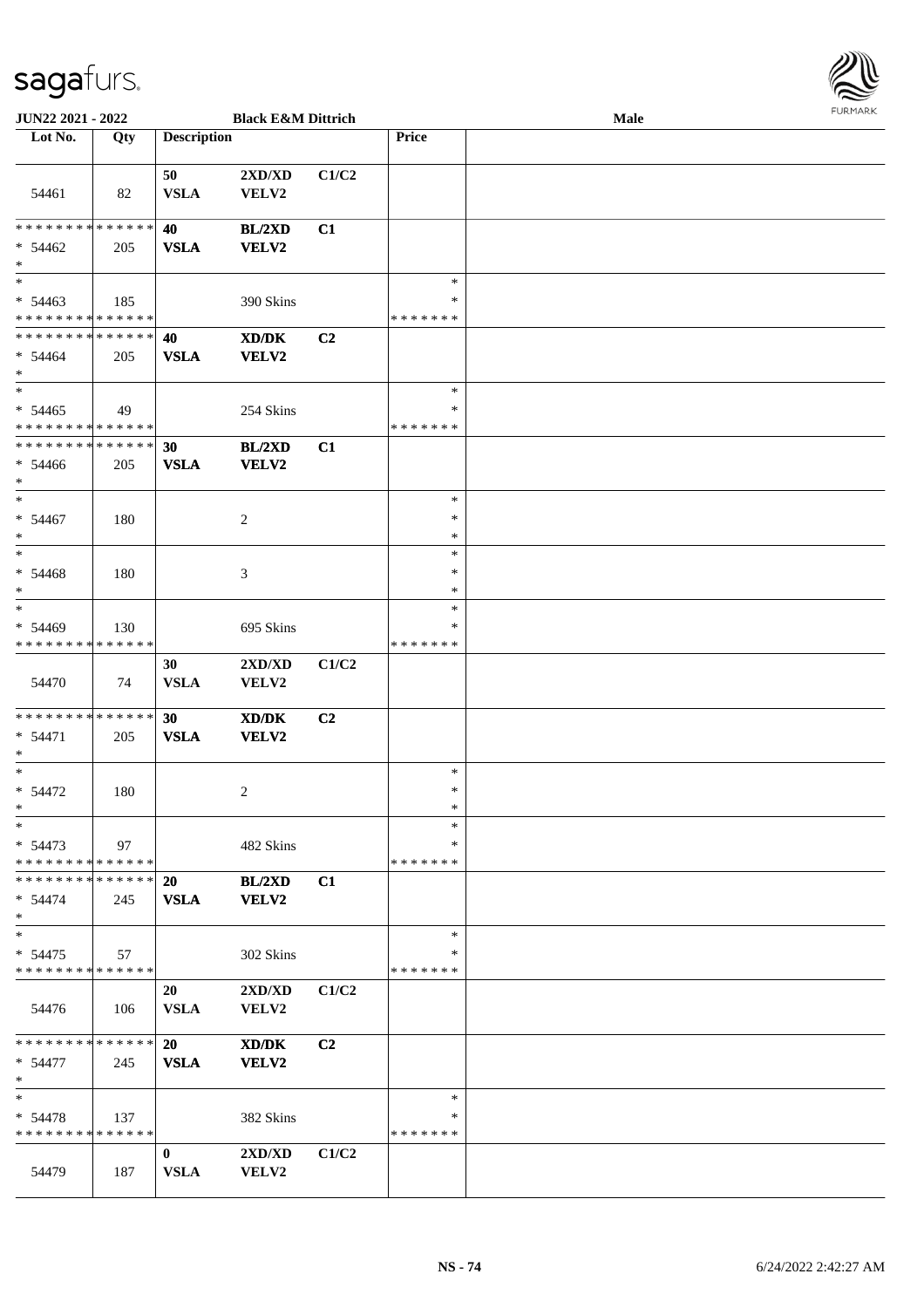

| JUN22 2021 - 2022             |     |                    | <b>Black Patrick</b> |       |               | Male |
|-------------------------------|-----|--------------------|----------------------|-------|---------------|------|
| Lot No.                       | Qty | <b>Description</b> |                      |       | Price         |      |
|                               |     |                    |                      |       |               |      |
| * * * * * * * * * * * * * *   |     | 40                 | 2XD/XD               | C1/C2 |               |      |
|                               |     |                    |                      |       |               |      |
| $* 54481$                     | 205 | <b>VSLA</b>        | VELV2                |       |               |      |
| $*$                           |     |                    |                      |       |               |      |
|                               |     |                    |                      |       | $\ast$        |      |
| $* 54482$                     | 86  |                    | 291 Skins            |       | $\ast$        |      |
| * * * * * * * * * * * * * *   |     |                    |                      |       | *******       |      |
| * * * * * * * * * * * * * * * |     | 30                 | BL/2XD               | C1    |               |      |
| $* 54483$                     |     |                    |                      |       |               |      |
|                               | 205 | <b>VSLA</b>        | VELV2                |       |               |      |
| $*$                           |     |                    |                      |       |               |      |
|                               |     |                    |                      |       | $\ast$        |      |
| $* 54484$                     | 180 |                    | $\boldsymbol{2}$     |       | $\ast$        |      |
| $*$                           |     |                    |                      |       | $\ast$        |      |
|                               |     |                    |                      |       | $\ast$        |      |
| $* 54485$                     | 180 |                    | 3                    |       | $\ast$        |      |
| $\ast$                        |     |                    |                      |       | $\ast$        |      |
| $\overline{\phantom{0}}$      |     |                    |                      |       | $\ast$        |      |
|                               |     |                    |                      |       |               |      |
| $* 54486$                     | 180 |                    | $\overline{4}$       |       | $\ast$        |      |
| $*$                           |     |                    |                      |       | $\ast$        |      |
| $\overline{\phantom{a}^*}$    |     |                    |                      |       | $\ast$        |      |
| $* 54487$                     | 180 |                    | 5                    |       | $\ast$        |      |
| $*$                           |     |                    |                      |       | $\ast$        |      |
| $\overline{\phantom{0}}$      |     |                    |                      |       | $\ast$        |      |
| $* 54488$                     | 180 |                    | $\sqrt{6}$           |       | $\ast$        |      |
| $\ast$                        |     |                    |                      |       | $\ast$        |      |
| $\overline{\phantom{0}}$      |     |                    |                      |       |               |      |
|                               |     |                    |                      |       | $\ast$        |      |
| * 54489                       | 40  |                    | 1145 Skins           |       | $\ast$        |      |
| * * * * * * * * * * * * * *   |     |                    |                      |       | * * * * * * * |      |
| ******** <mark>******</mark>  |     | 30                 | BL/2XD               | C1    |               |      |
| * 54490                       | 205 | ${\bf VSLA}$       | VELV2                |       |               |      |
| $*$                           |     |                    |                      |       |               |      |
| $*$                           |     |                    |                      |       | $\ast$        |      |
| $* 54491$                     | 180 |                    |                      |       | $\ast$        |      |
|                               |     |                    | $\boldsymbol{2}$     |       | $\ast$        |      |
| $*$                           |     |                    |                      |       |               |      |
| $*$                           |     |                    |                      |       | $\ast$        |      |
| $* 54492$                     | 180 |                    | 3                    |       | $\ast$        |      |
| $*$                           |     |                    |                      |       | $\ast$        |      |
| $\ast$                        |     |                    |                      |       | $\ast$        |      |
| * 54493                       | 180 |                    | $\overline{4}$       |       | $\ast$        |      |
| $*$                           |     |                    |                      |       | $\ast$        |      |
|                               |     |                    |                      |       | $\ast$        |      |
| * 54494                       |     |                    |                      |       | $\ast$        |      |
|                               | 180 |                    | $\mathfrak{S}$       |       |               |      |
| $*$<br>$\overline{\ast}$      |     |                    |                      |       | $\ast$        |      |
|                               |     |                    |                      |       | $\ast$        |      |
| $* 54495$                     | 180 |                    | $\sqrt{6}$           |       | $\ast$        |      |
| $*$                           |     |                    |                      |       | $\ast$        |      |
| $\overline{\phantom{0}}$      |     |                    |                      |       | $\ast$        |      |
| $* 54496$                     | 180 |                    | 7                    |       | $\ast$        |      |
| $*$                           |     |                    |                      |       | $\ast$        |      |
| $\overline{\ast}$             |     |                    |                      |       | $\ast$        |      |
| * 54497                       |     |                    |                      |       | $\ast$        |      |
|                               | 180 |                    | $8\,$                |       |               |      |
| $*$                           |     |                    |                      |       | $\ast$        |      |
| $\ast$                        |     |                    |                      |       | $\ast$        |      |
| * 54498                       | 180 |                    | 9                    |       | $\ast$        |      |
| $*$                           |     |                    |                      |       | $\ast$        |      |
| $\overline{\phantom{0}}$      |     |                    |                      |       | $\ast$        |      |
| * 54499                       | 180 |                    | $10\,$               |       | $\ast$        |      |
| $*$                           |     |                    |                      |       | $\ast$        |      |
|                               |     |                    |                      |       | $\ast$        |      |
|                               |     |                    |                      |       |               |      |
| $* 54500$                     | 180 |                    | 11                   |       | $\ast$        |      |
| $*$                           |     |                    |                      |       | $\ast$        |      |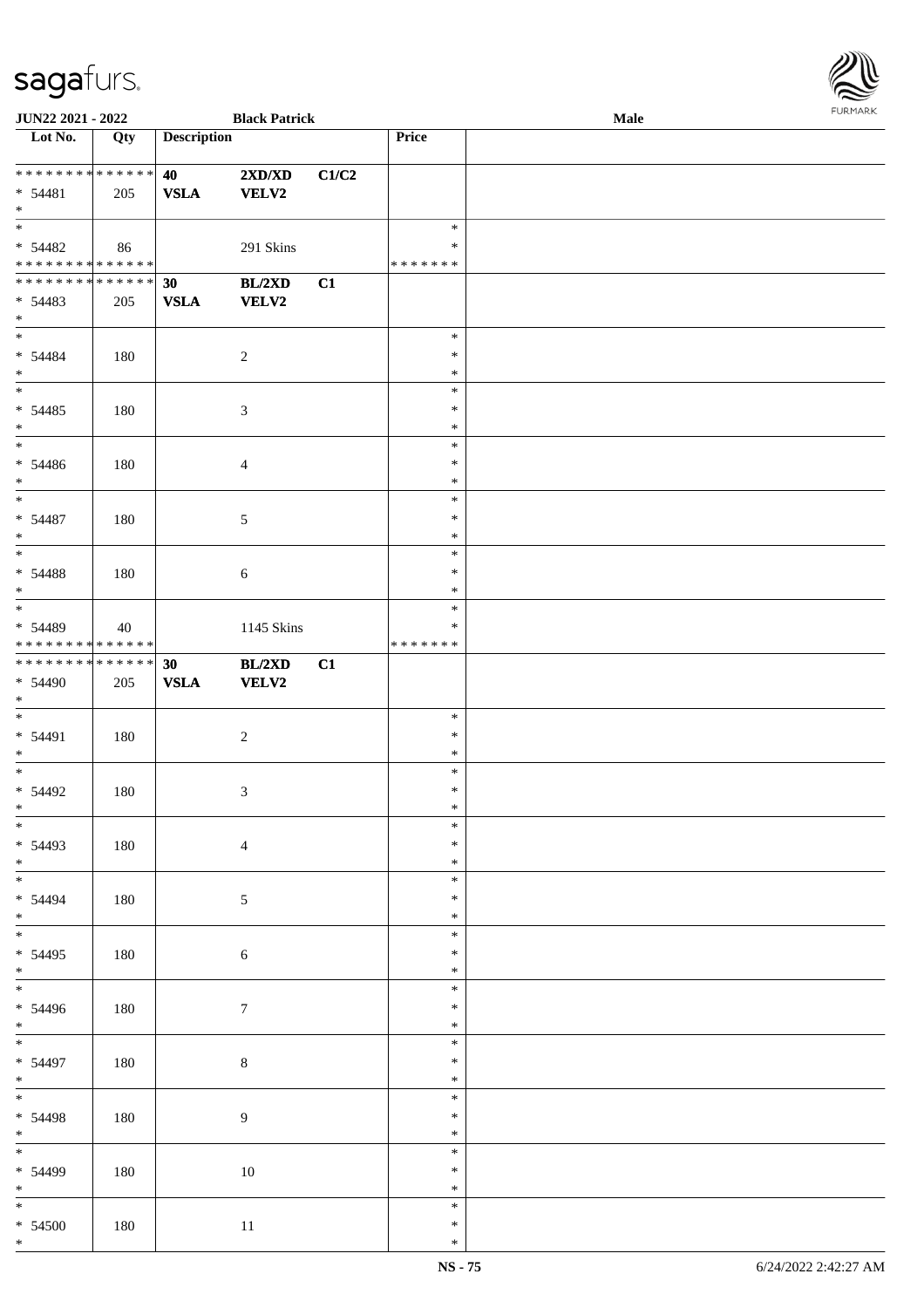| <b>JUN22 2021 - 2022</b>                                                   |     |                                 | <b>Black Patrick</b>          |    |                                      | Male | <b>FURPIARR</b> |
|----------------------------------------------------------------------------|-----|---------------------------------|-------------------------------|----|--------------------------------------|------|-----------------|
| Lot No.                                                                    | Qty | <b>Description</b>              |                               |    | Price                                |      |                 |
| $\overline{\ast}$<br>$* 54501$<br>$*$                                      | 180 | 30 <sub>1</sub><br>${\bf VSLA}$ | BL/2XD<br>VELV2               | C1 | $\ast$<br>$\ast$<br>$\ast$           |      |                 |
| $\overline{\ast}$<br>$* 54502$<br>$*$                                      | 180 |                                 | 13                            |    | $\ast$<br>$\ast$<br>$\ast$           |      |                 |
| $* 54503$<br>$*$                                                           | 180 |                                 | 14                            |    | $\ast$<br>$\ast$<br>$\ast$           |      |                 |
| $\ddot{x}$<br>$* 54504$<br>$*$                                             | 180 |                                 | 15                            |    | $\ast$<br>$\ast$<br>$\ast$           |      |                 |
| $* 54505$<br>$*$                                                           | 180 |                                 | 16                            |    | $\ast$<br>$\ast$<br>$\ast$           |      |                 |
| $* 54506$<br>$*$<br>$\overline{\ast}$                                      | 180 |                                 | 17                            |    | $\ast$<br>$\ast$<br>$\ast$<br>$\ast$ |      |                 |
| $* 54507$<br>$*$                                                           | 180 |                                 | 18                            |    | $\ast$<br>$\ast$<br>$\ast$           |      |                 |
| * 54508<br>******** <mark>******</mark><br>******** <mark>******</mark>    | 102 |                                 | 3367 Skins                    |    | $\ast$<br>* * * * * * *              |      |                 |
| $* 54509$<br>$*$<br>$\overline{\ast}$                                      | 205 | 30<br><b>VSLA</b>               | XD/DK<br><b>VELV2</b>         | C2 |                                      |      |                 |
| $* 54510$<br>$*$                                                           | 180 |                                 | $\sqrt{2}$                    |    | $\ast$<br>$\ast$<br>$\ast$           |      |                 |
| $* 54511$<br>$*$<br>$\overline{\ast}$                                      | 180 |                                 | $\mathfrak{Z}$                |    | $\ast$<br>$\ast$<br>$\ast$           |      |                 |
| $* 54512$<br>* * * * * * * * <mark>* * * * * *</mark><br>************** 20 | 58  |                                 | 623 Skins                     |    | $\ast$<br>$\ast$<br>*******          |      |                 |
| $* 54513$<br>$*$<br>$*$                                                    | 245 | <b>VSLA</b>                     | <b>BL/2XD</b><br><b>VELV2</b> | C1 | $\ast$                               |      |                 |
| $* 54514$<br>$*$<br>*                                                      | 220 |                                 | 2                             |    | $\ast$<br>$\ast$<br>$\ast$           |      |                 |
| $* 54515$<br>$*$                                                           | 220 |                                 | 3                             |    | $\ast$<br>$\ast$                     |      |                 |
| $* 54516$<br>$*$<br>$\overline{\mathbf{r}}$                                | 220 |                                 | $\overline{4}$                |    | $\ast$<br>$\ast$<br>$\ast$           |      |                 |
| $* 54517$<br>$*$                                                           | 220 |                                 | 5                             |    | $\ast$<br>$\ast$<br>$\ast$           |      |                 |
| $*$<br>$* 54518$<br>$*$                                                    | 220 |                                 | $\sqrt{6}$                    |    | $\ast$<br>$\ast$<br>$\ast$           |      |                 |
| $\overline{\mathbf{r}^*$<br>$* 54519$<br>$*$                               | 220 |                                 | $\tau$                        |    | $\ast$<br>$\ast$<br>$\ast$           |      |                 |
| $*$<br>$* 54520$<br>$\ast$                                                 | 220 |                                 | $\,8\,$                       |    | $\ast$<br>$\ast$<br>$\ast$           |      |                 |

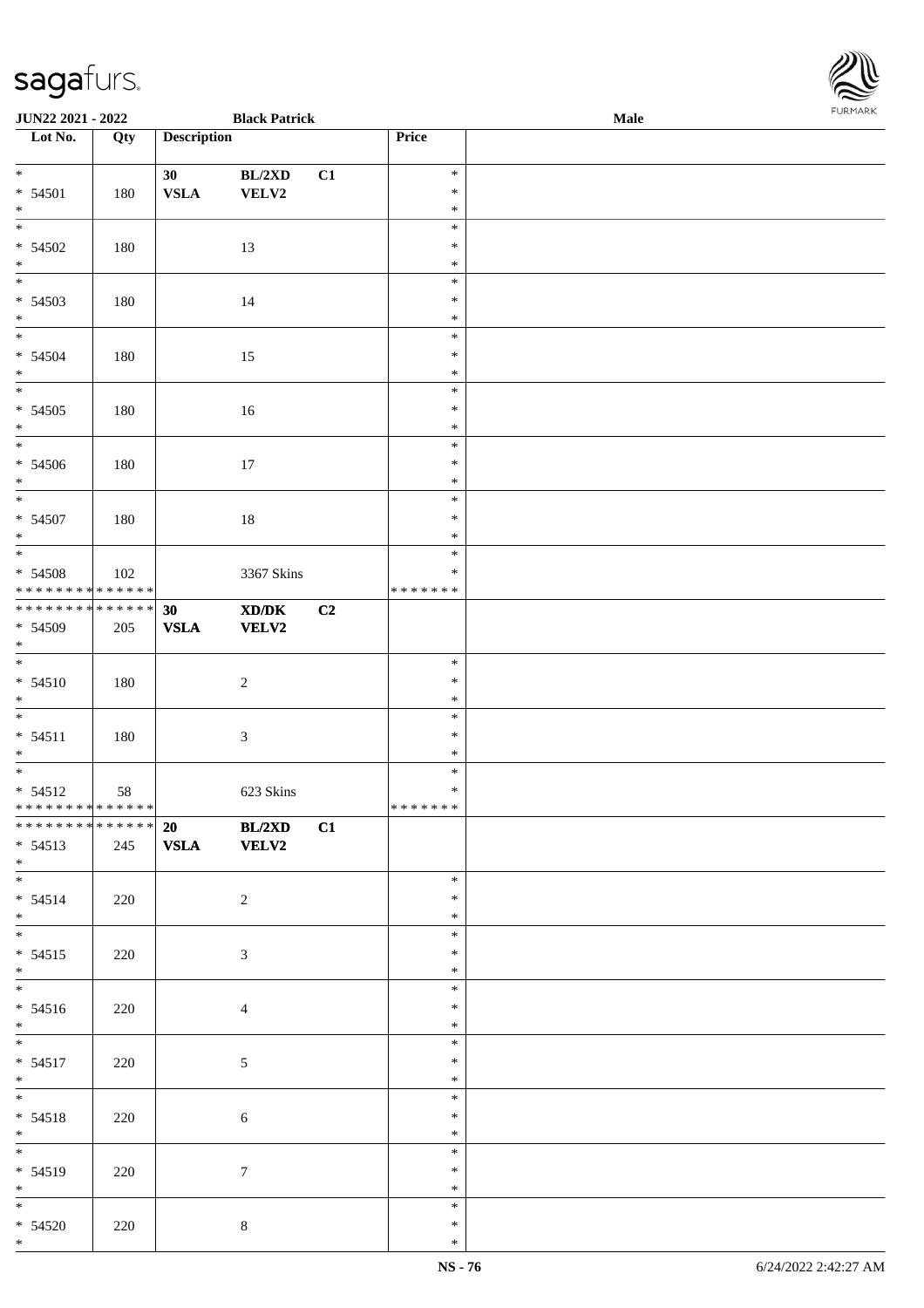| <b>JUN22 2021 - 2022</b>                   |     |                    | <b>Black Patrick</b> |    |         | Male |  |
|--------------------------------------------|-----|--------------------|----------------------|----|---------|------|--|
| Lot No.                                    | Qty | <b>Description</b> |                      |    | Price   |      |  |
|                                            |     |                    |                      |    |         |      |  |
| $*$                                        |     | 20                 | BL/2XD               | C1 | $\ast$  |      |  |
| $* 54521$                                  | 220 | <b>VSLA</b>        | VELV2                |    | $\ast$  |      |  |
| $*$                                        |     |                    |                      |    | $\ast$  |      |  |
|                                            |     |                    |                      |    | $\ast$  |      |  |
|                                            |     |                    |                      |    |         |      |  |
| $* 54522$                                  | 220 |                    | 10                   |    | $\ast$  |      |  |
| $*$                                        |     |                    |                      |    | $\ast$  |      |  |
|                                            |     |                    |                      |    | $\ast$  |      |  |
| $* 54523$                                  | 190 |                    | 2415 Skins           |    | $\ast$  |      |  |
| * * * * * * * * <mark>* * * * * * *</mark> |     |                    |                      |    | ******* |      |  |
| **************                             |     | 20                 | BL/2XD               | C1 |         |      |  |
| $* 54524$                                  | 245 | ${\bf VSLA}$       | <b>VELV2</b>         |    |         |      |  |
| $*$                                        |     |                    |                      |    |         |      |  |
| $\ddot{x}$                                 |     |                    |                      |    | $\ast$  |      |  |
| $* 54525$                                  |     |                    |                      |    | $\ast$  |      |  |
|                                            | 220 |                    | $\overline{2}$       |    |         |      |  |
| $*$<br>$\overline{\phantom{0}}$            |     |                    |                      |    | $\ast$  |      |  |
|                                            |     |                    |                      |    | $\ast$  |      |  |
| $* 54526$                                  | 220 |                    | $\mathfrak{Z}$       |    | $\ast$  |      |  |
| $*$                                        |     |                    |                      |    | $\ast$  |      |  |
|                                            |     |                    |                      |    | $\ast$  |      |  |
| $* 54527$                                  | 220 |                    | $\overline{4}$       |    | $\ast$  |      |  |
| $*$                                        |     |                    |                      |    | $\ast$  |      |  |
|                                            |     |                    |                      |    | $\ast$  |      |  |
| $* 54528$                                  | 220 |                    | $\mathfrak{S}$       |    | $\ast$  |      |  |
| $\ast$                                     |     |                    |                      |    | $\ast$  |      |  |
|                                            |     |                    |                      |    | $\ast$  |      |  |
|                                            |     |                    |                      |    |         |      |  |
| $* 54529$                                  | 220 |                    | $\sqrt{6}$           |    | $\ast$  |      |  |
| $\ast$                                     |     |                    |                      |    | $\ast$  |      |  |
| $\overline{\ast}$                          |     |                    |                      |    | $\ast$  |      |  |
| $* 54530$                                  | 220 |                    | $\boldsymbol{7}$     |    | $\ast$  |      |  |
| $*$                                        |     |                    |                      |    | $\ast$  |      |  |
| $\ddot{x}$                                 |     |                    |                      |    | $\ast$  |      |  |
| $* 54531$                                  | 220 |                    | $\,8\,$              |    | $\ast$  |      |  |
| $*$                                        |     |                    |                      |    | $\ast$  |      |  |
| $\overline{\cdot}$                         |     |                    |                      |    | $\ast$  |      |  |
|                                            |     |                    |                      |    | $\ast$  |      |  |
| $* 54532$                                  | 220 |                    | 9                    |    |         |      |  |
| $\ddot{x}$                                 |     |                    |                      |    | $\ast$  |      |  |
| $\overline{\ast}$                          |     |                    |                      |    | $\ast$  |      |  |
| $* 54533$                                  | 220 |                    | 10                   |    | $\ast$  |      |  |
| $*$                                        |     |                    |                      |    | $\ast$  |      |  |
| $\overline{\mathbf{r}}$                    |     |                    |                      |    | $\ast$  |      |  |
| $* 54534$                                  | 220 |                    | 11                   |    | $\ast$  |      |  |
| $*$                                        |     |                    |                      |    | $\ast$  |      |  |
| $\ddot{x}$                                 |     |                    |                      |    | $\ast$  |      |  |
| $* 54535$                                  | 220 |                    | 12                   |    | $\ast$  |      |  |
| $*$ $-$                                    |     |                    |                      |    | $\ast$  |      |  |
| $\overline{\mathbf{r}}$                    |     |                    |                      |    | $\ast$  |      |  |
|                                            |     |                    |                      |    |         |      |  |
| $* 54536$                                  | 220 |                    | 13                   |    | $\ast$  |      |  |
| $*$                                        |     |                    |                      |    | $\ast$  |      |  |
| $*$                                        |     |                    |                      |    | $\ast$  |      |  |
| $* 54537$                                  | 220 |                    | 14                   |    | $\ast$  |      |  |
| $*$                                        |     |                    |                      |    | $\ast$  |      |  |
| $\ddot{x}$                                 |     |                    |                      |    | $\ast$  |      |  |
| $* 54538$                                  | 220 |                    | 15                   |    | $\ast$  |      |  |
|                                            |     |                    |                      |    | $\ast$  |      |  |
| $*$<br>*                                   |     |                    |                      |    | $\ast$  |      |  |
| $* 54539$                                  | 220 |                    | 16                   |    | $\ast$  |      |  |
| $*$                                        |     |                    |                      |    | $\ast$  |      |  |
| $*$                                        |     |                    |                      |    | $\ast$  |      |  |
|                                            |     |                    |                      |    |         |      |  |
| $* 54540$                                  | 220 |                    | 17                   |    | $\ast$  |      |  |
| $*$                                        |     |                    |                      |    | $\ast$  |      |  |

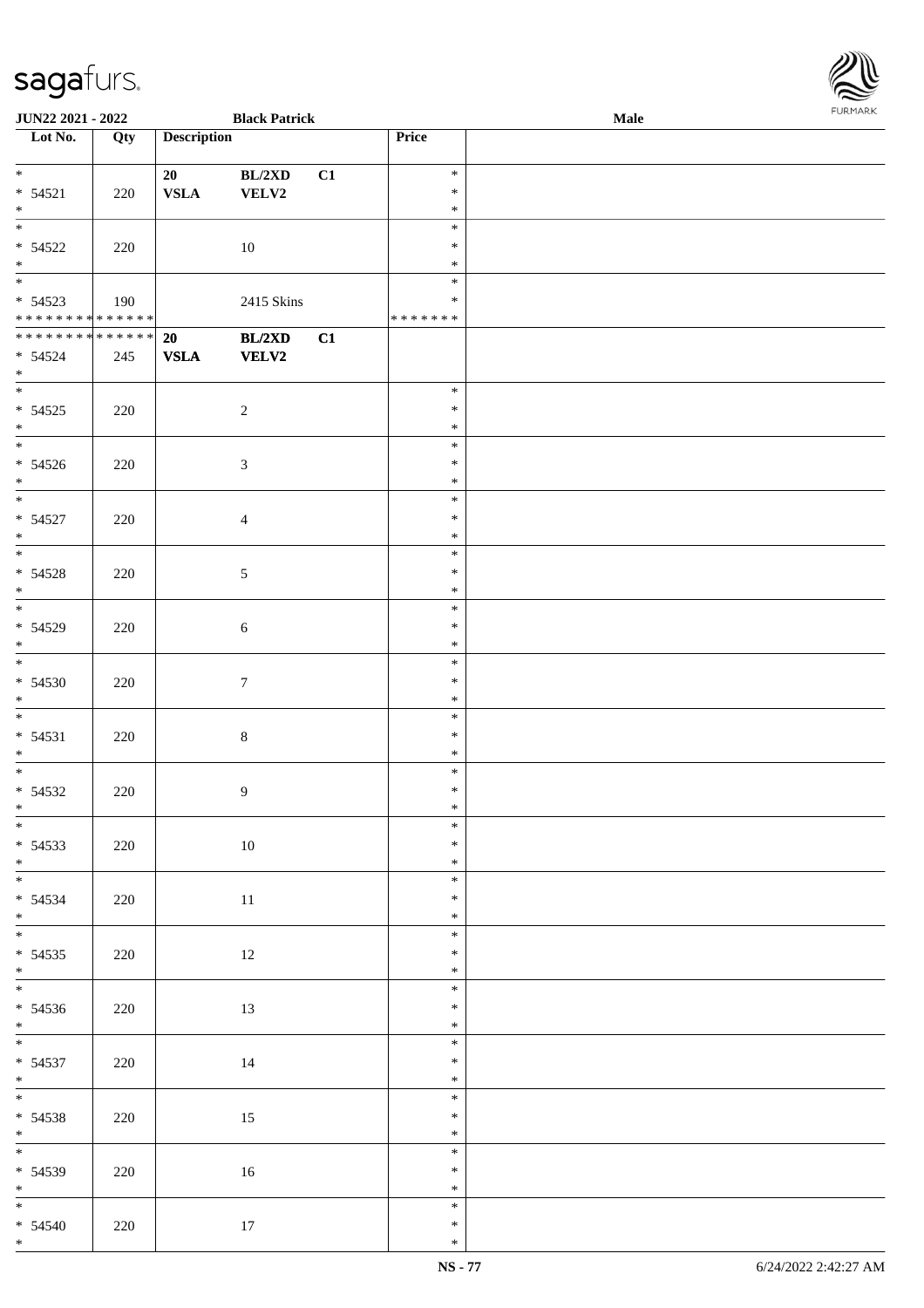

| JUN22 2021 - 2022               |                   |                    | <b>Black Patrick</b>                        |       |               | Male |  |
|---------------------------------|-------------------|--------------------|---------------------------------------------|-------|---------------|------|--|
| Lot No.                         | $\overline{Q}$ ty | <b>Description</b> |                                             |       | Price         |      |  |
|                                 |                   |                    |                                             |       |               |      |  |
| $*$                             |                   | 20                 | BL/2XD                                      | C1    | $\ast$        |      |  |
| $* 54541$                       | 170               | <b>VSLA</b>        | VELV2                                       |       | ∗             |      |  |
| * * * * * * * * * * * * * *     |                   |                    |                                             |       | * * * * * * * |      |  |
| * * * * * * * * * * * * * *     |                   | 20                 | $\mathbf{X}\mathbf{D}/\mathbf{D}\mathbf{K}$ | C2    |               |      |  |
| * 54542                         | 245               | <b>VSLA</b>        | <b>VELV2</b>                                |       |               |      |  |
| $*$                             |                   |                    |                                             |       |               |      |  |
| $\overline{\phantom{0}}$        |                   |                    |                                             |       | $\ast$        |      |  |
| $* 54543$                       | 220               |                    | $\overline{2}$                              |       | $\ast$        |      |  |
| $*$                             |                   |                    |                                             |       | $\ast$        |      |  |
| $\overline{\phantom{0}}$        |                   |                    |                                             |       | $\ast$        |      |  |
| $* 54544$                       | 220               |                    | $\mathfrak{Z}$                              |       | $\ast$        |      |  |
| $*$                             |                   |                    |                                             |       | $\ast$        |      |  |
| $*$                             |                   |                    |                                             |       | $\ast$        |      |  |
| $* 54545$                       | 238               |                    | 923 Skins                                   |       | $\ast$        |      |  |
| * * * * * * * * * * * * * *     |                   |                    |                                             |       | * * * * * * * |      |  |
| * * * * * * * * * * * * * *     |                   | 20                 | XD/DK                                       | C2    |               |      |  |
|                                 |                   | <b>VSLA</b>        |                                             |       |               |      |  |
| $* 54546$<br>$*$                | 245               |                    | VELV2                                       |       |               |      |  |
| $*$                             |                   |                    |                                             |       | $\ast$        |      |  |
|                                 |                   |                    |                                             |       | $\ast$        |      |  |
| $* 54547$<br>$*$                | 220               |                    | $\overline{2}$                              |       | $\ast$        |      |  |
|                                 |                   |                    |                                             |       | $\ast$        |      |  |
|                                 |                   |                    |                                             |       |               |      |  |
| $* 54548$                       | 220               |                    | $\mathfrak{Z}$                              |       | $\ast$        |      |  |
| $*$<br>$\overline{\ast}$        |                   |                    |                                             |       | $\ast$        |      |  |
|                                 |                   |                    |                                             |       | $\ast$        |      |  |
| * 54549                         | 220               |                    | $\overline{4}$                              |       | $\ast$        |      |  |
| $*$<br>$\overline{\phantom{0}}$ |                   |                    |                                             |       | $\ast$        |      |  |
|                                 |                   |                    |                                             |       | $\ast$        |      |  |
| * 54550                         | 70                |                    | 975 Skins                                   |       | ∗             |      |  |
| * * * * * * * * * * * * * *     |                   |                    |                                             |       | * * * * * * * |      |  |
| ************** 0                |                   |                    | BL/2XD                                      | C1    |               |      |  |
| $* 54551$                       | 265               | <b>VSLA</b>        | <b>VELV2</b>                                |       |               |      |  |
| $*$                             |                   |                    |                                             |       |               |      |  |
| $*$                             |                   |                    |                                             |       | $\ast$        |      |  |
| $* 54552$                       | 240               |                    | $\overline{c}$                              |       | $\ast$        |      |  |
| $*$                             |                   |                    |                                             |       | $\ast$        |      |  |
| $\ast$                          |                   |                    |                                             |       | $\ast$        |      |  |
| $* 54553$                       | 240               |                    | 3                                           |       | $\ast$        |      |  |
| $*$                             |                   |                    |                                             |       | $\ast$        |      |  |
| $\overline{\ast}$               |                   |                    |                                             |       | $\ast$        |      |  |
| * 54554                         | 240               |                    | $\overline{4}$                              |       | ∗             |      |  |
| $*$                             |                   |                    |                                             |       | ∗             |      |  |
| $\overline{\ast}$               |                   |                    |                                             |       | $\ast$        |      |  |
| $* 54555$                       | 233               |                    | 1218 Skins                                  |       | ∗             |      |  |
| * * * * * * * * * * * * * *     |                   |                    |                                             |       | * * * * * * * |      |  |
| * * * * * * * * * * * * * * *   |                   | $\mathbf{0}$       | 2XD/XD                                      | C1/C2 |               |      |  |
| $* 54556$                       | 265               | <b>VSLA</b>        | <b>VELV2</b>                                |       |               |      |  |
| $*$ $-$                         |                   |                    |                                             |       |               |      |  |
| $*$ $*$                         |                   |                    |                                             |       | $\ast$        |      |  |
| $* 54557$                       | 240               |                    | $\boldsymbol{2}$                            |       | $\ast$        |      |  |
| $*$                             |                   |                    |                                             |       | $\ast$        |      |  |
| $*$                             |                   |                    |                                             |       | $\ast$        |      |  |
| * 54558                         | 240               |                    | 3                                           |       | $\ast$        |      |  |
| $\ast$                          |                   |                    |                                             |       | $\ast$        |      |  |
| $\overline{\phantom{0}}$        |                   |                    |                                             |       | $\ast$        |      |  |
| * 54559                         | 240               |                    | $\overline{4}$                              |       | $\ast$        |      |  |
| $*$                             |                   |                    |                                             |       | $\ast$        |      |  |
| $*$                             |                   |                    |                                             |       | $\ast$        |      |  |
| * 54560                         | 240               |                    | $5\phantom{.0}$                             |       | $\ast$        |      |  |
| $*$                             |                   |                    |                                             |       | $\ast$        |      |  |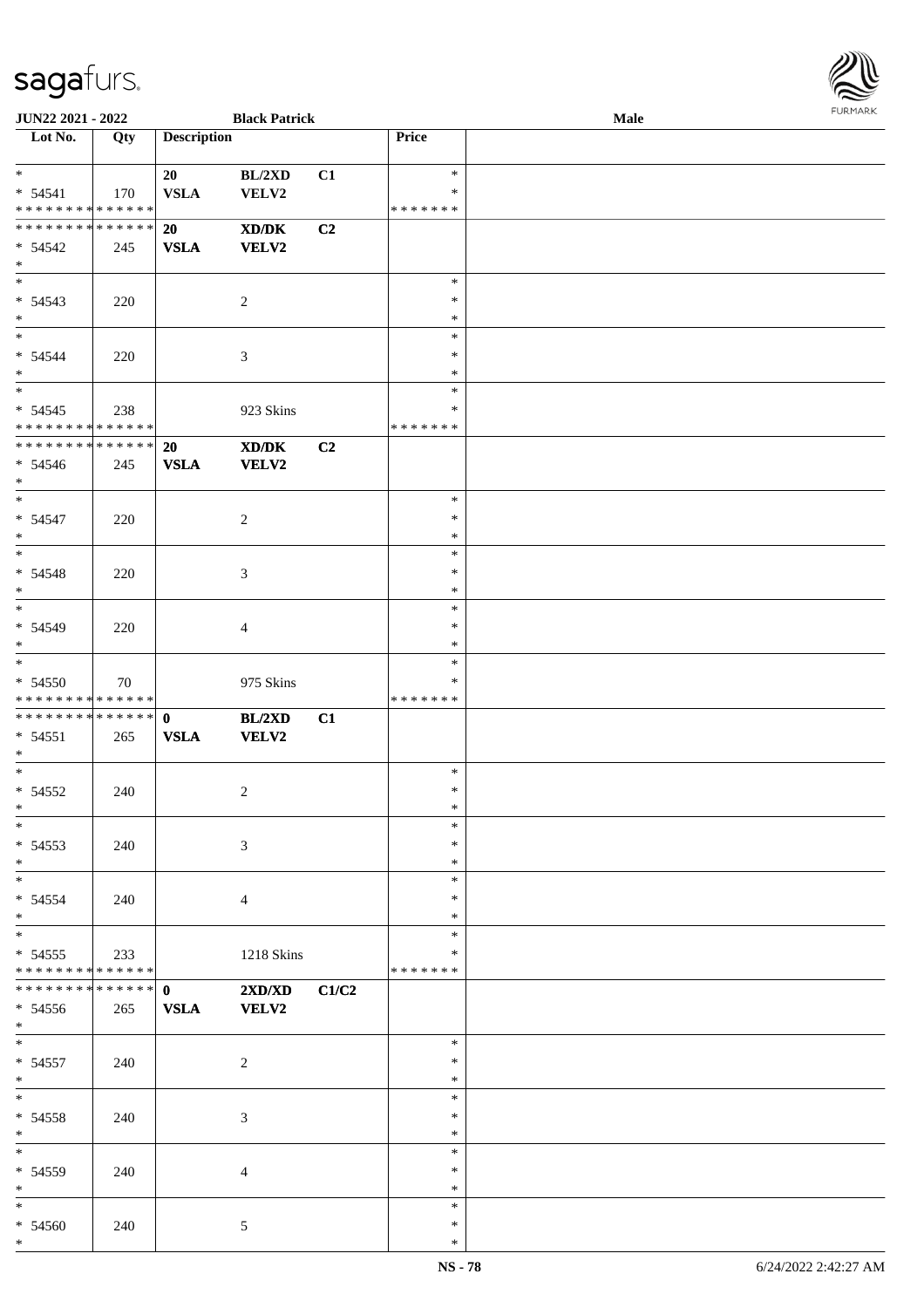

| <b>JUN22 2021 - 2022</b> |     |                    | <b>Black Patrick</b> |                |         | Male | <b>FURMARK</b> |
|--------------------------|-----|--------------------|----------------------|----------------|---------|------|----------------|
| Lot No.                  | Qty | <b>Description</b> |                      |                | Price   |      |                |
| $\ast$                   |     | $\bf{0}$           | 2XD/XD               | C1/C2          | $*$     |      |                |
| $* 54561$                | 141 | <b>VSLA</b>        | <b>VELV2</b>         |                | $\ast$  |      |                |
| **************           |     |                    |                      |                | ******* |      |                |
| ************** 0         |     |                    | XD/DK                | C <sub>2</sub> |         |      |                |
| $* 54562$                | 265 | <b>VSLA</b>        | <b>VELV2</b>         |                |         |      |                |
| $*$                      |     |                    |                      |                |         |      |                |
| $*$                      |     |                    |                      |                | $\ast$  |      |                |
| $* 54563$                | 88  |                    | 353 Skins            |                | *       |      |                |
| **************           |     |                    |                      |                | ******* |      |                |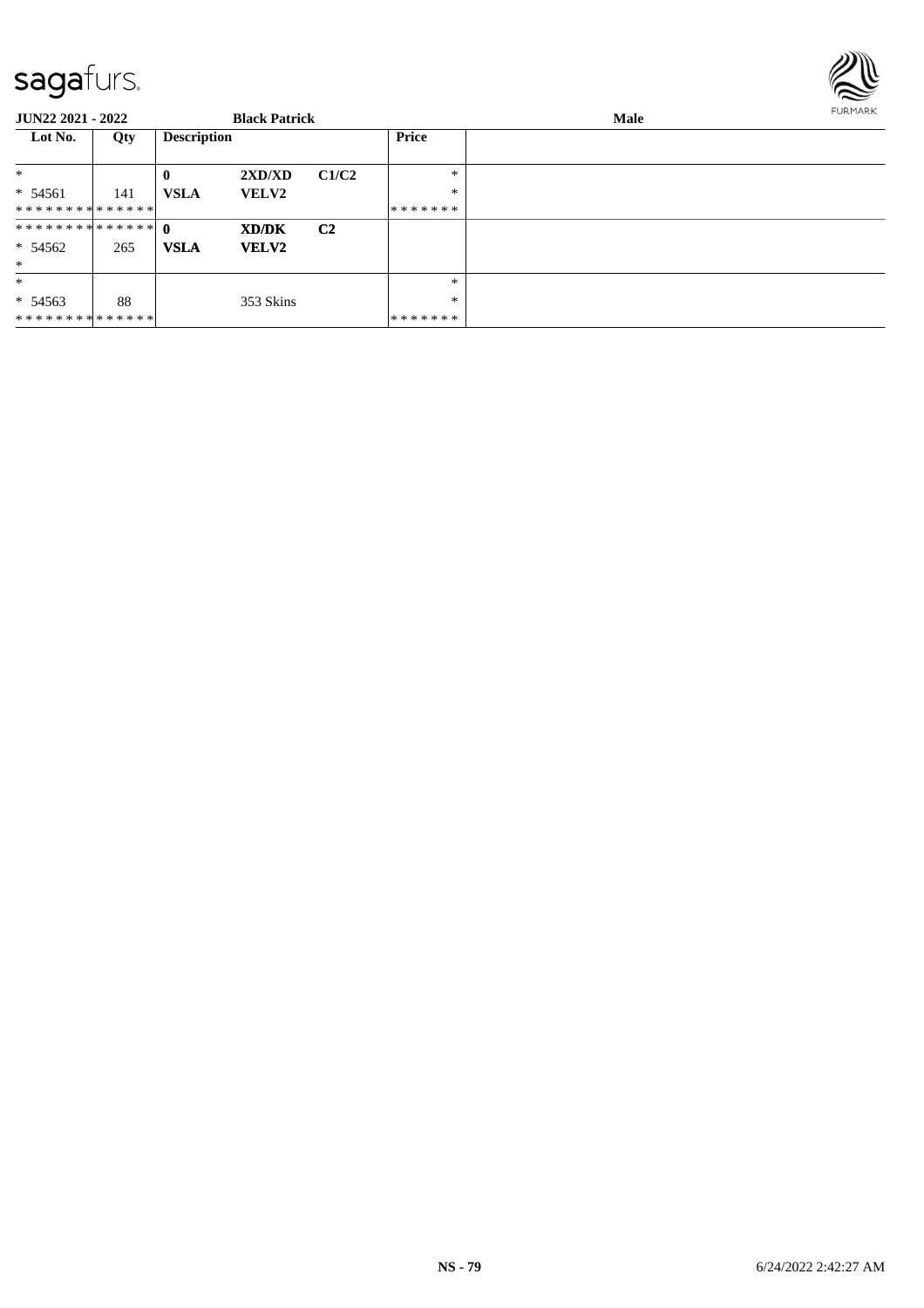| JUN22 2021 - 2022            |     |                             | <b>Black Deep North</b> |       |                  | Female | <b>FURPIARR</b> |
|------------------------------|-----|-----------------------------|-------------------------|-------|------------------|--------|-----------------|
| Lot No.                      | Qty | <b>Description</b>          |                         |       | Price            |        |                 |
| 63001                        | 115 | $\mathbf{0}$<br><b>GOLD</b> | 2XD/XD                  | C1/C2 |                  |        |                 |
| ******** <mark>******</mark> |     | $\mathbf{1}$                | 2XD/XD                  | C1/C2 |                  |        |                 |
| $* 63002$<br>$\ast$          | 465 | <b>GOLD</b>                 |                         |       |                  |        |                 |
| $\overline{\phantom{0}}$     |     |                             |                         |       | $\ast$           |        |                 |
| $* 63003$<br>$*$             | 440 |                             | 2                       |       | $\ast$<br>$\ast$ |        |                 |
| $\overline{\phantom{0}}$     |     |                             |                         |       | $\ast$           |        |                 |
| $* 63004$                    | 440 |                             | 3                       |       | $\ast$           |        |                 |
| $*$<br>$\ast$                |     |                             |                         |       | $\ast$<br>$\ast$ |        |                 |
| $* 63005$                    | 80  |                             | 1425 Skins              |       | $\ast$           |        |                 |
| * * * * * * * * * * * * * *  |     |                             |                         |       | * * * * * * *    |        |                 |
| * * * * * * * * * * * * * *  |     | $\mathbf{2}$                | 2XD/XD                  | C1/C2 |                  |        |                 |
| $* 63006$<br>$*$             | 465 | <b>GOLD</b>                 |                         |       |                  |        |                 |
| $*$                          |     |                             |                         |       | $\ast$           |        |                 |
| $* 63007$                    | 440 |                             | 2                       |       | $\ast$           |        |                 |
| $\ast$<br>$\overline{\ }$    |     |                             |                         |       | $\ast$<br>$\ast$ |        |                 |
| $* 63008$                    | 440 |                             | 3                       |       | $\ast$           |        |                 |
| $*$                          |     |                             |                         |       | $\ast$           |        |                 |
| $*$                          |     |                             |                         |       | $\ast$           |        |                 |
| $* 63009$                    | 440 |                             | $\overline{4}$          |       | $\ast$           |        |                 |
| $*$<br>$*$                   |     |                             |                         |       | $\ast$           |        |                 |
| $* 63010$                    | 358 |                             | 2143 Skins              |       | $\ast$<br>$\ast$ |        |                 |
| * * * * * * * * * * * * * *  |     |                             |                         |       | * * * * * * *    |        |                 |
| ************** 3             |     |                             | 2XD/XD                  | C1/C2 |                  |        |                 |
| * 63011<br>$\ast$            | 525 | <b>GOLD</b>                 |                         |       |                  |        |                 |
| $\overline{\ast}$            |     |                             |                         |       | $\ast$           |        |                 |
| $* 63012$                    | 68  |                             | 593 Skins               |       | $\ast$           |        |                 |
| * * * * * * * * * * * * * *  |     |                             |                         |       | * * * * * * *    |        |                 |

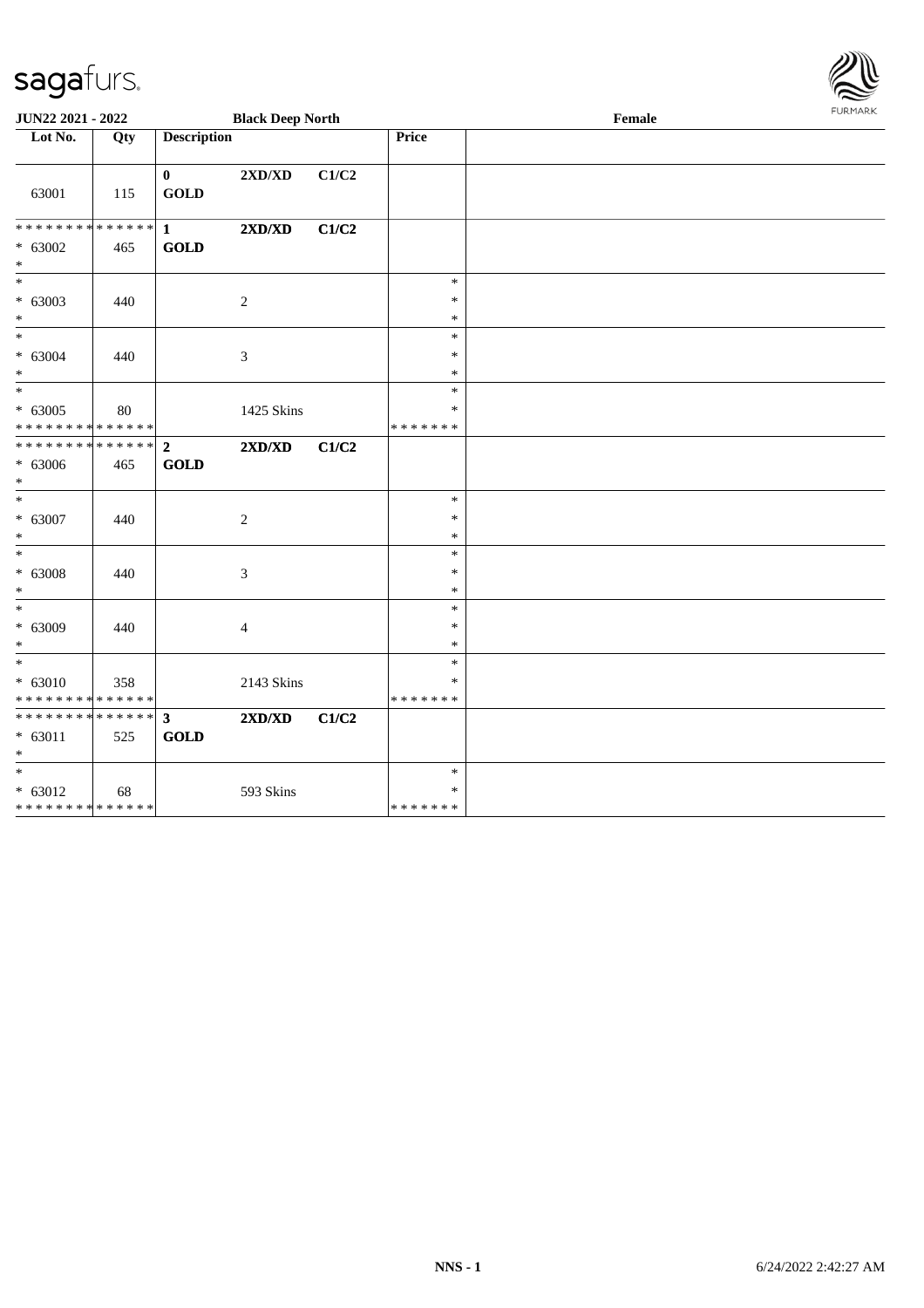

| <b>JUN22 2021 - 2022</b>                          |     |                             | <b>Black Deep North</b>                                                     |                |                                   | Female |  |
|---------------------------------------------------|-----|-----------------------------|-----------------------------------------------------------------------------|----------------|-----------------------------------|--------|--|
| Lot No.                                           | Qty | <b>Description</b>          |                                                                             |                | Price                             |        |  |
| 63541                                             | 236 | $\mathbf{1}$<br><b>SLVR</b> | BL/2XD                                                                      | C1             |                                   |        |  |
|                                                   |     |                             | <b>Black Cherry Grove</b>                                                   |                |                                   | Female |  |
| 63543                                             | 472 | $\bf{0}$<br><b>GLMA</b>     | 2XD/XD<br><b>VELV1</b>                                                      | C1/C2          |                                   |        |  |
| 63544                                             | 103 | $\mathbf{0}$<br><b>GLMA</b> | 2XD/XD<br><b>VELV1</b>                                                      | C1/C2          |                                   |        |  |
| * * * * * * * * * * * * * * *<br>$* 63545$<br>$*$ | 485 | $\mathbf{1}$<br><b>GLMA</b> | BL/2XD<br><b>VELV1</b>                                                      | C1             |                                   |        |  |
| $*$<br>$* 63546$<br>$\ast$                        | 460 |                             | $\overline{c}$                                                              |                | $\ast$<br>$\ast$<br>$\ast$        |        |  |
| $* 63547$<br>$\ast$<br>$\overline{\phantom{0}}$   | 460 |                             | 3                                                                           |                | $\ast$<br>$\ast$<br>$\ast$        |        |  |
| $* 63548$<br>* * * * * * * * * * * * * * *        | 402 |                             | 1807 Skins                                                                  |                | $\ast$<br>$\ast$<br>* * * * * * * |        |  |
| 63549                                             | 241 | $\mathbf{1}$<br><b>GLMA</b> | 2XD/XD<br><b>VELV1</b>                                                      | C1/C2          |                                   |        |  |
| ******** <mark>******</mark><br>$* 63550$<br>$*$  | 485 | $\mathbf{1}$<br><b>GLMA</b> | $\boldsymbol{\text{X} \text{D} \text{/} \text{D} \text{K}}$<br><b>VELV1</b> | C2             |                                   |        |  |
| $*$<br>$* 63551$<br>$*$                           | 460 |                             | $\boldsymbol{2}$                                                            |                | $\ast$<br>$\ast$<br>$\ast$        |        |  |
| $\ast$<br>$* 63552$<br>$*$                        | 460 |                             | 3                                                                           |                | $\ast$<br>$\ast$<br>$\ast$        |        |  |
| $*$<br>$* 63553$<br>* * * * * * * * * * * * * * * | 286 |                             | 1691 Skins                                                                  |                | $\ast$<br>$\ast$<br>*******       |        |  |
| $* 63554$<br>$*$                                  | 485 | <b>GLMA</b>                 | BL/2XD<br><b>VELV1</b>                                                      | C1             |                                   |        |  |
| $*$<br>$* 63555$<br>$*$                           | 460 |                             | 2                                                                           |                | $\ast$<br>$\ast$<br>$\ast$        |        |  |
| $*$<br>* 63556<br>$*$                             | 460 |                             | 3                                                                           |                | $\ast$<br>$\ast$<br>$\ast$        |        |  |
| $*$<br>$* 63557$<br>$*$ $-$                       | 460 |                             | $\overline{4}$                                                              |                | $\ast$<br>$\ast$<br>$\ast$        |        |  |
| $*$<br>$* 63558$<br>* * * * * * * * * * * * * * * | 468 |                             | 2333 Skins                                                                  |                | $\ast$<br>$\ast$<br>*******       |        |  |
| 63559                                             | 170 | $\mathbf{2}$<br><b>GLMA</b> | 2XD/XD<br><b>VELV1</b>                                                      | C1/C2          |                                   |        |  |
| $* 63560$<br>$*$                                  | 485 | <b>GLMA</b>                 | XD/DK<br><b>VELV1</b>                                                       | C <sub>2</sub> |                                   |        |  |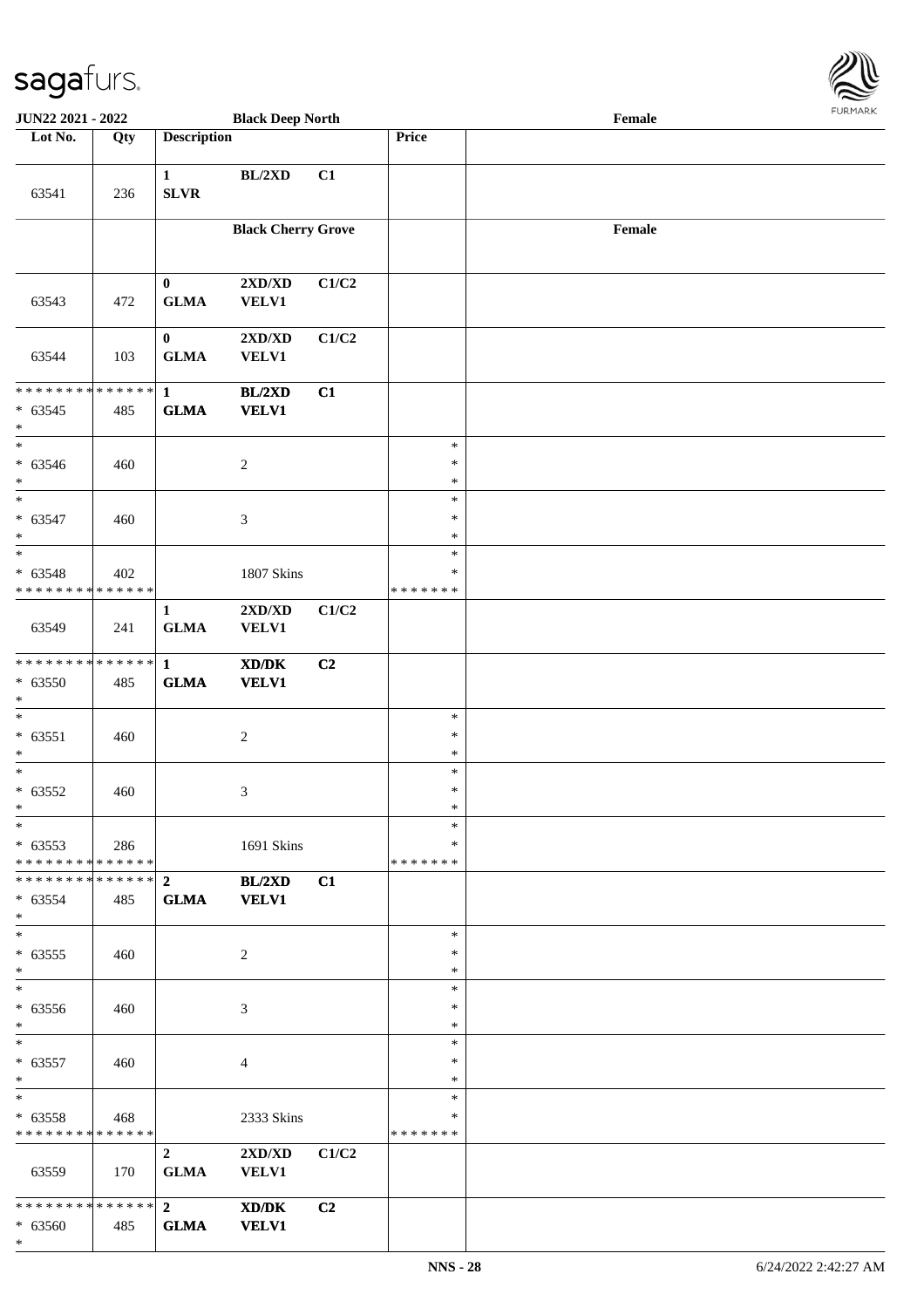

| JUN22 2021 - 2022                          |     |                    | <b>Black Cherry Grove</b>                   |                |               | Female |  |
|--------------------------------------------|-----|--------------------|---------------------------------------------|----------------|---------------|--------|--|
| Lot No.                                    | Qty | <b>Description</b> |                                             |                | Price         |        |  |
|                                            |     |                    |                                             |                |               |        |  |
| $\ast$                                     |     | $\boldsymbol{2}$   | $\bold{X}\bold{D}/\bold{D}\bold{K}$         | C2             | $\ast$        |        |  |
| $* 63561$                                  | 460 | <b>GLMA</b>        | <b>VELV1</b>                                |                | $\ast$        |        |  |
| $\ast$                                     |     |                    |                                             |                | $\ast$        |        |  |
| $\overline{\ast}$                          |     |                    |                                             |                | $\ast$        |        |  |
|                                            |     |                    |                                             |                | $\ast$        |        |  |
| $* 63562$                                  | 460 |                    | $\mathfrak{Z}$                              |                |               |        |  |
| $\ast$                                     |     |                    |                                             |                | $\ast$        |        |  |
| $\ast$                                     |     |                    |                                             |                | $\ast$        |        |  |
| $* 63563$                                  | 460 |                    | $\overline{4}$                              |                | $\ast$        |        |  |
| $\ast$                                     |     |                    |                                             |                | $\ast$        |        |  |
| $_{\ast}^{-}$                              |     |                    |                                             |                | $\ast$        |        |  |
| $* 63564$                                  | 427 |                    | 2292 Skins                                  |                | $\ast$        |        |  |
| * * * * * * * * * * * * * *                |     |                    |                                             |                | * * * * * * * |        |  |
| * * * * * * * * * * * * * * *              |     | $\mathbf{3}$       | BL/2XD                                      | C1             |               |        |  |
| $* 63565$                                  | 505 | <b>GLMA</b>        | <b>VELV1</b>                                |                |               |        |  |
| $\ast$                                     |     |                    |                                             |                |               |        |  |
| $\ast$                                     |     |                    |                                             |                | $\ast$        |        |  |
| $* 63566$                                  | 41  |                    | 546 Skins                                   |                | $\ast$        |        |  |
| * * * * * * * * * * * * * *                |     |                    |                                             |                | * * * * * * * |        |  |
| ******** <mark>******</mark>               |     |                    |                                             |                |               |        |  |
|                                            |     | $\mathbf{3}$       | $\mathbf{X}\mathbf{D}/\mathbf{D}\mathbf{K}$ | C <sub>2</sub> |               |        |  |
| $* 63567$                                  | 525 | <b>GLMA</b>        | <b>VELV1</b>                                |                |               |        |  |
| $\ast$                                     |     |                    |                                             |                |               |        |  |
| $\ast$                                     |     |                    |                                             |                | $\ast$        |        |  |
| $* 63568$                                  | 399 |                    | 924 Skins                                   |                | ∗             |        |  |
| * * * * * * * * * * * * * *                |     |                    |                                             |                | * * * * * * * |        |  |
|                                            |     |                    | <b>Black Springbrook</b>                    |                |               | Female |  |
|                                            |     |                    |                                             |                |               |        |  |
|                                            |     |                    |                                             |                |               |        |  |
|                                            |     | $\bf{0}$           | 2XD/XD                                      | C1/C2          |               |        |  |
| 63570                                      | 371 | <b>GLMA</b>        | VELV2                                       |                |               |        |  |
|                                            |     |                    |                                             |                |               |        |  |
|                                            |     | $\bf{0}$           | 2XD/XD                                      | C1/C2          |               |        |  |
| 63571                                      | 299 | ${\bf GLMA}$       | VELV2                                       |                |               |        |  |
|                                            |     |                    |                                             |                |               |        |  |
| * * * * * * * * * * * * * * *              |     | $\mathbf{1}$       | BL/2XD                                      | C1             |               |        |  |
| $* 63572$                                  | 485 | <b>GLMA</b>        | <b>VELV2</b>                                |                |               |        |  |
| $*$                                        |     |                    |                                             |                |               |        |  |
| $\ast$                                     |     |                    |                                             |                | $\ast$        |        |  |
|                                            |     |                    |                                             |                | ∗             |        |  |
| $* 63573$                                  | 460 |                    | 2                                           |                |               |        |  |
| $\ast$                                     |     |                    |                                             |                | $\ast$        |        |  |
| $\ast$                                     |     |                    |                                             |                | $\ast$        |        |  |
| $* 63574$                                  | 460 |                    | 3                                           |                | $\ast$        |        |  |
| $\ast$                                     |     |                    |                                             |                | $\ast$        |        |  |
| $\ast$                                     |     |                    |                                             |                | $\ast$        |        |  |
| $* 63575$                                  | 460 |                    | 4                                           |                | ∗             |        |  |
| $\ast$                                     |     |                    |                                             |                | $\ast$        |        |  |
| $\ast$                                     |     |                    |                                             |                | $\ast$        |        |  |
| $* 63576$                                  | 25  |                    | 1890 Skins                                  |                | ∗             |        |  |
| * * * * * * * * * * * * * *                |     |                    |                                             |                | * * * * * * * |        |  |
| ************** 1                           |     |                    | BL/2XD                                      | C1             |               |        |  |
| $* 63577$                                  | 485 | <b>GLMA</b>        | VELV2                                       |                |               |        |  |
| $*$                                        |     |                    |                                             |                |               |        |  |
| $\ast$                                     |     |                    |                                             |                | $\ast$        |        |  |
| $* 63578$                                  | 460 |                    | 945 Skins                                   |                | ∗             |        |  |
| * * * * * * * * <mark>* * * * * * *</mark> |     |                    |                                             |                | * * * * * * * |        |  |
| ******** <mark>******</mark>               |     | $\mathbf{1}$       | 2XD/XD                                      | C1/C2          |               |        |  |
|                                            |     |                    |                                             |                |               |        |  |
| * 63579                                    | 485 | <b>GLMA</b>        | <b>VELV2</b>                                |                |               |        |  |
| $\ast$                                     |     |                    |                                             |                |               |        |  |
| $\ast$                                     |     |                    |                                             |                | $\ast$        |        |  |
| * 63580                                    | 112 |                    | 597 Skins                                   |                | ∗             |        |  |
| * * * * * * * * * * * * * *                |     |                    |                                             |                | * * * * * * * |        |  |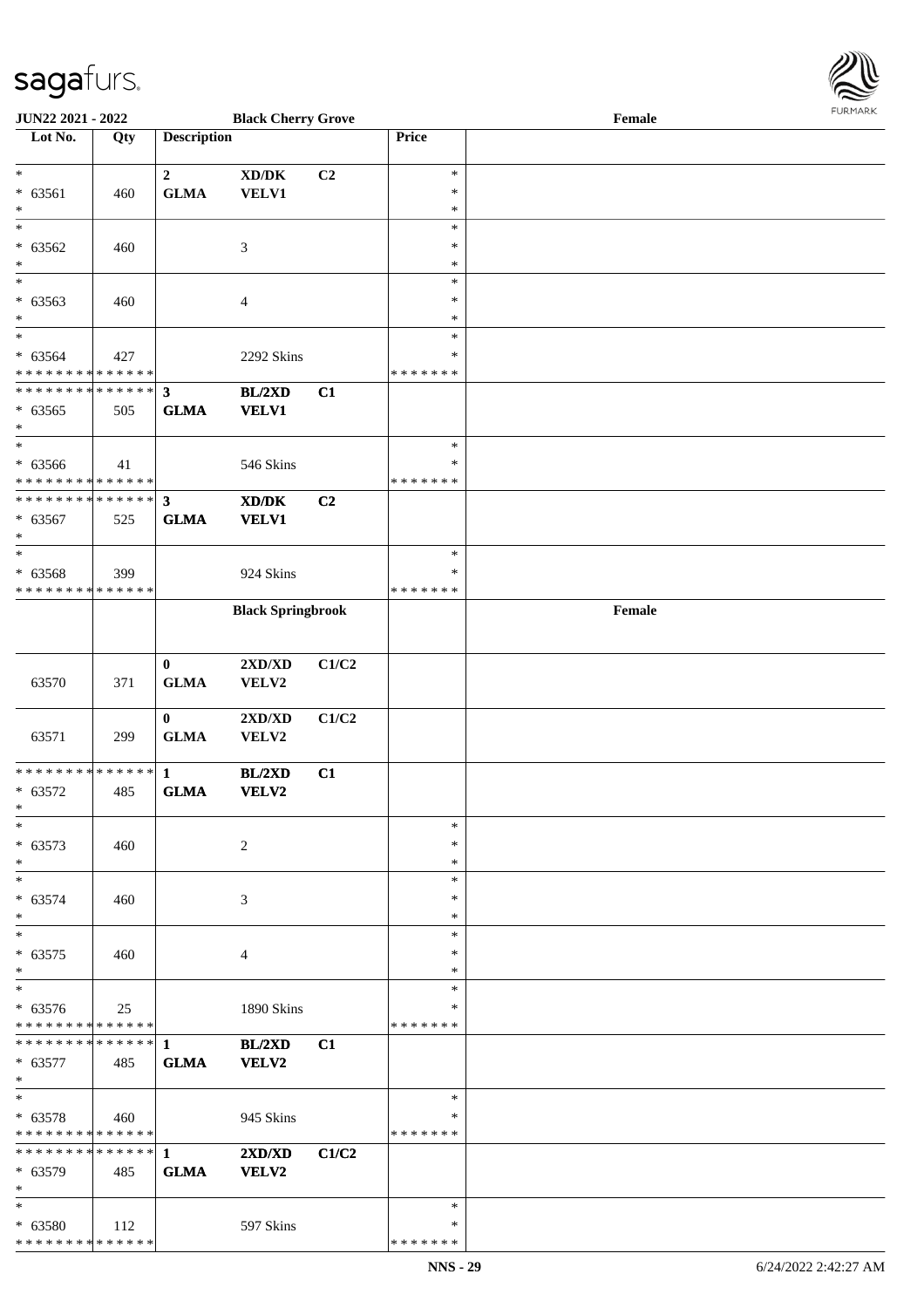| JUN22 2021 - 2022                                                        |     |                                                | <b>Black Springbrook</b>                             |       |                                      | $\ensuremath{\textnormal{\textbf{Female}}}$ | <b>LOKINKY</b> |
|--------------------------------------------------------------------------|-----|------------------------------------------------|------------------------------------------------------|-------|--------------------------------------|---------------------------------------------|----------------|
| Lot No.                                                                  | Qty | <b>Description</b>                             |                                                      |       | Price                                |                                             |                |
| ___<br>******** <mark>******</mark><br>$* 63581$<br>$*$                  | 485 | $\mathbf{1}$<br><b>GLMA</b>                    | $\mathbf{X}\mathbf{D}/\mathbf{D}\mathbf{K}$<br>VELV2 | C2    |                                      |                                             |                |
| $\ast$<br>$* 63582$<br>$*$                                               | 460 |                                                | $\overline{c}$                                       |       | $\ast$<br>$\ast$<br>$\ast$           |                                             |                |
| $\ast$<br>* 63583<br>* * * * * * * * * * * * * *                         | 122 |                                                | 1067 Skins                                           |       | $\ast$<br>∗<br>* * * * * * *         |                                             |                |
| ************** 2<br>* 63584<br>$\ast$<br>$\overline{\phantom{0}}$        | 485 | <b>GLMA</b>                                    | BL/2XD<br>VELV2                                      | C1    |                                      |                                             |                |
| $* 63585$<br>$*$<br>$\overline{\ast}$                                    | 460 |                                                | $\boldsymbol{2}$                                     |       | $\ast$<br>$\ast$<br>$\ast$           |                                             |                |
| $* 63586$<br>$\ast$<br>$*$                                               | 460 |                                                | $\mathfrak{Z}$                                       |       | $\ast$<br>$\ast$<br>$\ast$<br>$\ast$ |                                             |                |
| $* 63587$<br>$*$<br>$\ast$                                               | 460 |                                                | 4                                                    |       | $\ast$<br>$\ast$<br>$\ast$           |                                             |                |
| * 63588<br>* * * * * * * * * * * * * *                                   | 35  |                                                | 1900 Skins                                           |       | $\ast$<br>* * * * * * *              |                                             |                |
| 63589<br>* * * * * * * * * * * * * * *                                   | 471 | $\overline{2}$<br>${\bf GLMA}$<br>$\mathbf{2}$ | $2{\bf X}{\bf D}/{\bf X}{\bf D}$<br>VELV2            | C1/C2 |                                      |                                             |                |
| * 63590<br>$\ast$<br>$\ast$                                              | 485 | <b>GLMA</b>                                    | XD/DK<br>VELV2                                       | C2    | $\ast$                               |                                             |                |
| $* 63591$<br>$*$<br>$*$                                                  | 460 |                                                | $\overline{c}$                                       |       | $\ast$<br>*<br>$\ast$                |                                             |                |
| * 63592<br>* * * * * * * * * * * * * * *<br>******** <mark>******</mark> | 59  | $\mathbf{3}$                                   | 1004 Skins                                           |       | $\ast$<br>* * * * * * *              |                                             |                |
| * 63593<br>$\ast$<br>$*$                                                 | 525 | <b>GLMA</b>                                    | 2XD/XD<br><b>VELV2</b>                               | C1/C2 | $\ast$                               |                                             |                |
| * 63594<br>* * * * * * * * * * * * * *                                   | 381 |                                                | 906 Skins                                            |       | $\ast$<br>* * * * * * *              |                                             |                |
|                                                                          |     |                                                | <b>Black Zimbal Mink</b>                             |       |                                      | Female                                      |                |
| 63596                                                                    | 318 | $\bf{0}$<br><b>GLMA</b>                        | BL/2XD<br>VELV2                                      | C1    |                                      |                                             |                |
| * * * * * * * * * * * * * * *<br>* 63597<br>$*$                          | 480 | $\mathbf{1}$<br><b>GLMA</b>                    | <b>BL/2XD</b><br>VELV2                               | C1    |                                      |                                             |                |
| $*$<br>* 63598<br>$*$                                                    | 460 |                                                | $\overline{c}$                                       |       | $\ast$<br>$\ast$<br>$\ast$           |                                             |                |
| $*$<br>* 63599<br>$*$                                                    | 460 |                                                | 3                                                    |       | $\ast$<br>$\ast$<br>$\ast$           |                                             |                |
| $*$<br>$* 63600$<br>* * * * * * * * * * * * * *                          | 59  |                                                | 1459 Skins                                           |       | $\ast$<br>$\ast$<br>* * * * * * *    |                                             |                |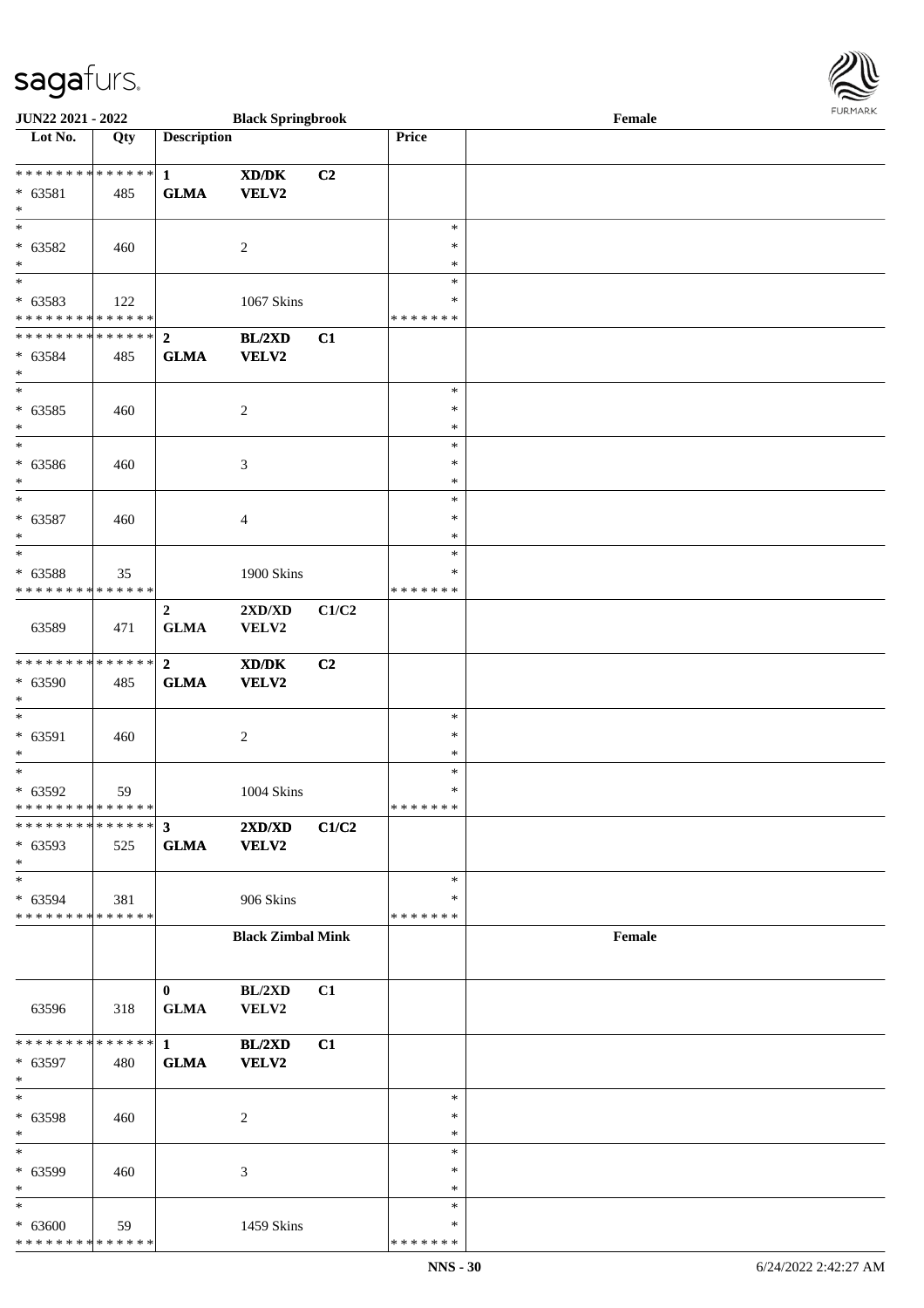

| JUN22 2021 - 2022             |     |                             | <b>Black Zimbal Mink</b>         |       |               | Female |  |
|-------------------------------|-----|-----------------------------|----------------------------------|-------|---------------|--------|--|
| Lot No.                       | Qty | <b>Description</b>          |                                  |       | Price         |        |  |
|                               |     |                             |                                  |       |               |        |  |
| 63601                         | 277 | $\mathbf{1}$<br><b>GLMA</b> | <b>XD</b><br>VELV2               | C2    |               |        |  |
|                               |     |                             |                                  |       |               |        |  |
| ******** <mark>******</mark>  |     | $\overline{2}$              | BL/2XD                           | C1    |               |        |  |
| $* 63602$                     | 480 | <b>GLMA</b>                 | VELV2                            |       |               |        |  |
| $\ast$                        |     |                             |                                  |       |               |        |  |
| $\overline{\ast}$             |     |                             |                                  |       | $\ast$        |        |  |
| $* 63603$                     | 278 |                             | 758 Skins                        |       | $\ast$        |        |  |
| * * * * * * * * * * * * * *   |     |                             |                                  |       | * * * * * * * |        |  |
|                               |     |                             |                                  |       |               |        |  |
|                               |     | $\boldsymbol{2}$            | <b>XD</b>                        | C2    |               |        |  |
| 63604                         | 156 | <b>GLMA</b>                 | VELV2                            |       |               |        |  |
|                               |     |                             |                                  |       |               |        |  |
|                               |     |                             | <b>Black David Dittrich-Ames</b> |       |               | Female |  |
|                               |     |                             |                                  |       |               |        |  |
|                               |     |                             |                                  |       |               |        |  |
| * * * * * * * * * * * * * * * |     |                             |                                  |       |               |        |  |
|                               |     | $\mathbf{0}$                | $2{\bf X}{\bf D}/{\bf X}{\bf D}$ | C1/C2 |               |        |  |
| $* 63606$                     | 445 | <b>GLMA</b>                 | <b>VELV2</b>                     |       |               |        |  |
| $*$                           |     |                             |                                  |       |               |        |  |
| $*$                           |     |                             |                                  |       | $\ast$        |        |  |
| * 63607                       | 420 |                             | 2                                |       | $\ast$        |        |  |
| $*$                           |     |                             |                                  |       | $\ast$        |        |  |
| $\ast$                        |     |                             |                                  |       | $\ast$        |        |  |
|                               |     |                             |                                  |       | ∗             |        |  |
| * 63608                       | 46  |                             | 911 Skins                        |       |               |        |  |
| * * * * * * * * * * * * * *   |     |                             |                                  |       | * * * * * * * |        |  |
|                               |     | $\mathbf{0}$                | 2XD/XD                           | C1/C2 |               |        |  |
| 63609                         | 158 | <b>GLMA</b>                 | VELV2                            |       |               |        |  |
|                               |     |                             |                                  |       |               |        |  |
| * * * * * * * * * * * * * * * |     | $\mathbf{1}$                | <b>BL/2XD</b>                    | C1    |               |        |  |
| $* 63610$                     | 465 | <b>GLMA</b>                 | VELV2                            |       |               |        |  |
| $*$                           |     |                             |                                  |       |               |        |  |
| $*$                           |     |                             |                                  |       | $\ast$        |        |  |
|                               |     |                             |                                  |       |               |        |  |
| $* 63611$                     | 440 |                             | $\boldsymbol{2}$                 |       | $\ast$        |        |  |
| $\ast$                        |     |                             |                                  |       | $\ast$        |        |  |
| $*$                           |     |                             |                                  |       | $\ast$        |        |  |
| $* 63612$                     | 440 |                             | 3                                |       | $\ast$        |        |  |
| $*$                           |     |                             |                                  |       | $\ast$        |        |  |
| $\ast$                        |     |                             |                                  |       | $\ast$        |        |  |
| $* 63613$                     | 440 |                             | $\overline{4}$                   |       | $\ast$        |        |  |
| $*$                           |     |                             |                                  |       | $\ast$        |        |  |
| $\overline{\phantom{0}}$      |     |                             |                                  |       |               |        |  |
|                               |     |                             |                                  |       | $\ast$        |        |  |
| $* 63614$                     | 440 |                             | 5                                |       | $\ast$        |        |  |
| $*$                           |     |                             |                                  |       | $\ast$        |        |  |
| $*$                           |     |                             |                                  |       | $\ast$        |        |  |
| $* 63615$                     | 440 |                             | $\sqrt{6}$                       |       | $\ast$        |        |  |
| $*$                           |     |                             |                                  |       | $\ast$        |        |  |
| $\overline{\ast}$             |     |                             |                                  |       | $\ast$        |        |  |
| $* 63616$                     | 440 |                             | 7                                |       | $\ast$        |        |  |
| $*$                           |     |                             |                                  |       | $\ast$        |        |  |
| $*$                           |     |                             |                                  |       |               |        |  |
|                               |     |                             |                                  |       | $\ast$        |        |  |
| $* 63617$                     | 440 |                             | $8\,$                            |       | $\ast$        |        |  |
| $*$                           |     |                             |                                  |       | $\ast$        |        |  |
| $*$                           |     |                             |                                  |       | $\ast$        |        |  |
| $* 63618$                     | 390 |                             | 3935 Skins                       |       | $\ast$        |        |  |
| * * * * * * * * * * * * * *   |     |                             |                                  |       | * * * * * * * |        |  |
| * * * * * * * * * * * * * * * |     | $\mathbf{1}$                | BL/2XD                           | C1    |               |        |  |
|                               |     |                             |                                  |       |               |        |  |
| * 63619                       | 485 | <b>GLMA</b>                 | VELV2                            |       |               |        |  |
| $*$                           |     |                             |                                  |       |               |        |  |
| $*$                           |     |                             |                                  |       | $\ast$        |        |  |
| $* 63620$                     | 460 |                             | $\overline{c}$                   |       | ∗             |        |  |
| $*$                           |     |                             |                                  |       | $\ast$        |        |  |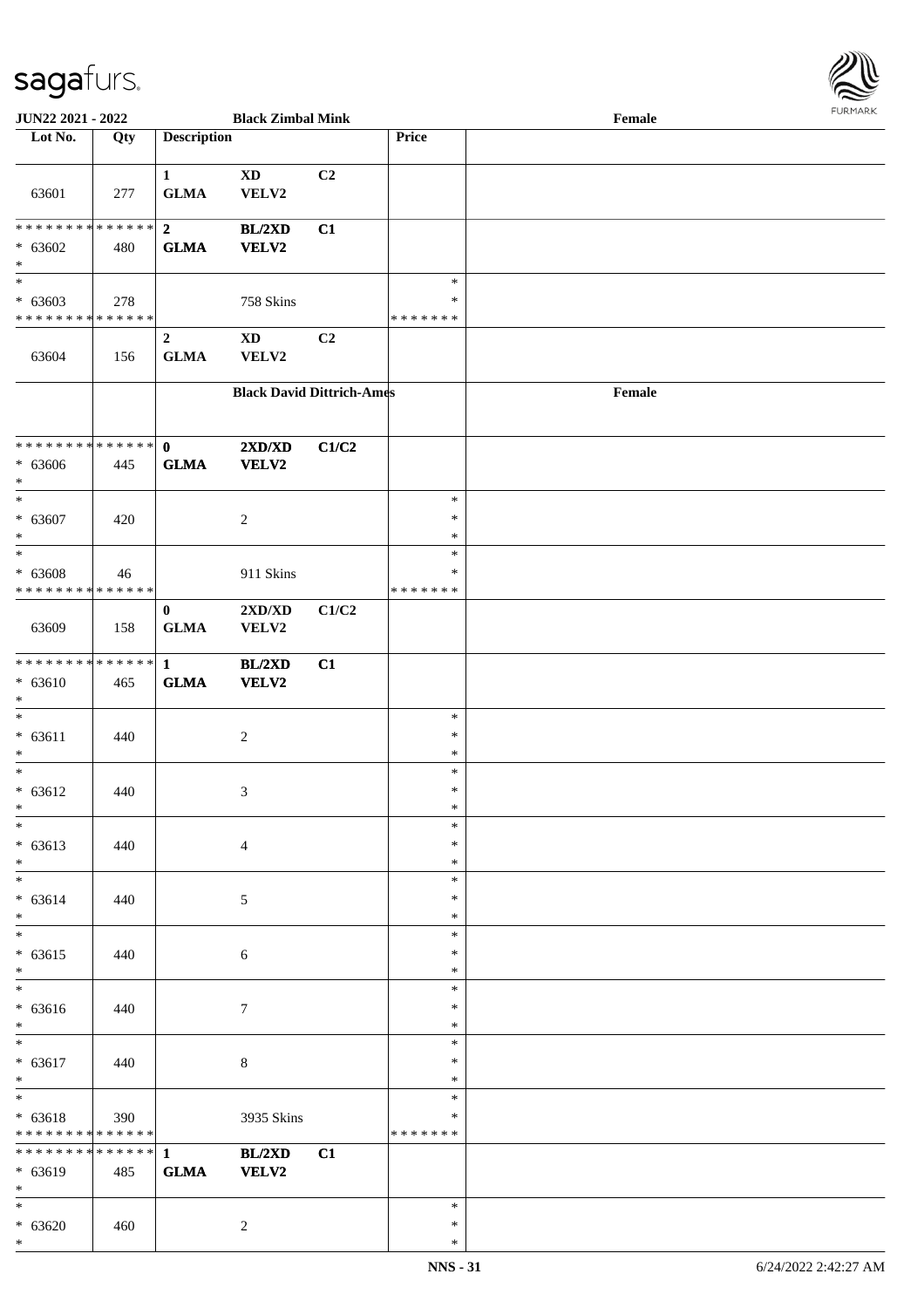

| <b>JUN22 2021 - 2022</b>                   |     |                    | <b>Black David Dittrich-Ames</b>            |                |               | Female |  |
|--------------------------------------------|-----|--------------------|---------------------------------------------|----------------|---------------|--------|--|
| Lot No.                                    | Qty | <b>Description</b> |                                             |                | Price         |        |  |
|                                            |     |                    |                                             |                |               |        |  |
| $*$                                        |     | $\mathbf{1}$       | BL/2XD                                      | C1             | $\ast$        |        |  |
| $* 63621$                                  | 460 | <b>GLMA</b>        | VELV2                                       |                | $\ast$        |        |  |
| $*$                                        |     |                    |                                             |                | $\ast$        |        |  |
|                                            |     |                    |                                             |                | $\ast$        |        |  |
|                                            |     |                    |                                             |                |               |        |  |
| $* 63622$                                  | 331 |                    | 1736 Skins                                  |                | ∗             |        |  |
| * * * * * * * * * * * * * * *              |     |                    |                                             |                | * * * * * * * |        |  |
|                                            |     |                    | 2XD/XD                                      | C1/C2          |               |        |  |
| $* 63623$                                  | 485 | <b>GLMA</b>        | <b>VELV2</b>                                |                |               |        |  |
| $*$                                        |     |                    |                                             |                |               |        |  |
| $*$                                        |     |                    |                                             |                | $\ast$        |        |  |
| $* 63624$                                  | 460 |                    | 2                                           |                | $\ast$        |        |  |
| $*$                                        |     |                    |                                             |                | $\ast$        |        |  |
| $*$                                        |     |                    |                                             |                | $\ast$        |        |  |
|                                            |     |                    |                                             |                |               |        |  |
| $* 63625$                                  | 446 |                    | 1391 Skins                                  |                | $\ast$        |        |  |
| * * * * * * * * <mark>* * * * * *</mark>   |     |                    |                                             |                | *******       |        |  |
| * * * * * * * * * * * * * * *              |     | $\mathbf{1}$       | XD/DK                                       | C2             |               |        |  |
| $* 63626$                                  | 465 | <b>GLMA</b>        | VELV2                                       |                |               |        |  |
| $*$                                        |     |                    |                                             |                |               |        |  |
| $*$                                        |     |                    |                                             |                | $\ast$        |        |  |
| $* 63627$                                  | 440 |                    | 2                                           |                | $\ast$        |        |  |
| $*$                                        |     |                    |                                             |                | $\ast$        |        |  |
| $*$                                        |     |                    |                                             |                |               |        |  |
|                                            |     |                    |                                             |                | $\ast$        |        |  |
| $* 63628$                                  | 440 |                    | 3                                           |                | $\ast$        |        |  |
| $*$                                        |     |                    |                                             |                | $\ast$        |        |  |
|                                            |     |                    |                                             |                | $\ast$        |        |  |
| $* 63629$                                  | 440 |                    | 4                                           |                | ∗             |        |  |
| $*$                                        |     |                    |                                             |                | $\ast$        |        |  |
| $*$                                        |     |                    |                                             |                | $\ast$        |        |  |
|                                            |     |                    |                                             |                | *             |        |  |
| $* 63630$                                  | 379 |                    | 2164 Skins                                  |                |               |        |  |
| * * * * * * * * <mark>* * * * * *</mark>   |     |                    |                                             |                | *******       |        |  |
|                                            |     |                    | $\mathbf{X}\mathbf{D}/\mathbf{D}\mathbf{K}$ | C <sub>2</sub> |               |        |  |
| $* 63631$                                  | 485 | <b>GLMA</b>        | <b>VELV2</b>                                |                |               |        |  |
| $\ast$                                     |     |                    |                                             |                |               |        |  |
| $*$                                        |     |                    |                                             |                | $\ast$        |        |  |
| $* 63632$                                  | 389 |                    | 874 Skins                                   |                | $\ast$        |        |  |
| * * * * * * * * * * * * * * <mark>*</mark> |     |                    |                                             |                | * * * * * * * |        |  |
| ******************** <b>BL/2XD</b>         |     |                    |                                             | C1             |               |        |  |
|                                            |     |                    |                                             |                |               |        |  |
| $* 63633$                                  | 485 | GLMA VELV2         |                                             |                |               |        |  |
| $*$                                        |     |                    |                                             |                |               |        |  |
|                                            |     |                    |                                             |                | $\ast$        |        |  |
| $* 63634$                                  | 460 |                    | 2                                           |                | ∗             |        |  |
| $*$                                        |     |                    |                                             |                | ∗             |        |  |
| $*$                                        |     |                    |                                             |                | $\ast$        |        |  |
| $* 63635$                                  | 460 |                    | 3                                           |                | ∗             |        |  |
| $*$                                        |     |                    |                                             |                | $\ast$        |        |  |
|                                            |     |                    |                                             |                | $\ast$        |        |  |
|                                            |     |                    |                                             |                | $\ast$        |        |  |
| $* 63636$                                  | 460 |                    | 4                                           |                |               |        |  |
| $*$                                        |     |                    |                                             |                | $\ast$        |        |  |
| $*$                                        |     |                    |                                             |                | $\ast$        |        |  |
| $* 63637$                                  | 460 |                    | $\mathfrak{S}$                              |                | $\ast$        |        |  |
| $*$                                        |     |                    |                                             |                | $\ast$        |        |  |
| $*$                                        |     |                    |                                             |                | $\ast$        |        |  |
| $* 63638$                                  | 460 |                    | 6                                           |                | $\ast$        |        |  |
| $*$                                        |     |                    |                                             |                | $\ast$        |        |  |
| $*$                                        |     |                    |                                             |                | $\ast$        |        |  |
|                                            |     |                    |                                             |                |               |        |  |
| $* 63639$                                  | 460 |                    | $\tau$                                      |                | $\ast$        |        |  |
| $*$                                        |     |                    |                                             |                | $\ast$        |        |  |
| $*$                                        |     |                    |                                             |                | $\ast$        |        |  |
| $* 63640$                                  | 460 |                    | $\,8\,$                                     |                | *             |        |  |
| $*$                                        |     |                    |                                             |                | $\ast$        |        |  |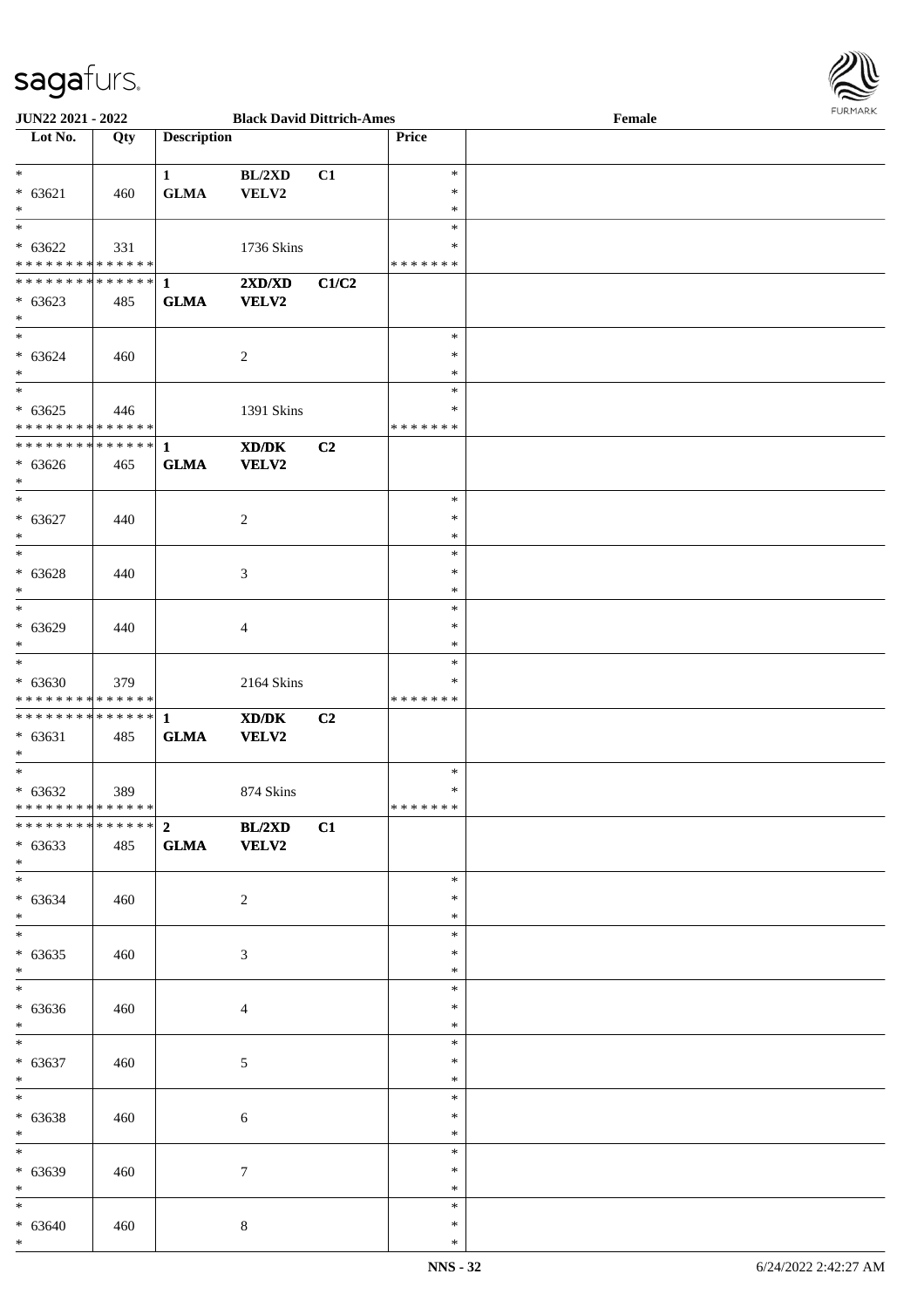

| <b>JUN22 2021 - 2022</b>                                |     |                         | <b>Black David Dittrich-Ames</b> |                |         | Female | 10111111111 |
|---------------------------------------------------------|-----|-------------------------|----------------------------------|----------------|---------|--------|-------------|
| Lot No.                                                 | Qty | <b>Description</b>      |                                  |                | Price   |        |             |
|                                                         |     |                         |                                  |                |         |        |             |
| $*$                                                     |     | $\overline{\mathbf{2}}$ | BL/2XD                           | C1             | $\ast$  |        |             |
| $* 63641$                                               | 460 | <b>GLMA</b>             | VELV2                            |                | $\ast$  |        |             |
| $*$                                                     |     |                         |                                  |                | $\ast$  |        |             |
| $*$                                                     |     |                         |                                  |                | $\ast$  |        |             |
| $* 63642$                                               | 384 |                         | 4549 Skins                       |                | $\ast$  |        |             |
| * * * * * * * * * * * * * * <mark>*</mark>              |     |                         |                                  |                | ******* |        |             |
|                                                         |     |                         | BL/2XD                           | C1             |         |        |             |
| $* 63643$                                               | 485 | <b>GLMA</b>             | VELV2                            |                |         |        |             |
| $\ast$                                                  |     |                         |                                  |                |         |        |             |
| $*$                                                     |     |                         |                                  |                | $\ast$  |        |             |
| $* 63644$                                               | 460 |                         | $\overline{2}$                   |                | $\ast$  |        |             |
| $*$                                                     |     |                         |                                  |                | $\ast$  |        |             |
| $\overline{\ast}$                                       |     |                         |                                  |                | $\ast$  |        |             |
| $* 63645$                                               | 460 |                         | 3                                |                | $\ast$  |        |             |
| $*$                                                     |     |                         |                                  |                | $\ast$  |        |             |
| $*$                                                     |     |                         |                                  |                | $\ast$  |        |             |
| $* 63646$                                               | 460 |                         | $\overline{4}$                   |                | $\ast$  |        |             |
| $\ast$                                                  |     |                         |                                  |                | $*$     |        |             |
| $*$                                                     |     |                         |                                  |                | $\ast$  |        |             |
| $* 63647$                                               | 435 |                         | 2300 Skins                       |                | $\ast$  |        |             |
| * * * * * * * * * * * * * * <mark>*</mark>              |     |                         |                                  |                | ******* |        |             |
|                                                         |     |                         | $2{\bf X}{\bf D}/{\bf X}{\bf D}$ | C1/C2          |         |        |             |
| $* 63648$                                               | 485 | <b>GLMA</b>             | <b>VELV2</b>                     |                |         |        |             |
| $*$                                                     |     |                         |                                  |                |         |        |             |
| $\overline{\phantom{0}}$                                |     |                         |                                  |                | $\ast$  |        |             |
| $* 63649$                                               | 460 |                         | $\overline{2}$                   |                | $\ast$  |        |             |
| $\ast$                                                  |     |                         |                                  |                | $\ast$  |        |             |
| $*$                                                     |     |                         |                                  |                | $\ast$  |        |             |
| $* 63650$                                               | 470 |                         | 1415 Skins                       |                | *       |        |             |
| * * * * * * * * <mark>* * * * * *</mark>                |     |                         |                                  |                | ******* |        |             |
|                                                         |     |                         | XD/DK                            | C <sub>2</sub> |         |        |             |
| $* 63651$                                               | 485 | <b>GLMA</b>             | <b>VELV2</b>                     |                |         |        |             |
| $*$                                                     |     |                         |                                  |                |         |        |             |
| $\ddot{x}$                                              |     |                         |                                  |                | $\ast$  |        |             |
| $* 63652$                                               | 460 |                         | 2                                |                | $\ast$  |        |             |
| $\ddot{x}$                                              |     |                         |                                  |                | $*$     |        |             |
| $\ast$                                                  |     |                         |                                  |                | $\ast$  |        |             |
| $* 63653$                                               | 460 |                         | 3                                |                | $\ast$  |        |             |
| $\ast$                                                  |     |                         |                                  |                | $*$     |        |             |
| $\overline{\ast}$                                       |     |                         |                                  |                | $\ast$  |        |             |
| $* 63654$                                               | 460 |                         | 4                                |                | $\ast$  |        |             |
| $\ast$                                                  |     |                         |                                  |                | $\ast$  |        |             |
| $*$                                                     |     |                         |                                  |                | $\ast$  |        |             |
| $* 63655$                                               | 460 |                         | 5                                |                | $\ast$  |        |             |
| $\ast$                                                  |     |                         |                                  |                | $\ast$  |        |             |
| $\overline{\ast}$                                       |     |                         |                                  |                | $\ast$  |        |             |
| $* 63656$                                               | 232 |                         | 2557 Skins                       |                | ∗       |        |             |
| * * * * * * * * <mark>* * * * * * *</mark>              |     |                         |                                  |                | ******* |        |             |
|                                                         |     |                         | XD/DK                            | C <sub>2</sub> |         |        |             |
| $* 63657$                                               | 485 | <b>GLMA</b>             | <b>VELV2</b>                     |                |         |        |             |
| $*$                                                     |     |                         |                                  |                |         |        |             |
| $\ast$                                                  |     |                         |                                  |                | $*$     |        |             |
| $* 63658$                                               | 460 |                         | $\overline{2}$                   |                | $\ast$  |        |             |
| $\ast$                                                  |     |                         |                                  |                | $*$     |        |             |
| $*$                                                     |     |                         |                                  |                | $\ast$  |        |             |
|                                                         |     |                         |                                  |                | ∗       |        |             |
| $* 63659$<br>* * * * * * * * <mark>* * * * * *</mark> * | 439 |                         | 1384 Skins                       |                | ******* |        |             |
|                                                         |     |                         |                                  |                |         |        |             |
|                                                         |     |                         | $2{\bf X}{\bf D}/{\bf X}{\bf D}$ | C1/C2          |         |        |             |
| $* 63660$                                               | 525 | <b>GLMA</b>             | <b>VELV2</b>                     |                |         |        |             |
| $\ast$                                                  |     |                         |                                  |                |         |        |             |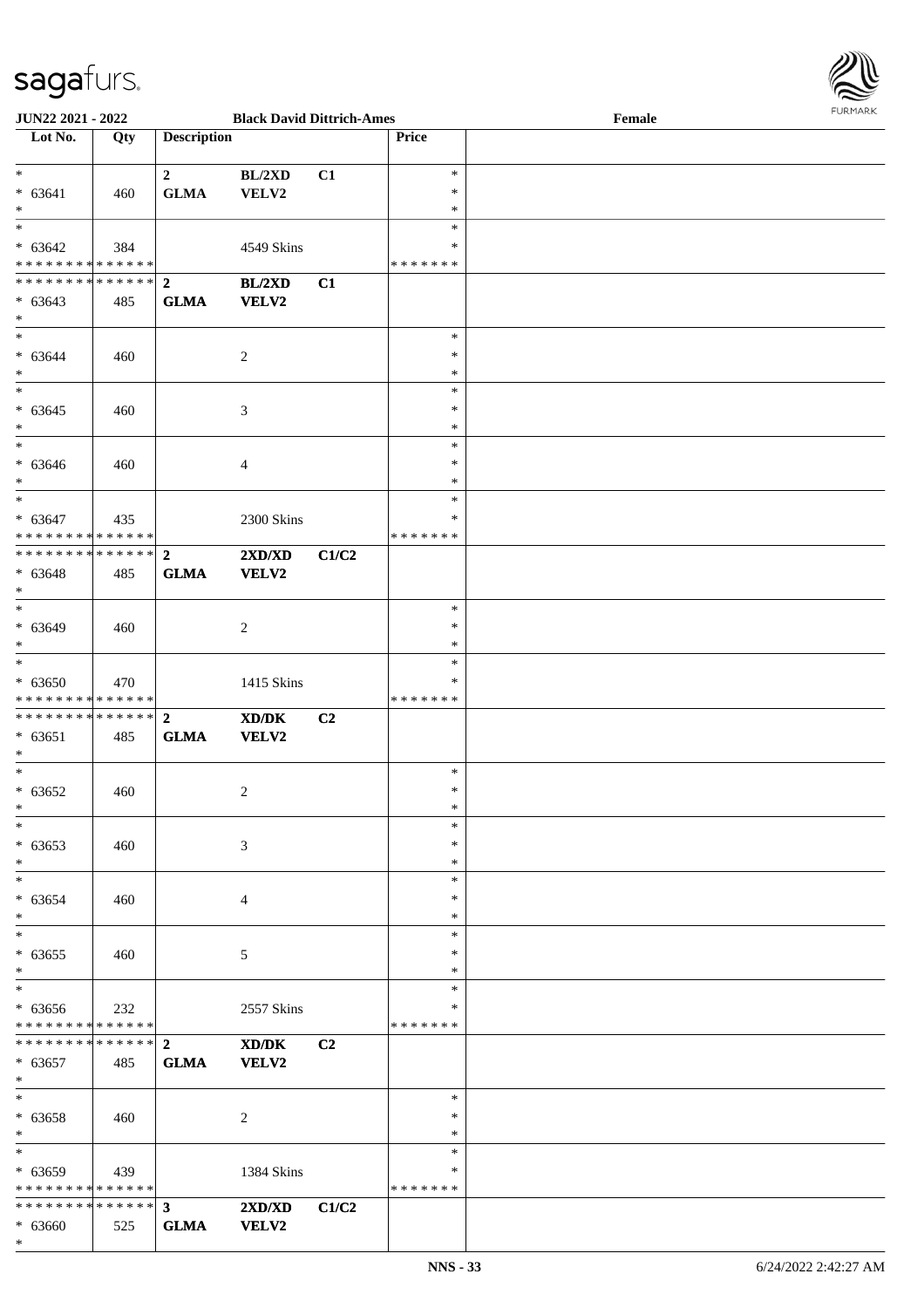

| <b>JUN22 2021 - 2022</b>                   |     |                               | <b>Black David Dittrich-Ames</b> |       |               | Female |  |
|--------------------------------------------|-----|-------------------------------|----------------------------------|-------|---------------|--------|--|
| Lot No.                                    | Qty | <b>Description</b>            |                                  |       | Price         |        |  |
|                                            |     |                               |                                  |       |               |        |  |
| $\ast$                                     |     | 3 <sup>1</sup>                | 2XD/XD                           | C1/C2 | $\ast$        |        |  |
| $* 63661$                                  | 500 | <b>GLMA</b>                   | VELV2                            |       | $\ast$        |        |  |
| $\ast$                                     |     |                               |                                  |       | $\ast$        |        |  |
| $\ast$                                     |     |                               |                                  |       | $\ast$        |        |  |
| $* 63662$                                  | 500 |                               | 3                                |       | $\ast$        |        |  |
| $\ast$                                     |     |                               |                                  |       | $\ast$        |        |  |
|                                            |     |                               |                                  |       | $\ast$        |        |  |
| $* 63663$                                  | 252 |                               | 1777 Skins                       |       | $\ast$        |        |  |
| * * * * * * * * <mark>* * * * * * *</mark> |     |                               |                                  |       | * * * * * * * |        |  |
|                                            |     |                               | <b>Black E&amp;M Dittrich</b>    |       |               | Female |  |
|                                            |     |                               |                                  |       |               |        |  |
|                                            |     |                               |                                  |       |               |        |  |
| * * * * * * * * <mark>* * * * * * *</mark> |     | $\mathbf{0}$                  | 2XD/XD                           | C1/C2 |               |        |  |
| $* 63665$                                  | 445 | <b>GLMA</b>                   | VELV2                            |       |               |        |  |
| *                                          |     |                               |                                  |       |               |        |  |
| $\ast$                                     |     |                               |                                  |       | $\ast$        |        |  |
| $* 63666$                                  | 134 |                               | 579 Skins                        |       | $\ast$        |        |  |
| * * * * * * * * <mark>* * * * * * *</mark> |     |                               |                                  |       | * * * * * * * |        |  |
| * * * * * * * * <mark>* * * * * *</mark> * |     | $\mathbf{1}$                  | <b>BL/2XD</b>                    | C1    |               |        |  |
| $* 63667$                                  | 485 | <b>GLMA</b>                   | VELV2                            |       |               |        |  |
| $\ast$                                     |     |                               |                                  |       |               |        |  |
| $\ast$                                     |     |                               |                                  |       | $\ast$        |        |  |
| $* 63668$                                  | 460 |                               | 2                                |       | $\ast$        |        |  |
| $\ast$                                     |     |                               |                                  |       | ∗             |        |  |
| $*$                                        |     |                               |                                  |       | $\ast$        |        |  |
| $* 63669$                                  | 294 |                               | 1239 Skins                       |       | ∗             |        |  |
| * * * * * * * * <mark>* * * * * * *</mark> |     |                               |                                  |       | * * * * * * * |        |  |
|                                            |     | $\mathbf{1}$                  | $2{\bf X}{\bf D}/{\bf X}{\bf D}$ | C1/C2 |               |        |  |
| 63670                                      | 331 | <b>GLMA</b>                   | VELV2                            |       |               |        |  |
|                                            |     |                               |                                  |       |               |        |  |
|                                            |     |                               | XD/DK                            | C2    |               |        |  |
| $* 63671$                                  | 485 | <b>GLMA</b>                   | VELV2                            |       |               |        |  |
| $\ast$                                     |     |                               |                                  |       |               |        |  |
| $\ast$                                     |     |                               |                                  |       | $\ast$        |        |  |
| $* 63672$                                  | 136 |                               | 621 Skins                        |       | $\ast$        |        |  |
| * * * * * * * * <mark>* * * * * *</mark>   |     |                               |                                  |       | *******       |        |  |
|                                            |     | $\overline{2}$                | 2XD/XD                           | C1/C2 |               |        |  |
| 63673                                      | 271 | <b>GLMA</b>                   | <b>VELV2</b>                     |       |               |        |  |
|                                            |     |                               |                                  |       |               |        |  |
|                                            |     |                               | 2XD/XD                           | C1/C2 |               |        |  |
| $* 63674$                                  | 485 | <b>GLMA</b>                   | <b>VELV2</b>                     |       |               |        |  |
| $\ast$                                     |     |                               |                                  |       |               |        |  |
| $\ast$                                     |     |                               |                                  |       | $\ast$        |        |  |
| $* 63675$                                  | 395 |                               | 880 Skins                        |       | ∗             |        |  |
| * * * * * * * * <mark>* * * * * * *</mark> |     |                               |                                  |       | *******       |        |  |
|                                            |     |                               | <b>Black Patrick</b>             |       |               | Female |  |
|                                            |     |                               |                                  |       |               |        |  |
|                                            |     |                               |                                  |       |               |        |  |
|                                            |     |                               |                                  |       |               |        |  |
|                                            |     | $\mathbf{0}$                  | 2XD/XD                           | C1/C2 |               |        |  |
| 63677                                      | 399 | <b>GLMA</b>                   | VELV2                            |       |               |        |  |
| * * * * * * * * <mark>* * * * * *</mark> * |     |                               |                                  |       |               |        |  |
|                                            |     | $\mathbf{0}$ and $\mathbf{0}$ | 2XD/XD                           | C1/C2 |               |        |  |
| $* 63678$<br>$\ast$                        | 445 | <b>GLMA</b>                   | <b>VELV2</b>                     |       |               |        |  |
| $\ast$                                     |     |                               |                                  |       | $\ast$        |        |  |
|                                            |     |                               |                                  |       |               |        |  |
| $* 63679$                                  | 223 |                               | 668 Skins                        |       | ∗             |        |  |
| * * * * * * * * * * * * * * *              |     |                               |                                  |       | * * * * * * * |        |  |
|                                            |     |                               | BL/2XD                           | C1    |               |        |  |
| $* 63680$                                  | 485 | <b>GLMA</b>                   | VELV2                            |       |               |        |  |
| $\ast$                                     |     |                               |                                  |       |               |        |  |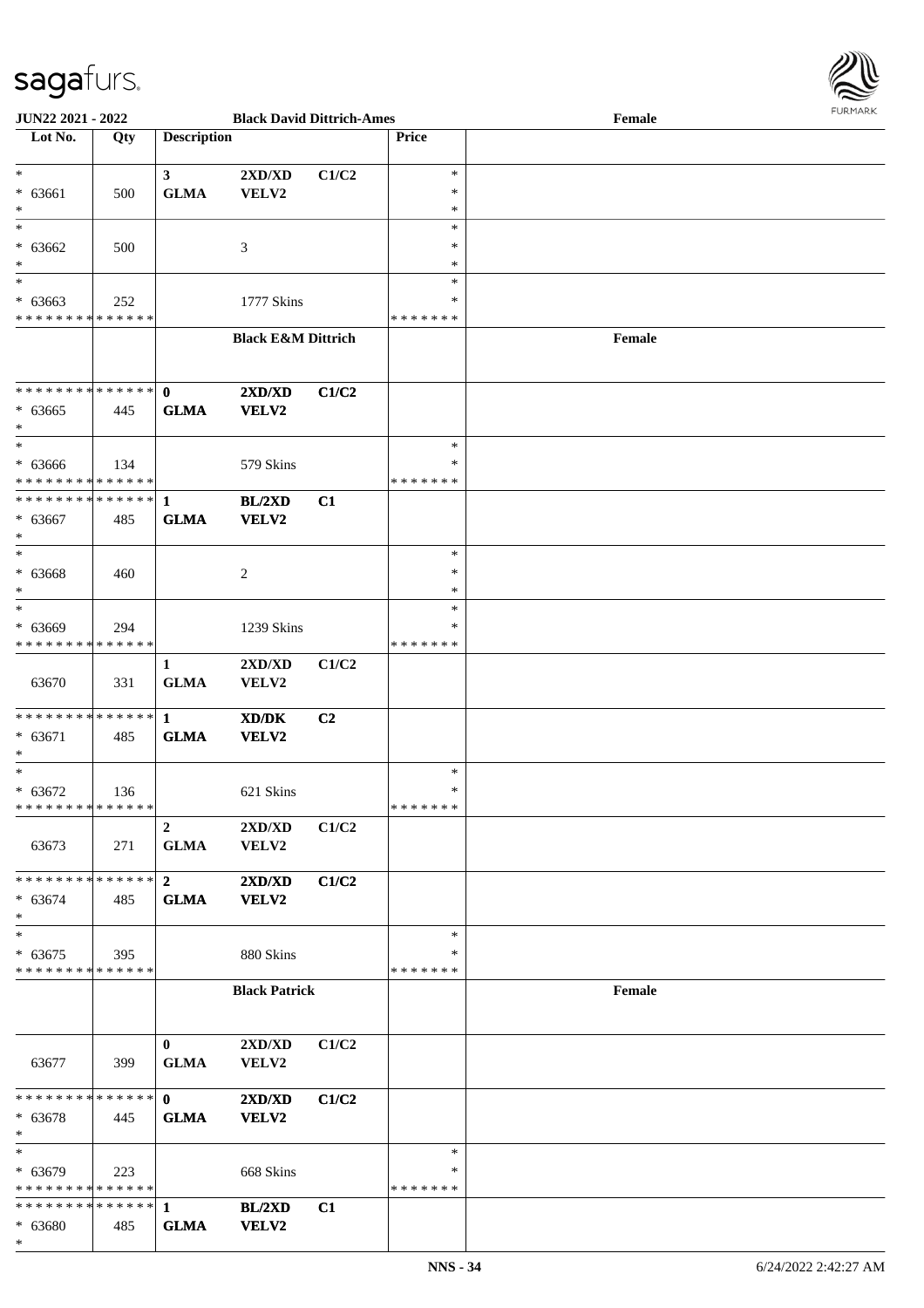| JUN22 2021 - 2022                    |     |                    | <b>Black Patrick</b> |    |                  | Female | . |
|--------------------------------------|-----|--------------------|----------------------|----|------------------|--------|---|
| Lot No.                              | Qty | <b>Description</b> |                      |    | Price            |        |   |
| $\overline{\ast}$                    |     |                    |                      |    |                  |        |   |
| $* 63681$                            |     | $\mathbf{1}$       | BL/2XD               | C1 | $\ast$<br>$\ast$ |        |   |
| $\ast$                               | 460 | ${\bf GLMA}$       | ${\bf VELV2}$        |    | $\ast$           |        |   |
| $\overline{\phantom{a}^*}$           |     |                    |                      |    | $\ast$           |        |   |
| $* 63682$                            | 460 |                    | $\mathfrak{Z}$       |    | $\ast$           |        |   |
| $\ast$                               |     |                    |                      |    | $\ast$           |        |   |
| $\overline{\phantom{0}}$             |     |                    |                      |    | $\ast$           |        |   |
| $* 63683$                            | 460 |                    | $\overline{4}$       |    | $\ast$           |        |   |
| $\ast$                               |     |                    |                      |    | $\ast$           |        |   |
| $\overline{\phantom{0}}$             |     |                    |                      |    | $\ast$           |        |   |
| $* 63684$                            | 460 |                    | $\sqrt{5}$           |    | $\ast$           |        |   |
| $\ast$<br>$\overline{\phantom{a}^*}$ |     |                    |                      |    | $\ast$           |        |   |
|                                      |     |                    |                      |    | $\ast$<br>$\ast$ |        |   |
| $* 63685$<br>$\ast$                  | 460 |                    | $\sqrt{6}$           |    | $\ast$           |        |   |
| $\overline{\phantom{a}^*}$           |     |                    |                      |    | $\ast$           |        |   |
| $* 63686$                            | 460 |                    | $\boldsymbol{7}$     |    | $\ast$           |        |   |
| $\ast$                               |     |                    |                      |    | $\ast$           |        |   |
| $\overline{\phantom{a}^*}$           |     |                    |                      |    | $\ast$           |        |   |
| $* 63687$                            | 460 |                    | $\,8\,$              |    | $\ast$           |        |   |
| $\ast$                               |     |                    |                      |    | $\ast$           |        |   |
| $\overline{\ast}$                    |     |                    |                      |    | $\ast$           |        |   |
| $* 63688$                            | 460 |                    | 9                    |    | $\ast$           |        |   |
| $\ast$<br>$\overline{\phantom{a}^*}$ |     |                    |                      |    | $\ast$<br>$\ast$ |        |   |
| $* 63689$                            | 460 |                    | $10\,$               |    | $\ast$           |        |   |
| $\ast$                               |     |                    |                      |    | $\ast$           |        |   |
| $_{\ast}$                            |     |                    |                      |    | $\ast$           |        |   |
| $* 63690$                            | 460 |                    | $11\,$               |    | $\ast$           |        |   |
| $\ast$                               |     |                    |                      |    | $\ast$           |        |   |
| $\ast$                               |     |                    |                      |    | $\ast$           |        |   |
| $* 63691$                            | 348 |                    | 5433 Skins           |    | $\ast$           |        |   |
| **************<br>**************     |     | $\mathbf{1}$       |                      |    | * * * * * * *    |        |   |
| $* 63692$                            | 485 | ${\bf GLMA}$       | BL/2XD<br>VELV2      | C1 |                  |        |   |
| $*$                                  |     |                    |                      |    |                  |        |   |
| $*$                                  |     |                    |                      |    | $\ast$           |        |   |
| $* 63693$                            | 460 |                    | $\sqrt{2}$           |    | $\ast$           |        |   |
| $\ast$                               |     |                    |                      |    | $\ast$           |        |   |
| $\overline{\phantom{a}^*}$           |     |                    |                      |    | $\ast$           |        |   |
| $* 63694$                            | 460 |                    | $\sqrt{3}$           |    | $\ast$           |        |   |
| $\ast$<br>$_{\ast}$                  |     |                    |                      |    | $\ast$<br>$\ast$ |        |   |
| $* 63695$                            | 460 |                    | $\overline{4}$       |    | $\ast$           |        |   |
| $\ast$                               |     |                    |                      |    | $\ast$           |        |   |
| $\overline{\phantom{0}}$             |     |                    |                      |    | $\ast$           |        |   |
| $* 63696$                            | 460 |                    | $\mathfrak{S}$       |    | $\ast$           |        |   |
| $\ast$                               |     |                    |                      |    | $\ast$           |        |   |
| $_{*}^{-}$                           |     |                    |                      |    | $\ast$           |        |   |
| $* 63697$                            | 460 |                    | $\sqrt{6}$           |    | $\ast$           |        |   |
| $\ast$<br>$\ast$                     |     |                    |                      |    | $\ast$           |        |   |
|                                      |     |                    |                      |    | $\ast$<br>$\ast$ |        |   |
| $* 63698$<br>$\ast$                  | 460 |                    | $\boldsymbol{7}$     |    | $\ast$           |        |   |
| $_{\ast}^{-}$                        |     |                    |                      |    | $\ast$           |        |   |
| $* 63699$                            | 460 |                    | $\,8\,$              |    | $\ast$           |        |   |
| $\ast$                               |     |                    |                      |    | $\ast$           |        |   |
| $\ast$                               |     |                    |                      |    | $\ast$           |        |   |
| $* 63700$                            | 460 |                    | $\overline{9}$       |    | $\ast$           |        |   |
| $\ast$                               |     |                    |                      |    | $\ast$           |        |   |

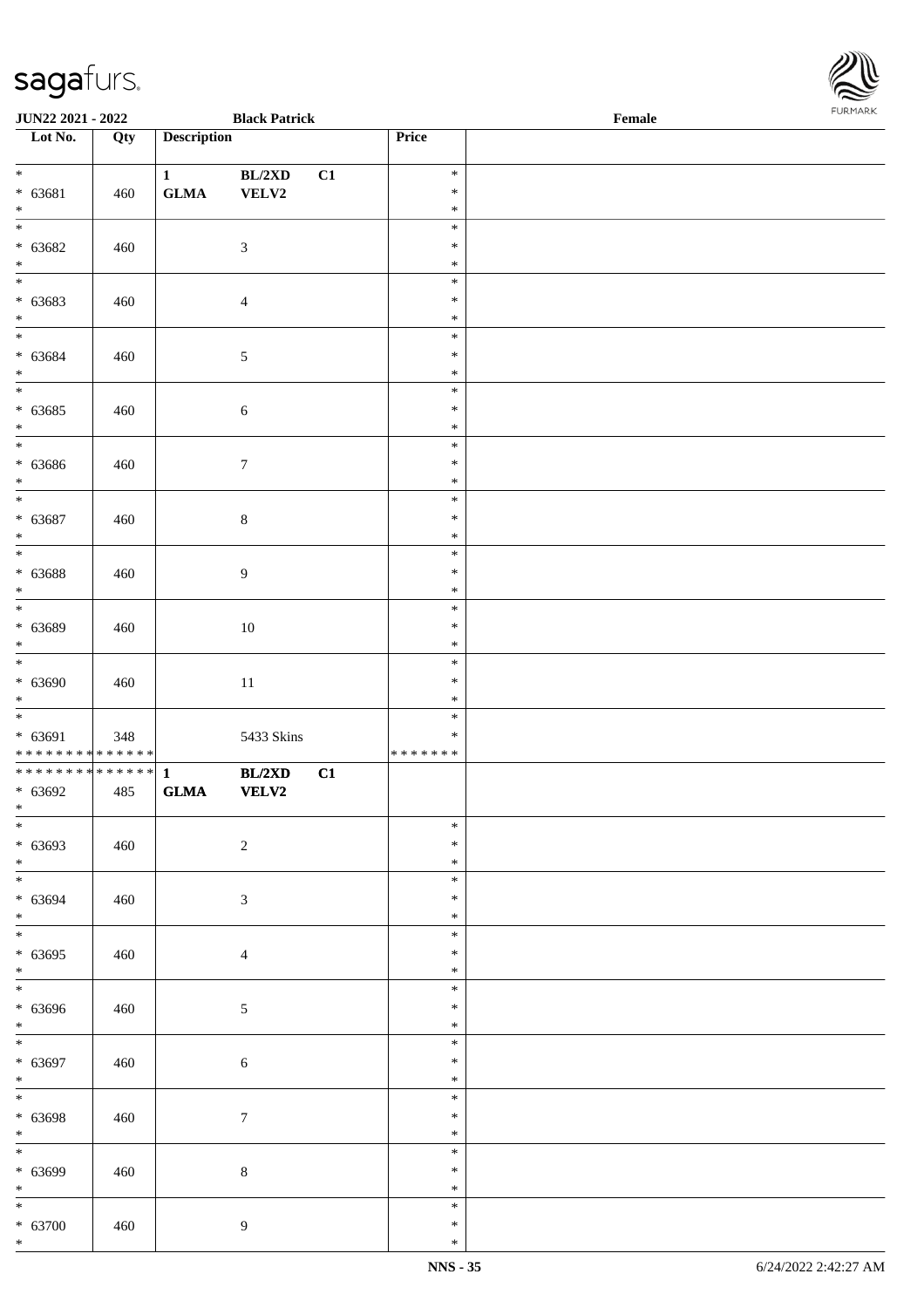| JUN22 2021 - 2022                          |     |                    | <b>Black Patrick</b>        |    |               | Female |  |
|--------------------------------------------|-----|--------------------|-----------------------------|----|---------------|--------|--|
| Lot No.                                    | Qty | <b>Description</b> |                             |    | Price         |        |  |
|                                            |     |                    |                             |    |               |        |  |
| $*$                                        |     | $\mathbf{1}$       | BL/2XD                      | C1 | $\ast$        |        |  |
| * 63701                                    | 460 | <b>GLMA</b>        | VELV2                       |    | $\ast$        |        |  |
| $\ast$                                     |     |                    |                             |    | $\ast$        |        |  |
| $\overline{\phantom{0}}$                   |     |                    |                             |    | $\ast$        |        |  |
|                                            |     |                    |                             |    | $\ast$        |        |  |
| $* 63702$                                  | 460 |                    | 11                          |    |               |        |  |
| $\ast$<br>$\overline{\phantom{0}}$         |     |                    |                             |    | $\ast$        |        |  |
|                                            |     |                    |                             |    | $\ast$        |        |  |
| $* 63703$                                  | 460 |                    | 12                          |    | $\ast$        |        |  |
| $*$                                        |     |                    |                             |    | $\ast$        |        |  |
|                                            |     |                    |                             |    | $\ast$        |        |  |
| $* 63704$                                  | 460 |                    | 13                          |    | $\ast$        |        |  |
| $*$                                        |     |                    |                             |    | $\ast$        |        |  |
| $\overline{\phantom{0}}$                   |     |                    |                             |    | $\ast$        |        |  |
| $* 63705$                                  | 184 |                    | 6189 Skins                  |    | $\ast$        |        |  |
| * * * * * * * * * * * * * *                |     |                    |                             |    | * * * * * * * |        |  |
| ******** <mark>******</mark>               |     | $\mathbf{1}$       | XD/DK                       | C2 |               |        |  |
|                                            |     |                    |                             |    |               |        |  |
| $* 63706$                                  | 485 | ${\bf GLMA}$       | VELV2                       |    |               |        |  |
| $*$                                        |     |                    |                             |    |               |        |  |
| $\ast$                                     |     |                    |                             |    | $\ast$        |        |  |
| * 63707                                    | 291 |                    | 776 Skins                   |    | $\ast$        |        |  |
| * * * * * * * * <mark>* * * * * * *</mark> |     |                    |                             |    | * * * * * * * |        |  |
| * * * * * * * * * * * * * * *              |     | $\mathbf{1}$       | $\boldsymbol{\text{XD/DK}}$ | C2 |               |        |  |
| $* 63708$                                  | 485 | <b>GLMA</b>        | <b>VELV2</b>                |    |               |        |  |
| $*$                                        |     |                    |                             |    |               |        |  |
| $\overline{\phantom{0}}$                   |     |                    |                             |    | $\ast$        |        |  |
| * 63709                                    | 460 |                    | $\sqrt{2}$                  |    | $\ast$        |        |  |
| $*$                                        |     |                    |                             |    | $\ast$        |        |  |
| $\overline{\ast}$                          |     |                    |                             |    | $\ast$        |        |  |
|                                            |     |                    |                             |    |               |        |  |
| $* 63710$                                  | 79  |                    | 1024 Skins                  |    | $\ast$        |        |  |
| * * * * * * * * * * * * * *                |     |                    |                             |    | * * * * * * * |        |  |
| * * * * * * * * * * * * * * *              |     | $\overline{2}$     | BL/2XD                      | C1 |               |        |  |
| $* 63711$                                  | 485 | ${\bf GLMA}$       | <b>VELV2</b>                |    |               |        |  |
| $*$                                        |     |                    |                             |    |               |        |  |
| $*$                                        |     |                    |                             |    | $\ast$        |        |  |
| $* 63712$                                  | 460 |                    | $\overline{c}$              |    | $\ast$        |        |  |
| $*$                                        |     |                    |                             |    | $*$           |        |  |
| $*$                                        |     |                    |                             |    | $\ast$        |        |  |
| $* 63713$                                  | 460 |                    | $\sqrt{3}$                  |    | $\ast$        |        |  |
| $\ast$                                     |     |                    |                             |    | $\ast$        |        |  |
| $\overline{\phantom{0}}$                   |     |                    |                             |    | $\ast$        |        |  |
|                                            |     |                    |                             |    |               |        |  |
| $* 63714$                                  | 460 |                    | $\overline{4}$              |    | $\ast$        |        |  |
| $\ast$                                     |     |                    |                             |    | $\ast$        |        |  |
| $\ast$                                     |     |                    |                             |    | $\ast$        |        |  |
| $* 63715$                                  | 460 |                    | $\sqrt{5}$                  |    | $\ast$        |        |  |
| $*$                                        |     |                    |                             |    | $\ast$        |        |  |
| $\ast$                                     |     |                    |                             |    | $\ast$        |        |  |
| $* 63716$                                  | 460 |                    | $\sqrt{6}$                  |    | $\ast$        |        |  |
| $*$                                        |     |                    |                             |    | $\ast$        |        |  |
| $\overline{\phantom{a}^*}$                 |     |                    |                             |    | $\ast$        |        |  |
| $* 63717$                                  |     |                    |                             |    | $\ast$        |        |  |
|                                            | 460 |                    | $\boldsymbol{7}$            |    |               |        |  |
| $*$                                        |     |                    |                             |    | $\ast$        |        |  |
| $*$                                        |     |                    |                             |    | $\ast$        |        |  |
| $* 63718$                                  | 460 |                    | $\,8\,$                     |    | $\ast$        |        |  |
| $*$                                        |     |                    |                             |    | $\ast$        |        |  |
| $\ast$                                     |     |                    |                             |    | $\ast$        |        |  |
| * 63719                                    | 460 |                    | $\overline{9}$              |    | $\ast$        |        |  |
| $\ast$                                     |     |                    |                             |    | $\ast$        |        |  |
| $\ast$                                     |     |                    |                             |    | $\ast$        |        |  |
| $* 63720$                                  |     |                    |                             |    | $\ast$        |        |  |
|                                            | 460 |                    | $10\,$                      |    |               |        |  |
| $\ast$                                     |     |                    |                             |    | $\ast$        |        |  |

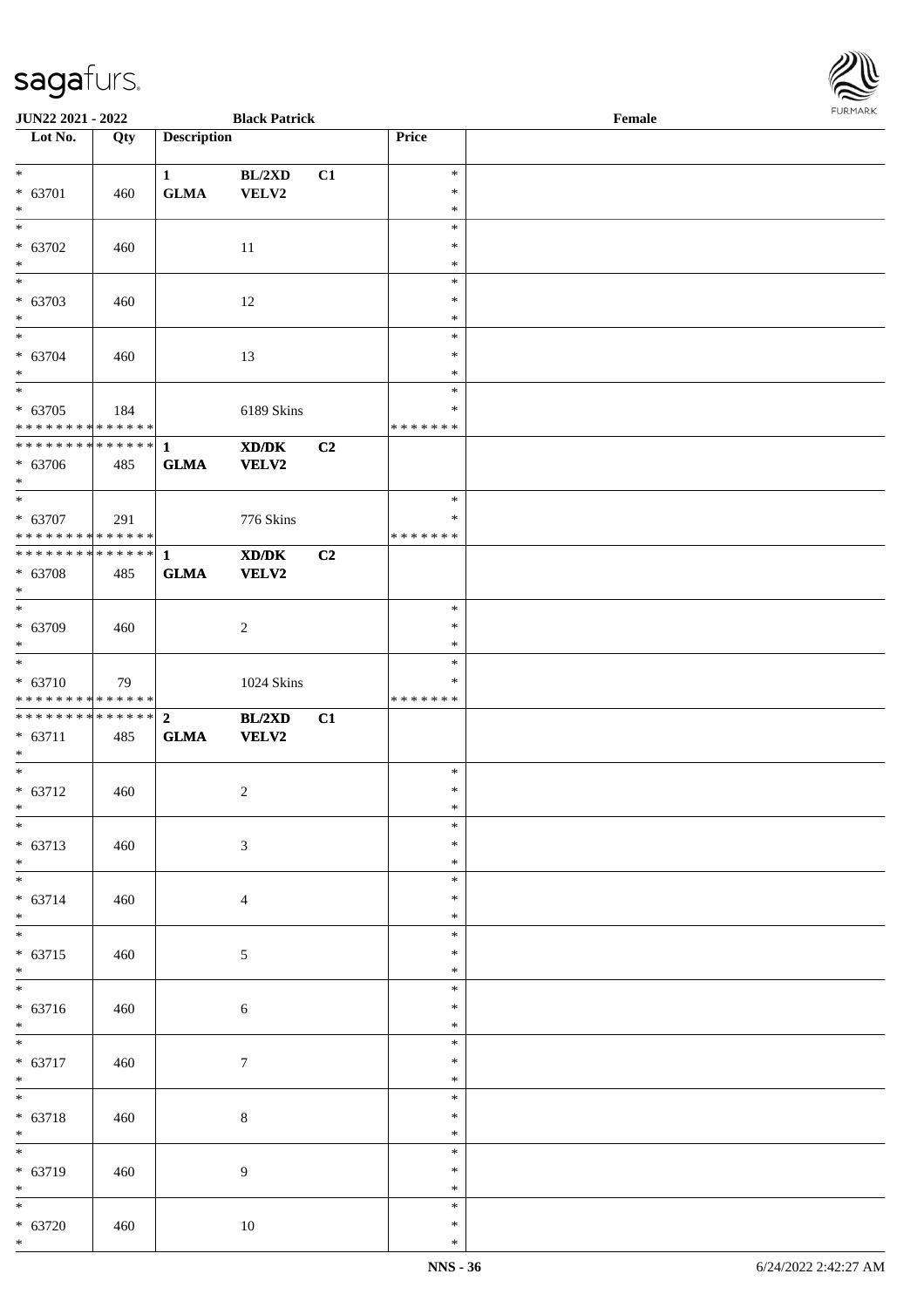| JUN22 2021 - 2022                         |     |                         | <b>Black Patrick</b>                        |                |                  | $\ensuremath{\textnormal{\textbf{Female}}}$ | FURMARK |
|-------------------------------------------|-----|-------------------------|---------------------------------------------|----------------|------------------|---------------------------------------------|---------|
| Lot No.                                   | Qty | <b>Description</b>      |                                             |                | Price            |                                             |         |
| $*$ and $*$                               |     | $\overline{\mathbf{2}}$ | BL/2XD                                      | C1             | $\ast$           |                                             |         |
| $* 63721$                                 | 460 | <b>GLMA</b>             | VELV2                                       |                | $\ast$           |                                             |         |
| $*$                                       |     |                         |                                             |                | $\ast$           |                                             |         |
| $\overline{\phantom{a}^*}$                |     |                         |                                             |                | $\ast$           |                                             |         |
| $* 63722$                                 | 378 |                         | 5463 Skins                                  |                | $\ast$           |                                             |         |
| ******** <mark>******</mark>              |     |                         |                                             |                | * * * * * * *    |                                             |         |
| ******** <mark>******</mark> 2            |     |                         | BL/2XD                                      | C1             |                  |                                             |         |
| $* 63723$                                 | 485 | ${\bf GLMA}$            | VELV2                                       |                |                  |                                             |         |
| $*$<br>$\overline{\ast}$                  |     |                         |                                             |                | $\ast$           |                                             |         |
| $* 63724$                                 | 460 |                         | $\overline{c}$                              |                | $\ast$           |                                             |         |
| $*$                                       |     |                         |                                             |                | $\ast$           |                                             |         |
| $\overline{\phantom{0}}$                  |     |                         |                                             |                | $\ast$           |                                             |         |
| $* 63725$                                 | 460 |                         | 3                                           |                | $\ast$           |                                             |         |
| $\ast$                                    |     |                         |                                             |                | $\ast$           |                                             |         |
| $\overline{\phantom{0}}$                  |     |                         |                                             |                | $\ast$           |                                             |         |
| $* 63726$                                 | 460 |                         | $\overline{4}$                              |                | $\ast$           |                                             |         |
| $\ast$                                    |     |                         |                                             |                | $\ast$           |                                             |         |
| $\overline{\phantom{0}}$                  |     |                         |                                             |                | $\ast$           |                                             |         |
| $* 63727$                                 | 460 |                         | 5                                           |                | $\ast$           |                                             |         |
| $\ast$<br>$\overline{\ast}$               |     |                         |                                             |                | $\ast$           |                                             |         |
|                                           |     |                         |                                             |                | $\ast$<br>$\ast$ |                                             |         |
| $* 63728$<br>$\ast$                       | 460 |                         | $\sqrt{6}$                                  |                | $\ast$           |                                             |         |
| $\overline{\phantom{0}}$                  |     |                         |                                             |                | $\ast$           |                                             |         |
| $* 63729$                                 | 460 |                         | $\overline{7}$                              |                | $\ast$           |                                             |         |
| $\ast$                                    |     |                         |                                             |                | $\ast$           |                                             |         |
| $\overline{\phantom{a}^*}$                |     |                         |                                             |                | $\ast$           |                                             |         |
| $* 63730$                                 | 460 |                         | 8                                           |                | $\ast$           |                                             |         |
| $\ast$                                    |     |                         |                                             |                | $\ast$           |                                             |         |
| $\ast$                                    |     |                         |                                             |                | $\ast$           |                                             |         |
| $* 63731$                                 | 460 |                         | 9                                           |                | $\ast$           |                                             |         |
| $\ast$                                    |     |                         |                                             |                | $\ast$           |                                             |         |
| $\overline{\ast}$                         |     |                         |                                             |                | $\ast$           |                                             |         |
| $* 63732$                                 | 460 |                         | $10\,$                                      |                | $\ast$           |                                             |         |
| $*$<br>$_{\ast}^{-}$                      |     |                         |                                             |                | ∗<br>$\ast$      |                                             |         |
| $* 63733$                                 | 460 |                         | 11                                          |                | $\ast$           |                                             |         |
| $\ast$                                    |     |                         |                                             |                | $\ast$           |                                             |         |
| $\overline{\phantom{1}}$                  |     |                         |                                             |                | $\ast$           |                                             |         |
| $* 63734$                                 | 460 |                         | 12                                          |                | $\ast$           |                                             |         |
| $\ast$                                    |     |                         |                                             |                | $\ast$           |                                             |         |
| $\overline{\ast}$                         |     |                         |                                             |                | $\ast$           |                                             |         |
| $* 63735$                                 | 460 |                         | 13                                          |                | $\ast$           |                                             |         |
| $\ast$                                    |     |                         |                                             |                | $\ast$           |                                             |         |
| $\overline{\ast}$                         |     |                         |                                             |                | $\ast$           |                                             |         |
| $* 63736$<br>******** <mark>******</mark> | 136 |                         | 6141 Skins                                  |                | $\ast$           |                                             |         |
| ******** <mark>******</mark>              |     | $\overline{2}$          | XD/DK                                       |                | * * * * * * *    |                                             |         |
| $* 63737$                                 | 485 | <b>GLMA</b>             | VELV2                                       | C2             |                  |                                             |         |
| $\ast$                                    |     |                         |                                             |                |                  |                                             |         |
| $\overline{\phantom{a}^*}$                |     |                         |                                             |                | $\ast$           |                                             |         |
| $* 63738$                                 | 460 |                         | 2                                           |                | $\ast$           |                                             |         |
| $\ast$                                    |     |                         |                                             |                | $\ast$           |                                             |         |
| $_{\ast}^{-}$                             |     |                         |                                             |                | $\ast$           |                                             |         |
| * 63739                                   | 288 |                         | 1233 Skins                                  |                | ∗                |                                             |         |
| * * * * * * * * * * * * * *               |     |                         |                                             |                | * * * * * * *    |                                             |         |
| ******** <mark>******</mark> 2            |     |                         | $\mathbf{X}\mathbf{D}/\mathbf{D}\mathbf{K}$ | C <sub>2</sub> |                  |                                             |         |
| $* 63740$                                 | 485 | ${\bf GLMA}$            | VELV2                                       |                |                  |                                             |         |

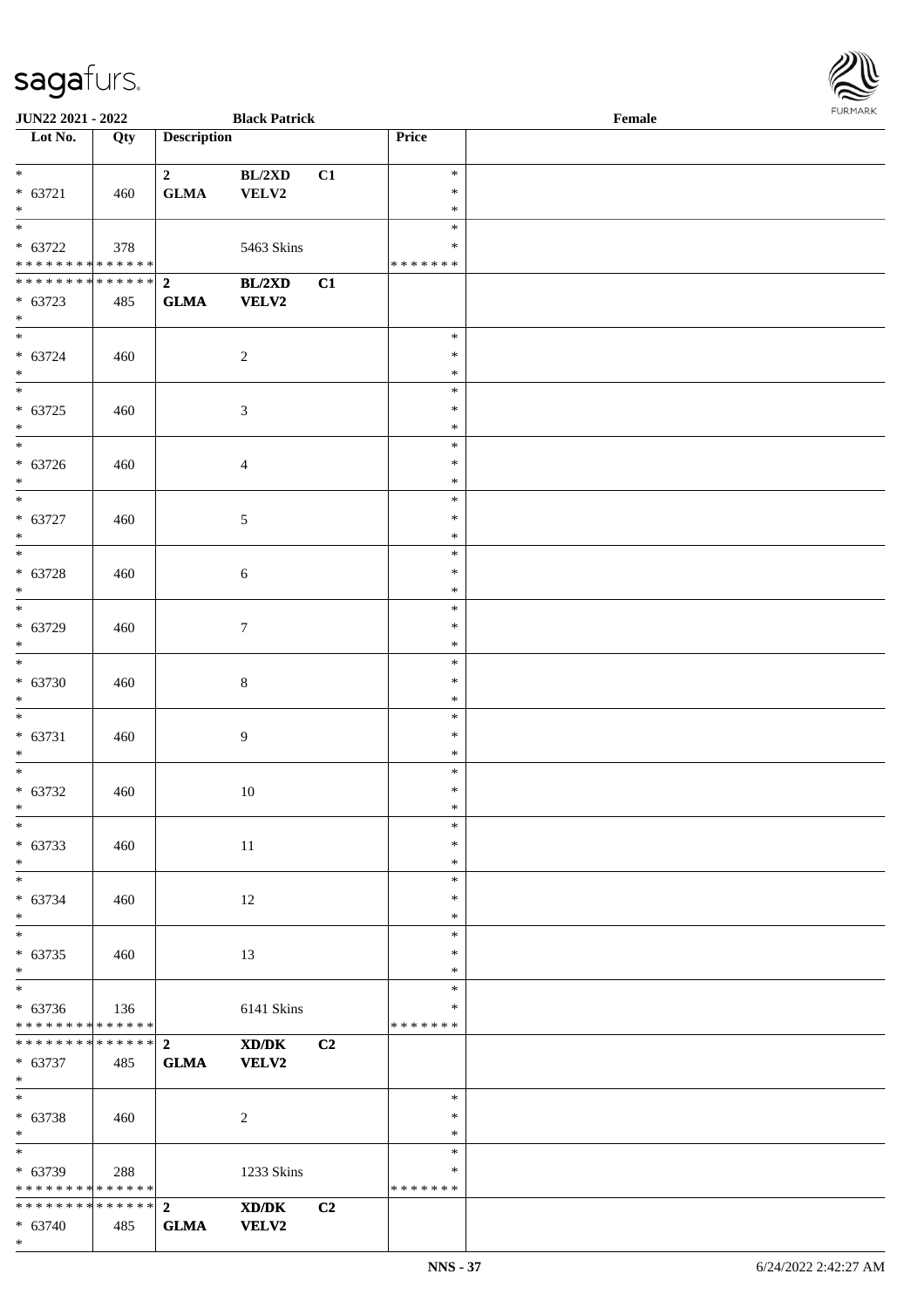

| JUN22 2021 - 2022 |     |                    | <b>Black Patrick</b> |                |              | Female | <b>FURMARK</b> |
|-------------------|-----|--------------------|----------------------|----------------|--------------|--------|----------------|
| Lot No.           | Qty | <b>Description</b> |                      |                | <b>Price</b> |        |                |
| $\ast$            |     | 2                  | XD/DK                | C <sub>2</sub> | *            |        |                |
| $* 63741$         | 460 | <b>GLMA</b>        | <b>VELV2</b>         |                | *            |        |                |
| $\ast$            |     |                    |                      |                | $\ast$       |        |                |
| $\ast$            |     |                    |                      |                | $\ast$       |        |                |
| $* 63742$         | 247 |                    | 1192 Skins           |                | $\ast$       |        |                |
| **************    |     |                    |                      |                | *******      |        |                |
| ************** 3  |     |                    | 2XD/XD               | C1/C2          |              |        |                |
| $* 63743$         | 505 | <b>GLMA</b>        | <b>VELV2</b>         |                |              |        |                |
| $*$               |     |                    |                      |                |              |        |                |
| $\ast$            |     |                    |                      |                | $\ast$       |        |                |
| $* 63744$         | 75  |                    | 580 Skins            |                | *            |        |                |
| **************    |     |                    |                      |                | *******      |        |                |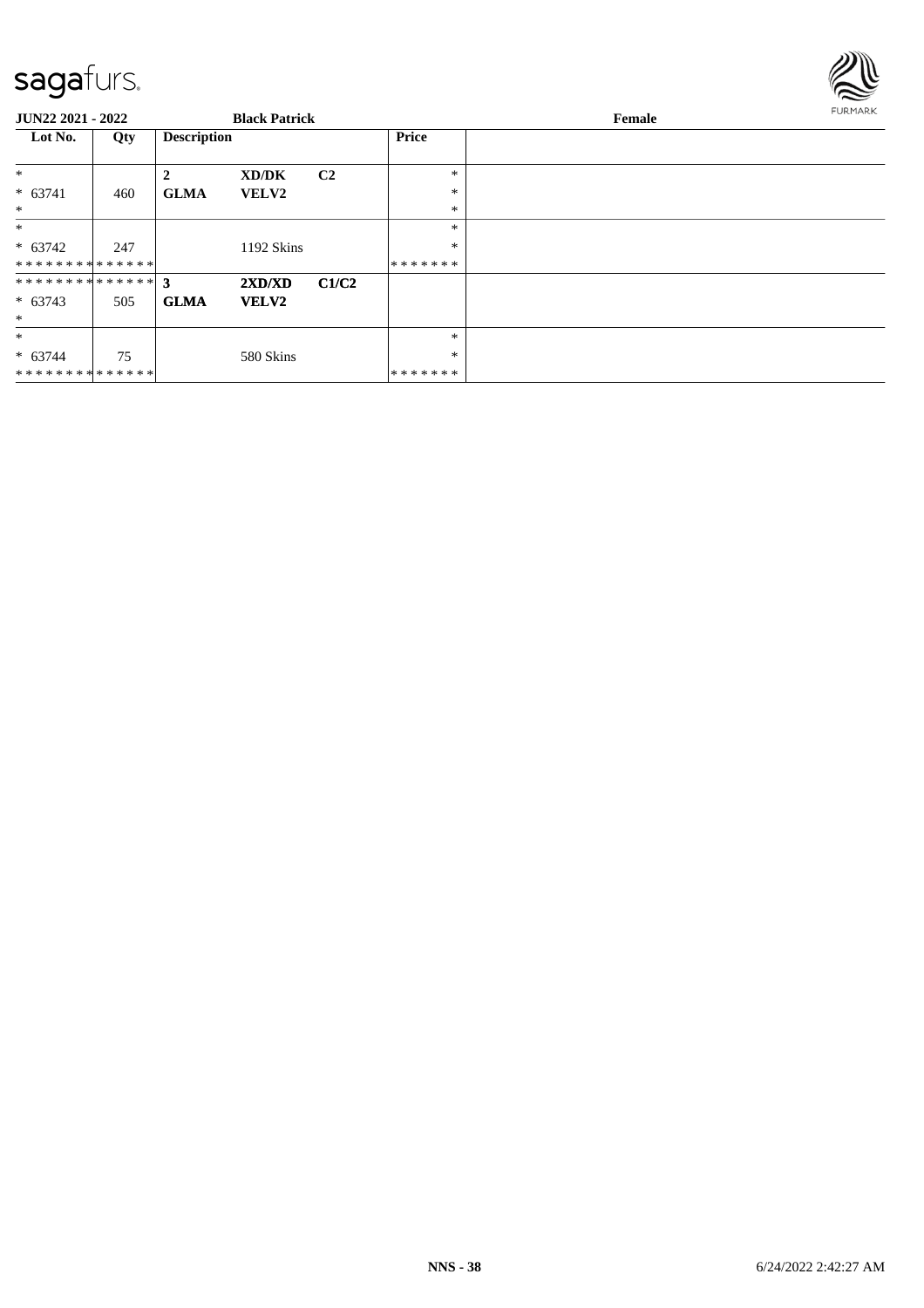| <b>JUN22 2021 - 2022</b>                   |     |                    | <b>Black Deep North</b>          |                |                  | Female | <b>LOKINKY</b> |
|--------------------------------------------|-----|--------------------|----------------------------------|----------------|------------------|--------|----------------|
| Lot No.                                    | Qty | <b>Description</b> |                                  |                | Price            |        |                |
|                                            |     |                    |                                  |                |                  |        |                |
| ************* <mark>*</mark> 1             |     |                    | 2XD/XD                           | C1/C2          |                  |        |                |
| $* 63761$<br>$\ast$                        | 465 | <b>VSLA</b>        |                                  |                |                  |        |                |
|                                            |     |                    |                                  |                | $\ast$           |        |                |
| $* 63762$                                  | 440 |                    | $\overline{c}$                   |                | $\ast$           |        |                |
| $\ast$                                     |     |                    |                                  |                | $\ast$           |        |                |
| $\overline{\ast}$                          |     |                    |                                  |                | $\ast$           |        |                |
| $* 63763$                                  | 196 |                    | 1101 Skins                       |                | ∗                |        |                |
| * * * * * * * * <mark>* * * * * * *</mark> |     |                    |                                  |                | * * * * * * *    |        |                |
| ************** 2                           |     |                    | $2{\bf X}{\bf D}/{\bf X}{\bf D}$ | C1/C2          |                  |        |                |
| $* 63764$                                  | 465 | <b>VSLA</b>        |                                  |                |                  |        |                |
| $\ast$                                     |     |                    |                                  |                |                  |        |                |
|                                            |     |                    |                                  |                | $\ast$           |        |                |
| $* 63765$<br>$\ast$                        | 440 |                    | $\overline{c}$                   |                | $\ast$<br>$\ast$ |        |                |
| $\overline{\ast}$                          |     |                    |                                  |                | $\ast$           |        |                |
| * 63766                                    | 440 |                    | 3                                |                | $\ast$           |        |                |
| $\ast$                                     |     |                    |                                  |                | $\ast$           |        |                |
| $*$                                        |     |                    |                                  |                | $\ast$           |        |                |
| $* 63767$                                  | 126 |                    | 1471 Skins                       |                | ∗                |        |                |
| * * * * * * * * <mark>* * * * * * *</mark> |     |                    |                                  |                | * * * * * * *    |        |                |
| ____<br>******** <mark>******</mark>       |     | 3 <sup>1</sup>     | $2{\bf X}{\bf D}/{\bf X}{\bf D}$ | C1/C2          |                  |        |                |
| $* 63768$                                  | 525 | <b>VSLA</b>        |                                  |                |                  |        |                |
| $\ast$                                     |     |                    |                                  |                |                  |        |                |
| $\overline{\ast}$                          |     |                    |                                  |                | $\ast$           |        |                |
| $* 63769$<br>$\ast$                        | 500 |                    | $\overline{c}$                   |                | $\ast$<br>$\ast$ |        |                |
| $\ast$                                     |     |                    |                                  |                | $\ast$           |        |                |
| $* 63770$                                  | 143 |                    | 1168 Skins                       |                | ∗                |        |                |
| * * * * * * * * * * * * * *                |     |                    |                                  |                | *******          |        |                |
|                                            |     |                    | <b>Black Cherry Grove</b>        |                |                  | Female |                |
|                                            |     |                    |                                  |                |                  |        |                |
|                                            |     |                    |                                  |                |                  |        |                |
|                                            |     | $\bf{0}$           | $2{\bf X}{\bf D}/{\bf X}{\bf D}$ | C1/C2          |                  |        |                |
| 63772                                      | 373 | ${\bf VSLA}$       | <b>VELV1</b>                     |                |                  |        |                |
|                                            |     |                    |                                  |                |                  |        |                |
| $* 63773$                                  | 465 | <b>VSLA</b>        | BL/2XD<br><b>VELV1</b>           | C1             |                  |        |                |
| $\ast$                                     |     |                    |                                  |                |                  |        |                |
| $\ast$                                     |     |                    |                                  |                | $\ast$           |        |                |
| $* 63774$                                  | 440 |                    | 2                                |                | $\ast$           |        |                |
| $*$                                        |     |                    |                                  |                | $\ast$           |        |                |
| $\overline{\ast}$                          |     |                    |                                  |                | $\ast$           |        |                |
| $* 63775$                                  | 110 |                    | 1015 Skins                       |                | ∗                |        |                |
| * * * * * * * * * * * * * * <mark>*</mark> |     |                    |                                  |                | * * * * * * *    |        |                |
|                                            |     | $\mathbf{1}$       | 2XD/XD                           | C1/C2          |                  |        |                |
| 63776                                      | 164 | <b>VSLA</b>        | <b>VELV1</b>                     |                |                  |        |                |
|                                            |     |                    |                                  |                |                  |        |                |
| $* 63777$                                  |     |                    | XD/DK                            | C <sub>2</sub> |                  |        |                |
| $\ddot{x}$                                 | 465 | <b>VSLA</b>        | <b>VELV1</b>                     |                |                  |        |                |
| $*$                                        |     |                    |                                  |                | $\ast$           |        |                |
| $* 63778$                                  | 440 |                    | 2                                |                | $\ast$           |        |                |
| $*$                                        |     |                    |                                  |                | $\ast$           |        |                |
| $*$                                        |     |                    |                                  |                | $\ast$           |        |                |
| $* 63779$                                  | 389 |                    | 1294 Skins                       |                | *                |        |                |
| * * * * * * * * <mark>* * * * * * *</mark> |     |                    |                                  |                | *******          |        |                |
|                                            |     |                    | BL/2XD                           | C1             |                  |        |                |
| * 63780                                    | 465 | <b>VSLA</b>        | <b>VELV1</b>                     |                |                  |        |                |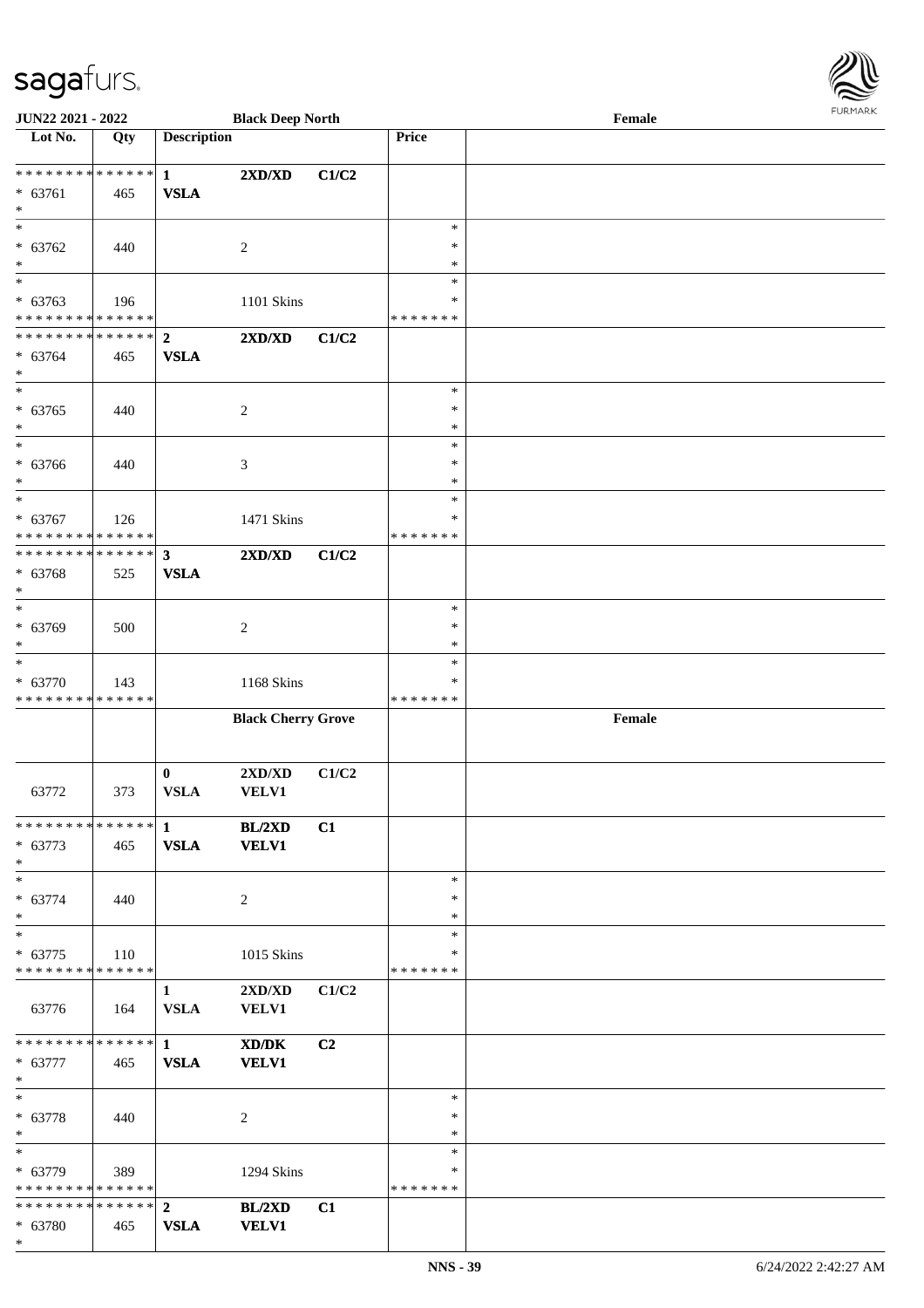

| <b>JUN22 2021 - 2022</b>                   |     |                        | <b>Black Cherry Grove</b>                                                                            |             |               | Female |
|--------------------------------------------|-----|------------------------|------------------------------------------------------------------------------------------------------|-------------|---------------|--------|
| Lot No.                                    | Qty | <b>Description</b>     |                                                                                                      |             | Price         |        |
|                                            |     |                        |                                                                                                      |             |               |        |
| $\ast$                                     |     | $\mathbf{2}$           | BL/2XD                                                                                               | C1          | $\ast$        |        |
| * 63781                                    | 440 | <b>VSLA</b>            | <b>VELV1</b>                                                                                         |             | $\ast$        |        |
| $\ast$                                     |     |                        |                                                                                                      |             | $\ast$        |        |
| $\overline{\ast}$                          |     |                        |                                                                                                      |             | $\ast$        |        |
|                                            |     |                        |                                                                                                      |             |               |        |
| * 63782                                    | 440 |                        | 3                                                                                                    |             | $\ast$        |        |
| $*$                                        |     |                        |                                                                                                      |             | ∗             |        |
|                                            |     |                        |                                                                                                      |             | $\ast$        |        |
| * 63783                                    | 213 |                        | 1558 Skins                                                                                           |             | $\ast$        |        |
| * * * * * * * * * * * * * *                |     |                        |                                                                                                      |             | * * * * * * * |        |
| ******** <mark>******</mark>               |     | $\overline{2}$         | XD/DK                                                                                                | C2          |               |        |
| * 63784                                    | 465 | <b>VSLA</b>            | <b>VELV1</b>                                                                                         |             |               |        |
| $\ast$                                     |     |                        |                                                                                                      |             |               |        |
| $*$                                        |     |                        |                                                                                                      |             | $\ast$        |        |
| $* 63785$                                  |     |                        |                                                                                                      |             | $\ast$        |        |
|                                            | 440 |                        | $\overline{c}$                                                                                       |             | $\ast$        |        |
| $*$<br>$\overline{\phantom{0}}$            |     |                        |                                                                                                      |             |               |        |
|                                            |     |                        |                                                                                                      |             | $\ast$        |        |
| * 63786                                    | 440 |                        | 3                                                                                                    |             | $\ast$        |        |
| $*$                                        |     |                        |                                                                                                      |             | $\ast$        |        |
| $*$                                        |     |                        |                                                                                                      |             | $\ast$        |        |
| * 63787                                    | 440 |                        | $\overline{4}$                                                                                       |             | $\ast$        |        |
| $*$                                        |     |                        |                                                                                                      |             | $\ast$        |        |
|                                            |     |                        |                                                                                                      |             | $\ast$        |        |
| * 63788                                    | 415 |                        | 2200 Skins                                                                                           |             | ∗             |        |
| * * * * * * * * <mark>* * * * * * *</mark> |     |                        |                                                                                                      |             | * * * * * * * |        |
| * * * * * * * * * * * * * * *              |     |                        |                                                                                                      |             |               |        |
|                                            |     | $\mathbf{3}$           | <b>BL/2XD</b>                                                                                        | C1          |               |        |
| * 63789                                    | 525 | <b>VSLA</b>            | <b>VELV1</b>                                                                                         |             |               |        |
| $*$                                        |     |                        |                                                                                                      |             |               |        |
|                                            |     |                        |                                                                                                      |             | $\ast$        |        |
| * 63790                                    | 103 |                        | 628 Skins                                                                                            |             | ∗             |        |
| * * * * * * * * * * * * * *                |     |                        |                                                                                                      |             | *******       |        |
| * * * * * * * * * * * * * * *              |     | $\mathbf{3}$           | $\boldsymbol{\text{X}}\boldsymbol{\text{D}}\boldsymbol{/}\boldsymbol{\text{D}}\boldsymbol{\text{K}}$ | C2          |               |        |
| * 63791                                    | 525 | <b>VSLA</b>            | <b>VELV1</b>                                                                                         |             |               |        |
| $*$                                        |     |                        |                                                                                                      |             |               |        |
| $*$                                        |     |                        |                                                                                                      |             | $\ast$        |        |
| $* 63792$                                  | 500 |                        | 2                                                                                                    |             | $\ast$        |        |
| $*$                                        |     |                        |                                                                                                      |             | $\ast$        |        |
| $\ast$                                     |     |                        |                                                                                                      |             | $\ast$        |        |
| * 63793                                    |     |                        |                                                                                                      |             | ∗             |        |
|                                            | 313 |                        | 1338 Skins                                                                                           |             |               |        |
| * * * * * * * * * * * * * *                |     |                        |                                                                                                      |             | * * * * * * * |        |
|                                            |     |                        | <b>Black Woodmont</b>                                                                                |             |               | Female |
|                                            |     |                        |                                                                                                      |             |               |        |
|                                            |     |                        |                                                                                                      |             |               |        |
|                                            |     | $\mathbf{0}$           | 2XD/XD                                                                                               | C1/C2       |               |        |
| 63795                                      | 230 | <b>VSLA</b>            | VELV2                                                                                                | <b>OPEN</b> |               |        |
|                                            |     |                        |                                                                                                      |             |               |        |
| * * * * * * * * * * * * * * *              |     | $1 \quad \blacksquare$ | 2XD/XD                                                                                               | C1/C2       |               |        |
| * 63796                                    | 465 | <b>VSLA</b>            | <b>VELV2</b>                                                                                         | <b>OPEN</b> |               |        |
| $*$                                        |     |                        |                                                                                                      |             |               |        |
| $*$                                        |     |                        |                                                                                                      |             | $\ast$        |        |
| * 63797                                    | 440 |                        | 2                                                                                                    |             | $\ast$        |        |
| $*$                                        |     |                        |                                                                                                      |             | $\ast$        |        |
| $*$                                        |     |                        |                                                                                                      |             | $\ast$        |        |
|                                            |     |                        |                                                                                                      |             | $\ast$        |        |
| * 63798<br>* * * * * * * * * * * * * *     | 367 |                        | 1272 Skins                                                                                           |             | * * * * * * * |        |
|                                            |     |                        |                                                                                                      |             |               |        |
|                                            |     |                        | 2XD/XD                                                                                               | C1/C2       |               |        |
| * 63799                                    | 465 | <b>VSLA</b>            | <b>VELV2</b>                                                                                         | <b>OPEN</b> |               |        |
| $*$                                        |     |                        |                                                                                                      |             |               |        |
| $*$                                        |     |                        |                                                                                                      |             | $\ast$        |        |
| * 63800                                    | 440 |                        | 2                                                                                                    |             | ∗             |        |
| $\ast$                                     |     |                        |                                                                                                      |             | $\ast$        |        |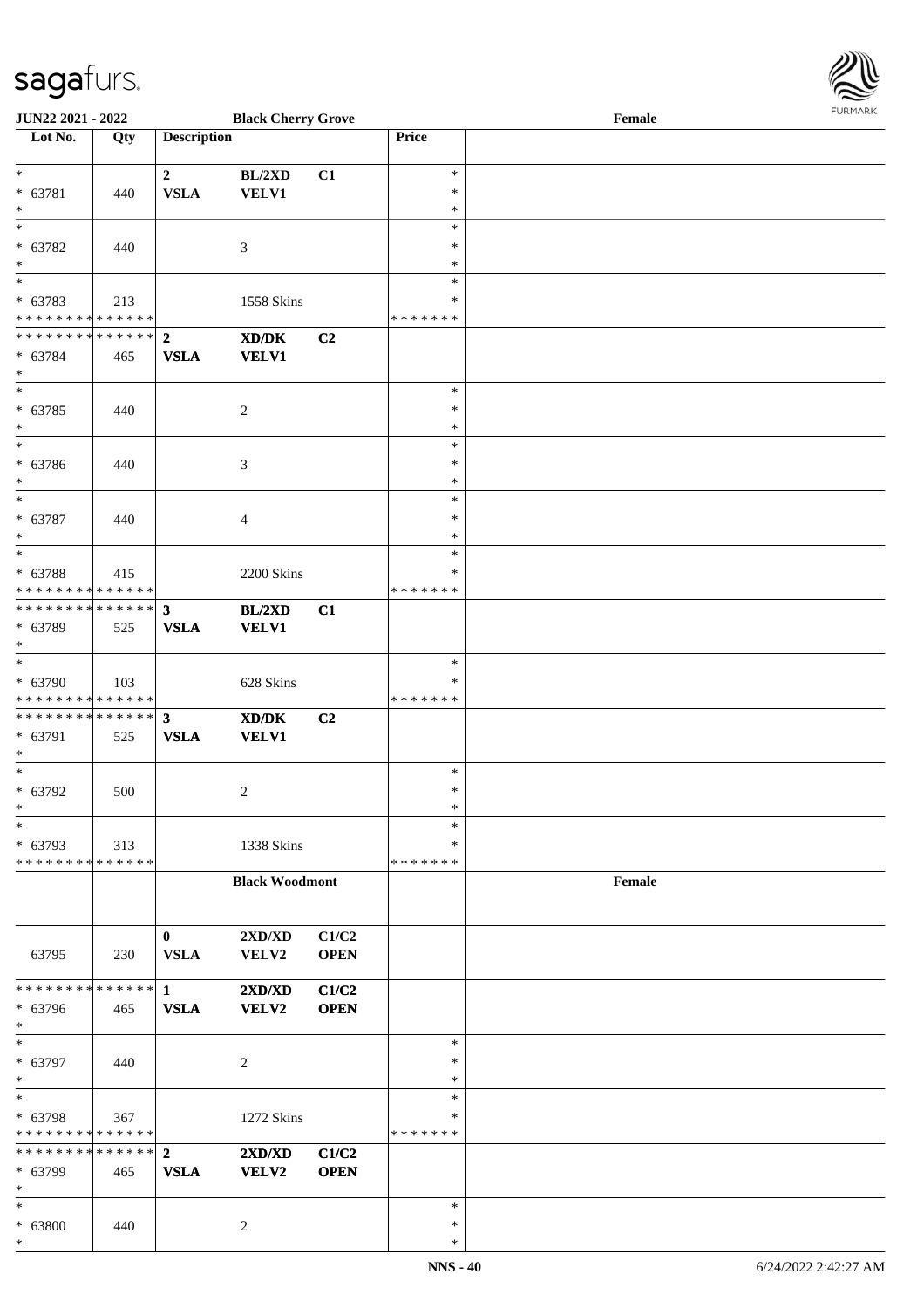

| <b>JUN22 2021 - 2022</b>                              |     |                    | <b>Black Woodmont</b>            |                |               | Female |  |
|-------------------------------------------------------|-----|--------------------|----------------------------------|----------------|---------------|--------|--|
| Lot No.                                               | Qty | <b>Description</b> |                                  |                | Price         |        |  |
|                                                       |     |                    |                                  |                |               |        |  |
| $\ast$                                                |     | $\overline{2}$     | $2{\bf X}{\bf D}/{\bf X}{\bf D}$ | C1/C2          | $\ast$        |        |  |
| $* 63801$                                             | 363 | <b>VSLA</b>        | VELV2                            | <b>OPEN</b>    | ∗             |        |  |
| * * * * * * * * <mark>* * * * * * *</mark>            |     |                    |                                  |                | * * * * * * * |        |  |
|                                                       |     | $\mathbf{3}$       | $2{\bf X}{\bf D}/{\bf X}{\bf D}$ | C1/C2          |               |        |  |
| 63802                                                 | 380 | <b>VSLA</b>        | VELV2                            | <b>OPEN</b>    |               |        |  |
|                                                       |     |                    |                                  |                |               |        |  |
|                                                       |     |                    | <b>Black Springbrook</b>         |                |               | Female |  |
|                                                       |     |                    |                                  |                |               |        |  |
|                                                       |     |                    |                                  |                |               |        |  |
|                                                       |     | $\bf{0}$           | 2XD/XD                           | C1/C2          |               |        |  |
| 63804                                                 | 317 | <b>VSLA</b>        | VELV2                            |                |               |        |  |
|                                                       |     |                    |                                  |                |               |        |  |
| * * * * * * * * <mark>* * * * * * *</mark>            |     | $\mathbf{1}$       | <b>BL/2XD</b>                    | C1             |               |        |  |
| $* 63805$                                             | 465 | <b>VSLA</b>        | VELV2                            |                |               |        |  |
| $\ast$                                                |     |                    |                                  |                |               |        |  |
| $\ast$                                                |     |                    |                                  |                | $\ast$        |        |  |
|                                                       |     |                    |                                  |                | $\ast$        |        |  |
| $* 63806$                                             | 440 |                    | 2                                |                |               |        |  |
| $\ast$<br>$\overline{\ast}$                           |     |                    |                                  |                | $\ast$        |        |  |
|                                                       |     |                    |                                  |                | $\ast$        |        |  |
| * 63807                                               | 440 |                    | 3                                |                | $\ast$        |        |  |
| $\ast$                                                |     |                    |                                  |                | $\ast$        |        |  |
| $\overline{\ast}$                                     |     |                    |                                  |                | $\ast$        |        |  |
| $* 63808$                                             | 148 |                    | 1493 Skins                       |                | ∗             |        |  |
| * * * * * * * * <mark>* * * * * * *</mark>            |     |                    |                                  |                | * * * * * * * |        |  |
|                                                       |     |                    | XD/DK                            | C <sub>2</sub> |               |        |  |
| * 63809                                               | 465 | <b>VSLA</b>        | VELV2                            |                |               |        |  |
| $\ast$                                                |     |                    |                                  |                |               |        |  |
|                                                       |     |                    |                                  |                | $\ast$        |        |  |
| $* 63810$                                             | 243 |                    | 708 Skins                        |                | ∗             |        |  |
| * * * * * * * * <mark>* * * * * *</mark>              |     |                    |                                  |                | * * * * * * * |        |  |
|                                                       |     |                    | BL/2XD                           | C1             |               |        |  |
| $* 63811$                                             | 465 | <b>VSLA</b>        | <b>VELV2</b>                     |                |               |        |  |
| $\ast$                                                |     |                    |                                  |                |               |        |  |
| $\ast$                                                |     |                    |                                  |                | $\ast$        |        |  |
| $* 63812$                                             | 440 |                    | 2                                |                | $\ast$        |        |  |
| $\ast$                                                |     |                    |                                  |                | $\ast$        |        |  |
| $\ast$                                                |     |                    |                                  |                | $\ast$        |        |  |
| $* 63813$                                             | 440 |                    | 3                                |                | $\ast$        |        |  |
| $\ast$                                                |     |                    |                                  |                | $\ast$        |        |  |
| $\ast$                                                |     |                    |                                  |                | $\ast$        |        |  |
|                                                       |     |                    |                                  |                | ∗             |        |  |
| $* 63814$<br>* * * * * * * * <mark>* * * * * *</mark> | 202 |                    | 1547 Skins                       |                | * * * * * * * |        |  |
|                                                       |     |                    |                                  |                |               |        |  |
|                                                       |     |                    | XD/DK                            | C <sub>2</sub> |               |        |  |
| $* 63815$                                             | 465 | <b>VSLA</b>        | VELV2                            |                |               |        |  |
| $*$                                                   |     |                    |                                  |                |               |        |  |
| $\ast$                                                |     |                    |                                  |                | $\ast$        |        |  |
| $* 63816$                                             | 411 |                    | 876 Skins                        |                | ∗             |        |  |
| * * * * * * * * <mark>* * * * * *</mark>              |     |                    |                                  |                | *******       |        |  |
|                                                       |     |                    | 2XD/XD                           | C1/C2          |               |        |  |
| * 63817                                               | 525 | <b>VSLA</b>        | VELV2                            |                |               |        |  |
| $\ast$                                                |     |                    |                                  |                |               |        |  |
| $\ast$                                                |     |                    |                                  |                | $\ast$        |        |  |
| $* 63818$                                             | 495 |                    | 1020 Skins                       |                | ∗             |        |  |
| * * * * * * * * * * * * * *                           |     |                    |                                  |                | * * * * * * * |        |  |
|                                                       |     |                    | <b>Black Zimbal Mink</b>         |                |               | Female |  |
|                                                       |     |                    |                                  |                |               |        |  |
|                                                       |     |                    |                                  |                |               |        |  |
|                                                       |     | $\mathbf{0}$       | BL/2XD                           | C1             |               |        |  |
| 63820                                                 | 370 | <b>VSLA</b>        | VELV2                            |                |               |        |  |
|                                                       |     |                    |                                  |                |               |        |  |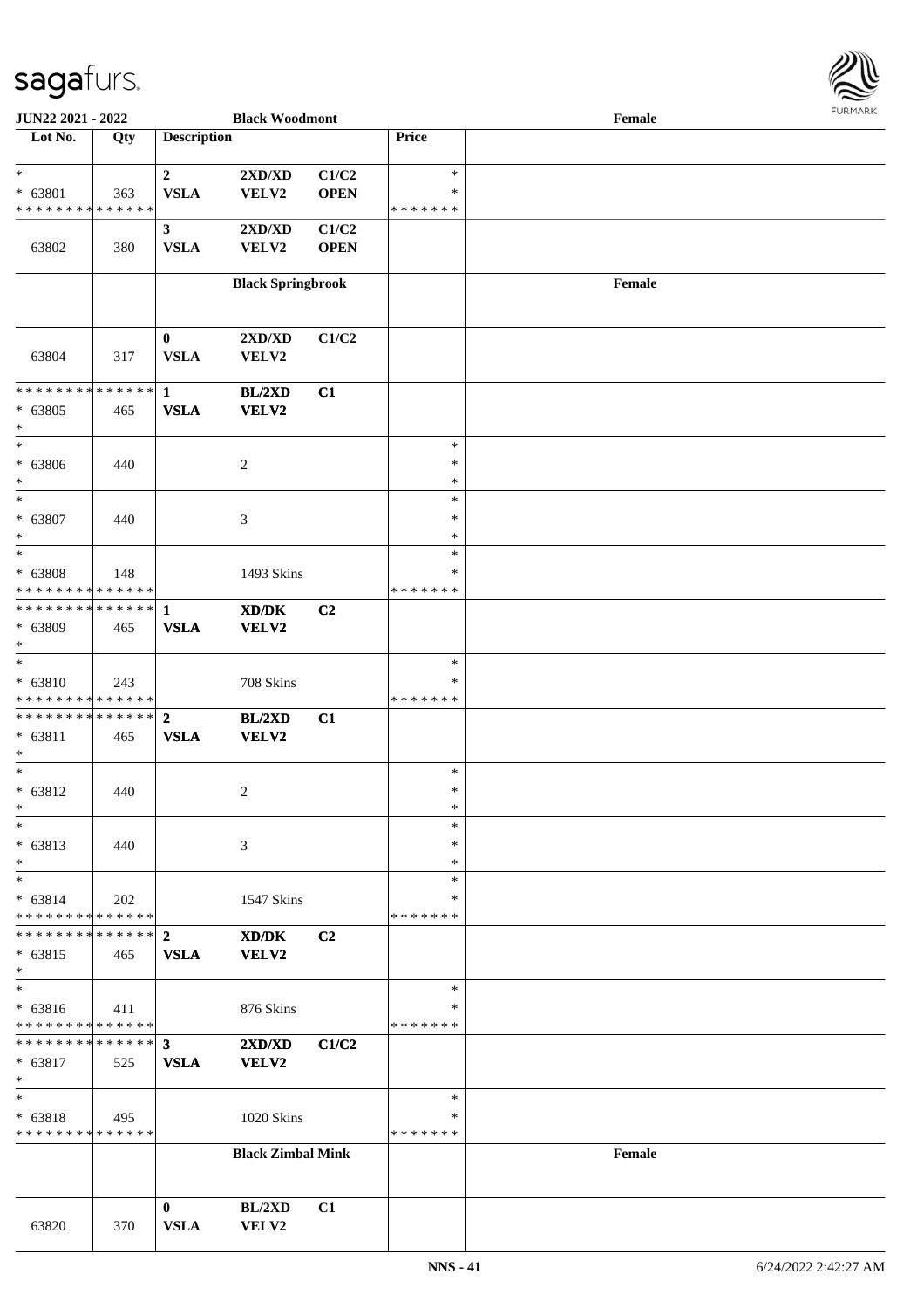

| JUN22 2021 - 2022                                                      |     |                               | <b>Black Zimbal Mink</b>         |                |                                   | Female | FURMARK |
|------------------------------------------------------------------------|-----|-------------------------------|----------------------------------|----------------|-----------------------------------|--------|---------|
| $\overline{\phantom{1}}$ Lot No.                                       | Qty | <b>Description</b>            |                                  |                | Price                             |        |         |
| ******** <mark>******</mark><br>$* 63821$<br>$\ast$                    | 460 | 2 <sup>1</sup><br><b>VSLA</b> | BL/2XD<br>VELV2                  | C1             |                                   |        |         |
| $\ast$<br>$* 63822$<br>* * * * * * * * * * * * * *                     | 308 |                               | 768 Skins                        |                | $\ast$<br>*<br>* * * * * * *      |        |         |
|                                                                        |     |                               | <b>Black David Dittrich-Ames</b> |                |                                   | Female |         |
| 63824                                                                  | 168 | 20<br><b>VSLA</b>             | 2XD/XD<br>VELV2                  | C1/C2          |                                   |        |         |
| ************** 0<br>$* 63825$<br>$\ast$                                | 425 | <b>VSLA</b>                   | 2XD/XD<br>VELV2                  | C1/C2          |                                   |        |         |
| $*$<br>$* 63826$<br>* * * * * * * * * * * * * *                        | 111 |                               | 536 Skins                        |                | $\ast$<br>$\ast$<br>* * * * * * * |        |         |
| ************** 1<br>$* 63827$<br>$\ast$                                | 465 | <b>VSLA</b>                   | BL/2XD<br><b>VELV2</b>           | C1             |                                   |        |         |
| $\overline{\ast}$<br>$* 63828$<br>$\ast$<br>$*$                        | 440 |                               | $\overline{c}$                   |                | $\ast$<br>$\ast$<br>$\ast$        |        |         |
| * 63829<br>$\ast$                                                      | 440 |                               | 3                                |                | $\ast$<br>$\ast$<br>$\ast$        |        |         |
| $\ast$<br>$* 63830$<br>$\ast$                                          | 440 |                               | $\overline{4}$                   |                | $\ast$<br>∗<br>$\ast$             |        |         |
| $\ast$<br>* 63831<br>* * * * * * * * * * * * * *                       | 230 |                               | 2015 Skins                       |                | $\ast$<br>$\ast$<br>* * * * * * * |        |         |
| ************** 1<br>$* 63832$<br>∗<br>$\frac{1}{1}$                    | 465 | <b>VSLA</b>                   | XD/DK<br><b>VELV2</b>            | C <sub>2</sub> |                                   |        |         |
| $* 63833$<br>$*$<br>$\overline{\phantom{0}}$                           | 440 |                               | $\overline{2}$                   |                | *<br>*<br>*                       |        |         |
| $* 63834$<br>$\ast$                                                    | 440 |                               | 3                                |                | $\ast$<br>$\ast$<br>$\ast$        |        |         |
| $\overline{\ast}$<br>$* 63835$<br>$\ast$                               | 440 |                               | $\overline{4}$                   |                | $\ast$<br>$\ast$<br>$\ast$        |        |         |
| $\overline{\phantom{0}}$<br>$* 63836$<br>* * * * * * * * * * * * * * * | 110 |                               | 1895 Skins                       |                | *<br>*<br>* * * * * * *           |        |         |
| * * * * * * * * * * * * * * *<br>$* 63837$<br>$\ast$                   | 465 | $\overline{2}$<br><b>VSLA</b> | BL/2XD<br><b>VELV2</b>           | C1             |                                   |        |         |
| $*$<br>$* 63838$<br>$\ast$                                             | 440 |                               | $\overline{2}$                   |                | $\ast$<br>∗<br>$\ast$             |        |         |
| $\ast$<br>* 63839<br>$\ast$                                            | 440 |                               | 3                                |                | $\ast$<br>$\ast$<br>$\ast$        |        |         |
| $\ast$<br>$* 63840$<br>$*$                                             | 440 |                               | $\overline{4}$                   |                | $\ast$<br>$\ast$<br>$\ast$        |        |         |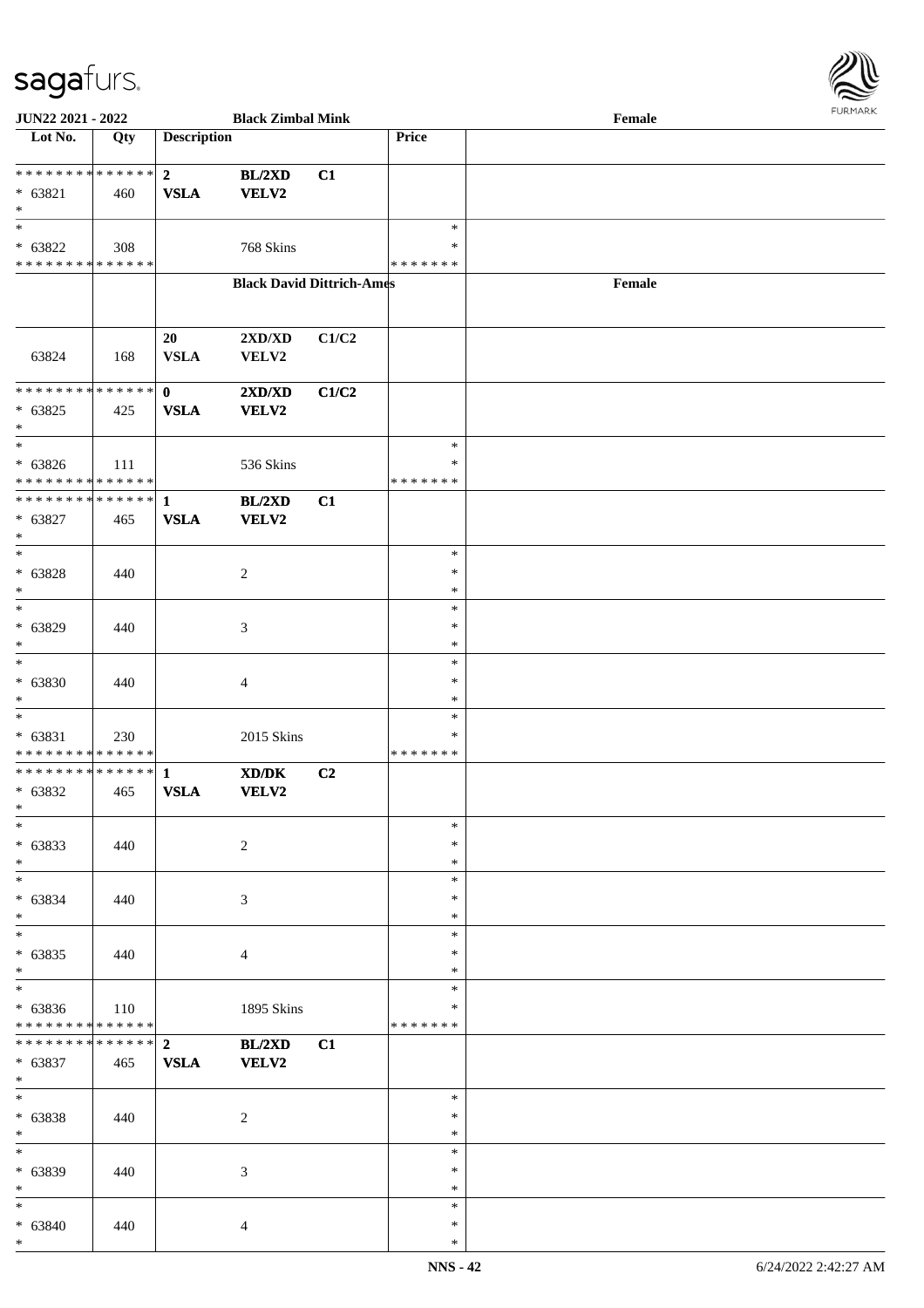

| JUN22 2021 - 2022                                                   |     |                               | <b>Black David Dittrich-Ames</b>     |    |                                      | Female | $\sim$ |
|---------------------------------------------------------------------|-----|-------------------------------|--------------------------------------|----|--------------------------------------|--------|--------|
| $\overline{\phantom{1}}$ Lot No.                                    | Qty | <b>Description</b>            |                                      |    | Price                                |        |        |
| $*$<br>$* 63841$<br>$*$                                             | 440 | $\overline{2}$<br><b>VSLA</b> | BL/2XD<br>VELV2                      | C1 | $\ast$<br>$\ast$<br>$\ast$           |        |        |
| $\overline{\ast}$<br>* 63842<br>$*$                                 | 440 |                               | 6                                    |    | $\ast$<br>$\ast$<br>$\ast$           |        |        |
| * 63843<br>$*$                                                      | 440 |                               | $\boldsymbol{7}$                     |    | $\ast$<br>$\ast$<br>$\ast$<br>$\ast$ |        |        |
| $* 63844$<br>* * * * * * * * * * * * * *                            | 51  |                               | 3156 Skins                           |    | $\ast$<br>* * * * * * *              |        |        |
| ************** 2<br>$* 63845$<br>$*$                                | 465 | <b>VSLA</b>                   | BL/2XD<br>VELV2                      | C1 |                                      |        |        |
| $*$<br>$* 63846$<br>$*$<br>$*$                                      | 440 |                               | $\sqrt{2}$                           |    | $\ast$<br>$\ast$<br>$\ast$           |        |        |
| $* 63847$<br>* * * * * * * * * * * * * * *                          | 467 |                               | 1372 Skins                           |    | $\ast$<br>$\ast$<br>*******          |        |        |
| ******** <mark>******</mark><br>* 63848<br>$*$<br>$\overline{\ast}$ | 465 | $\overline{2}$<br><b>VSLA</b> | $\boldsymbol{\text{XD/DK}}$<br>VELV2 | C2 | $\ast$                               |        |        |
| $* 63849$<br>$*$                                                    | 440 |                               | $\overline{2}$                       |    | $\ast$<br>$\ast$                     |        |        |
| $*$<br>$* 63850$<br>$\ast$                                          | 440 |                               | 3                                    |    | $\ast$<br>$\ast$<br>$\ast$           |        |        |
| $*$<br>$* 63851$<br>$*$                                             | 440 |                               | $\overline{4}$                       |    | $\ast$<br>$\ast$<br>$\ast$           |        |        |
| $*$<br>$* 63852$<br>$*$                                             | 440 |                               | 5                                    |    | $\ast$<br>$\ast$<br>$\ast$           |        |        |
| $*$<br>$* 63853$<br>$*$                                             | 440 |                               | 6                                    |    | $\ast$<br>$\ast$<br>$\ast$           |        |        |
| $*$<br>$* 63854$<br>* * * * * * * * * * * * * *                     | 143 |                               | 2808 Skins                           |    | $\ast$<br>∗<br>*******               |        |        |
| ******** <mark>*******</mark> 3<br>$* 63855$<br>$*$                 | 525 | <b>VSLA</b>                   | BL/2XD<br><b>VELV2</b>               | C1 |                                      |        |        |
| $*$<br>$* 63856$<br>* * * * * * * * * * * * * *                     | 497 |                               | 1022 Skins                           |    | $\ast$<br>$\ast$<br>*******          |        |        |
| * * * * * * * * * * * * * * *<br>$* 63857$<br>$*$                   | 525 | 3 <sup>1</sup><br><b>VSLA</b> | XD/DK<br>VELV2                       | C2 |                                      |        |        |
| $*$<br>$* 63858$<br>$*$                                             | 500 |                               | $\sqrt{2}$                           |    | $\ast$<br>$\ast$<br>$\ast$           |        |        |
| $*$<br>$* 63859$<br>* * * * * * * * * * * * * *                     | 371 |                               | 1396 Skins                           |    | $\ast$<br>$\ast$<br>*******          |        |        |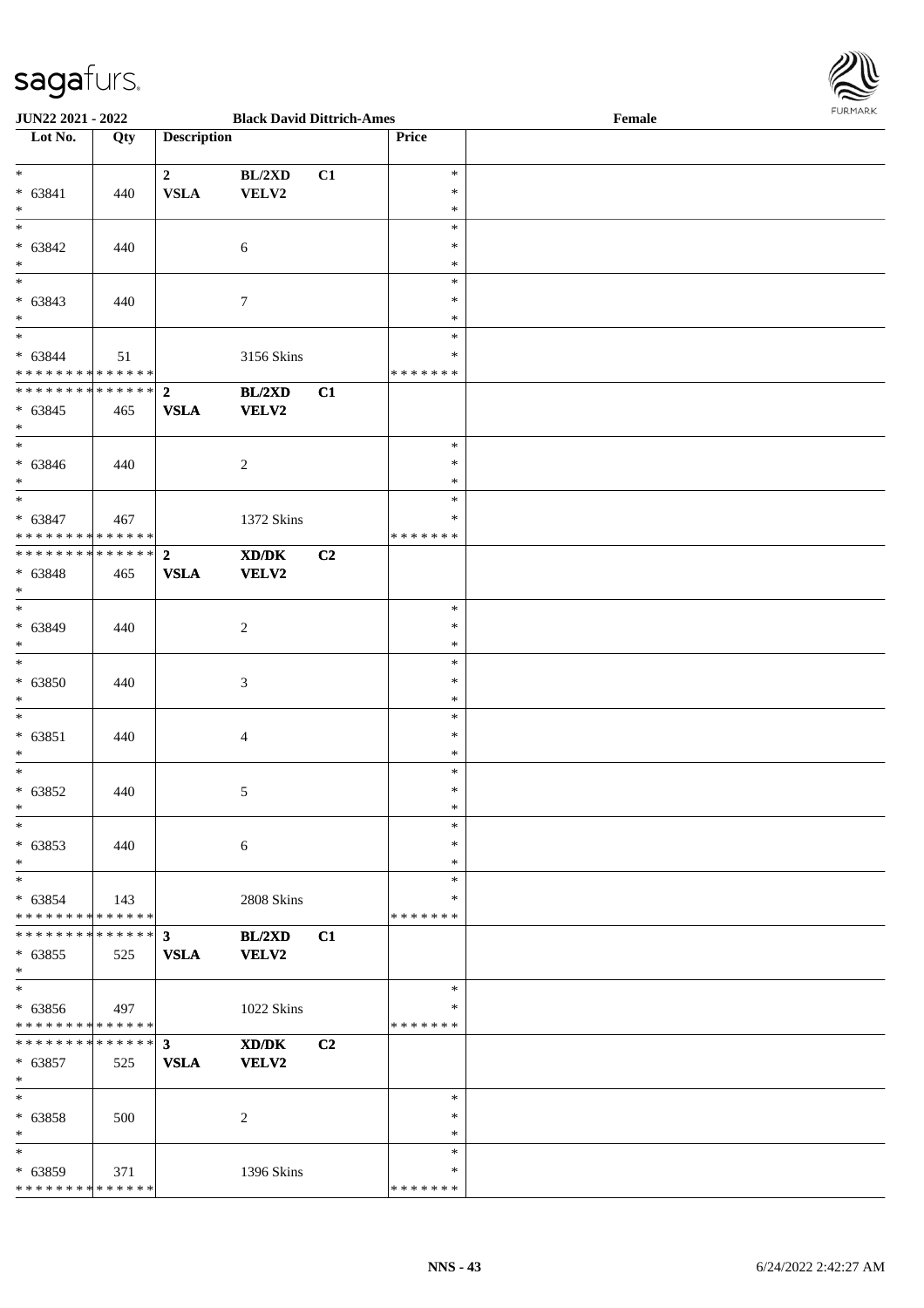

| <b>JUN22 2021 - 2022</b>                   |             |                    | <b>Black E&amp;M Dittrich</b> |                |               | Female |
|--------------------------------------------|-------------|--------------------|-------------------------------|----------------|---------------|--------|
| Lot No.                                    | Qty         | <b>Description</b> |                               |                | <b>Price</b>  |        |
|                                            |             |                    |                               |                |               |        |
| * * * * * * * * * * * * * * *              |             | $\mathbf{0}$       | 2XD/XD                        | C1/C2          |               |        |
| $* 63861$                                  |             | <b>VSLA</b>        | <b>VELV2</b>                  |                |               |        |
|                                            | 425         |                    |                               |                |               |        |
| $*$                                        |             |                    |                               |                |               |        |
| $*$                                        |             |                    |                               |                | $\ast$        |        |
| * 63862                                    | 51          |                    | 476 Skins                     |                | ∗             |        |
| * * * * * * * * * * * * * *                |             |                    |                               |                | * * * * * * * |        |
| **************                             |             | -1                 | BL/2XD                        | C1             |               |        |
| * 63863                                    |             |                    |                               |                |               |        |
|                                            | 465         | <b>VSLA</b>        | <b>VELV2</b>                  |                |               |        |
| $*$                                        |             |                    |                               |                |               |        |
| $*$                                        |             |                    |                               |                | $\ast$        |        |
| $* 63864$                                  | 202         |                    | 667 Skins                     |                | $\ast$        |        |
| * * * * * * * * * * * * * *                |             |                    |                               |                | * * * * * * * |        |
|                                            |             | $\mathbf{1}$       | 2XD/XD                        | C1/C2          |               |        |
|                                            |             |                    |                               |                |               |        |
| 63865                                      | 153         | <b>VSLA</b>        | <b>VELV2</b>                  |                |               |        |
|                                            |             |                    |                               |                |               |        |
| * * * * * * * * * * * * * * *              |             | $\mathbf{1}$       | XD/DK                         | C <sub>2</sub> |               |        |
| $* 63866$                                  | 465         | <b>VSLA</b>        | <b>VELV2</b>                  |                |               |        |
| $*$                                        |             |                    |                               |                |               |        |
| $*$                                        |             |                    |                               |                | $\ast$        |        |
| $* 63867$                                  | 168         |                    | 633 Skins                     |                | ∗             |        |
| * * * * * * * * * * * * * * *              |             |                    |                               |                | * * * * * * * |        |
|                                            |             |                    |                               |                |               |        |
|                                            |             | $\overline{2}$     | 2XD/XD                        | C1/C2          |               |        |
| 63868                                      | 190         | <b>VSLA</b>        | VELV2                         |                |               |        |
|                                            |             |                    |                               |                |               |        |
| * * * * * * * * * * * * * * *              |             | $\overline{2}$     | 2XD/XD                        | C1/C2          |               |        |
| * 63869                                    |             | <b>VSLA</b>        | VELV2                         |                |               |        |
|                                            | 465         |                    |                               |                |               |        |
| $*$                                        |             |                    |                               |                |               |        |
| $*$                                        |             |                    |                               |                | $\ast$        |        |
| * 63870                                    | 233         |                    | 698 Skins                     |                | ∗             |        |
| * * * * * * * * * * * * * *                |             |                    |                               |                | * * * * * * * |        |
|                                            |             |                    | <b>Black Patrick</b>          |                |               | Female |
|                                            |             |                    |                               |                |               |        |
|                                            |             |                    |                               |                |               |        |
| **************                             |             | $\mathbf{0}$       | 2XD/XD                        | C1/C2          |               |        |
|                                            |             |                    |                               |                |               |        |
| $* 63872$                                  | 425         | <b>VSLA</b>        | <b>VELV2</b>                  |                |               |        |
| $*$                                        |             |                    |                               |                |               |        |
| $*$                                        |             |                    |                               |                | $\ast$        |        |
| $* 63873$                                  | $\vert$ 175 |                    | 600 Skins                     |                | ∗             |        |
| * * * * * * * * <mark>* * * * * * *</mark> |             |                    |                               |                | *******       |        |
|                                            |             |                    | 2XD/XD                        | C1/C2          |               |        |
| $* 63874$                                  |             |                    | VELV2                         |                |               |        |
|                                            | 425         | <b>VSLA</b>        |                               |                |               |        |
| $*$                                        |             |                    |                               |                |               |        |
| $*$                                        |             |                    |                               |                | $\ast$        |        |
| $* 63875$                                  | 400         |                    | 2                             |                | $\ast$        |        |
| $*$                                        |             |                    |                               |                | $\ast$        |        |
| $*$                                        |             |                    |                               |                | $\ast$        |        |
| $* 63876$                                  | 70          |                    |                               |                | ∗             |        |
|                                            |             |                    | 895 Skins                     |                |               |        |
| * * * * * * * * * * * * * *                |             |                    |                               |                | *******       |        |
|                                            |             |                    | BL/2XD                        | C1             |               |        |
| * 63877                                    | 465         | <b>VSLA</b>        | <b>VELV2</b>                  |                |               |        |
| $*$                                        |             |                    |                               |                |               |        |
| $*$                                        |             |                    |                               |                | $\ast$        |        |
| * 63878                                    | 440         |                    | 2                             |                | $\ast$        |        |
|                                            |             |                    |                               |                |               |        |
| $*$                                        |             |                    |                               |                | $\ast$        |        |
| $*$                                        |             |                    |                               |                | $\ast$        |        |
| * 63879                                    | 440         |                    | 3                             |                | ∗             |        |
| $*$                                        |             |                    |                               |                | $\ast$        |        |
| $\ast$                                     |             |                    |                               |                | $\ast$        |        |
| * 63880                                    | 440         |                    | $\overline{4}$                |                | $\ast$        |        |
| $*$                                        |             |                    |                               |                | $\ast$        |        |
|                                            |             |                    |                               |                |               |        |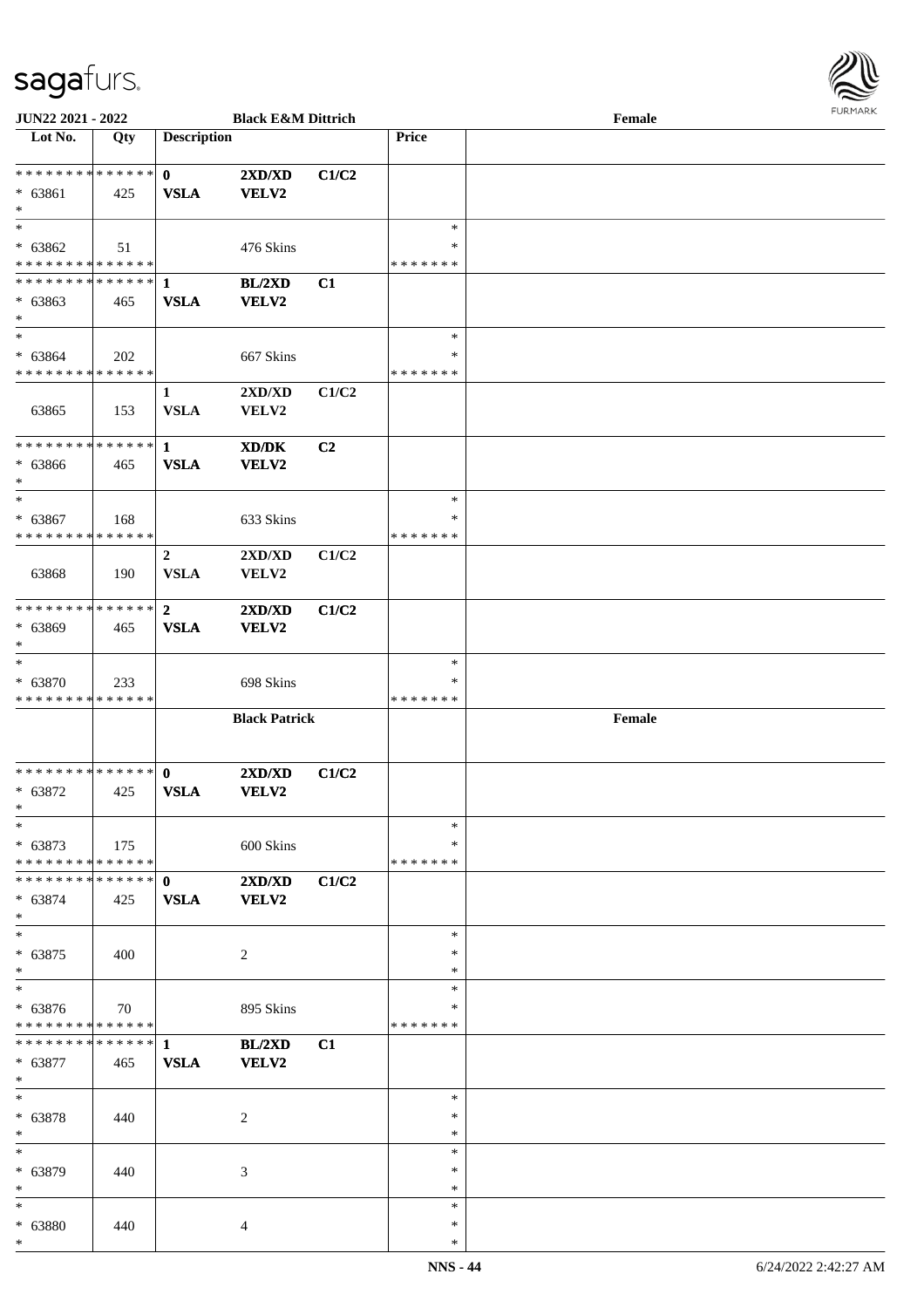| <b>JUN22 2021 - 2022</b>                   |     |                    | <b>Black Patrick</b>                                                                                 |                |                         | Female |  |
|--------------------------------------------|-----|--------------------|------------------------------------------------------------------------------------------------------|----------------|-------------------------|--------|--|
| Lot No.                                    | Qty | <b>Description</b> |                                                                                                      |                | Price                   |        |  |
|                                            |     |                    |                                                                                                      |                |                         |        |  |
| $*$                                        |     | $\mathbf{1}$       | BL/2XD                                                                                               | C1             | $\ast$<br>$\ast$        |        |  |
| $* 63881$<br>$*$                           | 440 | <b>VSLA</b>        | VELV2                                                                                                |                | $\ast$                  |        |  |
|                                            |     |                    |                                                                                                      |                | $\ast$                  |        |  |
| $* 63882$                                  | 440 |                    | $\sqrt{6}$                                                                                           |                | $\ast$                  |        |  |
| $*$                                        |     |                    |                                                                                                      |                | $\ast$                  |        |  |
|                                            |     |                    |                                                                                                      |                | $\ast$                  |        |  |
| * 63883                                    | 440 |                    | $\tau$                                                                                               |                | $\ast$                  |        |  |
| $*$                                        |     |                    |                                                                                                      |                | $\ast$                  |        |  |
|                                            |     |                    |                                                                                                      |                | $\ast$                  |        |  |
| * 63884<br>$*$                             | 440 |                    | $8\,$                                                                                                |                | $\ast$<br>$\ast$        |        |  |
| $\overline{\ast}$                          |     |                    |                                                                                                      |                | $\ast$                  |        |  |
| $* 63885$                                  | 179 |                    | 3724 Skins                                                                                           |                | $\ast$                  |        |  |
| * * * * * * * * <mark>* * * * * *</mark>   |     |                    |                                                                                                      |                | * * * * * * *           |        |  |
|                                            |     |                    | BL/2XD                                                                                               | C1             |                         |        |  |
| * 63886                                    | 465 | <b>VSLA</b>        | VELV2                                                                                                |                |                         |        |  |
| $*$                                        |     |                    |                                                                                                      |                |                         |        |  |
|                                            |     |                    |                                                                                                      |                | $\ast$                  |        |  |
| $* 63887$                                  | 440 |                    | $\sqrt{2}$                                                                                           |                | $\ast$                  |        |  |
| $*$                                        |     |                    |                                                                                                      |                | $\ast$<br>$\ast$        |        |  |
| * 63888                                    | 440 |                    | 3                                                                                                    |                | $\ast$                  |        |  |
| $*$                                        |     |                    |                                                                                                      |                | $\ast$                  |        |  |
|                                            |     |                    |                                                                                                      |                | $\ast$                  |        |  |
| * 63889                                    | 440 |                    | $\overline{4}$                                                                                       |                | $\ast$                  |        |  |
| $*$                                        |     |                    |                                                                                                      |                | $\ast$                  |        |  |
| $\overline{\phantom{0}}$                   |     |                    |                                                                                                      |                | $\ast$                  |        |  |
| $* 63890$                                  | 440 |                    | $\sqrt{5}$                                                                                           |                | $\ast$                  |        |  |
| $*$<br>$*$                                 |     |                    |                                                                                                      |                | $\ast$<br>$\ast$        |        |  |
| $* 63891$                                  | 440 |                    | 6                                                                                                    |                | $\ast$                  |        |  |
| $*$                                        |     |                    |                                                                                                      |                | $\ast$                  |        |  |
| $*$                                        |     |                    |                                                                                                      |                | $\ast$                  |        |  |
| $* 63892$                                  | 440 |                    | $\tau$                                                                                               |                | $\ast$                  |        |  |
| $*$                                        |     |                    |                                                                                                      |                | $\ast$                  |        |  |
| $*$                                        |     |                    |                                                                                                      |                | $\ast$                  |        |  |
| * 63893<br>$*$                             | 440 |                    | $8\,$                                                                                                |                | $\ast$<br>$\ast$        |        |  |
| $\ast$                                     |     |                    |                                                                                                      |                | $\ast$                  |        |  |
| * 63894                                    | 440 |                    | 9                                                                                                    |                | $\ast$                  |        |  |
| $*$                                        |     |                    |                                                                                                      |                | $\ast$                  |        |  |
|                                            |     |                    |                                                                                                      |                | $\ast$                  |        |  |
| * 63895                                    | 440 |                    | 10                                                                                                   |                | $\ast$                  |        |  |
| $*$<br>$\overline{\ast}$                   |     |                    |                                                                                                      |                | $\ast$                  |        |  |
|                                            |     |                    |                                                                                                      |                | $\ast$                  |        |  |
| * 63896<br>* * * * * * * * * * * * * *     | 294 |                    | 4719 Skins                                                                                           |                | $\ast$<br>* * * * * * * |        |  |
| * * * * * * * * * * * * * * <mark>*</mark> |     | $\mathbf{1}$       | $\boldsymbol{\text{X}}\boldsymbol{\text{D}}\boldsymbol{/}\boldsymbol{\text{D}}\boldsymbol{\text{K}}$ | C <sub>2</sub> |                         |        |  |
| * 63897                                    | 465 | ${\bf VSLA}$       | VELV2                                                                                                |                |                         |        |  |
| $*$                                        |     |                    |                                                                                                      |                |                         |        |  |
| $*$                                        |     |                    |                                                                                                      |                | $\ast$                  |        |  |
| * 63898                                    | 440 |                    | $\overline{c}$                                                                                       |                | $\ast$                  |        |  |
| $*$<br>$*$                                 |     |                    |                                                                                                      |                | $\ast$                  |        |  |
|                                            |     |                    |                                                                                                      |                | $\ast$<br>$\ast$        |        |  |
| * 63899<br>$*$                             | 440 |                    | 3                                                                                                    |                | $\ast$                  |        |  |
| $\ast$                                     |     |                    |                                                                                                      |                | $\ast$                  |        |  |
| * 63900                                    | 257 |                    | 1602 Skins                                                                                           |                | $\ast$                  |        |  |
| * * * * * * * * <mark>* * * * * *</mark>   |     |                    |                                                                                                      |                | * * * * * * *           |        |  |

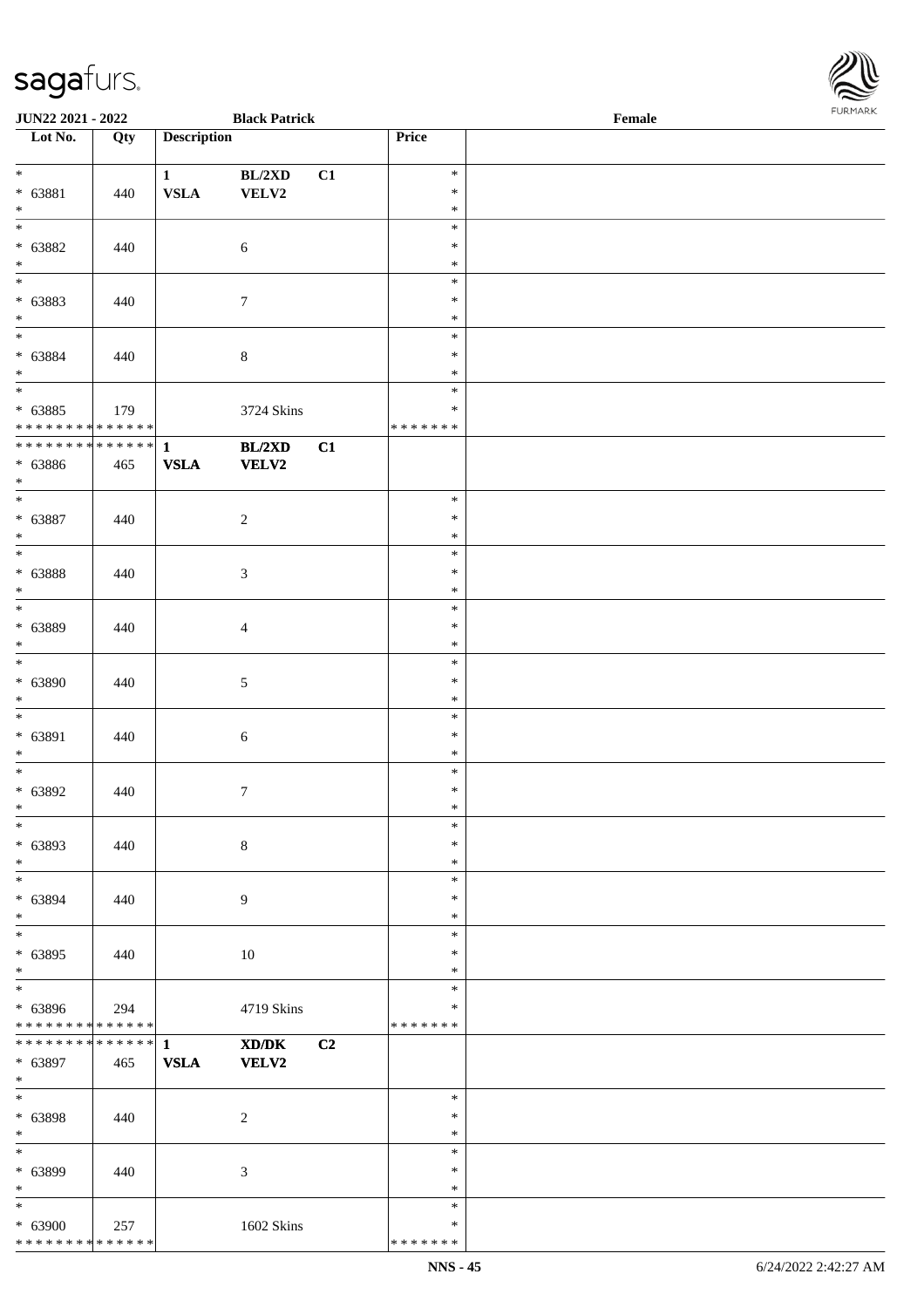

| JUN22 2021 - 2022                    |               |                    | <b>Black Patrick</b>                                                                                 |    |               | Female |
|--------------------------------------|---------------|--------------------|------------------------------------------------------------------------------------------------------|----|---------------|--------|
| Lot No.                              | Qty           | <b>Description</b> |                                                                                                      |    | Price         |        |
|                                      |               |                    |                                                                                                      |    |               |        |
| **************                       |               | $\mathbf{1}$       | $\boldsymbol{\text{X}}\boldsymbol{\text{D}}\boldsymbol{/}\boldsymbol{\text{D}}\boldsymbol{\text{K}}$ | C2 |               |        |
| * 63901                              | 465           | <b>VSLA</b>        | <b>VELV2</b>                                                                                         |    |               |        |
| $\ast$                               |               |                    |                                                                                                      |    |               |        |
| $\overline{\ast}$                    |               |                    |                                                                                                      |    | $\ast$        |        |
|                                      |               |                    |                                                                                                      |    |               |        |
| $* 63902$                            | 440           |                    | $\overline{2}$                                                                                       |    | $\ast$        |        |
| $\ast$                               |               |                    |                                                                                                      |    | $\ast$        |        |
| $\overline{\phantom{0}}$             |               |                    |                                                                                                      |    | $\ast$        |        |
| $* 63903$                            | 440           |                    | $\mathfrak{Z}$                                                                                       |    | $\ast$        |        |
| $*$                                  |               |                    |                                                                                                      |    | $\ast$        |        |
| $\overline{\phantom{0}}$             |               |                    |                                                                                                      |    | $\ast$        |        |
| $* 63904$                            | 70            |                    | 1415 Skins                                                                                           |    | $\ast$        |        |
| * * * * * * * * * * * * * *          |               |                    |                                                                                                      |    | * * * * * * * |        |
| **************                       |               |                    |                                                                                                      |    |               |        |
|                                      |               | $\overline{2}$     | BL/2XD                                                                                               | C1 |               |        |
| $* 63905$                            | 465           | <b>VSLA</b>        | <b>VELV2</b>                                                                                         |    |               |        |
| $*$                                  |               |                    |                                                                                                      |    |               |        |
| $\overline{\phantom{a}^*}$           |               |                    |                                                                                                      |    | $\ast$        |        |
| $* 63906$                            | 440           |                    | $\overline{2}$                                                                                       |    | $\ast$        |        |
| $\ast$                               |               |                    |                                                                                                      |    | $\ast$        |        |
| $\frac{1}{*}$                        |               |                    |                                                                                                      |    | $\ast$        |        |
| * 63907                              |               |                    |                                                                                                      |    | $\ast$        |        |
|                                      | 440           |                    | 3                                                                                                    |    |               |        |
| $\ast$<br>$\overline{\phantom{0}}$   |               |                    |                                                                                                      |    | $\ast$        |        |
|                                      |               |                    |                                                                                                      |    | $\ast$        |        |
| $* 63908$                            | 440           |                    | $\overline{4}$                                                                                       |    | $\ast$        |        |
| $\ast$                               |               |                    |                                                                                                      |    | $\ast$        |        |
| $\overline{\ast}$                    |               |                    |                                                                                                      |    | $\ast$        |        |
| * 63909                              | 440           |                    | $\sqrt{5}$                                                                                           |    | $\ast$        |        |
| $\ast$                               |               |                    |                                                                                                      |    | $\ast$        |        |
| $\overline{\ast}$                    |               |                    |                                                                                                      |    | $\ast$        |        |
|                                      |               |                    |                                                                                                      |    |               |        |
| $* 63910$                            | 440           |                    | $\sqrt{6}$                                                                                           |    | $\ast$        |        |
| $*$                                  |               |                    |                                                                                                      |    | $\ast$        |        |
| $\ast$                               |               |                    |                                                                                                      |    | $\ast$        |        |
| $* 63911$                            | 440           |                    | $\boldsymbol{7}$                                                                                     |    | $\ast$        |        |
| $\ast$                               |               |                    |                                                                                                      |    | $\ast$        |        |
| $\ast$                               |               |                    |                                                                                                      |    | $\ast$        |        |
| $* 63912$                            | 440           |                    | $\,8\,$                                                                                              |    | $\ast$        |        |
| $*$                                  |               |                    |                                                                                                      |    | $\ast$        |        |
| $\ast$                               |               |                    |                                                                                                      |    |               |        |
|                                      |               |                    |                                                                                                      |    | $\ast$        |        |
| $* 63913$                            | 440           |                    | $\overline{9}$                                                                                       |    | $\ast$        |        |
| $\ast$                               |               |                    |                                                                                                      |    | $\ast$        |        |
| $\overline{\phantom{a}^*}$           |               |                    |                                                                                                      |    | $\ast$        |        |
| $* 63914$                            | 276           |                    | 4261 Skins                                                                                           |    | $\ast$        |        |
| ******** <mark>******</mark>         |               |                    |                                                                                                      |    | * * * * * * * |        |
| ********                             | * * * * * * * | $\overline{2}$     | BL/2XD                                                                                               | C1 |               |        |
| $* 63915$                            | 465           | <b>VSLA</b>        | <b>VELV2</b>                                                                                         |    |               |        |
| $*$                                  |               |                    |                                                                                                      |    |               |        |
| $\overline{\phantom{1}}$             |               |                    |                                                                                                      |    | $\ast$        |        |
|                                      |               |                    |                                                                                                      |    |               |        |
| $* 63916$                            | 440           |                    | $\sqrt{2}$                                                                                           |    | $\ast$        |        |
| $*$                                  |               |                    |                                                                                                      |    | $\ast$        |        |
| $*$                                  |               |                    |                                                                                                      |    | $\ast$        |        |
| $* 63917$                            | 440           |                    | $\mathfrak{Z}$                                                                                       |    | $\ast$        |        |
| $\ast$                               |               |                    |                                                                                                      |    | $\ast$        |        |
| $_{\ast}$                            |               |                    |                                                                                                      |    | $\ast$        |        |
| $* 63918$                            | 440           |                    |                                                                                                      |    | $\ast$        |        |
|                                      |               |                    | $\overline{4}$                                                                                       |    | $\ast$        |        |
| $\ast$<br>$\overline{\phantom{a}^*}$ |               |                    |                                                                                                      |    |               |        |
|                                      |               |                    |                                                                                                      |    | $\ast$        |        |
| * 63919                              | 440           |                    | $\sqrt{5}$                                                                                           |    | $\ast$        |        |
| $\ast$                               |               |                    |                                                                                                      |    | $\ast$        |        |
| $\overline{\phantom{a}^*}$           |               |                    |                                                                                                      |    | $\ast$        |        |
| $* 63920$                            | 440           |                    | 6                                                                                                    |    | $\ast$        |        |
| $\ast$                               |               |                    |                                                                                                      |    | $\ast$        |        |
|                                      |               |                    |                                                                                                      |    |               |        |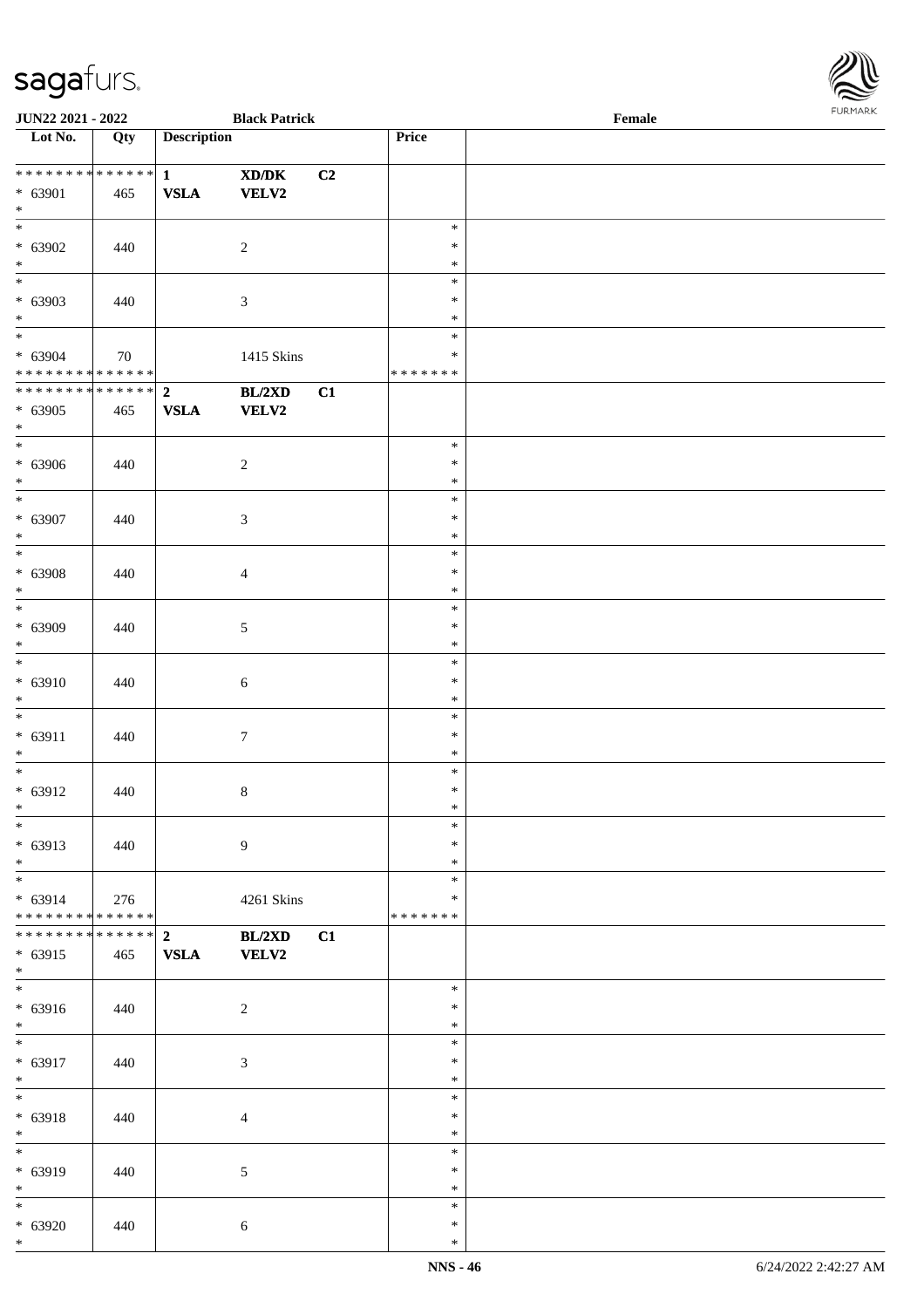

| JUN22 2021 - 2022            |     |                         | <b>Black Patrick</b> |                |                  | Female |  |  |
|------------------------------|-----|-------------------------|----------------------|----------------|------------------|--------|--|--|
| Lot No.                      | Qty | <b>Description</b>      |                      |                | Price            |        |  |  |
| $*$                          |     | $\overline{\mathbf{2}}$ | BL/2XD               | C1             | $\ast$           |        |  |  |
| $* 63921$<br>$*$             | 440 | <b>VSLA</b>             | VELV2                |                | $\ast$<br>$\ast$ |        |  |  |
| $*$                          |     |                         |                      |                | $\ast$           |        |  |  |
| * 63922                      | 440 |                         | $\,8\,$              |                | $\ast$           |        |  |  |
| $\ast$                       |     |                         |                      |                | $\ast$           |        |  |  |
| $\overline{\phantom{0}}$     |     |                         |                      |                | $\ast$           |        |  |  |
| $* 63923$                    | 440 |                         | 9                    |                | $\ast$           |        |  |  |
| $*$                          |     |                         |                      |                | $\ast$           |        |  |  |
| $*$                          |     |                         |                      |                | $\ast$           |        |  |  |
| $* 63924$                    | 375 |                         | 4360 Skins           |                | $\ast$           |        |  |  |
| * * * * * * * * * * * * * *  |     |                         |                      |                | * * * * * * *    |        |  |  |
| ******** <mark>******</mark> |     | $\overline{2}$          | XD/DK                | C <sub>2</sub> |                  |        |  |  |
| $* 63925$                    | 465 | <b>VSLA</b>             | VELV2                |                |                  |        |  |  |
| $\ast$                       |     |                         |                      |                |                  |        |  |  |
| $\overline{\ast}$            |     |                         |                      |                | $\ast$           |        |  |  |
| $* 63926$                    | 440 |                         | $\mathbf{2}$         |                | $\ast$           |        |  |  |
| $*$<br>$\ast$                |     |                         |                      |                | $\ast$           |        |  |  |
|                              |     |                         |                      |                | $\ast$           |        |  |  |
| $* 63927$<br>$*$             | 440 |                         | 3                    |                | $\ast$<br>$\ast$ |        |  |  |
| $*$                          |     |                         |                      |                | $\ast$           |        |  |  |
| $* 63928$                    |     |                         |                      |                | $\ast$           |        |  |  |
| * * * * * * * * * * * * * *  | 111 |                         | 1456 Skins           |                | * * * * * * *    |        |  |  |
| ************** 3             |     |                         | 2XD/XD               | C1/C2          |                  |        |  |  |
| * 63929                      | 525 | <b>VSLA</b>             | VELV2                |                |                  |        |  |  |
| $\ast$                       |     |                         |                      |                |                  |        |  |  |
| $*$                          |     |                         |                      |                | $\ast$           |        |  |  |
| * 63930                      | 323 |                         | 848 Skins            |                | $\ast$           |        |  |  |
| * * * * * * * * * * * * * *  |     |                         |                      |                | *******          |        |  |  |
|                              |     |                         |                      |                |                  |        |  |  |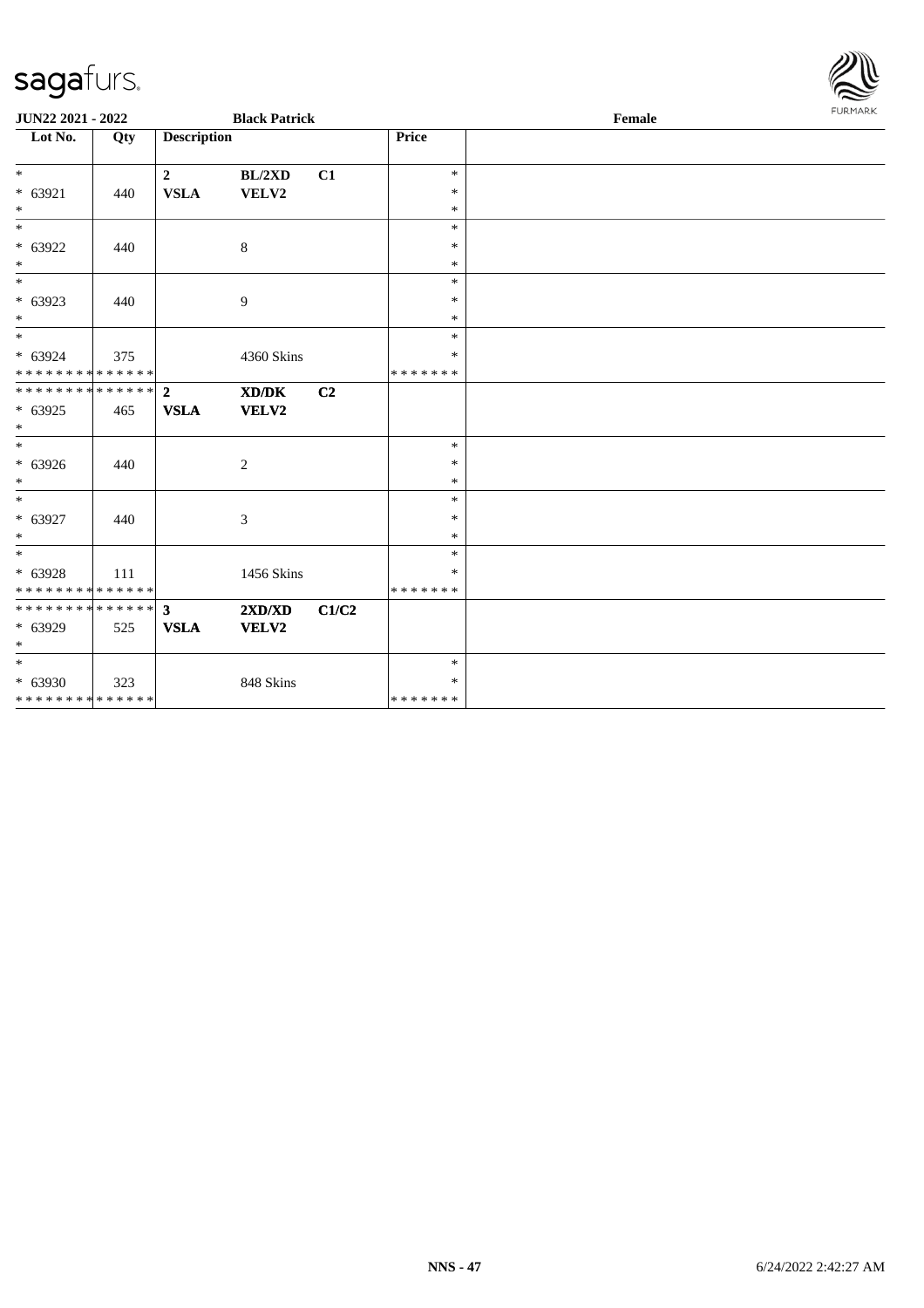

| <b>JUN22 2021 - 2022</b> |     |                    | <b>Black</b> |                |              | Male |  |  |  |
|--------------------------|-----|--------------------|--------------|----------------|--------------|------|--|--|--|
| Lot No.                  | Qty | <b>Description</b> |              |                | <b>Price</b> |      |  |  |  |
| 338001                   | 165 | 40<br><b>SI</b>    | 2XD/XD       | C <sub>2</sub> |              |      |  |  |  |
| ************** 40        |     |                    | 2XD/XD       | C <sub>2</sub> |              |      |  |  |  |
| * 338002                 | 201 | <b>SAGA</b>        |              |                |              |      |  |  |  |
| $\ast$                   |     |                    |              |                |              |      |  |  |  |
| $\ast$                   | 42  |                    |              |                | $\ast$       |      |  |  |  |
| * 338003                 |     |                    | 243 Skins    |                | $\ast$       |      |  |  |  |
| **************           |     |                    |              |                | *******      |      |  |  |  |
| 338004                   | 115 | 40<br><b>SROY</b>  | 2XD/XD       | C <sub>2</sub> |              |      |  |  |  |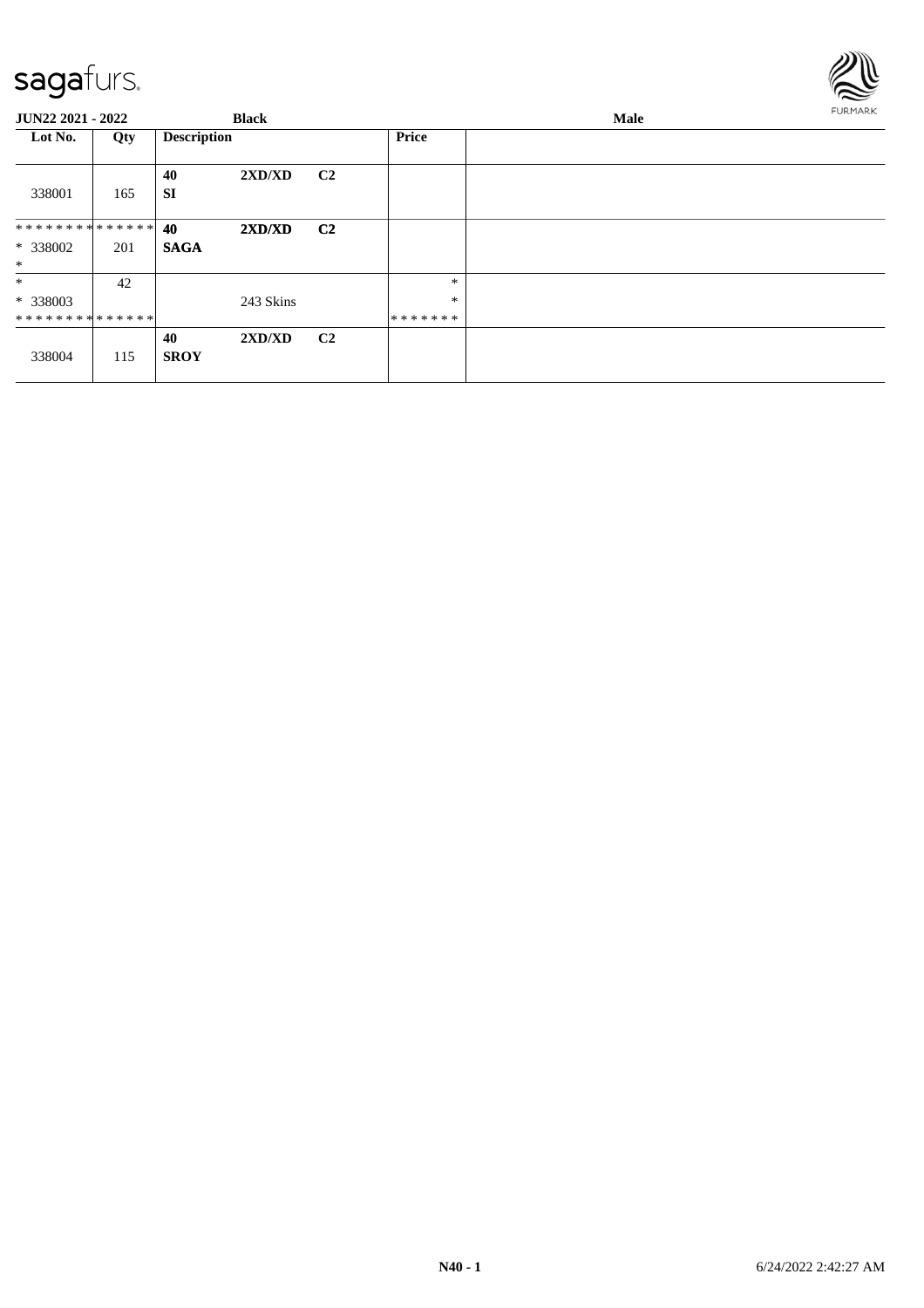| sagafurs.         |     |                    |                                  |       |       |             |  |                |
|-------------------|-----|--------------------|----------------------------------|-------|-------|-------------|--|----------------|
| JUN22 2021 - 2022 |     |                    | <b>Black</b>                     |       |       | <b>Male</b> |  | <b>FURMARK</b> |
| Lot No.           | Qty | <b>Description</b> |                                  |       | Price |             |  |                |
| 338041            | 180 | 30<br>SI           | 2XD/XD                           | C2    |       |             |  |                |
| 338042            | 163 | 30<br><b>SAGA</b>  | $2\mathbf{X}\mathbf{D}$          | C1/C2 |       |             |  |                |
| 338043            | 164 | 30<br><b>SAGA</b>  | $\mathbf{X}\mathbf{D}$           | C1/C2 |       |             |  |                |
| 338044            | 260 | 30<br><b>SAGA</b>  | $2{\bf X}{\bf D}/{\bf X}{\bf D}$ | C3    |       |             |  |                |
| 338045            | 90  | 30<br><b>SROY</b>  | $2{\bf X}{\bf D}$                | C1/C2 |       |             |  |                |
| 338046            | 137 | 30<br><b>SROY</b>  | $\mathbf{X}\mathbf{D}$           | C1/C2 |       |             |  |                |
| 338047            | 184 | 30<br><b>SROY</b>  | 2XD/XD                           | C3    |       |             |  |                |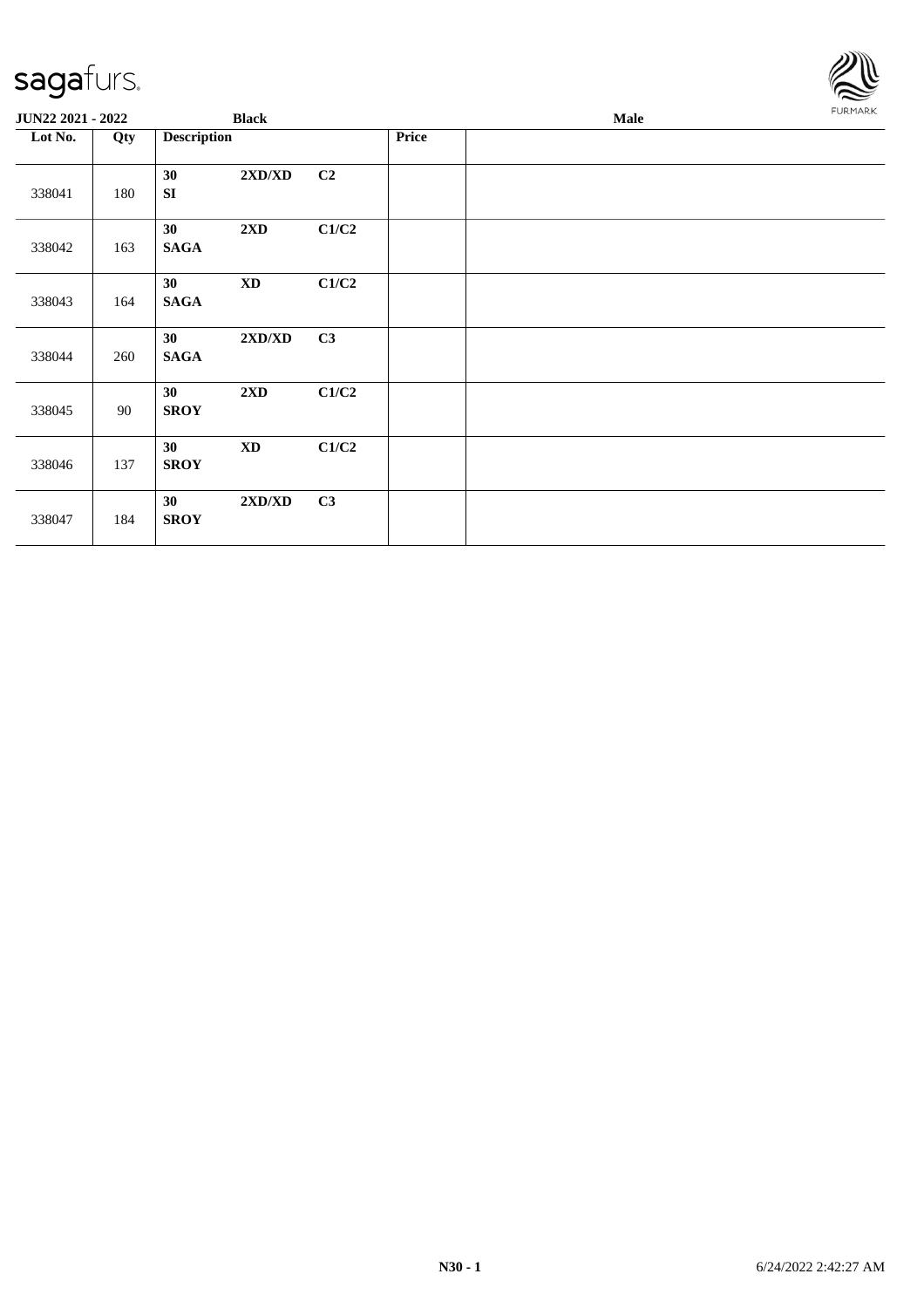| <b>JUN22 2021 - 2022</b>                                                           |     |                        | <b>Black</b>                     |       |                                   | <b>Male</b> |  |
|------------------------------------------------------------------------------------|-----|------------------------|----------------------------------|-------|-----------------------------------|-------------|--|
| Lot No.                                                                            | Qty | <b>Description</b>     |                                  |       | Price                             |             |  |
| 338081                                                                             | 158 | 20<br>${\bf S}{\bf I}$ | <b>Black</b>                     | C1/C2 |                                   |             |  |
| * * * * * * * * * * * * * * *<br>* 338082<br>$*$                                   | 285 | 20<br>SI               | $2\mathbf{X}\mathbf{D}$          | C1    |                                   |             |  |
| $\overline{\phantom{0}}$<br>* 338083<br>* * * * * * * * <mark>* * * * * * *</mark> | 77  |                        | 362 Skins                        |       | $\ast$<br>$\ast$<br>* * * * * * * |             |  |
| 338084                                                                             | 107 | 20<br>${\bf S}{\bf I}$ | $2{\bf X}{\bf D}$                | C2    |                                   |             |  |
| 338085                                                                             | 138 | 20<br>${\bf S}{\bf I}$ | $\boldsymbol{\mathrm{XD}}$       | C1/C2 |                                   |             |  |
| 338086                                                                             | 185 | 20<br>${\bf SI}$       | $2{\bf X}{\bf D}/{\bf X}{\bf D}$ | C3    |                                   |             |  |
| 338087                                                                             | 250 | 20<br>$\mathbf{SAGA}$  | <b>Black</b>                     | C1/C2 |                                   |             |  |
| 338088                                                                             | 185 | 20<br><b>SAGA</b>      | $2\mathbf{X}\mathbf{D}$          | C1    |                                   |             |  |
| 338089                                                                             | 104 | 20<br><b>SAGA</b>      | 2XD                              | C2    |                                   |             |  |
| 338090                                                                             | 174 | 20<br>$\mathbf{SAGA}$  | $2{\bf X}{\bf D}$                | C3    |                                   |             |  |
| * * * * * * * * <mark>* * * * * * *</mark><br>* 338091<br>$\ast$                   | 265 | 20<br>$\mathbf{SAGA}$  | $\boldsymbol{\mathrm{XD}}$       | C2    |                                   |             |  |
| $*$<br>* 338092<br>$*$                                                             | 240 |                        | $\overline{c}$                   |       | $\ast$<br>$\ast$<br>$\ast$        |             |  |
| $*$<br>* 338093<br>$*$                                                             | 240 |                        | $\mathfrak{Z}$                   |       | $\ast$<br>$\ast$<br>$\ast$        |             |  |
| $*$<br>* 338094<br>$*$                                                             | 240 |                        | $\overline{4}$                   |       | $\ast$<br>$\ast$<br>$\ast$        |             |  |
| $*$<br>* 338095<br>$*$                                                             | 240 |                        | $\sqrt{5}$                       |       | $\ast$<br>$\ast$<br>$\ast$        |             |  |
| $\overline{\phantom{0}}$<br>* 338096<br>$*$                                        | 240 |                        | 6                                |       | $\ast$<br>$\ast$<br>$\ast$        |             |  |
| $*$<br>* 338097<br>$*$                                                             | 240 |                        | $\tau$                           |       | $\ast$<br>$\ast$<br>$\ast$        |             |  |
| * 338098<br>$*$                                                                    | 240 |                        | 8                                |       | $\ast$<br>$\ast$<br>$\ast$        |             |  |
| $*$<br>* 338099<br>* * * * * * * * * * * * * *                                     | 247 |                        | 2192 Skins                       |       | $\ast$<br>∗<br>* * * * * * *      |             |  |
| 338100                                                                             | 160 | 20<br>$\mathbf{SAGA}$  | $\boldsymbol{\mathrm{XD}}$       | C3    |                                   |             |  |

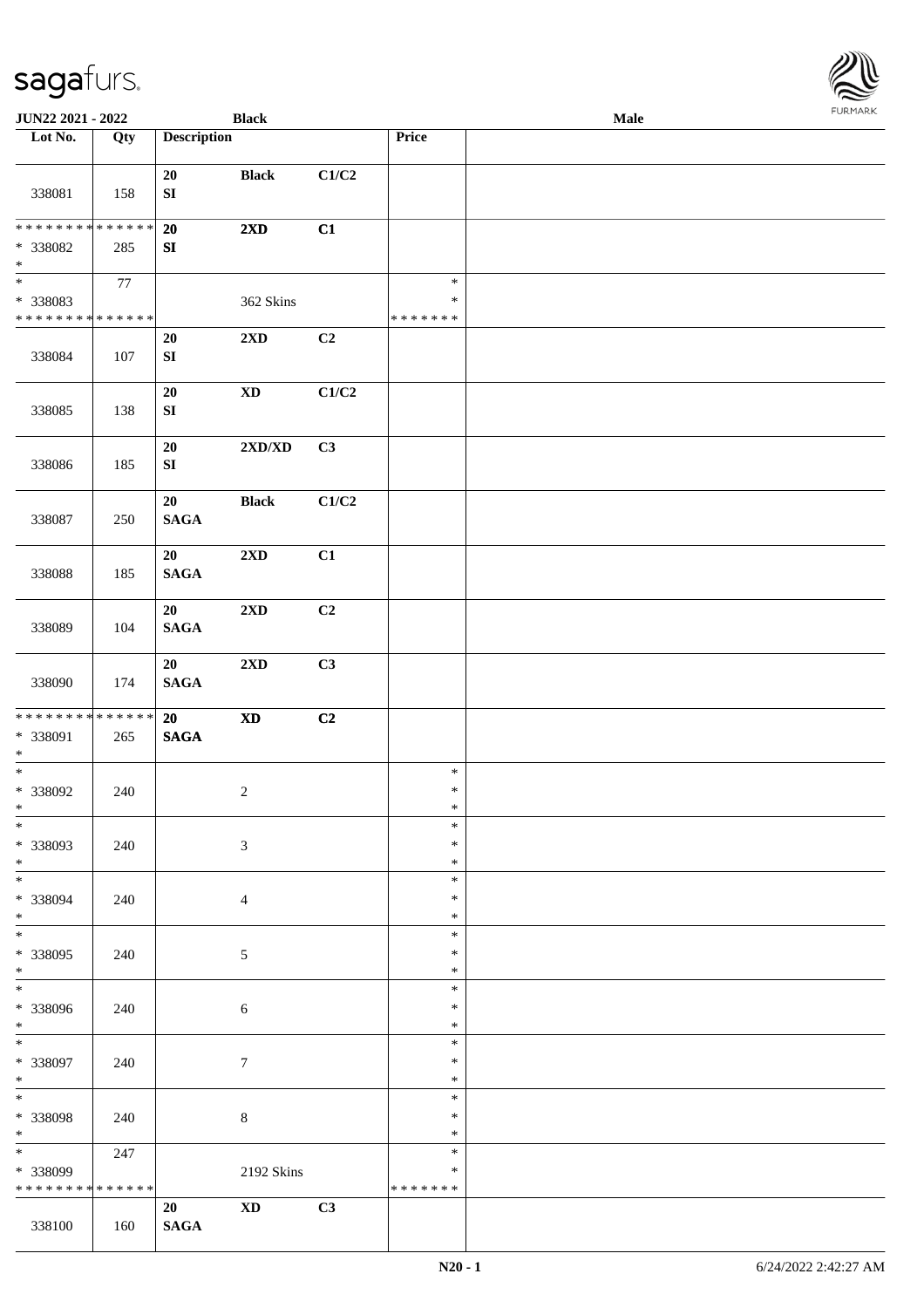

| <b>JUN22 2021 - 2022</b>             |     |                          | <b>Black</b> |       |                             | Male |  |  |  |  |
|--------------------------------------|-----|--------------------------|--------------|-------|-----------------------------|------|--|--|--|--|
| Lot No.                              | Qty | <b>Description</b>       |              |       | <b>Price</b>                |      |  |  |  |  |
| 338101                               | 189 | <b>20</b><br><b>SAGA</b> | 2XD/XD       | C3    |                             |      |  |  |  |  |
| 338102                               | 156 | 20<br><b>SROY</b>        | 2XD          | C2    |                             |      |  |  |  |  |
| **************<br>* 338103<br>$\ast$ | 124 | <b>20</b><br><b>SROY</b> | <b>XD</b>    | C1/C2 |                             |      |  |  |  |  |
| $*$<br>* 338104<br>$\ast$            | 220 |                          | 2            |       | $\ast$<br>$\ast$<br>$\ast$  |      |  |  |  |  |
| $\ast$<br>* 338105<br>************** | 129 |                          | 473 Skins    |       | $\ast$<br>$\ast$<br>******* |      |  |  |  |  |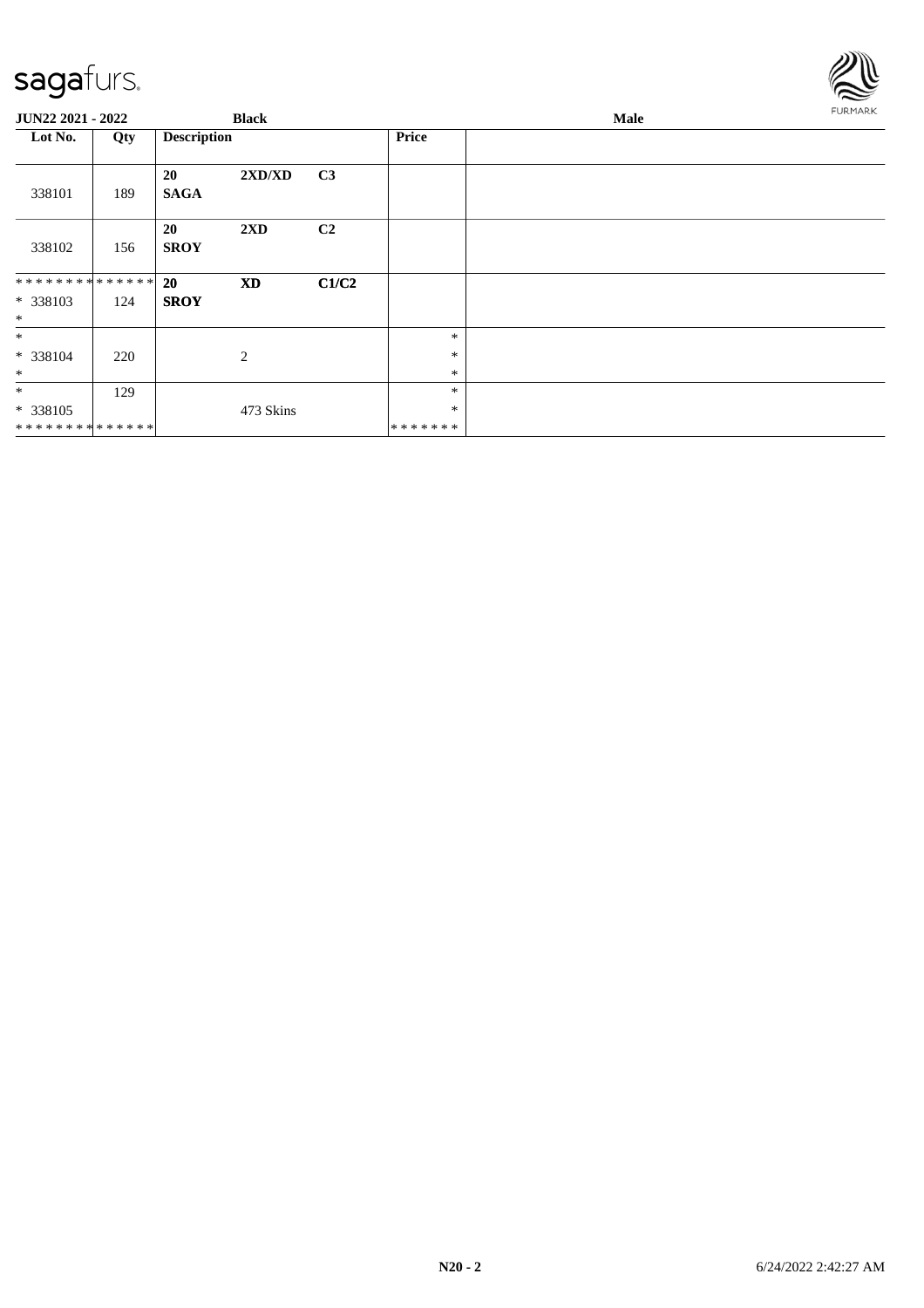

| JUN22 2021 - 2022 |     |                    | <b>Black</b>            |                |              | Male | <b>FURMARK</b> |
|-------------------|-----|--------------------|-------------------------|----------------|--------------|------|----------------|
| Lot No.           | Qty | <b>Description</b> |                         |                | <b>Price</b> |      |                |
| ************** 0  |     |                    | $2\mathbf{X}\mathbf{D}$ | C <sub>2</sub> |              |      |                |
| * 338141          | 265 | <b>SROY</b>        |                         |                |              |      |                |
| $\ast$            |     |                    |                         |                |              |      |                |
| $\ast$            |     |                    |                         |                | $\ast$       |      |                |
| $* 338142$        | 240 |                    | 2                       |                | $\ast$       |      |                |
| $\ast$            |     |                    |                         |                | $\ast$       |      |                |
| $\ast$            | 42  |                    |                         |                | *            |      |                |
| $* 338143$        |     |                    | 547 Skins               |                | $\ast$       |      |                |
| **************    |     |                    |                         |                | *******      |      |                |
|                   |     |                    | <b>XD</b>               | C1/C2          |              |      |                |
| $* 338144$        | 275 | <b>SROY</b>        |                         |                |              |      |                |
| $\ast$            |     |                    |                         |                |              |      |                |
| $\ast$            | 54  |                    |                         |                | *            |      |                |
| $* 338145$        |     |                    | 329 Skins               |                | ∗            |      |                |
| **************    |     |                    |                         |                | *******      |      |                |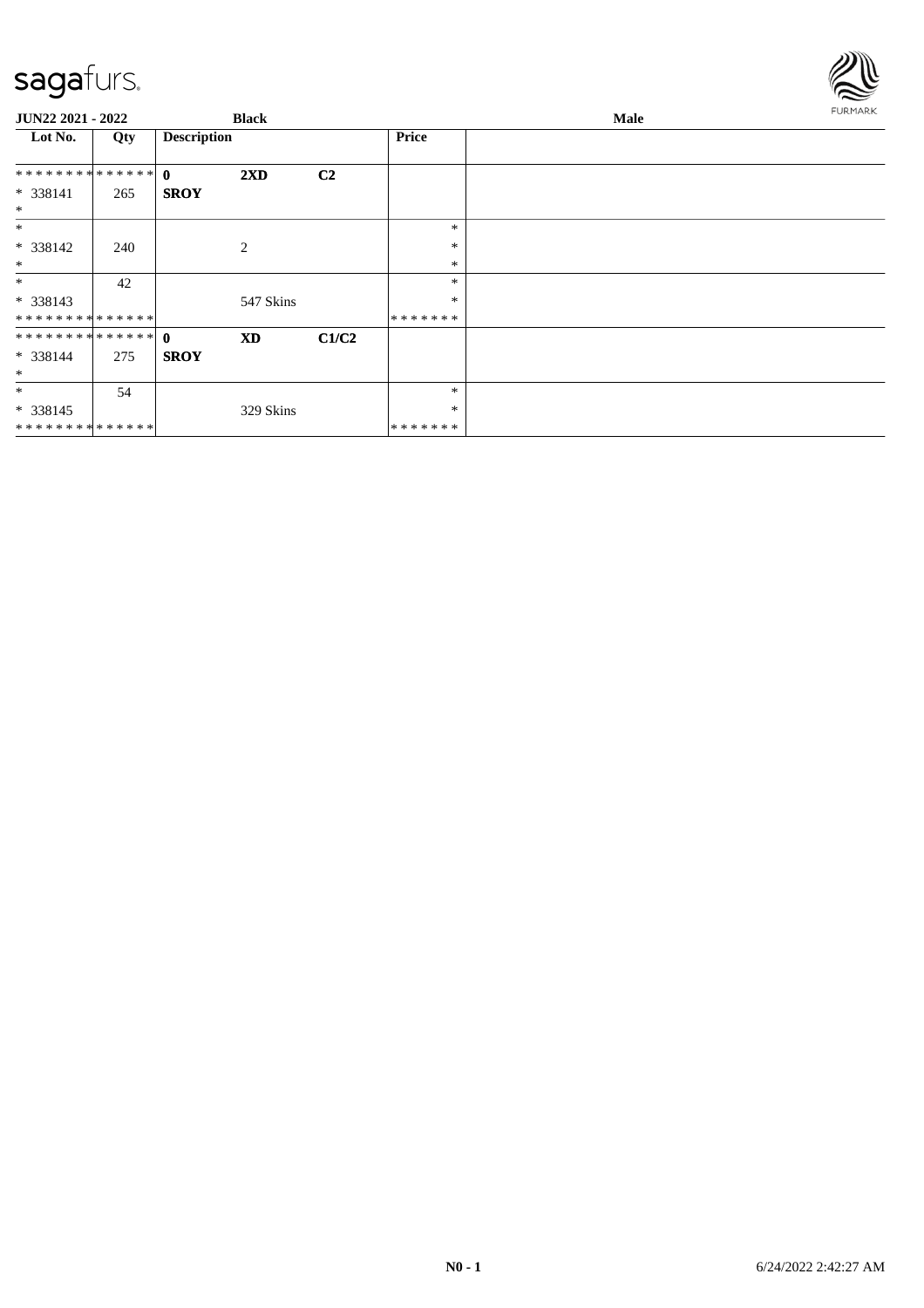

| <b>JUN22 2021 - 2022</b>     |     |                    | <b>Black Velvet</b>    |       |                   | Male | FURMARK |
|------------------------------|-----|--------------------|------------------------|-------|-------------------|------|---------|
| Lot No.                      | Qty | <b>Description</b> |                        |       | <b>Price</b>      |      |         |
| 338201                       | 118 | 50<br><b>SI</b>    | XD<br><b>VELV1</b>     | C1/C2 |                   |      |         |
| 338202                       | 94  | 50<br><b>SI</b>    | 2XD<br><b>VELV2</b>    | C1/C2 |                   |      |         |
| ******** <mark>******</mark> |     | 50                 | <b>XD</b>              | C1/C2 |                   |      |         |
| * 338203<br>$\ast$           | 205 | <b>SI</b>          | <b>VELV2</b>           |       |                   |      |         |
| $*$                          | 67  |                    |                        |       | $\ast$            |      |         |
| * 338204<br>**************   |     |                    | 272 Skins              |       | $\ast$<br>******* |      |         |
|                              |     | 50                 | XD                     | C1/C2 |                   |      |         |
| 338205                       | 108 | <b>SAGA</b>        | <b>VELV1</b>           |       |                   |      |         |
|                              |     | 50                 | $\mathbf{X}\mathbf{D}$ | C1/C2 |                   |      |         |
| 338206                       | 151 | <b>SAGA</b>        | <b>VELV2</b>           |       |                   |      |         |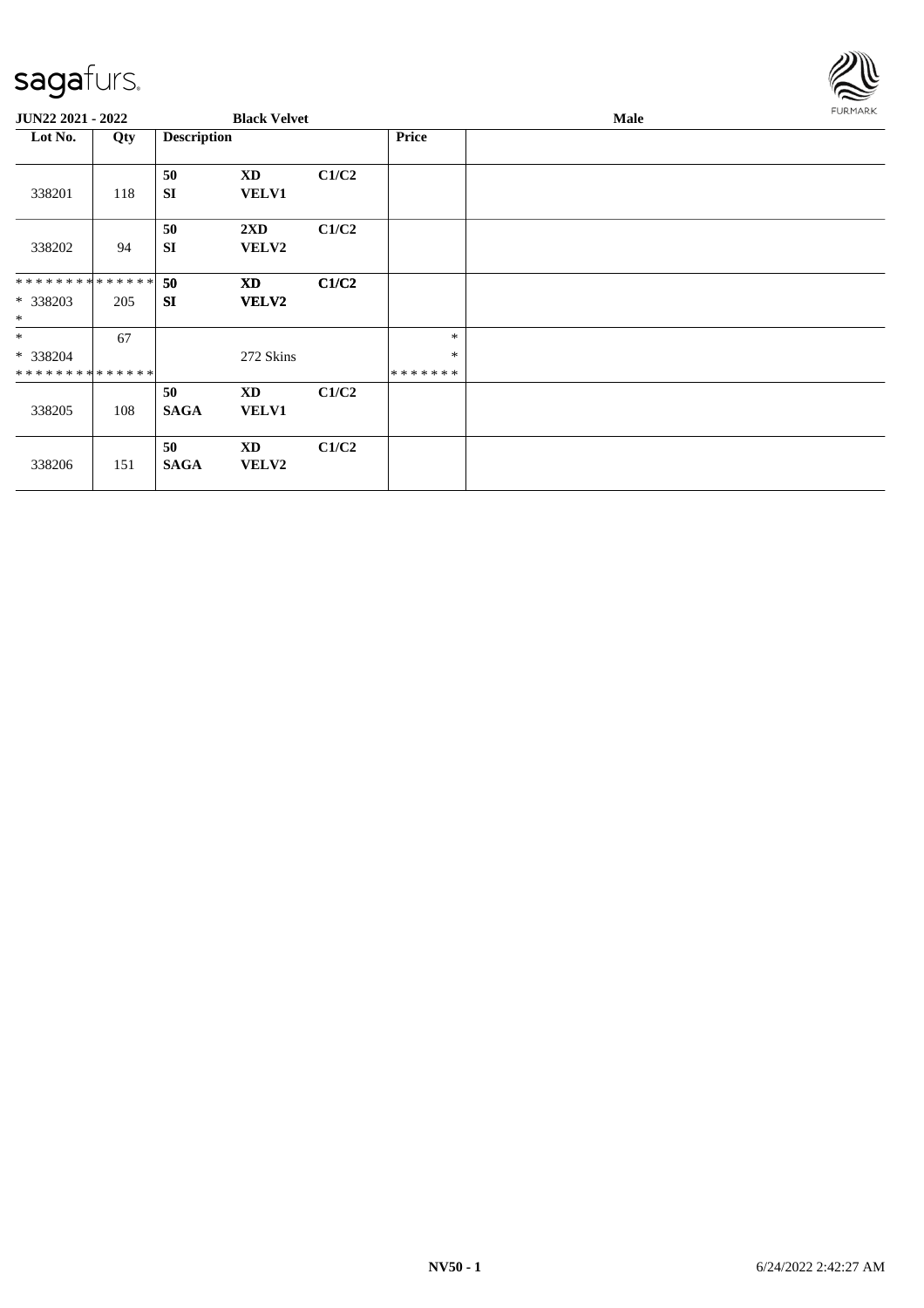

| JUN22 2021 - 2022                       |     |                    | <b>Black Velvet</b>                    |                |                         | Male |  |
|-----------------------------------------|-----|--------------------|----------------------------------------|----------------|-------------------------|------|--|
| Lot No.                                 | Qty | <b>Description</b> |                                        |                | Price                   |      |  |
|                                         |     |                    |                                        |                |                         |      |  |
| 338241                                  | 232 | 40<br>SI           | 2XD<br><b>VELV1</b>                    | C1/C2          |                         |      |  |
|                                         |     | 40                 | <b>XD</b>                              | C1             |                         |      |  |
| 338242                                  | 104 | SI                 | VELV1                                  |                |                         |      |  |
| * * * * * * * * * * * * * *             |     | 40                 | <b>XD</b>                              | C2             |                         |      |  |
| * 338243<br>$\ast$                      | 225 | ${\bf SI}$         | <b>VELV1</b>                           |                |                         |      |  |
| $\ast$                                  | 58  |                    |                                        |                | $\ast$                  |      |  |
| * 338244<br>* * * * * * * * * * * * * * |     |                    | 283 Skins                              |                | $\ast$<br>* * * * * * * |      |  |
| * * * * * * * * * * * * * *             |     | 40                 | 2XD/XD                                 | C3             |                         |      |  |
| $* 338245$<br>$\ast$                    | 225 | SI                 | <b>VELV1</b>                           |                |                         |      |  |
| $\ast$                                  | 118 |                    |                                        |                | $\ast$                  |      |  |
| * 338246<br>* * * * * * * * * * * * * * |     |                    | 343 Skins                              |                | $\ast$<br>* * * * * * * |      |  |
|                                         |     | 40                 | 2XD                                    | C1/C2          |                         |      |  |
| 338247                                  | 164 | SI                 | VELV2                                  |                |                         |      |  |
|                                         |     | 40                 | <b>XD</b>                              | C1             |                         |      |  |
| 338248                                  | 191 | SI                 | VELV2                                  |                |                         |      |  |
| * * * * * * * * * * * * * *             |     | 40                 | <b>XD</b>                              | C2             |                         |      |  |
| * 338249<br>$\ast$                      | 225 | SI                 | VELV2                                  |                |                         |      |  |
| $\ast$                                  | 156 |                    |                                        |                | $\ast$                  |      |  |
| * 338250                                |     |                    | 381 Skins                              |                | *                       |      |  |
| * * * * * * * * * * * * * *             |     |                    |                                        |                | * * * * * * *           |      |  |
| **************                          |     | 40                 | 2XD/XD                                 | C3             |                         |      |  |
| * 338251<br>$\ast$                      | 205 | SI                 | <b>VELV2</b>                           |                |                         |      |  |
| $*$                                     | 123 |                    |                                        |                | $\ast$                  |      |  |
| * 338252                                |     |                    | 328 Skins                              |                | $\ast$                  |      |  |
| **************                          |     |                    |                                        |                | *******                 |      |  |
|                                         |     | 40                 | 2XD                                    | C1             |                         |      |  |
| 338253                                  | 122 | <b>SAGA</b>        | <b>VELV1</b>                           |                |                         |      |  |
| * * * * * * * * * * * * * * *           |     | 40                 | $2\mathbf{X}\mathbf{D}$                | C2             |                         |      |  |
| $* 338254$<br>$*$                       | 205 | <b>SAGA</b>        | <b>VELV1</b>                           |                |                         |      |  |
| $\ast$                                  | 53  |                    |                                        |                | $\ast$                  |      |  |
| * 338255<br>* * * * * * * * * * * * * * |     |                    | 258 Skins                              |                | *<br>* * * * * * *      |      |  |
|                                         |     | 40                 | $2\mathbf{X}\mathbf{D}$                | C <sub>3</sub> |                         |      |  |
| 338256                                  | 138 | <b>SAGA</b>        | <b>VELV1</b>                           |                |                         |      |  |
| 338257                                  | 146 | 40<br><b>SAGA</b>  | $\mathbf{X}\mathbf{D}$<br><b>VELV1</b> | C1             |                         |      |  |
| ******** <mark>******</mark>            |     | 40                 | <b>XD</b>                              | C2             |                         |      |  |
| * 338258<br>$*$                         | 205 | <b>SAGA</b>        | <b>VELV1</b>                           |                |                         |      |  |
| $\ast$                                  |     |                    |                                        |                | $\ast$                  |      |  |
| * 338259                                | 180 |                    | 2                                      |                | ∗                       |      |  |
| $*$                                     |     |                    |                                        |                | $\ast$                  |      |  |
| $*$                                     | 160 |                    |                                        |                | $\ast$                  |      |  |
| * 338260                                |     |                    | 545 Skins                              |                | *                       |      |  |
| * * * * * * * * * * * * * *             |     |                    |                                        |                | * * * * * * *           |      |  |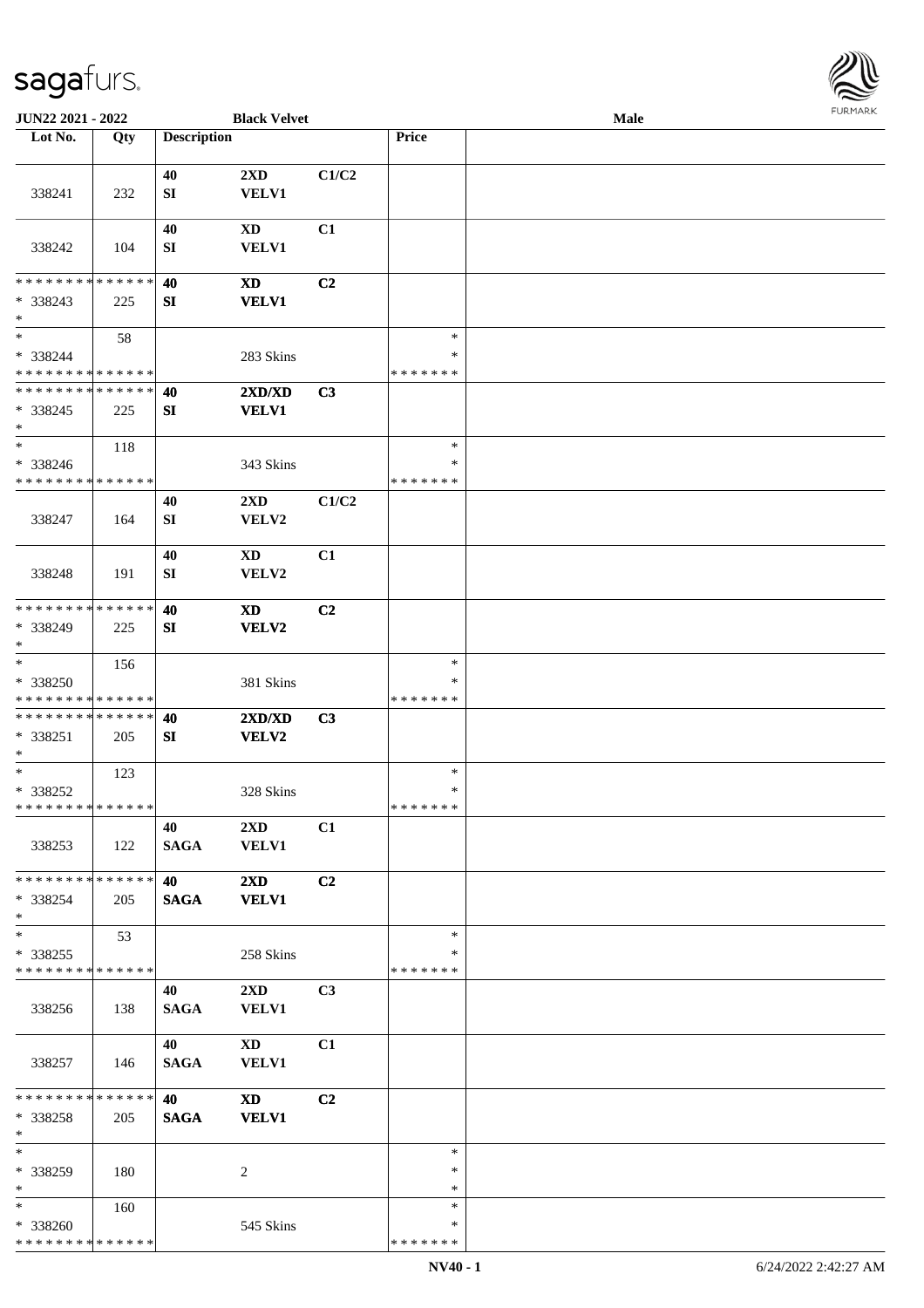

| JUN22 2021 - 2022                       |     |                    | <b>Black Velvet</b>                     |       |                    | Male |
|-----------------------------------------|-----|--------------------|-----------------------------------------|-------|--------------------|------|
| Lot No.                                 | Qty | <b>Description</b> |                                         |       | Price              |      |
|                                         |     |                    |                                         |       |                    |      |
| **************                          |     | 40                 | <b>XD</b>                               | C3    |                    |      |
| * 338261                                | 205 | <b>SAGA</b>        | <b>VELV1</b>                            |       |                    |      |
| $\ast$<br>$*$                           |     |                    |                                         |       | $\ast$             |      |
| * 338262                                | 167 |                    |                                         |       | *                  |      |
| * * * * * * * * * * * * * *             |     |                    | 372 Skins                               |       | * * * * * * *      |      |
|                                         |     | 40                 | $2\mathbf{X}\mathbf{D}$                 | C1    |                    |      |
| 338263                                  | 160 | <b>SAGA</b>        | VELV2                                   |       |                    |      |
|                                         |     |                    |                                         |       |                    |      |
| * * * * * * * * * * * * * *             |     | 40                 | $2\mathbf{X}\mathbf{D}$                 | C2    |                    |      |
| * 338264                                | 205 | <b>SAGA</b>        | <b>VELV2</b>                            |       |                    |      |
| $\ast$                                  |     |                    |                                         |       |                    |      |
| $*$                                     | 190 |                    |                                         |       | $\ast$             |      |
| * 338265                                |     |                    | 395 Skins                               |       | $\ast$             |      |
| * * * * * * * * * * * * * *             |     |                    |                                         |       | * * * * * * *      |      |
| * * * * * * * * * * * * * *             |     | 40                 | $2\mathbf{X}\mathbf{D}$                 | C3    |                    |      |
| * 338266                                | 195 | <b>SAGA</b>        | <b>VELV2</b>                            |       |                    |      |
| $*$                                     |     |                    |                                         |       |                    |      |
| $\ast$                                  | 46  |                    |                                         |       | $\ast$             |      |
| * 338267                                |     |                    | 241 Skins                               |       | ∗                  |      |
| * * * * * * * * * * * * * *             |     |                    |                                         |       | * * * * * * *      |      |
|                                         |     | 40                 | $\mathbf{X}\mathbf{D}$                  | C1    |                    |      |
| 338268                                  | 222 | <b>SAGA</b>        | VELV2                                   |       |                    |      |
| * * * * * * * * * * * * * *             |     |                    |                                         |       |                    |      |
|                                         |     | 40                 | <b>XD</b>                               | C2    |                    |      |
| * 338269<br>$*$                         | 205 | <b>SAGA</b>        | <b>VELV2</b>                            |       |                    |      |
| $\overline{\phantom{1}}$                |     |                    |                                         |       | $\ast$             |      |
| * 338270                                | 180 |                    | $\sqrt{2}$                              |       | $\ast$             |      |
| $\ast$                                  |     |                    |                                         |       | $\ast$             |      |
| $\ast$                                  |     |                    |                                         |       | $\ast$             |      |
| * 338271                                | 180 |                    | 3                                       |       | $\ast$             |      |
| $\ast$                                  |     |                    |                                         |       | $\ast$             |      |
| $\ast$                                  |     |                    |                                         |       | $\ast$             |      |
| $* 338272$                              | 180 |                    | 4                                       |       | $\ast$             |      |
| $*$                                     |     |                    |                                         |       | $\ast$             |      |
| $*$                                     | 157 |                    |                                         |       | $\ast$             |      |
| * 338273                                |     |                    | 902 Skins                               |       | ∗                  |      |
| * * * * * * * * * * * * * *             |     |                    |                                         |       | * * * * * * *      |      |
| * * * * * * * * * * * * * * *           |     | 40                 | XD                                      | C3    |                    |      |
| $* 338274$                              | 205 | <b>SAGA</b>        | <b>VELV2</b>                            |       |                    |      |
| $*$                                     |     |                    |                                         |       |                    |      |
| $\ast$                                  |     |                    |                                         |       | $\ast$             |      |
| $* 338275$                              | 180 |                    | $\overline{c}$                          |       | $\ast$             |      |
| $*$<br>$\ast$                           |     |                    |                                         |       | *<br>$\ast$        |      |
|                                         | 137 |                    |                                         |       |                    |      |
| * 338276<br>* * * * * * * * * * * * * * |     |                    | 522 Skins                               |       | *<br>* * * * * * * |      |
|                                         |     |                    |                                         |       |                    |      |
| 338277                                  | 135 | 40<br><b>SROY</b>  | $2\mathbf{X}\mathbf{D}$<br><b>VELV1</b> | C1/C2 |                    |      |
|                                         |     |                    |                                         |       |                    |      |
|                                         |     | 40                 | <b>XD</b>                               | C1    |                    |      |
| 338278                                  | 164 | <b>SROY</b>        | VELV1                                   |       |                    |      |
|                                         |     |                    |                                         |       |                    |      |
| * * * * * * * * * * * * * *             |     | 40                 | <b>XD</b>                               | C2    |                    |      |
| * 338279                                | 177 | <b>SROY</b>        | <b>VELV1</b>                            |       |                    |      |
| $\ast$                                  |     |                    |                                         |       |                    |      |
| $*$                                     | 190 |                    |                                         |       | $\ast$             |      |
| * 338280                                |     |                    | 367 Skins                               |       | ∗                  |      |
| * * * * * * * * * * * * * *             |     |                    |                                         |       | * * * * * * *      |      |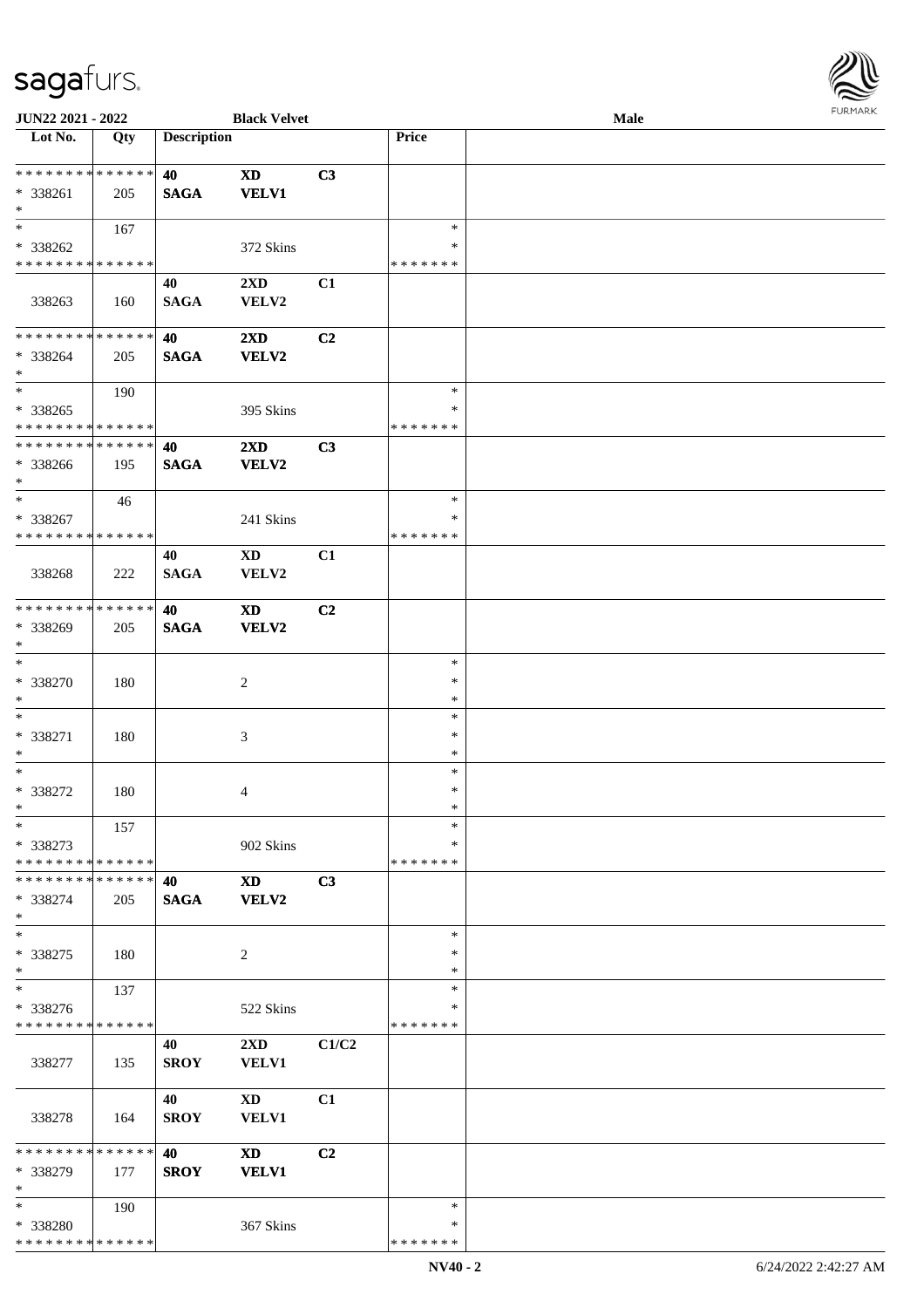

| JUN22 2021 - 2022                       |     |                    | <b>Black Velvet</b>              |       |                   | Male |  |  |
|-----------------------------------------|-----|--------------------|----------------------------------|-------|-------------------|------|--|--|
| Lot No.                                 | Qty | <b>Description</b> |                                  |       | Price             |      |  |  |
| 338281                                  | 163 | 40<br><b>SROY</b>  | 2XD/XD<br><b>VELV1</b>           | C3    |                   |      |  |  |
| 338282                                  | 153 | 40<br><b>SROY</b>  | $2\mathbf{X}\mathbf{D}$<br>VELV2 | C1/C2 |                   |      |  |  |
| 338283                                  | 137 | 40<br><b>SROY</b>  | 2XD<br>VELV2                     | C3    |                   |      |  |  |
| **************                          |     | 40                 | <b>XD</b>                        | C1/C2 |                   |      |  |  |
| * 338284<br>$\ast$                      | 205 | <b>SROY</b>        | <b>VELV2</b>                     |       |                   |      |  |  |
| $\ast$                                  |     |                    |                                  |       | $\ast$            |      |  |  |
| $*338285$<br>$\ast$                     | 180 |                    | 2                                |       | $\ast$<br>$\ast$  |      |  |  |
| $\overline{\ast}$                       |     |                    |                                  |       | $\ast$            |      |  |  |
| $*338286$                               | 180 |                    | $\boldsymbol{\mathfrak{Z}}$      |       | $\ast$            |      |  |  |
| $*$                                     |     |                    |                                  |       | $\ast$            |      |  |  |
| $*$                                     | 67  |                    |                                  |       | $\ast$            |      |  |  |
| * 338287<br>* * * * * * * * * * * * * * |     |                    | 632 Skins                        |       | $\ast$<br>******* |      |  |  |
|                                         |     | 40                 | $\mathbf{X}\mathbf{D}$           | C3    |                   |      |  |  |
| 338288                                  | 223 | <b>SROY</b>        | VELV2                            |       |                   |      |  |  |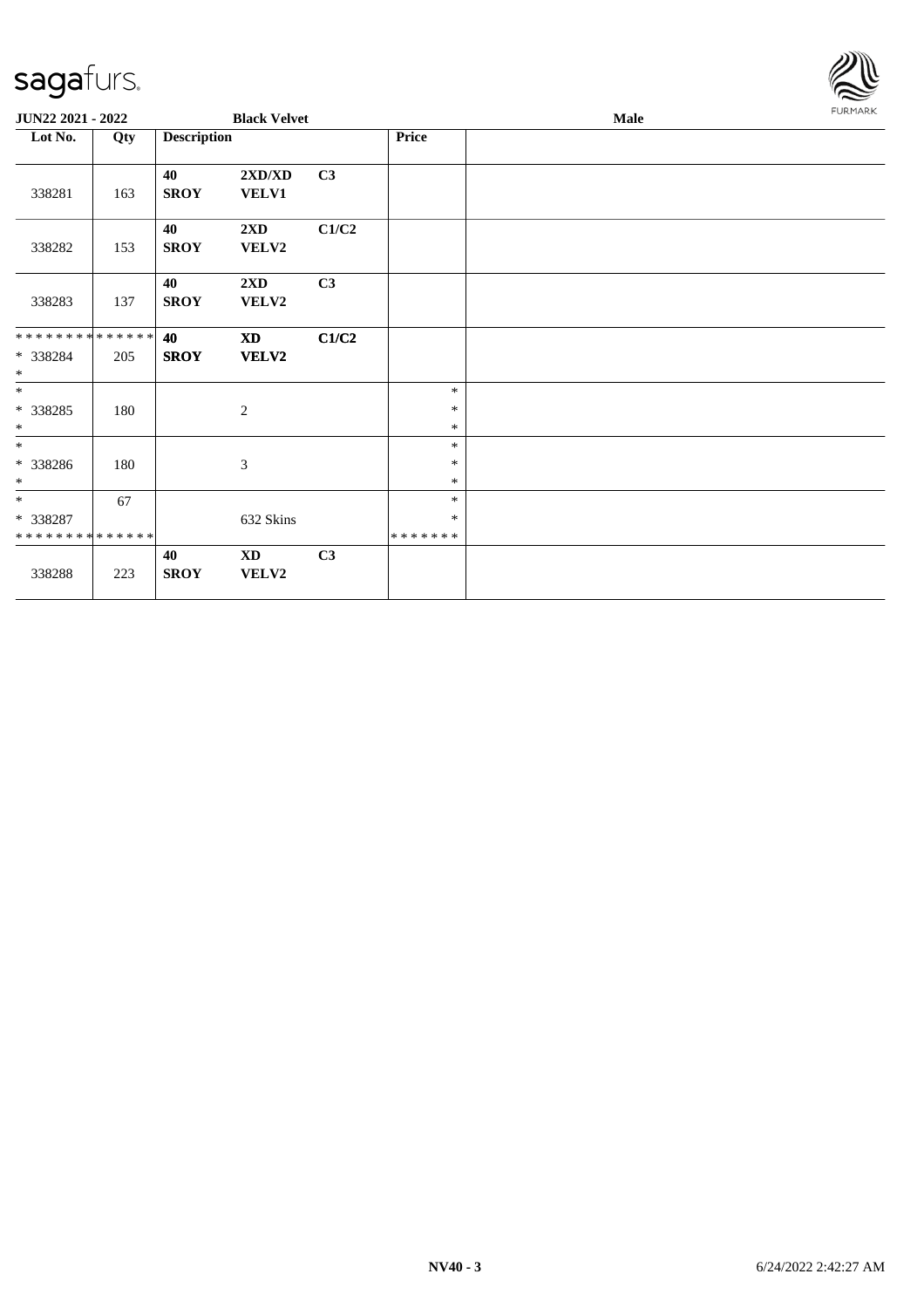

| JUN22 2021 - 2022                       |     |                    | <b>Black Velvet</b>     |                |               | <b>Male</b> |  |
|-----------------------------------------|-----|--------------------|-------------------------|----------------|---------------|-------------|--|
| Lot No.                                 | Qty | <b>Description</b> |                         |                | Price         |             |  |
|                                         |     |                    |                         |                |               |             |  |
|                                         |     | 30                 | <b>Black</b>            | C1/C2          |               |             |  |
| 338341                                  | 133 | SI                 | VELV1                   |                |               |             |  |
|                                         |     |                    |                         |                |               |             |  |
| * * * * * * * * * * * * * *             |     | 30                 | $2\mathbf{X}\mathbf{D}$ | C1             |               |             |  |
| * 338342                                | 245 | SI                 | <b>VELV1</b>            |                |               |             |  |
| $\ast$                                  |     |                    |                         |                |               |             |  |
| $\overline{\ast}$                       |     |                    |                         |                | $\ast$        |             |  |
|                                         | 46  |                    |                         |                | $\ast$        |             |  |
| * 338343<br>* * * * * * * * * * * * * * |     |                    | 291 Skins               |                |               |             |  |
|                                         |     |                    |                         |                | * * * * * * * |             |  |
| * * * * * * * * * * * * * *             |     | 30                 | $2\mathbf{X}\mathbf{D}$ | C <sub>2</sub> |               |             |  |
| * 338344                                | 245 | SI                 | <b>VELV1</b>            |                |               |             |  |
| $*$                                     |     |                    |                         |                |               |             |  |
| $*$                                     | 103 |                    |                         |                | $\ast$        |             |  |
| $* 338345$                              |     |                    | 348 Skins               |                | $\ast$        |             |  |
| * * * * * * * * * * * * * *             |     |                    |                         |                | *******       |             |  |
|                                         |     | 30                 | 2XD                     | C3             |               |             |  |
| 338346                                  | 217 | SI                 | VELV1                   |                |               |             |  |
|                                         |     |                    |                         |                |               |             |  |
| * * * * * * * * * * * * * *             |     | 30                 | <b>XD</b>               | C1             |               |             |  |
| * 338347                                | 245 | SI                 | <b>VELV1</b>            |                |               |             |  |
| $*$                                     |     |                    |                         |                |               |             |  |
| $*$                                     | 142 |                    |                         |                | $\ast$        |             |  |
| * 338348                                |     |                    | 387 Skins               |                | ∗             |             |  |
| * * * * * * * * * * * * * *             |     |                    |                         |                | *******       |             |  |
| * * * * * * * * * * * * * * *           |     |                    |                         |                |               |             |  |
|                                         |     | 30                 | XD                      | C <sub>2</sub> |               |             |  |
| * 338349                                | 245 | SI                 | <b>VELV1</b>            |                |               |             |  |
| $*$                                     |     |                    |                         |                |               |             |  |
| $*$                                     |     |                    |                         |                | $\ast$        |             |  |
| * 338350                                | 220 |                    | $\overline{c}$          |                | $\ast$        |             |  |
| $*$                                     |     |                    |                         |                | $\ast$        |             |  |
| $*$                                     |     |                    |                         |                | $\ast$        |             |  |
| $* 338351$                              | 220 |                    | 3                       |                | $\ast$        |             |  |
| $*$                                     |     |                    |                         |                | $\ast$        |             |  |
| $*$                                     |     |                    |                         |                | $\ast$        |             |  |
| $* 338352$                              | 239 |                    | 4                       |                | $\ast$        |             |  |
| $*$                                     |     |                    |                         |                | $\ast$        |             |  |
| $*$                                     | 42  |                    |                         |                | $\ast$        |             |  |
| * 338353                                |     |                    | 966 Skins               |                | ∗             |             |  |
| * * * * * * * * * * * * * *             |     |                    |                         |                | *******       |             |  |
| * * * * * * * * * * * * * * *           |     | 30                 | <b>XD</b>               | C3             |               |             |  |
| $*338354$                               | 245 | SI                 | <b>VELV1</b>            |                |               |             |  |
| $*$                                     |     |                    |                         |                |               |             |  |
| $*$                                     |     |                    |                         |                | $\ast$        |             |  |
|                                         | 216 |                    |                         |                | $\ast$        |             |  |
| * 338355<br>* * * * * * * * * * * * * * |     |                    | 461 Skins               |                | *******       |             |  |
| * * * * * * * * * * * * * * *           |     |                    |                         |                |               |             |  |
|                                         |     | 30                 | $2\mathbf{X}\mathbf{D}$ | C1             |               |             |  |
| * 338356                                | 245 | SI                 | VELV2                   |                |               |             |  |
| $*$                                     |     |                    |                         |                |               |             |  |
| $*$                                     | 59  |                    |                         |                | $\ast$        |             |  |
| * 338357                                |     |                    | 304 Skins               |                | ∗             |             |  |
| * * * * * * * * * * * * * *             |     |                    |                         |                | *******       |             |  |
|                                         |     | 30                 | $2\mathbf{X}\mathbf{D}$ | C <sub>2</sub> |               |             |  |
| 338358                                  | 281 | SI                 | VELV2                   |                |               |             |  |
|                                         |     |                    |                         |                |               |             |  |
|                                         |     | 30                 | 2XD                     | C3             |               |             |  |
| 338359                                  | 104 | SI                 | VELV2                   |                |               |             |  |
|                                         |     |                    |                         |                |               |             |  |
| * * * * * * * * * * * * * * *           |     | 30                 | <b>XD</b>               | C1             |               |             |  |
| * 338360                                | 245 | SI                 | VELV2                   |                |               |             |  |
| $\ast$                                  |     |                    |                         |                |               |             |  |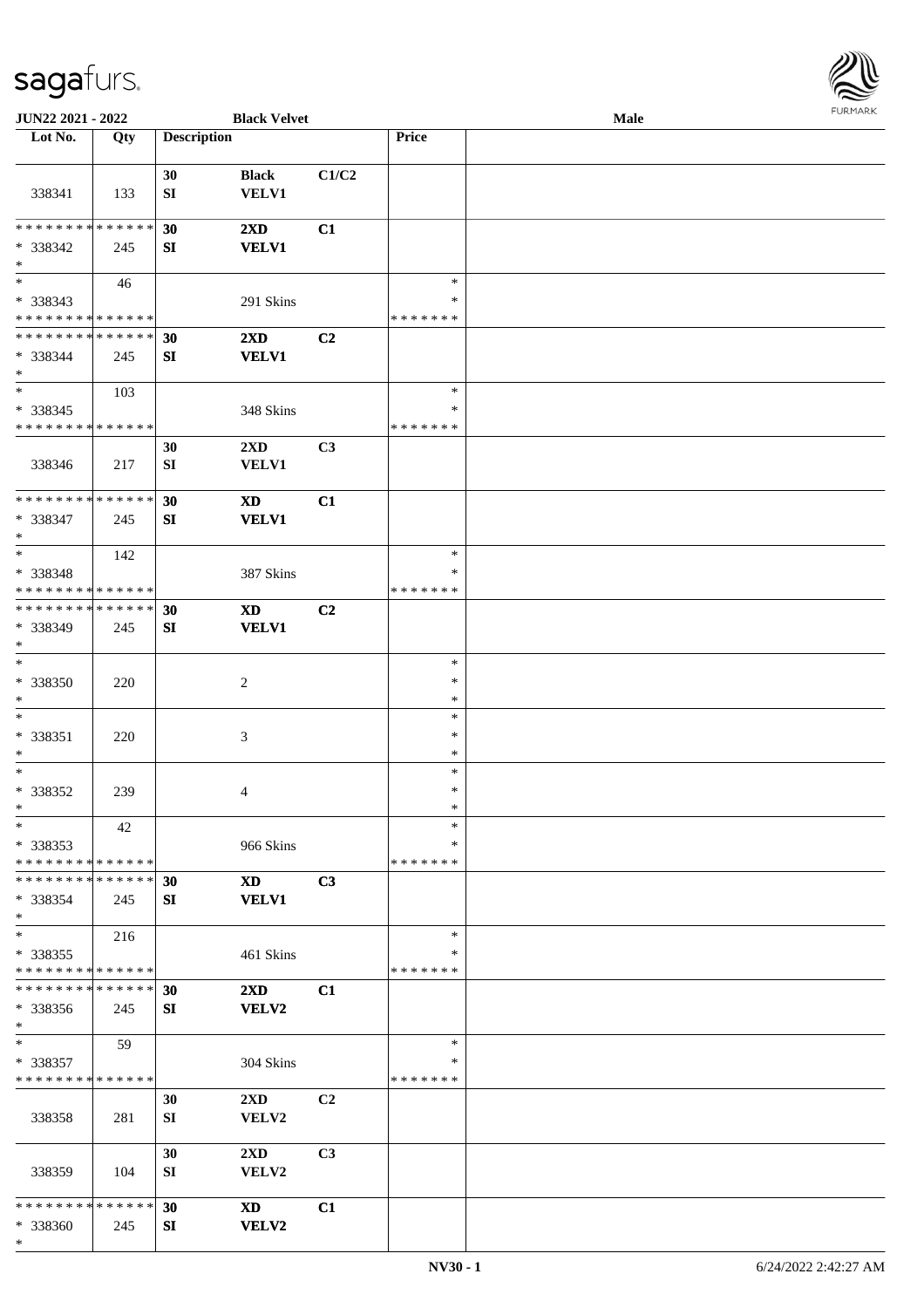

| JUN22 2021 - 2022             |     |                    | <b>Black Velvet</b>     |                |               | Male |  |
|-------------------------------|-----|--------------------|-------------------------|----------------|---------------|------|--|
| Lot No.                       | Qty | <b>Description</b> |                         |                | Price         |      |  |
|                               |     |                    |                         |                |               |      |  |
| $\ast$                        |     | 30                 | <b>XD</b>               | C1             | $\ast$        |      |  |
| * 338361                      | 220 | SI                 | VELV2                   |                | $\ast$        |      |  |
| $\ast$                        |     |                    |                         |                | $\ast$        |      |  |
| $*$                           |     |                    |                         |                | $\ast$        |      |  |
|                               | 49  |                    |                         |                |               |      |  |
| * 338362                      |     |                    | 514 Skins               |                | ∗             |      |  |
| * * * * * * * * * * * * * *   |     |                    |                         |                | * * * * * * * |      |  |
| * * * * * * * * * * * * * *   |     | 30                 | <b>XD</b>               | C2             |               |      |  |
| * 338363                      | 245 | ${\bf S}{\bf I}$   | <b>VELV2</b>            |                |               |      |  |
| $*$                           |     |                    |                         |                |               |      |  |
| $\ast$                        |     |                    |                         |                | $\ast$        |      |  |
| * 338364                      | 220 |                    | $\overline{c}$          |                | $\ast$        |      |  |
| $\ast$                        |     |                    |                         |                | $\ast$        |      |  |
| $\ast$                        |     |                    |                         |                | $\ast$        |      |  |
| $* 338365$                    | 220 |                    | 3                       |                | $\ast$        |      |  |
| $\ast$                        |     |                    |                         |                | $\ast$        |      |  |
| $\ast$                        |     |                    |                         |                | $\ast$        |      |  |
|                               | 167 |                    |                         |                |               |      |  |
| * 338366                      |     |                    | 852 Skins               |                | $\ast$        |      |  |
| * * * * * * * * * * * * * *   |     |                    |                         |                | * * * * * * * |      |  |
|                               |     | 30                 | XD                      | C3             |               |      |  |
| 338367                        | 257 | ${\bf SI}$         | VELV2                   |                |               |      |  |
|                               |     |                    |                         |                |               |      |  |
| * * * * * * * * * * * * * *   |     | 30                 | <b>Black</b>            | C1/C2          |               |      |  |
| * 338368                      | 225 | <b>SAGA</b>        | <b>VELV1</b>            |                |               |      |  |
| $*$                           |     |                    |                         |                |               |      |  |
| $\ast$                        | 30  |                    |                         |                | $\ast$        |      |  |
| * 338369                      |     |                    | 255 Skins               |                | $\ast$        |      |  |
| * * * * * * * * * * * * * *   |     |                    |                         |                | * * * * * * * |      |  |
|                               |     |                    |                         |                |               |      |  |
|                               |     | 30                 | $2\mathbf{X}\mathbf{D}$ | C1             |               |      |  |
| 338370                        | 197 | <b>SAGA</b>        | <b>VELV1</b>            |                |               |      |  |
|                               |     |                    |                         |                |               |      |  |
| * * * * * * * * * * * * * *   |     | 30                 | 2XD                     | C2             |               |      |  |
| * 338371                      | 225 | <b>SAGA</b>        | <b>VELV1</b>            |                |               |      |  |
| $*$                           |     |                    |                         |                |               |      |  |
| $\ast$                        | 200 |                    |                         |                | $\ast$        |      |  |
| $* 338372$                    |     |                    | 425 Skins               |                | $\ast$        |      |  |
| * * * * * * * * * * * * * *   |     |                    |                         |                | *******       |      |  |
| * * * * * * * * * * * * * * * |     | 30                 | $2\mathbf{X}\mathbf{D}$ | C3             |               |      |  |
| * 338373                      | 225 | <b>SAGA</b>        | <b>VELV1</b>            |                |               |      |  |
| $*$                           |     |                    |                         |                |               |      |  |
| $*$                           | 101 |                    |                         |                | $\ast$        |      |  |
|                               |     |                    |                         |                | ∗             |      |  |
| * 338374                      |     |                    | 326 Skins               |                |               |      |  |
| * * * * * * * * * * * * * *   |     |                    |                         |                | * * * * * * * |      |  |
|                               |     | 30                 | XD                      | C1             |               |      |  |
| 338375                        | 164 | <b>SAGA</b>        | <b>VELV1</b>            |                |               |      |  |
|                               |     |                    |                         |                |               |      |  |
| **************                |     | 30 <sup>1</sup>    | <b>XD</b>               | C3             |               |      |  |
| * 338376                      | 225 | <b>SAGA</b>        | <b>VELV1</b>            |                |               |      |  |
| $*$                           |     |                    |                         |                |               |      |  |
| $\ast$                        |     |                    |                         |                | $\ast$        |      |  |
| * 338377                      | 200 |                    | $\overline{c}$          |                | $\ast$        |      |  |
| $*$                           |     |                    |                         |                | $\ast$        |      |  |
| $*$                           | 179 |                    |                         |                | $\ast$        |      |  |
|                               |     |                    |                         |                | $\ast$        |      |  |
| * 338378                      |     |                    | 604 Skins               |                |               |      |  |
| * * * * * * * * * * * * * *   |     |                    |                         |                | * * * * * * * |      |  |
|                               |     | 30                 | <b>Black</b>            | C1             |               |      |  |
| 338379                        | 98  | <b>SAGA</b>        | VELV2                   |                |               |      |  |
|                               |     |                    |                         |                |               |      |  |
|                               |     | 30                 | <b>Black</b>            | C <sub>2</sub> |               |      |  |
| 338380                        | 199 | <b>SAGA</b>        | VELV2                   |                |               |      |  |
|                               |     |                    |                         |                |               |      |  |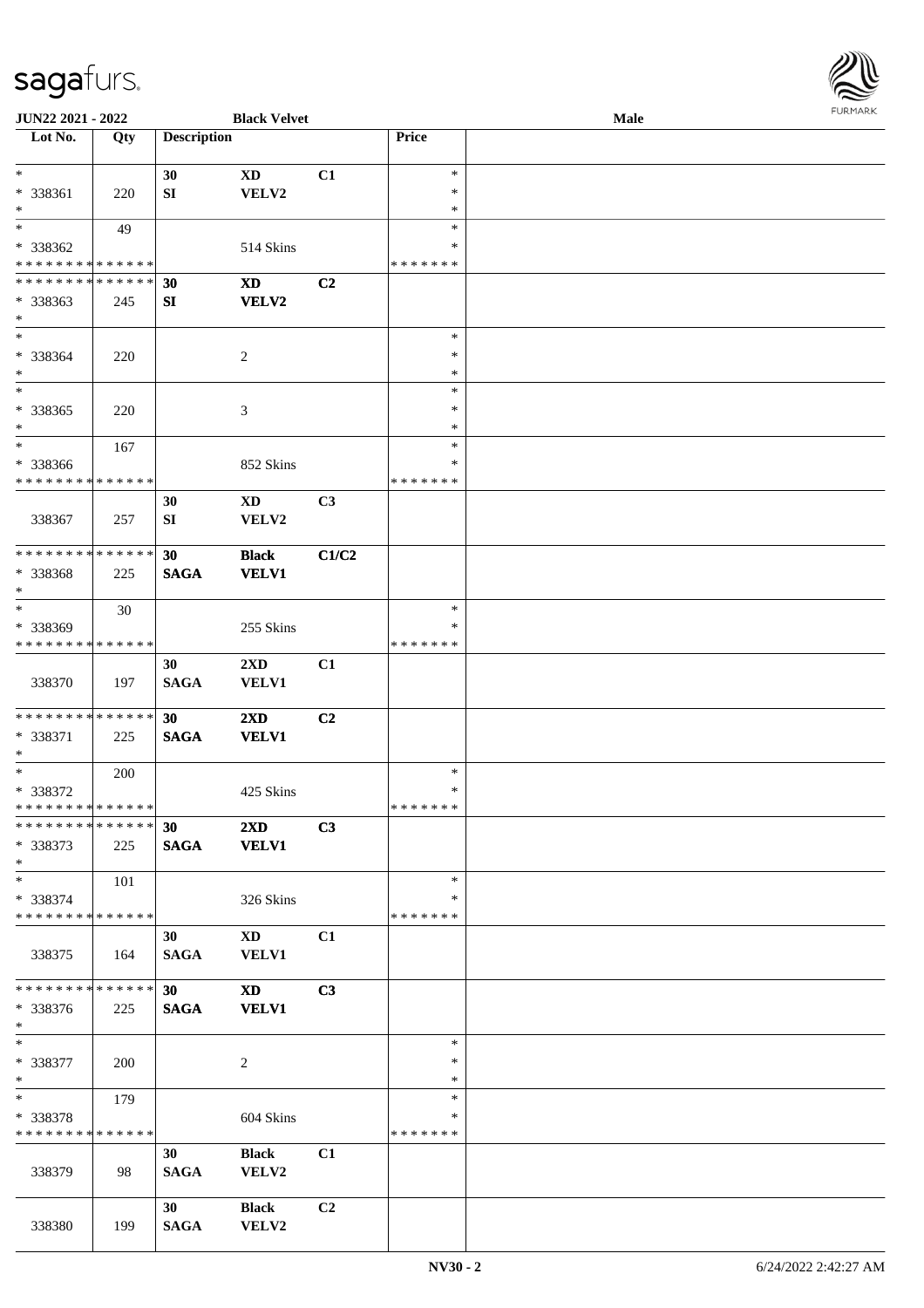

| JUN22 2021 - 2022             |     |                    | <b>Black Velvet</b>     |       |               | Male |
|-------------------------------|-----|--------------------|-------------------------|-------|---------------|------|
| Lot No.                       | Qty | <b>Description</b> |                         |       | Price         |      |
|                               |     |                    |                         |       |               |      |
| ******** <mark>******</mark>  |     | 30                 | $2\mathbf{X}\mathbf{D}$ | C1    |               |      |
| * 338381                      | 225 | <b>SAGA</b>        | VELV2                   |       |               |      |
| $*$                           |     |                    |                         |       |               |      |
| $*$                           | 207 |                    |                         |       | $\ast$        |      |
|                               |     |                    |                         |       | ∗             |      |
| * 338382                      |     |                    | 432 Skins               |       |               |      |
| * * * * * * * * * * * * * *   |     |                    |                         |       | * * * * * * * |      |
| * * * * * * * * * * * * * *   |     | 30                 | 2XD                     | C2    |               |      |
| * 338383                      | 225 | <b>SAGA</b>        | <b>VELV2</b>            |       |               |      |
| $*$                           |     |                    |                         |       |               |      |
| $*$                           |     |                    |                         |       | $\ast$        |      |
| * 338384                      | 200 |                    | $\overline{c}$          |       | $\ast$        |      |
| $\ast$                        |     |                    |                         |       | $\ast$        |      |
| $*$                           |     |                    |                         |       | $\ast$        |      |
| * 338385                      | 200 |                    | 3                       |       | $\ast$        |      |
| $\ast$                        |     |                    |                         |       | $\ast$        |      |
| $\ast$                        |     |                    |                         |       |               |      |
|                               |     |                    |                         |       | $\ast$        |      |
| * 338386                      | 200 |                    | 4                       |       | $\ast$        |      |
| $*$                           |     |                    |                         |       | $\ast$        |      |
| $\ast$                        | 73  |                    |                         |       | $\ast$        |      |
| * 338387                      |     |                    | 898 Skins               |       | ∗             |      |
| * * * * * * * * * * * * * *   |     |                    |                         |       | *******       |      |
| * * * * * * * * * * * * * * * |     | 30                 | 2XD                     | C3    |               |      |
| * 338388                      | 225 | <b>SAGA</b>        | VELV2                   |       |               |      |
| $*$                           |     |                    |                         |       |               |      |
| $*$                           |     |                    |                         |       | $\ast$        |      |
|                               |     |                    |                         |       | $\ast$        |      |
| * 338389                      | 200 |                    | $\overline{c}$          |       |               |      |
| $*$                           |     |                    |                         |       | $\ast$        |      |
| $*$                           | 47  |                    |                         |       | $\ast$        |      |
| * 338390                      |     |                    | 472 Skins               |       | $\ast$        |      |
| * * * * * * * * * * * * * *   |     |                    |                         |       | *******       |      |
| * * * * * * * * * * * * * * * |     | 30                 | <b>XD</b>               | C1    |               |      |
| * 338391                      | 225 | <b>SAGA</b>        | <b>VELV2</b>            |       |               |      |
| $*$                           |     |                    |                         |       |               |      |
| $*$                           |     |                    |                         |       | $\ast$        |      |
| $* 338392$                    | 200 |                    | $\overline{c}$          |       | $\ast$        |      |
| $*$                           |     |                    |                         |       | $\ast$        |      |
| $\ast$                        |     |                    |                         |       |               |      |
|                               |     |                    |                         |       | $\ast$        |      |
| * 338393                      | 200 |                    | 3                       |       | $\ast$        |      |
| $*$                           |     |                    |                         |       | $\ast$        |      |
| $*$                           | 195 |                    |                         |       | $\ast$        |      |
| * 338394                      |     |                    | 820 Skins               |       | ∗             |      |
| * * * * * * * * * * * * * * * |     |                    |                         |       | *******       |      |
| * * * * * * * * * * * * * * * |     | 30                 | <b>XD</b>               | C3    |               |      |
| * 338395                      | 225 | <b>SAGA</b>        | VELV2                   |       |               |      |
| $*$                           |     |                    |                         |       |               |      |
| $\overline{\phantom{0}}$      |     |                    |                         |       | $\ast$        |      |
|                               |     |                    |                         |       | $\ast$        |      |
| * 338396                      | 200 |                    | $\overline{c}$          |       |               |      |
| $*$                           |     |                    |                         |       | $\ast$        |      |
| $\ast$                        |     |                    |                         |       | $\ast$        |      |
| * 338397                      | 200 |                    | 3                       |       | $\ast$        |      |
| $*$                           |     |                    |                         |       | $\ast$        |      |
| $\ast$                        |     |                    |                         |       | $\ast$        |      |
| * 338398                      | 200 |                    | 4                       |       | $\ast$        |      |
| $\ast$                        |     |                    |                         |       | $\ast$        |      |
| $\ast$                        | 13  |                    |                         |       | $\ast$        |      |
| * 338399                      |     |                    | 838 Skins               |       | ∗             |      |
| * * * * * * * * * * * * * *   |     |                    |                         |       | * * * * * * * |      |
|                               |     |                    |                         |       |               |      |
|                               |     | 30                 | <b>Black</b>            | C1/C2 |               |      |
| 338400                        | 125 | <b>SROY</b>        | <b>VELV1</b>            |       |               |      |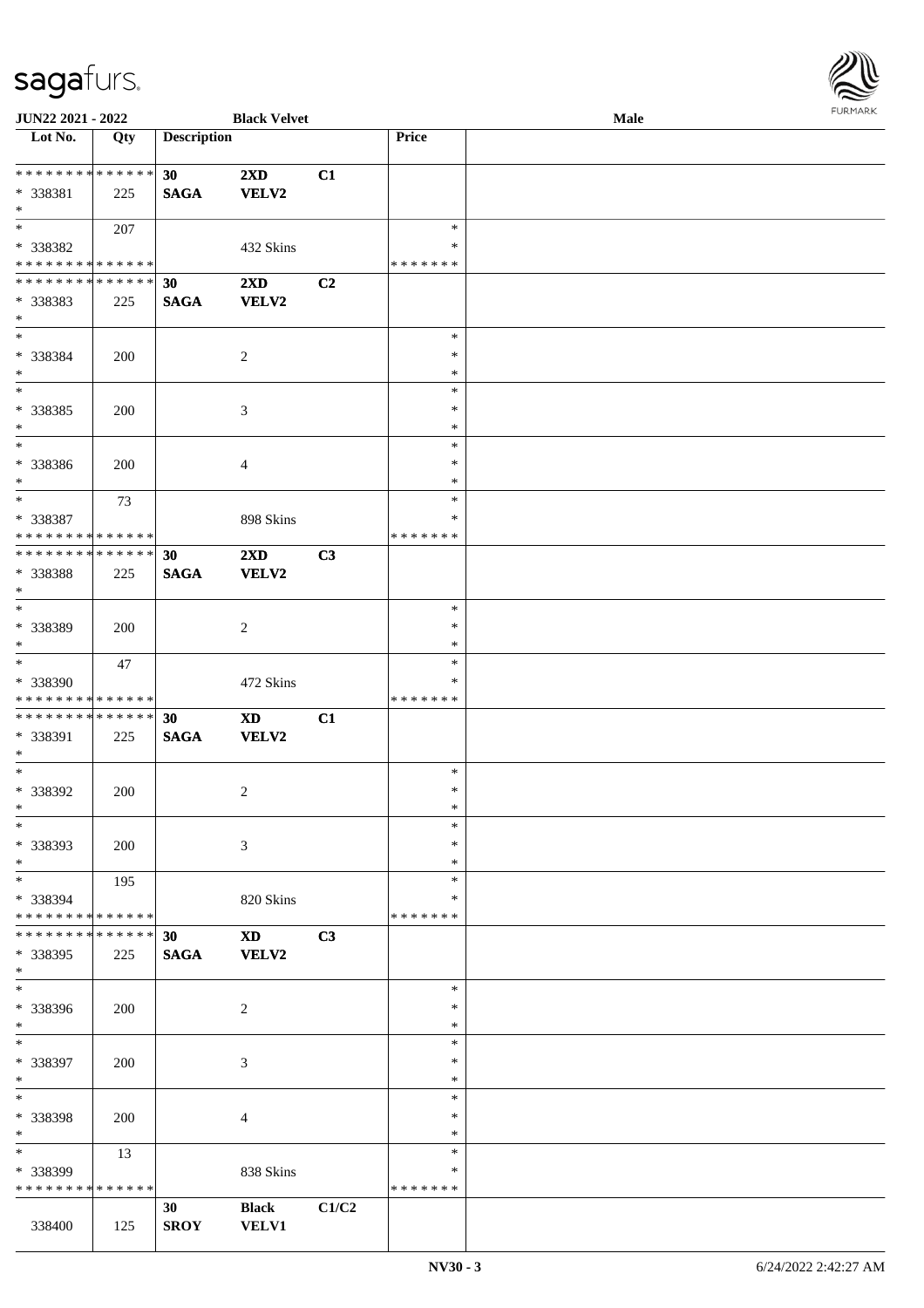

| JUN22 2021 - 2022                                  |     |                    | <b>Black Velvet</b>                     |                |                                   | <b>LOKINKY</b> |  |
|----------------------------------------------------|-----|--------------------|-----------------------------------------|----------------|-----------------------------------|----------------|--|
| Lot No.                                            | Qty | <b>Description</b> |                                         |                | Price                             |                |  |
| 338401                                             | 101 | 30<br><b>SROY</b>  | $2\mathbf{X}\mathbf{D}$<br><b>VELV1</b> | C1             |                                   |                |  |
| 338402                                             | 233 | 30<br><b>SROY</b>  | 2XD<br><b>VELV1</b>                     | C2             |                                   |                |  |
| 338403                                             | 184 | 30<br><b>SROY</b>  | 2XD<br>VELV1                            | C3             |                                   |                |  |
| 338404                                             | 180 | 30<br><b>SROY</b>  | $\mathbf{X}\mathbf{D}$<br><b>VELV1</b>  | C2             |                                   |                |  |
| * * * * * * * * * * * * * *<br>* 338405<br>$*$     | 205 | 30<br><b>SROY</b>  | <b>XD</b><br><b>VELV1</b>               | C3             |                                   |                |  |
| $*$<br>* 338406<br>* * * * * * * * * * * * * *     | 125 |                    | 330 Skins                               |                | $\ast$<br>$\ast$<br>* * * * * * * |                |  |
| 338407                                             | 181 | 30<br><b>SROY</b>  | <b>Black</b><br>VELV2                   | C1/C2          |                                   |                |  |
| 338408                                             | 142 | 30<br><b>SROY</b>  | 2XD<br>VELV2                            | C1             |                                   |                |  |
| * * * * * * * * * * * * * *<br>* 338409<br>$*$     | 205 | 30<br><b>SROY</b>  | $2\mathbf{X}\mathbf{D}$<br>VELV2        | C <sub>2</sub> |                                   |                |  |
| $*$<br>$* 338410$<br>$\ast$                        | 180 |                    | 2                                       |                | $\ast$<br>$\ast$<br>$\ast$        |                |  |
| $*$<br>* 338411<br>* * * * * * * * * * * * * *     | 87  |                    | 472 Skins                               |                | $\ast$<br>$\ast$<br>* * * * * * * |                |  |
| * * * * * * * * * * * * * *<br>* 338412<br>$x =$   | 205 | 30<br><b>SROY</b>  | 2XD<br>VELV2                            | C3             |                                   |                |  |
| $*$<br>* 338413<br>* * * * * * * * * * * * * *     | 126 |                    | 331 Skins                               |                | $\ast$<br>*<br>* * * * * * *      |                |  |
| * * * * * * * * * * * * * *<br>* 338414<br>$*$     | 205 | 30<br><b>SROY</b>  | <b>XD</b><br>VELV2                      | C1             |                                   |                |  |
| $\ast$<br>* 338415<br>* * * * * * * * * * * * * *  | 123 |                    | 328 Skins                               |                | $\ast$<br>∗<br>* * * * * * *      |                |  |
| * * * * * * * * * * * * * * *<br>$* 338416$<br>$*$ | 205 | 30<br><b>SROY</b>  | <b>XD</b><br>VELV2                      | C3             |                                   |                |  |
| $*$<br>* 338417<br>* * * * * * * * * * * * * *     | 171 |                    | 376 Skins                               |                | $\ast$<br>*<br>* * * * * * *      |                |  |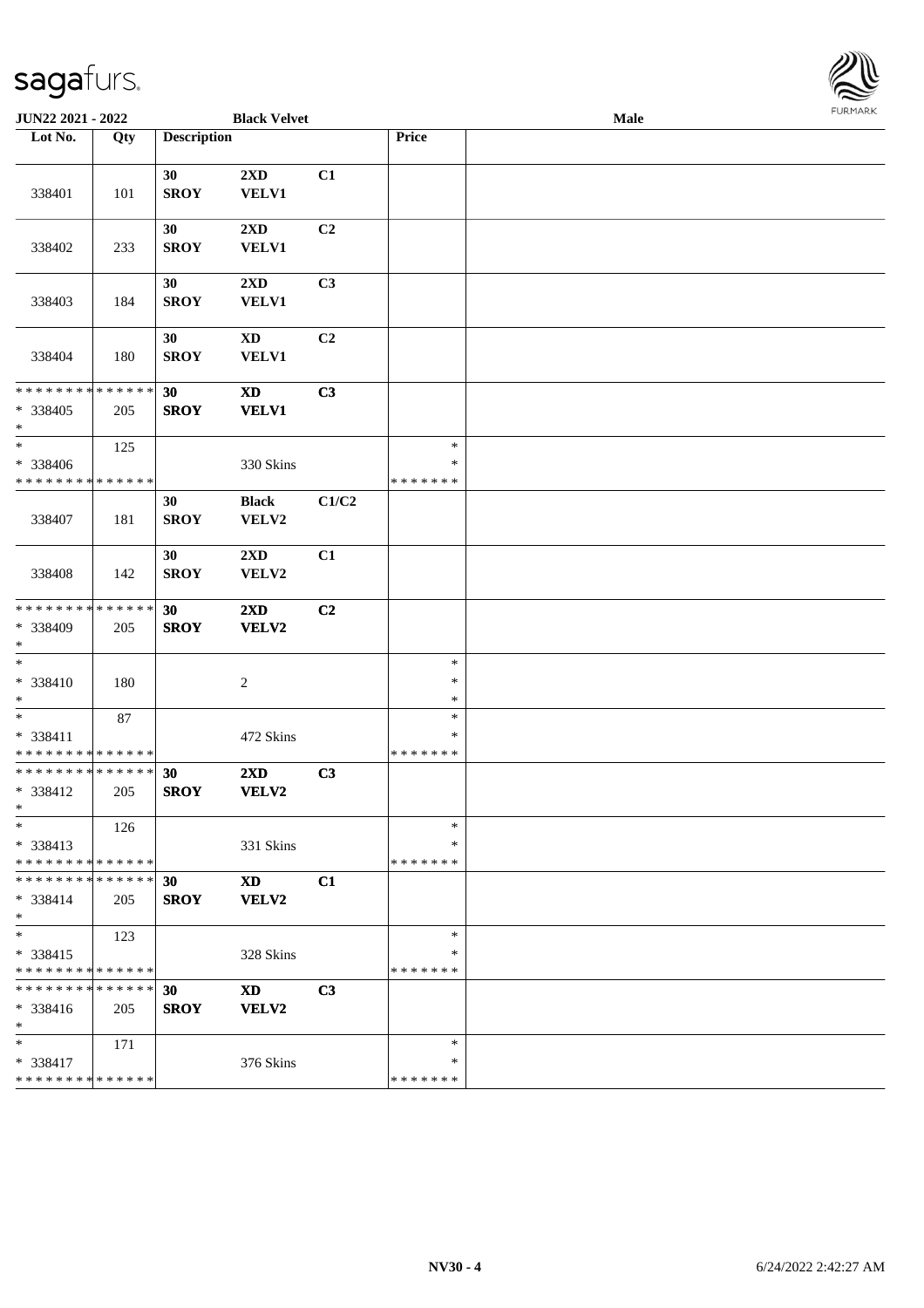

| JUN22 2021 - 2022             |     |                    | <b>Black Velvet</b>     |                |               | <b>Male</b> |  |
|-------------------------------|-----|--------------------|-------------------------|----------------|---------------|-------------|--|
| Lot No.                       | Qty | <b>Description</b> |                         |                | Price         |             |  |
|                               |     |                    |                         |                |               |             |  |
| * * * * * * * * * * * * * *   |     | 20                 | <b>Black</b>            | C1/C2          |               |             |  |
| * 338441                      | 285 | SI                 | <b>VELV1</b>            |                |               |             |  |
| $\ast$                        |     |                    |                         |                |               |             |  |
| $\ast$                        | 191 |                    |                         |                | $\ast$        |             |  |
| * 338442                      |     |                    | 476 Skins               |                | ∗             |             |  |
| * * * * * * * * * * * * * *   |     |                    |                         |                | * * * * * * * |             |  |
|                               |     |                    |                         |                |               |             |  |
|                               |     | 20                 | 2XD                     | C1             |               |             |  |
| 338443                        | 236 | SI                 | <b>VELV1</b>            |                |               |             |  |
|                               |     |                    |                         |                |               |             |  |
| **************                |     | 20                 | $2\mathbf{X}\mathbf{D}$ | C2             |               |             |  |
| * 338444                      | 285 | SI                 | <b>VELV1</b>            |                |               |             |  |
| $\ast$                        |     |                    |                         |                |               |             |  |
| $\ast$                        | 216 |                    |                         |                | $\ast$        |             |  |
| * 338445                      |     |                    | 501 Skins               |                | *             |             |  |
| * * * * * * * * * * * * * *   |     |                    |                         |                | * * * * * * * |             |  |
| * * * * * * * * * * * * * *   |     | 20                 | $2\mathbf{X}\mathbf{D}$ | C3             |               |             |  |
| * 338446                      | 285 | SI                 | <b>VELV1</b>            |                |               |             |  |
| $\ast$                        |     |                    |                         |                |               |             |  |
| $\ast$                        |     |                    |                         |                |               |             |  |
|                               |     |                    |                         |                | $\ast$        |             |  |
| $* 338447$                    | 260 |                    | $\overline{c}$          |                | ∗             |             |  |
| $\ast$                        |     |                    |                         |                | $\ast$        |             |  |
| $\ast$                        | 112 |                    |                         |                | $\ast$        |             |  |
| * 338448                      |     |                    | 657 Skins               |                | ∗             |             |  |
| * * * * * * * * * * * * * *   |     |                    |                         |                | * * * * * * * |             |  |
|                               |     | <b>20</b>          | XD                      | C1             |               |             |  |
| 338449                        | 197 | SI                 | VELV1                   |                |               |             |  |
|                               |     |                    |                         |                |               |             |  |
| **************                |     | 20                 | <b>XD</b>               | C <sub>2</sub> |               |             |  |
| * 338450                      |     | ${\bf S}{\bf I}$   | <b>VELV1</b>            |                |               |             |  |
| $\ast$                        | 285 |                    |                         |                |               |             |  |
|                               |     |                    |                         |                |               |             |  |
| $\ast$                        |     |                    |                         |                | $\ast$        |             |  |
| * 338451                      | 260 |                    | $\sqrt{2}$              |                | $\ast$        |             |  |
| $\ast$                        |     |                    |                         |                | $\ast$        |             |  |
| $\ast$                        | 251 |                    |                         |                | $\ast$        |             |  |
| * 338452                      |     |                    | 796 Skins               |                | $\ast$        |             |  |
| * * * * * * * * * * * * * * * |     |                    |                         |                | *******       |             |  |
| * * * * * * * * * * * * * * * |     | <b>20</b>          | <b>XD</b>               | C3             |               |             |  |
| * 338453                      | 265 | SI                 | <b>VELV1</b>            |                |               |             |  |
| $*$                           |     |                    |                         |                |               |             |  |
| $*$                           | 90  |                    |                         |                | $\ast$        |             |  |
| $* 338454$                    |     |                    | 355 Skins               |                | ∗             |             |  |
| * * * * * * * * * * * * * *   |     |                    |                         |                | * * * * * * * |             |  |
|                               |     |                    |                         |                |               |             |  |
|                               |     | 20                 | <b>Black</b>            | C1/C2          |               |             |  |
| 338455                        | 186 | SI                 | VELV2                   |                |               |             |  |
|                               |     |                    |                         |                |               |             |  |
|                               |     | 20                 | $2\mathbf{X}\mathbf{D}$ | C1             |               |             |  |
| 338456                        | 249 | SI                 | VELV2                   |                |               |             |  |
|                               |     |                    |                         |                |               |             |  |
| * * * * * * * * * * * * * * * |     | 20                 | $2\mathbf{X}\mathbf{D}$ | C2             |               |             |  |
| * 338457                      | 285 | SI                 | <b>VELV2</b>            |                |               |             |  |
| $*$                           |     |                    |                         |                |               |             |  |
| $\ast$                        | 138 |                    |                         |                | $\ast$        |             |  |
| $* 338458$                    |     |                    | 423 Skins               |                | $\ast$        |             |  |
| * * * * * * * * * * * * * *   |     |                    |                         |                | * * * * * * * |             |  |
|                               |     | 20                 | $2\mathbf{X}\mathbf{D}$ | C3             |               |             |  |
|                               |     |                    |                         |                |               |             |  |
| 338459                        | 267 | SI                 | VELV2                   |                |               |             |  |
|                               |     |                    |                         |                |               |             |  |
| * * * * * * * * * * * * * * * |     | 20                 | <b>XD</b>               | C1             |               |             |  |
| * 338460                      | 285 | SI                 | <b>VELV2</b>            |                |               |             |  |
| $*$                           |     |                    |                         |                |               |             |  |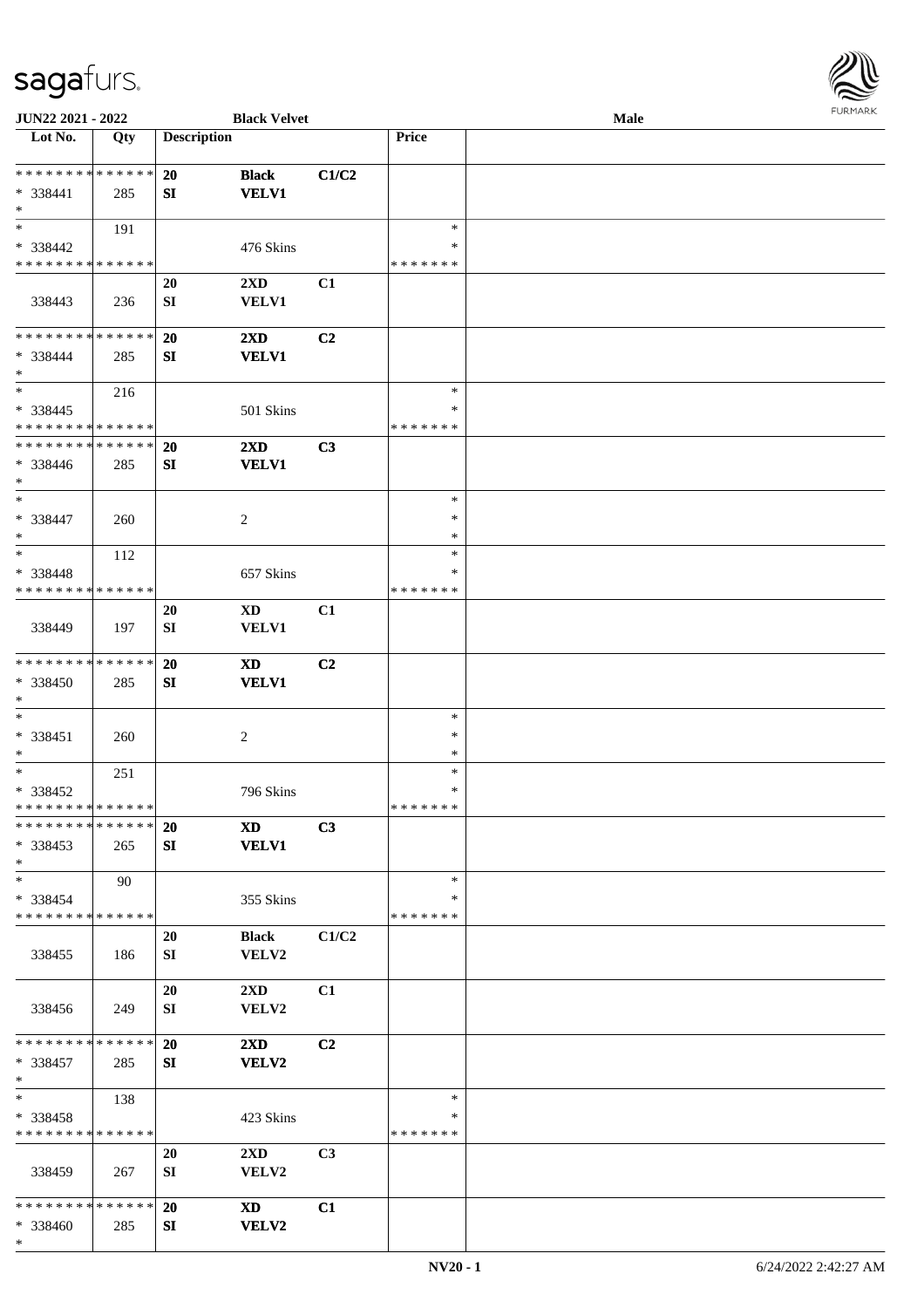

| JUN22 2021 - 2022             |     |                    | <b>Black Velvet</b>     |                |               | Male |  |
|-------------------------------|-----|--------------------|-------------------------|----------------|---------------|------|--|
| Lot No.                       | Qty | <b>Description</b> |                         |                | Price         |      |  |
|                               |     |                    |                         |                |               |      |  |
| $\ast$                        | 58  | 20                 | <b>XD</b>               | C1             | $\ast$        |      |  |
| $* 338461$                    |     | SI                 | VELV2                   |                | *             |      |  |
| * * * * * * * * * * * * * *   |     |                    |                         |                | * * * * * * * |      |  |
| * * * * * * * * * * * * * *   |     | 20                 | <b>XD</b>               | C <sub>2</sub> |               |      |  |
| * 338462                      | 285 | SI                 | <b>VELV2</b>            |                |               |      |  |
| $\ast$                        |     |                    |                         |                |               |      |  |
| $\overline{\phantom{a}^*}$    |     |                    |                         |                | $\ast$        |      |  |
| * 338463                      | 260 |                    | $\sqrt{2}$              |                | $\ast$        |      |  |
| $\ast$                        |     |                    |                         |                | $\ast$        |      |  |
| $_{\ast}$                     |     |                    |                         |                | $\ast$        |      |  |
| * 338464                      | 270 |                    | $\mathfrak{Z}$          |                | $\ast$        |      |  |
| $\ast$                        |     |                    |                         |                | $\ast$        |      |  |
| $\ast$                        | 55  |                    |                         |                | $\ast$        |      |  |
| $* 338465$                    |     |                    | 870 Skins               |                | $\ast$        |      |  |
| * * * * * * * * * * * * * *   |     |                    |                         |                | * * * * * * * |      |  |
|                               |     | 20                 | $\mathbf{X}\mathbf{D}$  | C <sub>3</sub> |               |      |  |
| 338466                        | 212 | SI                 | VELV2                   |                |               |      |  |
|                               |     |                    |                         |                |               |      |  |
|                               |     | 20                 | <b>Black</b>            | C1             |               |      |  |
| 338467                        | 198 | <b>SAGA</b>        | <b>VELV1</b>            |                |               |      |  |
|                               |     |                    |                         |                |               |      |  |
| ******** <mark>******</mark>  |     | 20                 | <b>Black</b>            | C <sub>2</sub> |               |      |  |
| * 338468                      | 265 | <b>SAGA</b>        | <b>VELV1</b>            |                |               |      |  |
| $\ast$                        |     |                    |                         |                |               |      |  |
| $\overline{\phantom{a}^*}$    |     |                    |                         |                | $\ast$        |      |  |
| * 338469                      | 240 |                    | $\overline{c}$          |                | $\ast$        |      |  |
| $\ast$                        |     |                    |                         |                | $\ast$        |      |  |
| $\ast$                        | 154 |                    |                         |                | $\ast$        |      |  |
| * 338470                      |     |                    | 659 Skins               |                | *             |      |  |
| * * * * * * * * * * * * * *   |     |                    |                         |                | * * * * * * * |      |  |
| **************                |     | 20                 | 2XD                     | C1             |               |      |  |
| * 338471                      | 265 | $\mathbf{SAGA}$    | <b>VELV1</b>            |                |               |      |  |
| $\ast$                        |     |                    |                         |                |               |      |  |
| $\ast$                        |     |                    |                         |                | $\ast$        |      |  |
| $* 338472$                    | 240 |                    | $\overline{c}$          |                | $\ast$        |      |  |
| $*$                           |     |                    |                         |                | $\ast$        |      |  |
| $*$                           | 90  |                    |                         |                | $\ast$        |      |  |
| $* 338473$                    |     |                    | 595 Skins               |                | *             |      |  |
| * * * * * * * * * * * * * * * |     |                    |                         |                | * * * * * * * |      |  |
| * * * * * * * * * * * * * * * |     | 20                 | $2\mathbf{X}\mathbf{D}$ | C2             |               |      |  |
| * 338474                      | 265 | <b>SAGA</b>        | <b>VELV1</b>            |                |               |      |  |
| $*$                           |     |                    |                         |                |               |      |  |
| $\ast$                        |     |                    |                         |                | $\ast$        |      |  |
| * 338475                      | 240 |                    | 2                       |                | ∗             |      |  |
| $*$                           |     |                    |                         |                | $\ast$        |      |  |
| $\overline{\phantom{1}}$      |     |                    |                         |                | $\ast$        |      |  |
| * 338476                      | 240 |                    | 3                       |                | *             |      |  |
| $*$                           |     |                    |                         |                | ∗             |      |  |
| $*$                           | 247 |                    |                         |                | $\ast$        |      |  |
| * 338477                      |     |                    | 992 Skins               |                | *             |      |  |
| * * * * * * * * * * * * * *   |     |                    |                         |                | * * * * * * * |      |  |
| **************                |     | 20                 | $2\mathbf{X}\mathbf{D}$ | C <sub>3</sub> |               |      |  |
| * 338478                      | 265 | <b>SAGA</b>        | <b>VELV1</b>            |                |               |      |  |
| $*$                           |     |                    |                         |                |               |      |  |
| $*$                           |     |                    |                         |                | $\ast$        |      |  |
| * 338479                      | 240 |                    | 2                       |                | ∗             |      |  |
| $\ast$                        |     |                    |                         |                | $\ast$        |      |  |
| $*$                           | 268 |                    |                         |                | $\ast$        |      |  |
| * 338480                      |     |                    | 773 Skins               |                | *             |      |  |
| * * * * * * * * * * * * * *   |     |                    |                         |                | * * * * * * * |      |  |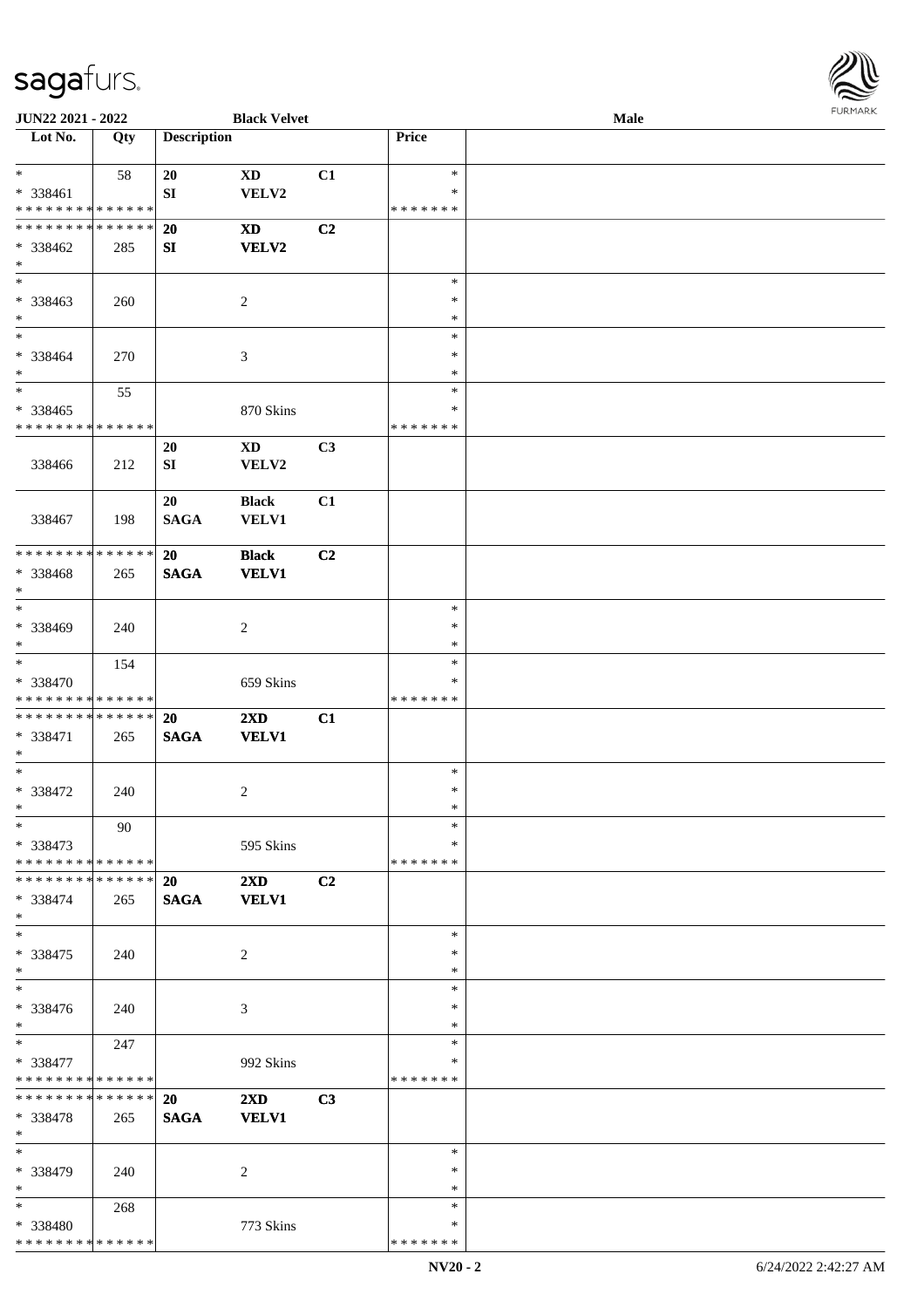

| JUN22 2021 - 2022                         |     |                    | <b>Black Velvet</b> |                |               | Male |  |
|-------------------------------------------|-----|--------------------|---------------------|----------------|---------------|------|--|
| Lot No.                                   | Qty | <b>Description</b> |                     |                | Price         |      |  |
|                                           |     |                    |                     |                |               |      |  |
| **************                            |     | 20                 | <b>XD</b>           | C1             |               |      |  |
| * 338481                                  | 238 | <b>SAGA</b>        | <b>VELV1</b>        |                |               |      |  |
| $\ast$                                    |     |                    |                     |                |               |      |  |
| $*$                                       |     |                    |                     |                | $\ast$        |      |  |
|                                           | 96  |                    |                     |                |               |      |  |
| * 338482                                  |     |                    | 334 Skins           |                | ∗             |      |  |
| * * * * * * * * * * * * * *               |     |                    |                     |                | * * * * * * * |      |  |
| * * * * * * * * * * * * * *               |     | 20                 | <b>XD</b>           | C3             |               |      |  |
| * 338483                                  | 265 | <b>SAGA</b>        | <b>VELV1</b>        |                |               |      |  |
| $\ast$                                    |     |                    |                     |                |               |      |  |
| $\ast$                                    |     |                    |                     |                | $\ast$        |      |  |
| * 338484                                  | 240 |                    | $\overline{c}$      |                | $\ast$        |      |  |
| $\ast$                                    |     |                    |                     |                | $\ast$        |      |  |
| $\ast$                                    | 55  |                    |                     |                | $\ast$        |      |  |
|                                           |     |                    |                     |                | *             |      |  |
| $* 338485$<br>* * * * * * * * * * * * * * |     |                    | 560 Skins           |                |               |      |  |
|                                           |     |                    |                     |                | * * * * * * * |      |  |
|                                           |     | 20                 | <b>Black</b>        | C1             |               |      |  |
| 338486                                    | 192 | <b>SAGA</b>        | VELV2               |                |               |      |  |
|                                           |     |                    |                     |                |               |      |  |
| ******** <mark>******</mark>              |     | <b>20</b>          | <b>Black</b>        | C <sub>2</sub> |               |      |  |
| $* 338487$                                | 265 | <b>SAGA</b>        | <b>VELV2</b>        |                |               |      |  |
| $\ast$                                    |     |                    |                     |                |               |      |  |
| $*$                                       | 43  |                    |                     |                | $\ast$        |      |  |
| * 338488                                  |     |                    | 308 Skins           |                | *             |      |  |
| * * * * * * * * * * * * * *               |     |                    |                     |                | * * * * * * * |      |  |
| **************                            |     |                    |                     |                |               |      |  |
|                                           |     | 20                 | 2XD                 | C1             |               |      |  |
| * 338489                                  | 265 | <b>SAGA</b>        | VELV2               |                |               |      |  |
| $\ast$                                    |     |                    |                     |                |               |      |  |
| $\ast$                                    |     |                    |                     |                | $\ast$        |      |  |
| * 338490                                  | 220 |                    | 2                   |                | $\ast$        |      |  |
| $\ast$                                    |     |                    |                     |                | $\ast$        |      |  |
| $\ast$                                    | 54  |                    |                     |                | $\ast$        |      |  |
| * 338491                                  |     |                    | 539 Skins           |                | *             |      |  |
| * * * * * * * * * * * * * *               |     |                    |                     |                | * * * * * * * |      |  |
| * * * * * * * * * * * * * *               |     | 20                 | 2XD                 | C3             |               |      |  |
| * 338492                                  | 265 | <b>SAGA</b>        | VELV2               |                |               |      |  |
| $*$                                       |     |                    |                     |                |               |      |  |
| $\ast$                                    |     |                    |                     |                | $\ast$        |      |  |
|                                           |     |                    |                     |                |               |      |  |
| * 338493                                  | 240 |                    | 2                   |                | ∗             |      |  |
| $\ast$                                    |     |                    |                     |                | *             |      |  |
| $\ast$                                    | 60  |                    |                     |                | $\ast$        |      |  |
| * 338494                                  |     |                    | 565 Skins           |                | *             |      |  |
| * * * * * * * * * * * * * *               |     |                    |                     |                | * * * * * * * |      |  |
| * * * * * * * * * * * * * * *             |     | <b>20</b>          | <b>XD</b>           | C1             |               |      |  |
| * 338495                                  | 265 | <b>SAGA</b>        | VELV2               |                |               |      |  |
| $*$                                       |     |                    |                     |                |               |      |  |
| $\ast$                                    |     |                    |                     |                | $\ast$        |      |  |
| * 338496                                  | 240 |                    | 2                   |                | ∗             |      |  |
| $*$                                       |     |                    |                     |                | $\ast$        |      |  |
| $\ast$                                    |     |                    |                     |                |               |      |  |
|                                           | 116 |                    |                     |                | $\ast$        |      |  |
| * 338497                                  |     |                    | 621 Skins           |                | *             |      |  |
| * * * * * * * * * * * * * *               |     |                    |                     |                | *******       |      |  |
| * * * * * * * * * * * * * * *             |     | <b>20</b>          | <b>XD</b>           | C3             |               |      |  |
| * 338498                                  | 264 | <b>SAGA</b>        | VELV2               |                |               |      |  |
| $*$                                       |     |                    |                     |                |               |      |  |
| $\ast$                                    | 205 |                    |                     |                | $\ast$        |      |  |
| * 338499                                  |     |                    | 469 Skins           |                | ∗             |      |  |
| * * * * * * * * * * * * * *               |     |                    |                     |                | * * * * * * * |      |  |
|                                           |     |                    |                     |                |               |      |  |
|                                           |     | 20                 | <b>Black</b>        | C1/C2          |               |      |  |
| 338500                                    | 243 | <b>SROY</b>        | <b>VELV1</b>        |                |               |      |  |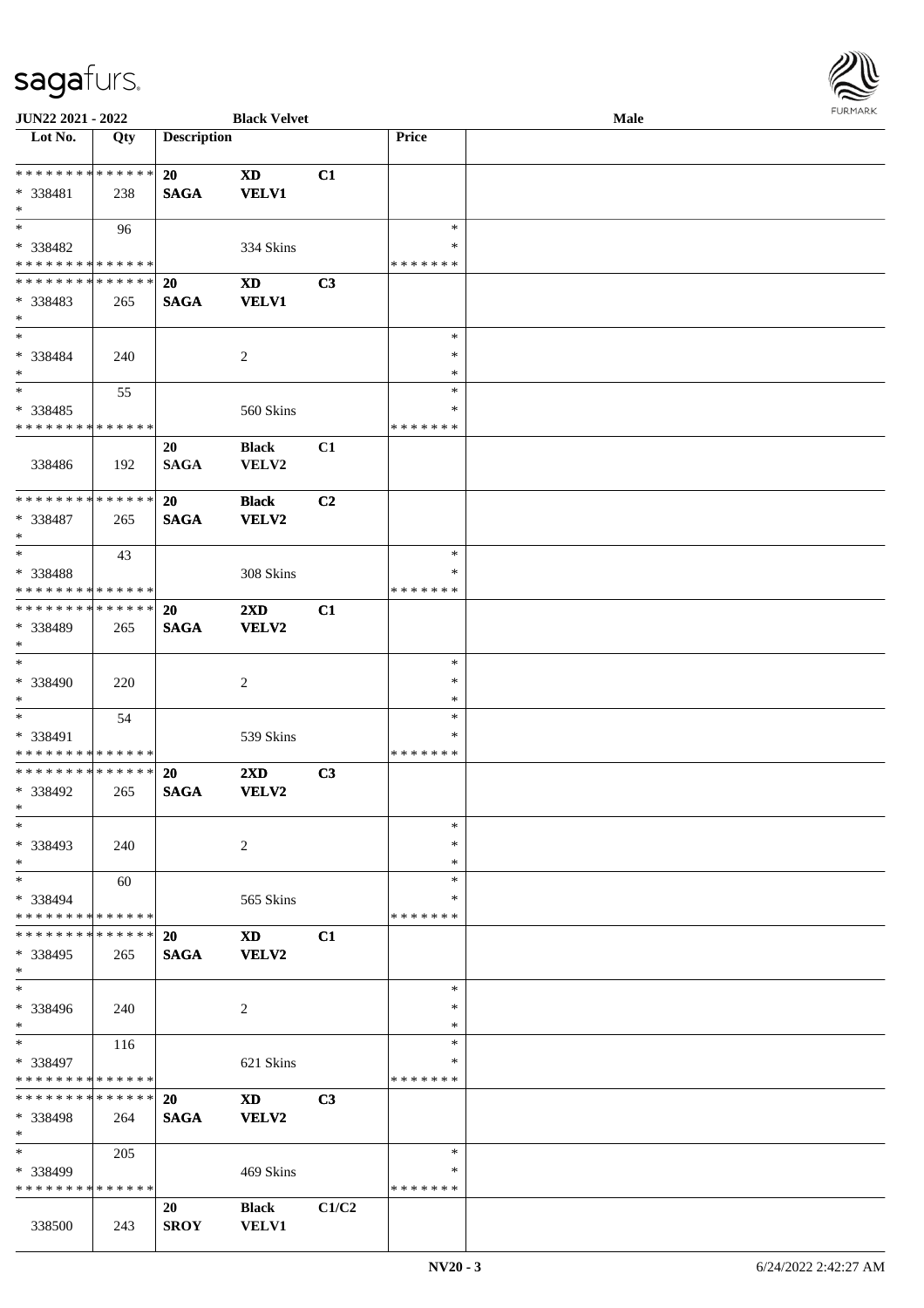

| JUN22 2021 - 2022                       |     |                    | <b>Black Velvet</b>                     |                |                         | Male |  |
|-----------------------------------------|-----|--------------------|-----------------------------------------|----------------|-------------------------|------|--|
| Lot No.                                 | Qty | <b>Description</b> |                                         |                | Price                   |      |  |
|                                         |     |                    |                                         |                |                         |      |  |
| 338501                                  | 112 | 20<br><b>SROY</b>  | 2XD<br><b>VELV1</b>                     | C1             |                         |      |  |
|                                         |     |                    |                                         |                |                         |      |  |
| 338502                                  | 186 | 20<br><b>SROY</b>  | 2XD<br><b>VELV1</b>                     | C2             |                         |      |  |
|                                         |     |                    |                                         |                |                         |      |  |
| 338503                                  | 178 | 20<br><b>SROY</b>  | $2\mathbf{X}\mathbf{D}$<br><b>VELV1</b> | C <sub>3</sub> |                         |      |  |
| * * * * * * * * * * * * * *             |     | 20                 | $\boldsymbol{\mathrm{XD}}$              | C1/C2          |                         |      |  |
| * 338504<br>$\ast$                      | 245 | <b>SROY</b>        | <b>VELV1</b>                            |                |                         |      |  |
| $\ast$                                  | 120 |                    |                                         |                | $\ast$                  |      |  |
| $* 338505$                              |     |                    | 365 Skins                               |                | $\ast$                  |      |  |
| * * * * * * * * * * * * * *             |     |                    |                                         |                | * * * * * * *           |      |  |
|                                         |     | 20                 | <b>XD</b>                               | C3             |                         |      |  |
| 338506                                  | 174 | <b>SROY</b>        | <b>VELV1</b>                            |                |                         |      |  |
|                                         |     | 20                 | <b>Black</b>                            | C1             |                         |      |  |
| 338507                                  | 85  | <b>SROY</b>        | VELV2                                   |                |                         |      |  |
| * * * * * * * * * * * * * *             |     | 20                 | <b>Black</b>                            | C <sub>2</sub> |                         |      |  |
| * 338508<br>$\ast$                      | 245 | <b>SROY</b>        | <b>VELV2</b>                            |                |                         |      |  |
| $\overline{\phantom{1}}$                | 158 |                    |                                         |                | $\ast$                  |      |  |
| * 338509                                |     |                    | 403 Skins                               |                | ∗                       |      |  |
| * * * * * * * * * * * * * *             |     |                    |                                         |                | * * * * * * *           |      |  |
| **************                          |     | 20                 | 2XD                                     | C1             |                         |      |  |
| * 338510<br>$\ast$                      | 245 | <b>SROY</b>        | <b>VELV2</b>                            |                |                         |      |  |
| $\ast$                                  |     |                    |                                         |                | $\ast$                  |      |  |
| * 338511                                | 220 |                    | $\sqrt{2}$                              |                | $\ast$                  |      |  |
| $\ast$                                  |     |                    |                                         |                | $\ast$                  |      |  |
| $\ast$                                  | 59  |                    |                                         |                | $\ast$                  |      |  |
| * 338512<br>* * * * * * * * * * * * * * |     |                    | 524 Skins                               |                | $\ast$<br>* * * * * * * |      |  |
| * * * * * * * * * * * * * * *           |     | <b>20</b>          | $2\mathbf{X}\mathbf{D}$                 | C2             |                         |      |  |
| * 338513<br>$*$                         | 245 | <b>SROY</b>        | <b>VELV2</b>                            |                |                         |      |  |
| $*$                                     |     |                    |                                         |                | $\ast$                  |      |  |
| * 338514                                | 220 |                    | 2                                       |                | *                       |      |  |
| $*$                                     |     |                    |                                         |                | ∗                       |      |  |
| $\ast$                                  |     |                    |                                         |                | $\ast$                  |      |  |
| * 338515                                | 220 |                    | 3                                       |                | ∗                       |      |  |
| $*$                                     |     |                    |                                         |                | $\ast$                  |      |  |
| $\ast$                                  | 119 |                    |                                         |                | $\ast$                  |      |  |
| * 338516<br>* * * * * * * * * * * * * * |     |                    | 804 Skins                               |                | ∗<br>* * * * * * *      |      |  |
| * * * * * * * * * * * * * * *           |     | <b>20</b>          | $2\mathbf{X}\mathbf{D}$                 | C <sub>3</sub> |                         |      |  |
| * 338517<br>$*$                         | 245 | <b>SROY</b>        | <b>VELV2</b>                            |                |                         |      |  |
| $*$                                     | 232 |                    |                                         |                | $\ast$                  |      |  |
| * 338518                                |     |                    | 477 Skins                               |                | ∗                       |      |  |
| * * * * * * * * * * * * * *             |     |                    |                                         |                | * * * * * * *           |      |  |
| * * * * * * * * * * * * * *             |     | <b>20</b>          | <b>XD</b>                               | C1             |                         |      |  |
| * 338519<br>$*$                         | 245 | <b>SROY</b>        | <b>VELV2</b>                            |                |                         |      |  |
| $*$                                     | 128 |                    |                                         |                | $\ast$                  |      |  |
| * 338520                                |     |                    | 373 Skins                               |                | ∗                       |      |  |
| * * * * * * * * * * * * * *             |     |                    |                                         |                | * * * * * * *           |      |  |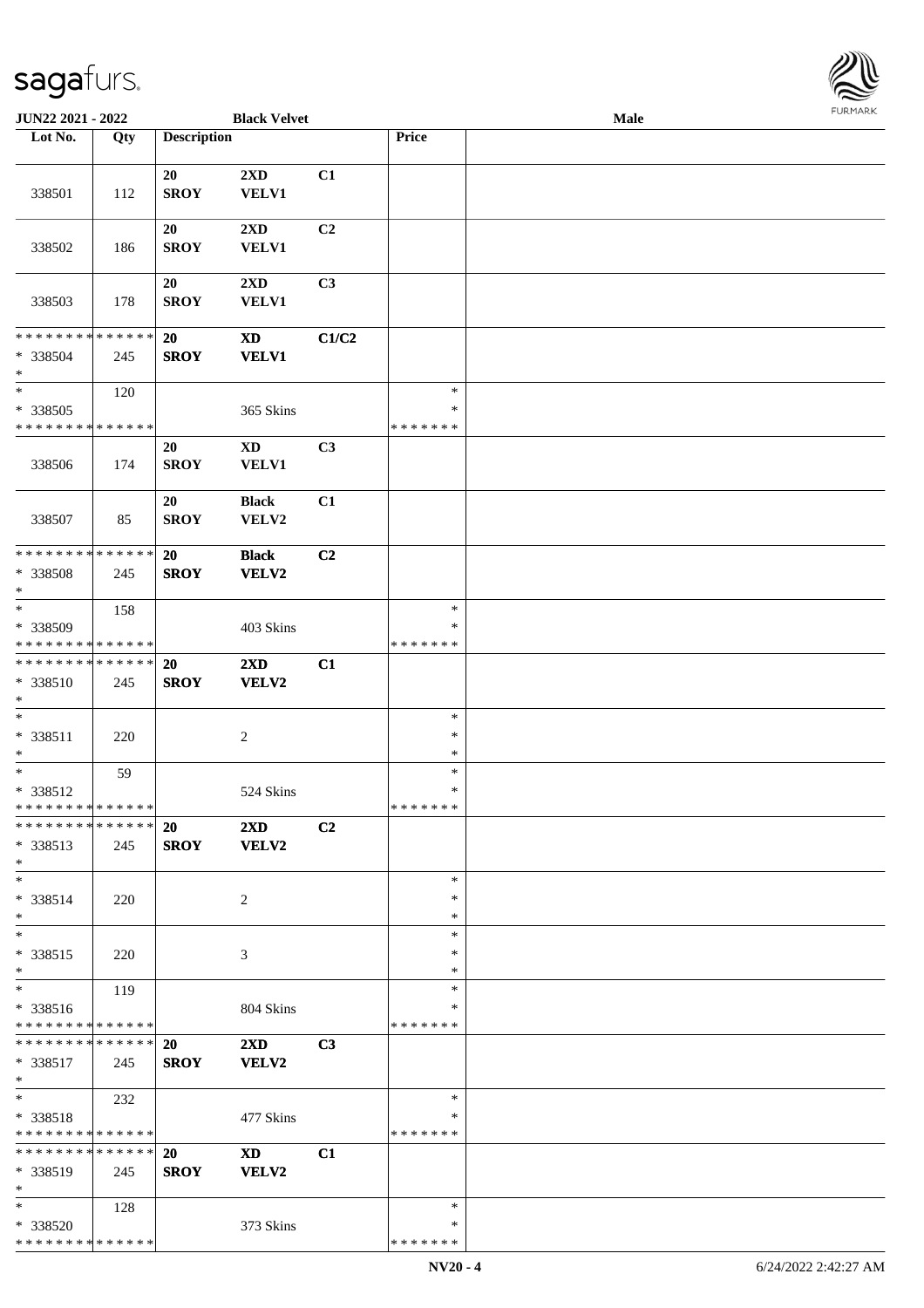

**JUN22 2021 - 2022 Black Velvet Male**

| J VI 1 <i>22 202</i> 1 - 2022 |     |                    | DRUG <i>v</i> avce |    | waar         |  |  |  |
|-------------------------------|-----|--------------------|--------------------|----|--------------|--|--|--|
| Lot No.                       | Qty | <b>Description</b> |                    |    | <b>Price</b> |  |  |  |
| 338521                        | 258 | 20<br><b>SROY</b>  | XD<br><b>VELV2</b> | C3 |              |  |  |  |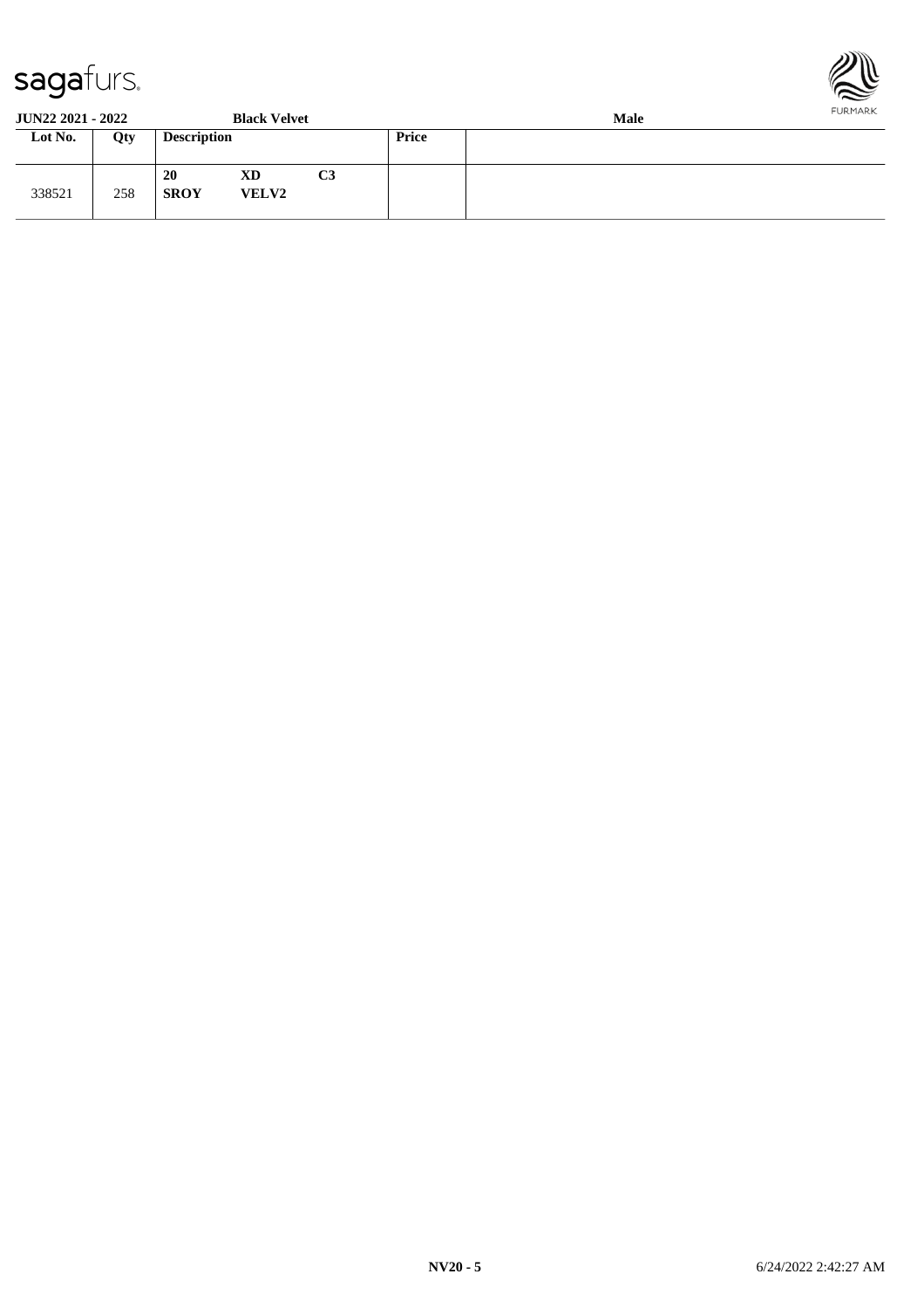

| <b>JUN22 2021 - 2022</b> |     |                         | <b>Black Velvet</b>                     |                |       | Male |  |  |
|--------------------------|-----|-------------------------|-----------------------------------------|----------------|-------|------|--|--|
| Lot No.                  | Qty | <b>Description</b>      |                                         |                | Price |      |  |  |
| 338561                   | 285 | $\bf{0}$<br><b>SAGA</b> | C <sub>1</sub><br>XD<br><b>VELV1</b>    |                |       |      |  |  |
| 338562                   | 188 | $\bf{0}$<br><b>SROY</b> | $2\mathbf{X}\mathbf{D}$<br><b>VELV1</b> | C <sub>2</sub> |       |      |  |  |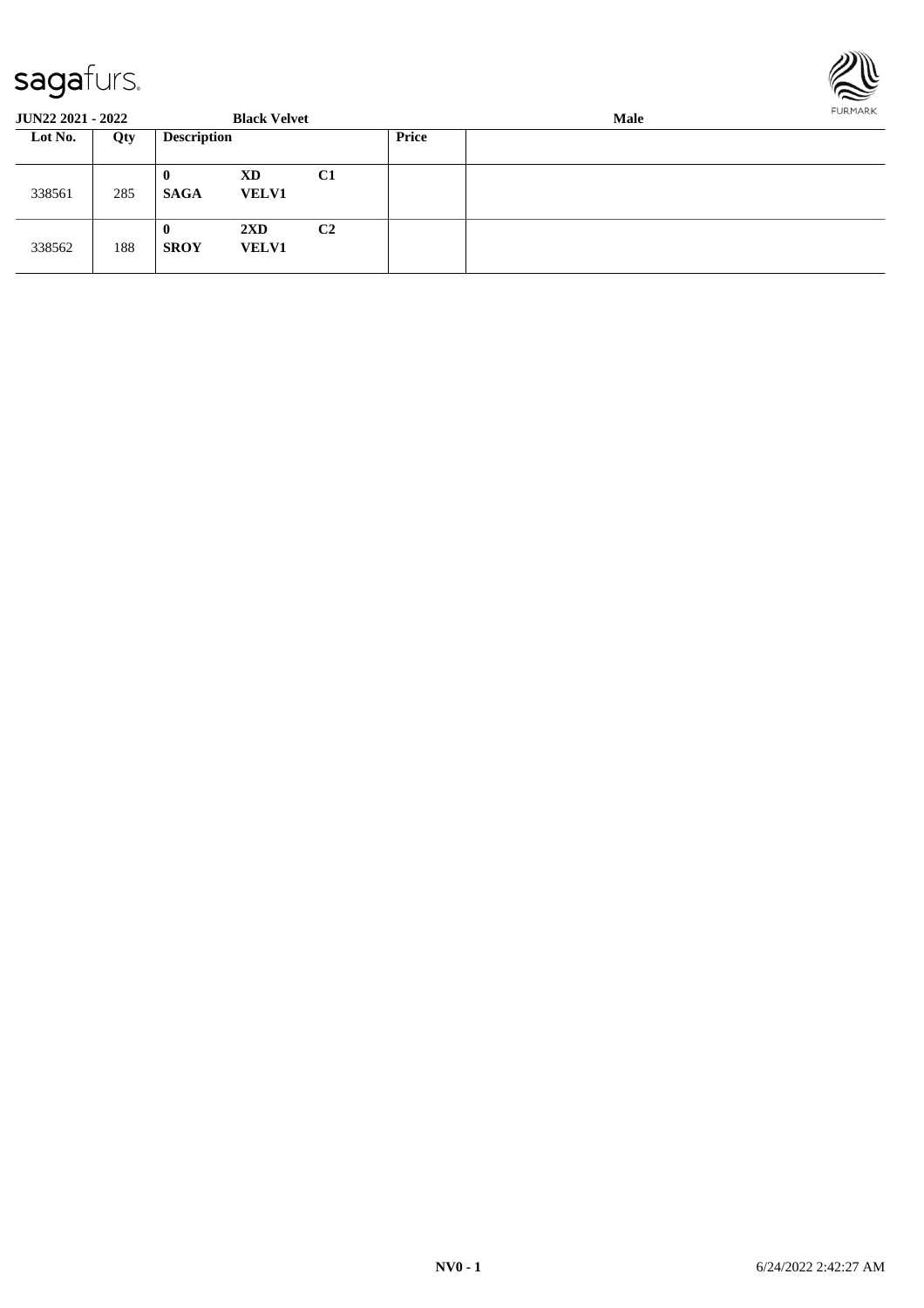| JUN22 2021 - 2022                         |     |                             | <b>Black</b>                     |       |                             | Female |  |  |
|-------------------------------------------|-----|-----------------------------|----------------------------------|-------|-----------------------------|--------|--|--|
| Lot No.                                   | Qty | <b>Description</b>          |                                  |       | Price                       |        |  |  |
| 438001                                    | 285 | $\bf{0}$<br>SI              | 2XD/XD                           | C2    |                             |        |  |  |
| 438002                                    | 168 | $\mathbf{0}$<br><b>SAGA</b> | $2\mathbf{X}\mathbf{D}$          | C1/C2 |                             |        |  |  |
| 438003                                    | 162 | $\mathbf{0}$<br><b>SAGA</b> | $2{\bf X}{\bf D}$                | C3    |                             |        |  |  |
| * 438004<br>$*$                           | 425 | <b>SAGA</b>                 | $\boldsymbol{\mathrm{XD}}$       | C1/C2 |                             |        |  |  |
| * 438005<br>* * * * * * * * * * * * * * * | 57  |                             | 482 Skins                        |       | $\ast$<br>$\ast$<br>******* |        |  |  |
| 438006                                    | 206 | $\mathbf{0}$<br><b>SAGA</b> | <b>XD</b>                        | C3    |                             |        |  |  |
| 438007                                    | 218 | $\mathbf{0}$<br><b>SROY</b> | $2\mathbf{X}\mathbf{D}$          | C1/C2 |                             |        |  |  |
| 438008                                    | 223 | $\bf{0}$<br><b>SROY</b>     | $\mathbf{X}\mathbf{D}$           | C1/C2 |                             |        |  |  |
| 438009                                    | 122 | $\mathbf{0}$<br><b>SROY</b> | $2{\bf X}{\bf D}/{\bf X}{\bf D}$ | C3    |                             |        |  |  |

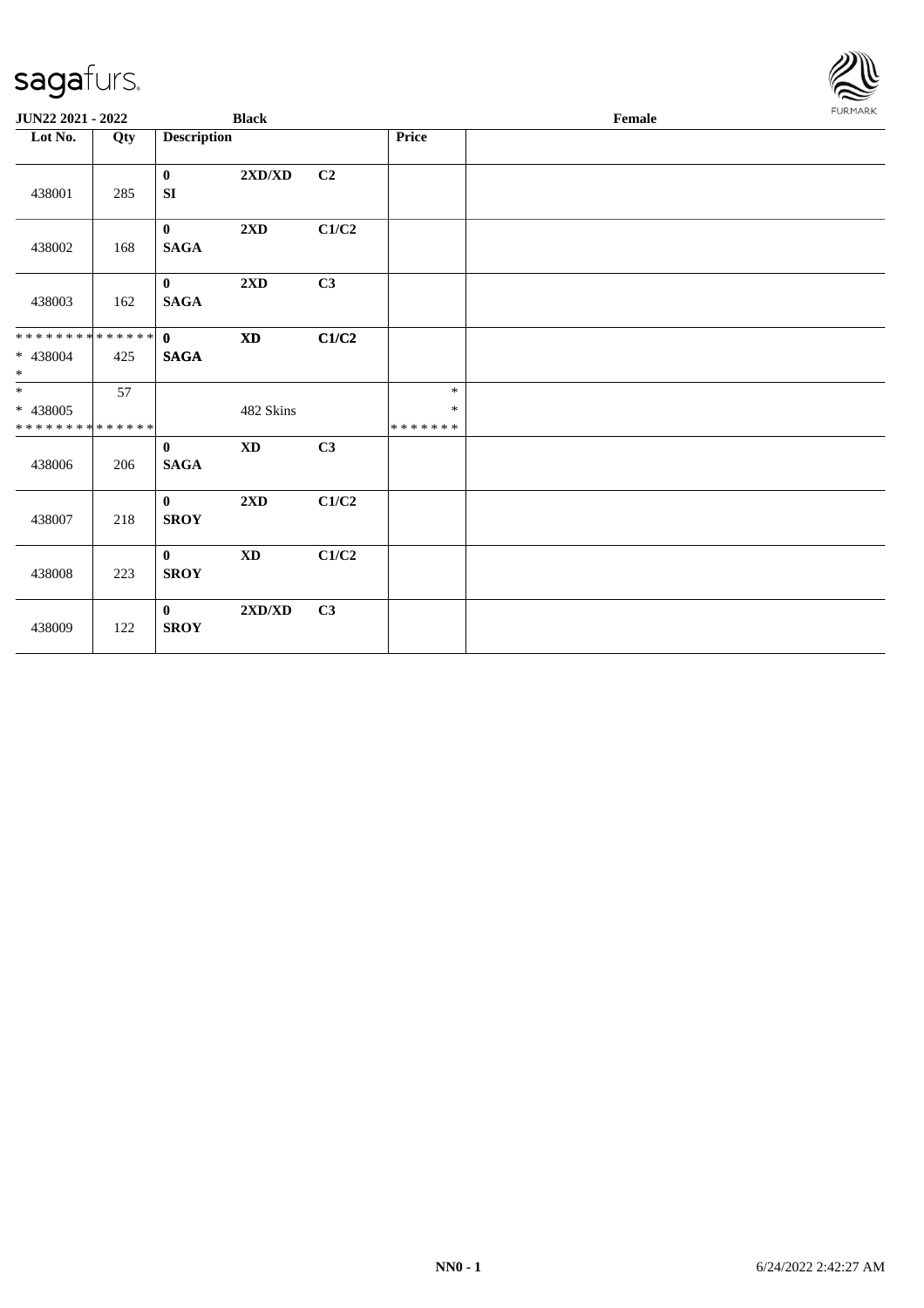\* \*

\* \*

\* \*

| Lot No.                                                              | Qty     | <b>Description</b>               |                                                   |                | Price                        |  |
|----------------------------------------------------------------------|---------|----------------------------------|---------------------------------------------------|----------------|------------------------------|--|
| 438041                                                               | 308     | $\mathbf{1}$<br>${\bf S}{\bf I}$ | <b>Black</b>                                      | C1/C2          |                              |  |
| 438042                                                               | $102\,$ | $\mathbf{1}$<br>${\bf S}{\bf I}$ | 2XD                                               | C1             |                              |  |
| 438043                                                               | 505     | $\mathbf{1}$<br>${\bf S}{\bf I}$ | $\mathbf{X}\mathbf{D}$                            | C1             |                              |  |
| 438044                                                               | 151     | $\mathbf 1$<br>${\bf S}{\bf I}$  | $2{\bf X}{\bf D}/{\bf X}{\bf D}$                  | C2             |                              |  |
| 438045                                                               | 181     | $\mathbf{1}$<br>${\bf S}{\bf I}$ | $2{\bf X}{\bf D}/{\bf X}{\bf D}$                  | C3             |                              |  |
| 438046                                                               | 171     | $\mathbf{1}$<br>${\bf SI}$       | $2{\bf X}{\bf D}/{\bf X}{\bf D}$<br><b>LNAP</b>   | C2             |                              |  |
| 438047                                                               | 178     | $\mathbf{1}$<br>$\bf{IB}$        | $\mathbf{ALL}$<br>$\pmb{\quad \text{SPAR} \quad}$ | C2             |                              |  |
| 438048                                                               | 313     | $\mathbf{1}$<br>$\rm II$         | $\mathbf{ALL}$                                    | C2             |                              |  |
| 438049                                                               | 408     | $\mathbf{1}$<br>$\mathbf{SAGA}$  | <b>Black</b>                                      | C1/C2          |                              |  |
| 438050                                                               | 310     | $\mathbf{1}$<br>$\mathbf{SAGA}$  | $2{\bf X}{\bf D}$                                 | C1             |                              |  |
| 438051                                                               | 237     | $\mathbf{1}$<br><b>SAGA</b>      | 2XD                                               | C2             |                              |  |
| * * * * * * * * <mark>* * * * * * *</mark><br>* 438052<br>$\ast$     | 485     | $\mathbf{1}$<br>$\mathbf{SAGA}$  | 2XD                                               | C3             |                              |  |
| $\ast$<br>* 438053<br>* * * * * * * * * * * * * * *                  | 179     |                                  | 664 Skins                                         |                | $\ast$<br>∗<br>*******       |  |
| 438054                                                               | 122     | 1<br><b>SAGA</b>                 | <b>XD</b>                                         | C1             |                              |  |
| * * * * * * * * <mark>* * * * * *</mark> *<br>* 438055<br>$\ast$     | 485     | $\mathbf{1}$<br><b>SAGA</b>      | XD                                                | C <sub>2</sub> |                              |  |
| $\overline{\phantom{0}}$<br>* 438056<br>* * * * * * * * * * * * * *  | 437     |                                  | 922 Skins                                         |                | $\ast$<br>*<br>*******       |  |
| * 438057<br>$*$                                                      | 485     | <b>SAGA</b>                      | <b>XD</b>                                         | C3             |                              |  |
| $\ddot{x}$<br>* 438058<br>* * * * * * * * <mark>* * * * * * *</mark> | 284     |                                  | 769 Skins                                         |                | $\ast$<br>*<br>* * * * * * * |  |
| 438059                                                               | 233     | $\mathbf{1}$<br><b>SAGA</b>      | $2{\bf X}{\bf D}/{\bf X}{\bf D}$<br><b>LNAP</b>   | C2             |                              |  |
| 438060                                                               | 211     | 0/1<br>IA                        | $\mathbf{ALL}$<br>$\pmb{\quad \text{SPAR} \quad}$ | C2             |                              |  |

**JUN22 2021 - 2022 Black Female**

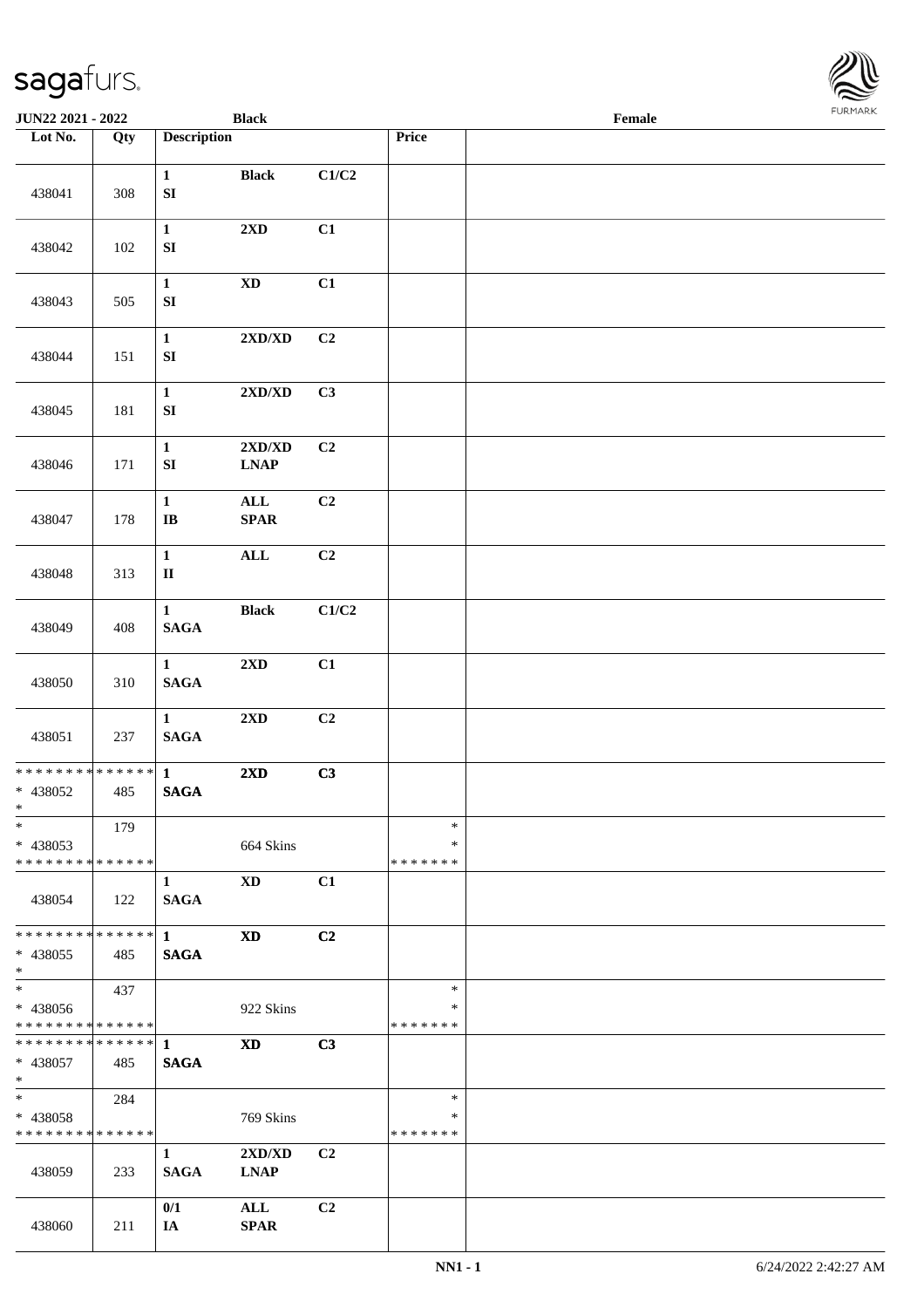

| JUN22 2021 - 2022 |     |                             | <b>Black</b>           |       |       | Female | <b>FURMARK</b> |
|-------------------|-----|-----------------------------|------------------------|-------|-------|--------|----------------|
| Lot No.           | Qty | <b>Description</b>          |                        |       | Price |        |                |
| 438061            | 185 | 0/1<br>IA                   | <b>ALL</b><br>MET1     | C2    |       |        |                |
| 438062            | 107 | $\mathbf{1}$<br><b>SROY</b> | <b>Black</b>           | C1/C2 |       |        |                |
| 438063            | 215 | 1<br><b>SROY</b>            | 2XD                    | C1/C2 |       |        |                |
| 438064            | 223 | $\mathbf{1}$<br><b>SROY</b> | 2XD                    | C3    |       |        |                |
| 438065            | 309 | $\mathbf{1}$<br><b>SROY</b> | $\mathbf{X}\mathbf{D}$ | C1/C2 |       |        |                |
| 438066            | 241 | $\mathbf{1}$<br><b>SROY</b> | $\mathbf{X}\mathbf{D}$ | C3    |       |        |                |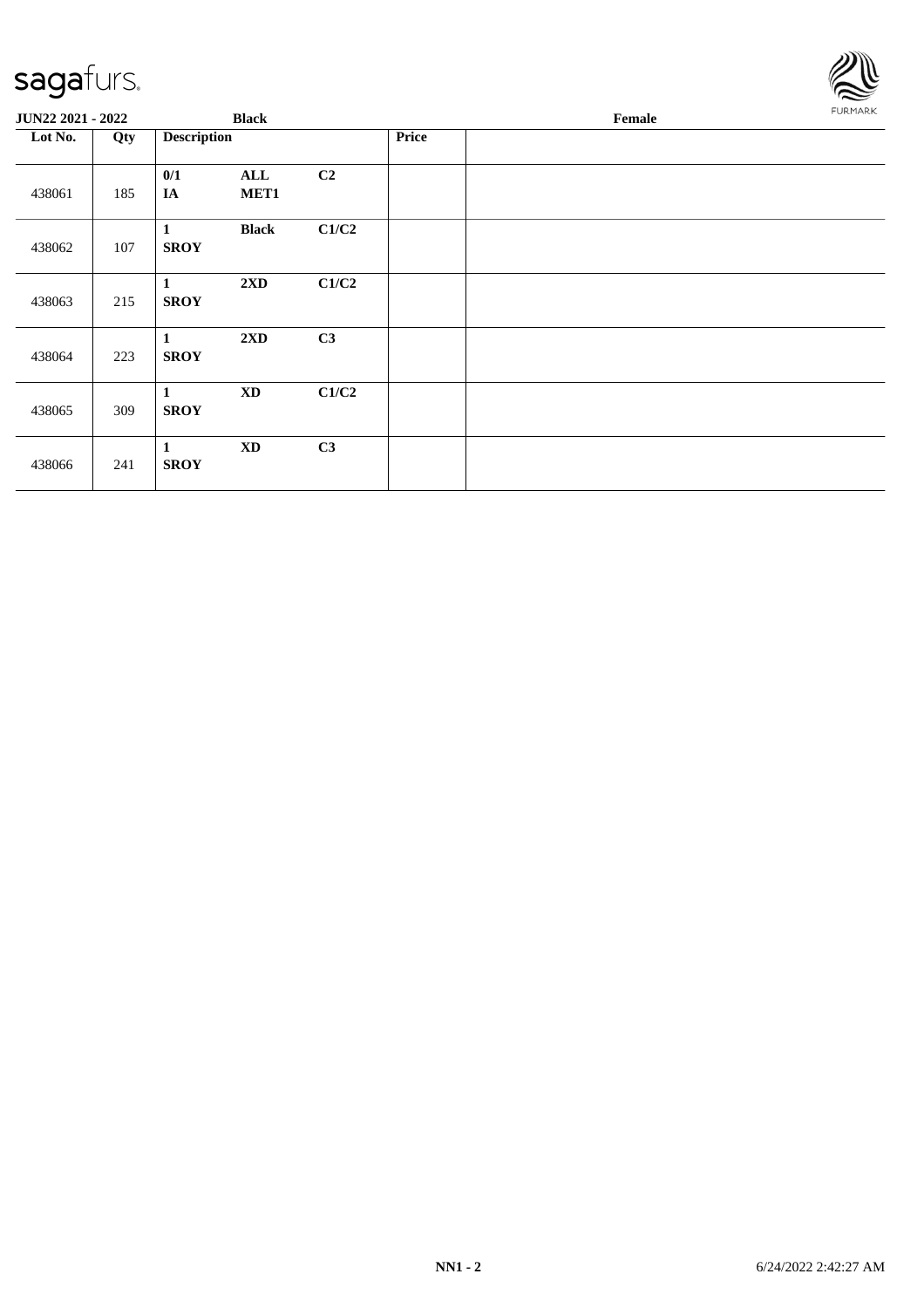| <b>JUN22 2021 - 2022</b>                                                          |                        |                                        | <b>Black</b>               |       |                                   | Female |  |
|-----------------------------------------------------------------------------------|------------------------|----------------------------------------|----------------------------|-------|-----------------------------------|--------|--|
| Lot No.                                                                           | Qty                    | <b>Description</b>                     |                            |       | Price                             |        |  |
| ******** <mark>******</mark><br>* 438081<br>$*$                                   | 485                    | $2^{\circ}$<br>SI                      | <b>XD</b>                  | C1    |                                   |        |  |
| * 438082<br>$\ast$                                                                | 460                    |                                        | 2                          |       | $\ast$<br>$\ast$<br>$\ast$        |        |  |
| $\overline{\mathbf{r}}$<br>* 438083<br>* * * * * * * * <mark>* * * * * * *</mark> | 385                    |                                        | 1330 Skins                 |       | $\ast$<br>$\ast$<br>* * * * * * * |        |  |
| * * * * * * * * * * * * * * *<br>* 438084<br>$*$                                  | 485                    | $\overline{2}$<br>${\bf SI}$           | $\mathbf{X}\mathbf{D}$     | C2    |                                   |        |  |
| $\overline{\ast}$<br>* 438085<br>$*$                                              | 460                    |                                        | $\overline{2}$             |       | $\ast$<br>$\ast$<br>$\ast$        |        |  |
| $*$<br>* 438086<br>* * * * * * * * <mark>* * * * * * *</mark>                     | 63                     |                                        | 1008 Skins                 |       | $\ast$<br>$\ast$<br>* * * * * * * |        |  |
| 438087                                                                            | 521                    | $\overline{2}$<br>SI                   | $\mathbf{X}\mathbf{D}$     | C3    |                                   |        |  |
| * * * * * * * *<br>* 438088<br>$\ast$                                             | $* * * * * * *$<br>485 | $\overline{2}$<br><b>SAGA</b>          | $2\mathbf{X}\mathbf{D}$    | C1    |                                   |        |  |
| * 438089<br>$\ast$                                                                | 460                    |                                        | $\overline{c}$             |       | $\ast$<br>$\ast$<br>$\ast$        |        |  |
| * 438090<br>$*$                                                                   | 460                    |                                        | 3                          |       | $\ast$<br>$\ast$<br>$\ast$        |        |  |
| $\ast$<br>* 438091<br>$*$                                                         | 460                    |                                        | $\overline{4}$             |       | $\ast$<br>$\ast$<br>$\ast$        |        |  |
| $\ast$<br>* 438092<br>$*$                                                         | 460                    |                                        | 5                          |       | $\ast$<br>$\ast$<br>$\ast$        |        |  |
| $\ast$<br>* 438093<br>* * * * * * * * <mark>* * * * * *</mark>                    | 344                    |                                        | 2669 Skins                 |       | $\ast$<br>$\ast$<br>* * * * * * * |        |  |
| 438094                                                                            | 447                    | $\overline{2}$<br><b>SAGA</b>          | $2\mathbf{X}\mathbf{D}$    | C2    |                                   |        |  |
| 438095                                                                            | 479                    | $\overline{\mathbf{2}}$<br><b>SAGA</b> | $2\mathbf{X}\mathbf{D}$    | C3    |                                   |        |  |
| 438096                                                                            | 191                    | $\overline{\mathbf{2}}$<br><b>SAGA</b> | <b>XD</b>                  | C1    |                                   |        |  |
| * * * * * * * * * * * * * * *<br>* 438097<br>$*$                                  | 485                    | $\overline{\mathbf{2}}$<br><b>SAGA</b> | $\boldsymbol{\mathrm{XD}}$ | C1    |                                   |        |  |
| $\ddot{x}$<br>* 438098<br>* * * * * * * *                                         | 460<br>* * * * * *     |                                        | 945 Skins                  |       | $\ast$<br>$\ast$<br>* * * * * * * |        |  |
| 438099                                                                            | 447                    | $\overline{2}$<br><b>SAGA</b>          | $\mathbf{X}\mathbf{D}$     | C3    |                                   |        |  |
| 438100                                                                            | 134                    | $\mathbf{2}$<br><b>SROY</b>            | $2\mathbf{X}\mathbf{D}$    | C1/C2 |                                   |        |  |

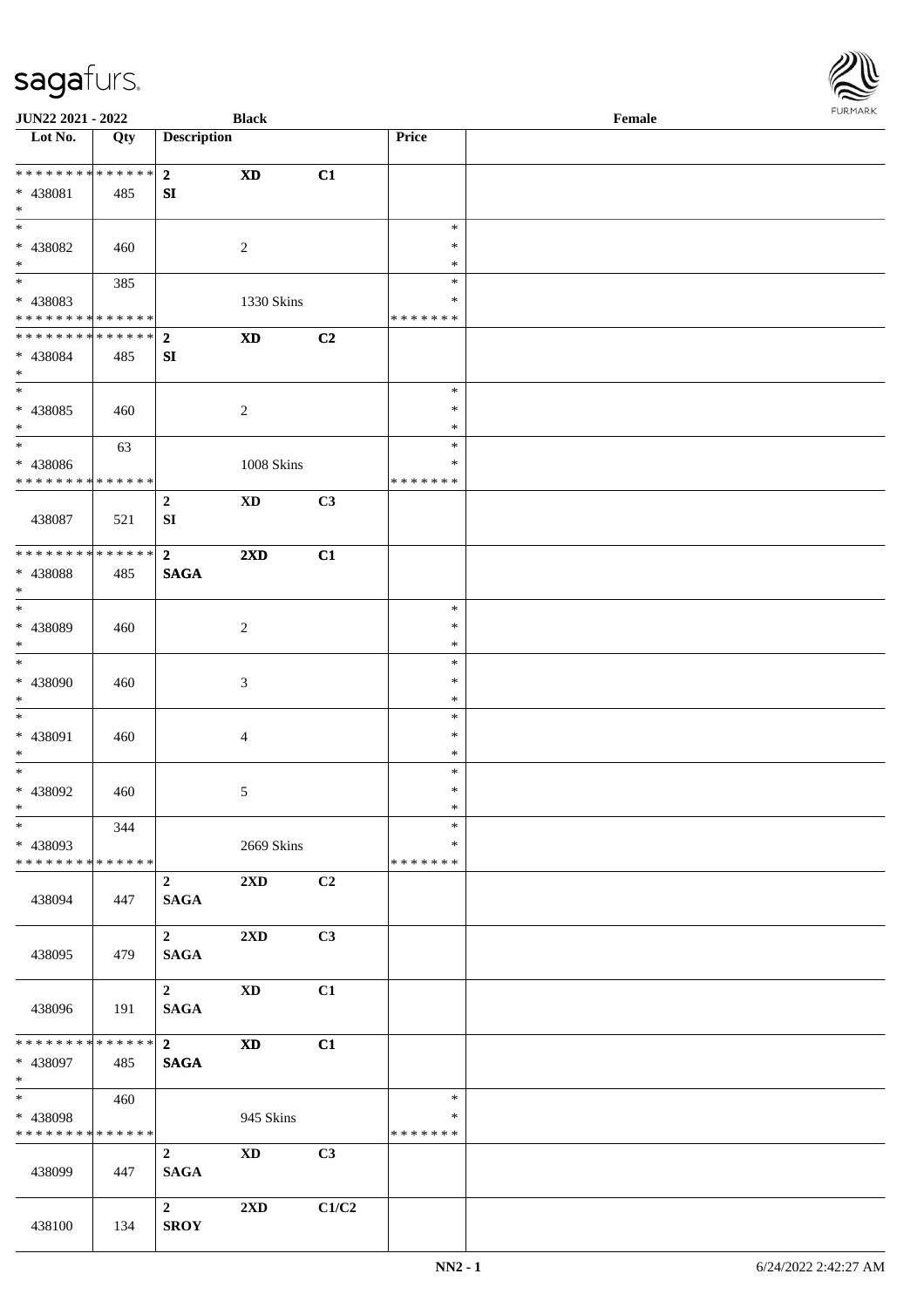



**JUN22 2021 - 2022 Black Female**

| Lot No. | Qty | <b>Description</b>            |                | <b>Price</b> |  |
|---------|-----|-------------------------------|----------------|--------------|--|
| 438101  | 122 | <b>XD</b><br>∸<br><b>SROY</b> | C <sub>2</sub> |              |  |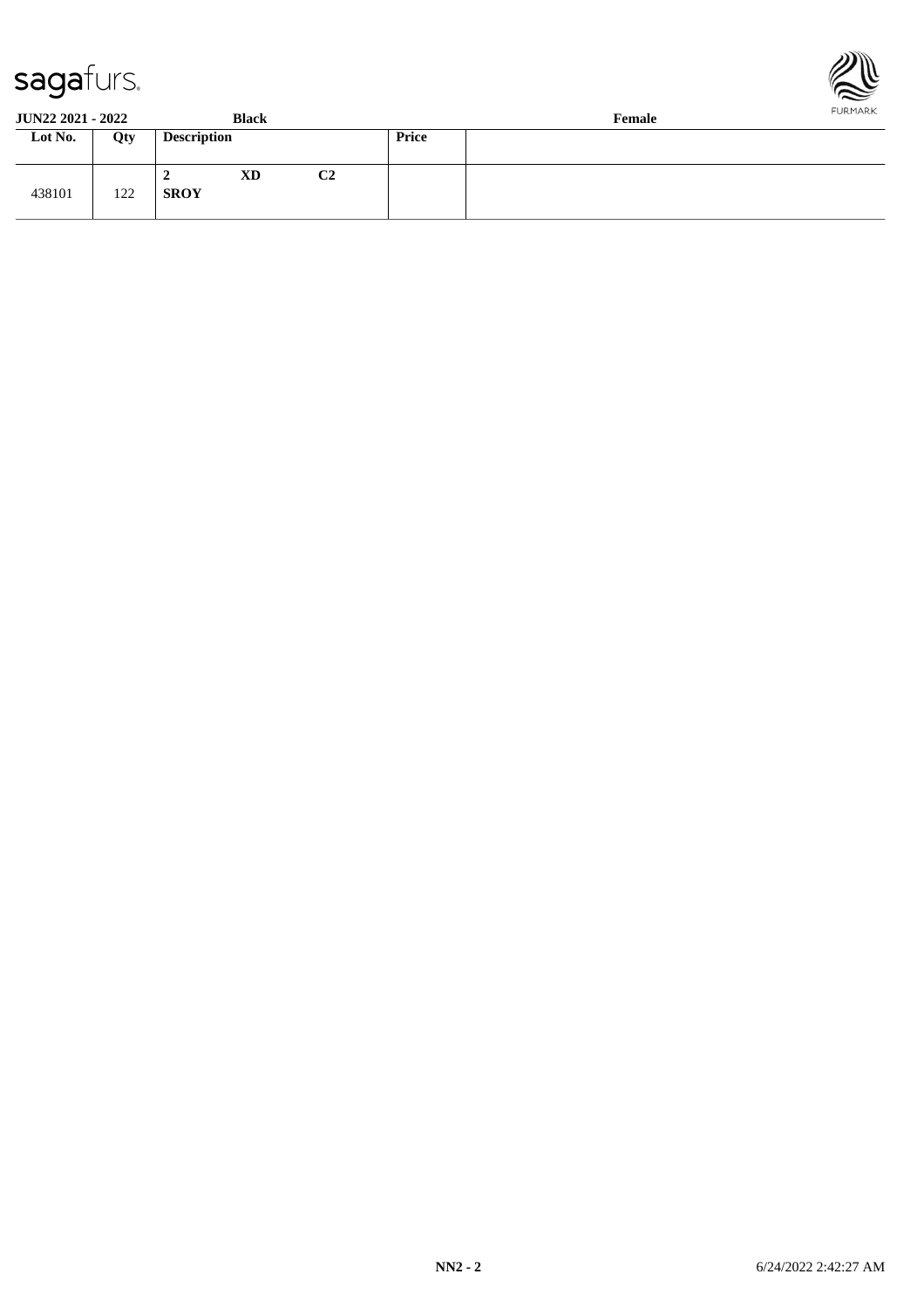

| <b>JUN22 2021 - 2022</b> |     |                       | <b>Black Velvet</b>                       |       |       | Female |  |
|--------------------------|-----|-----------------------|-------------------------------------------|-------|-------|--------|--|
| Lot No.                  | Qty | <b>Description</b>    |                                           |       | Price |        |  |
| 438161                   | 111 | 20<br><b>SAGA</b>     | $2{\bf X}{\bf D}$<br><b>VELV1</b>         | C1/C2 |       |        |  |
| 438162                   | 271 | 20<br><b>SAGA</b>     | $\mathbf{X}\mathbf{D}$<br><b>VELV1</b>    | C1/C2 |       |        |  |
| 438163                   | 150 | 20<br><b>SAGA</b>     | 2XD/XD<br>VELV1                           | C3    |       |        |  |
| 438164                   | 118 | 20<br>$\mathbf{SAGA}$ | $2{\bf X}{\bf D}$<br>VELV2                | C1/C2 |       |        |  |
| 438165                   | 137 | 20<br><b>SAGA</b>     | $\mathbf{X}\mathbf{D}$<br>VELV2           | C1    |       |        |  |
| 438166                   | 258 | 20<br><b>SAGA</b>     | $\mathbf{X}\mathbf{D}$<br>VELV2           | C2    |       |        |  |
| 438167                   | 135 | 20<br><b>SAGA</b>     | $\mathbf{X}\mathbf{D}$<br>VELV2           | C3    |       |        |  |
| 438168                   | 120 | 20<br><b>SROY</b>     | 2XD<br>VELV1                              | C1/C2 |       |        |  |
| 438169                   | 222 | 20<br><b>SROY</b>     | $\mathbf{X}\mathbf{D}$<br>VELV1           | C1/C2 |       |        |  |
| 438170                   | 116 | 20<br><b>SROY</b>     | $2{\bf X}{\bf D}/{\bf X}{\bf D}$<br>VELV1 | C3    |       |        |  |
| 438171                   | 105 | 20<br><b>SROY</b>     | 2XD<br>VELV2                              | C1/C2 |       |        |  |
| 438172                   | 252 | 20<br><b>SROY</b>     | $\mathbf{X}\mathbf{D}$<br>VELV2           | C1/C2 |       |        |  |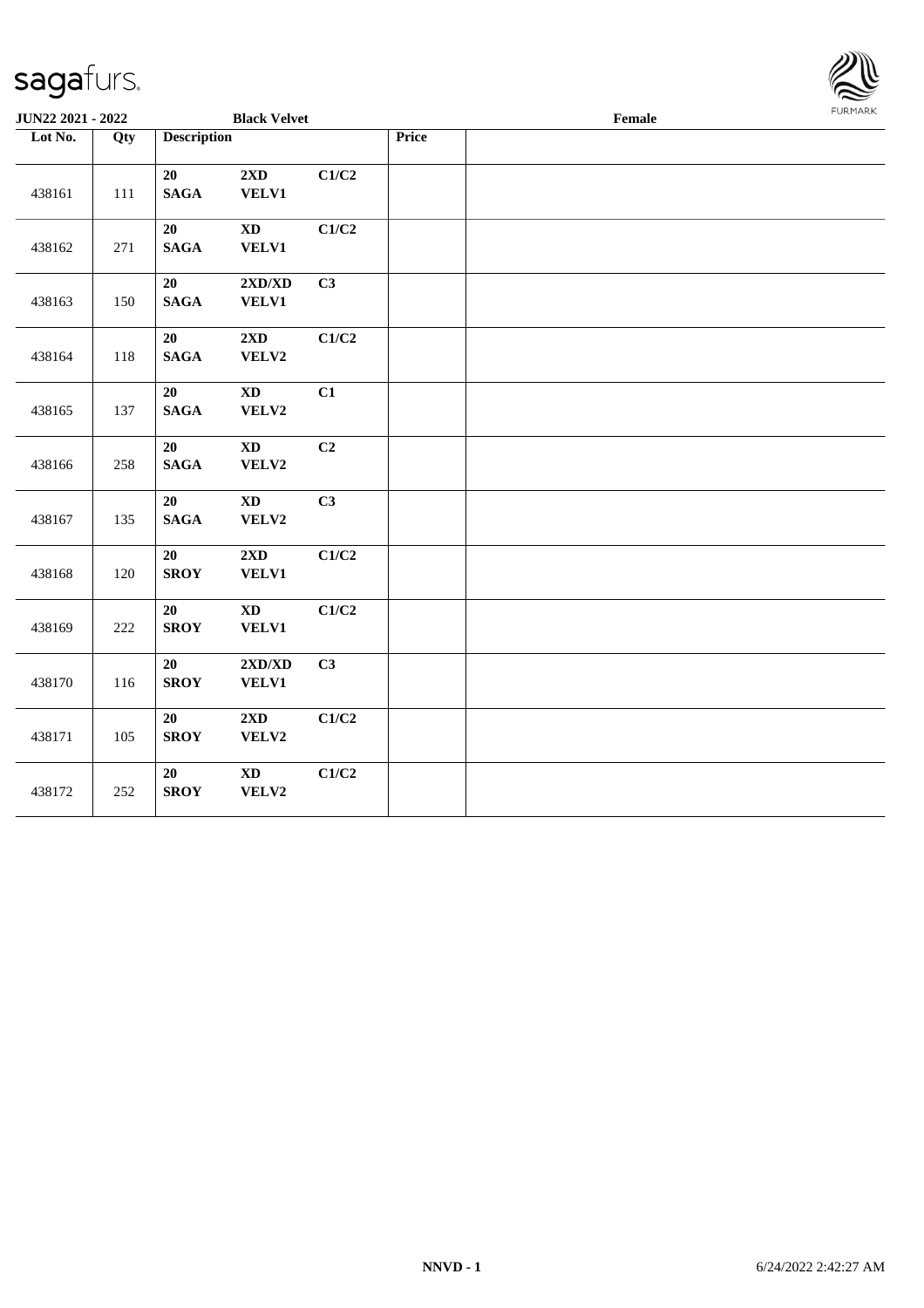

| JUN22 2021 - 2022                                        |                   |                                      | <b>Black Velvet</b>                     |                |                                   | Female |  |
|----------------------------------------------------------|-------------------|--------------------------------------|-----------------------------------------|----------------|-----------------------------------|--------|--|
| Lot No.                                                  | $\overline{Q}$ ty | <b>Description</b>                   |                                         |                | Price                             |        |  |
| 438201                                                   | 174               | $\bf{0}$<br>${\bf S}{\bf I}$         | $2{\bf X}{\bf D}$<br><b>VELV1</b>       | C1             |                                   |        |  |
| 438202                                                   | 215               | $\boldsymbol{0}$<br>${\bf S}{\bf I}$ | 2XD<br><b>VELV1</b>                     | C <sub>2</sub> |                                   |        |  |
| 438203                                                   | 144               | $\pmb{0}$<br>${\bf S}{\bf I}$        | 2XD<br><b>VELV1</b>                     | C3             |                                   |        |  |
| 438204                                                   | 191               | $\boldsymbol{0}$<br>${\bf S}{\bf I}$ | $\mathbf{X}\mathbf{D}$<br><b>VELV1</b>  | C1             |                                   |        |  |
| * * * * * * * * * * * * * *<br>$* 438205$<br>$\ast$      | 426               | $\mathbf{0}$<br>SI                   | $\mathbf{X}\mathbf{D}$<br><b>VELV1</b>  | C <sub>2</sub> |                                   |        |  |
| $\ast$<br>* 438206<br>* * * * * * * * * * * * * *        | 73                |                                      | 499 Skins                               |                | $\ast$<br>$\ast$<br>* * * * * * * |        |  |
| 438207                                                   | 285               | $\boldsymbol{0}$<br>${\bf SI}$       | $\mathbf{X}\mathbf{D}$<br><b>VELV1</b>  | C3             |                                   |        |  |
| 438208                                                   | 127               | $\pmb{0}$<br>${\bf S}{\bf I}$        | 2XD<br>VELV2                            | C1             |                                   |        |  |
| 438209                                                   | 218               | $\pmb{0}$<br>${\bf S}{\bf I}$        | 2XD<br>VELV2                            | C2             |                                   |        |  |
| 438210                                                   | 131               | $\pmb{0}$<br>${\bf S}{\bf I}$        | $\mathbf{X}\mathbf{D}$<br>VELV2         | C1             |                                   |        |  |
| 438211                                                   | 328               | $\pmb{0}$<br>${\bf S}{\bf I}$        | $\mathbf{X}\mathbf{D}$<br>VELV2         | C <sub>2</sub> |                                   |        |  |
| 438212                                                   | 148               | $\pmb{0}$<br>${\bf SI}$              | 2XD/XD<br>VELV2                         | C3             |                                   |        |  |
| 438213                                                   | 97                | $\bf{0}$<br>$\mathbf{I}\mathbf{B}$   | ALL<br><b>VELV1</b>                     | C2<br>COR1     |                                   |        |  |
| 438214                                                   | 192               | $\mathbf{0}$<br><b>SAGA</b>          | <b>Black</b><br><b>VELV1</b>            | C1/C2          |                                   |        |  |
| 438215                                                   | 369               | $\mathbf{0}$<br><b>SAGA</b>          | $2\mathbf{X}\mathbf{D}$<br><b>VELV1</b> | C1             |                                   |        |  |
| * * * * * * * * * * * * * * *<br>* 438216<br>$*$ and $*$ | 425               | $\mathbf{0}$<br><b>SAGA</b>          | $2\mathbf{X}\mathbf{D}$<br><b>VELV1</b> | C2             |                                   |        |  |
| $*$ and $*$<br>* 438217<br>* * * * * * * * * * * * * *   | 84                |                                      | 509 Skins                               |                | $\ast$<br>$\ast$<br>* * * * * * * |        |  |
| 438218                                                   | 257               | $\mathbf{0}$<br><b>SAGA</b>          | $2\mathbf{X}\mathbf{D}$<br><b>VELV1</b> | C3             |                                   |        |  |
| 438219                                                   | 460               | $\mathbf{0}$<br><b>SAGA</b>          | <b>XD</b><br><b>VELV1</b>               | C1             |                                   |        |  |
| 438220                                                   | 467               | $\bf{0}$<br><b>SAGA</b>              | $\mathbf{X}\mathbf{D}$<br><b>VELV1</b>  | C3             |                                   |        |  |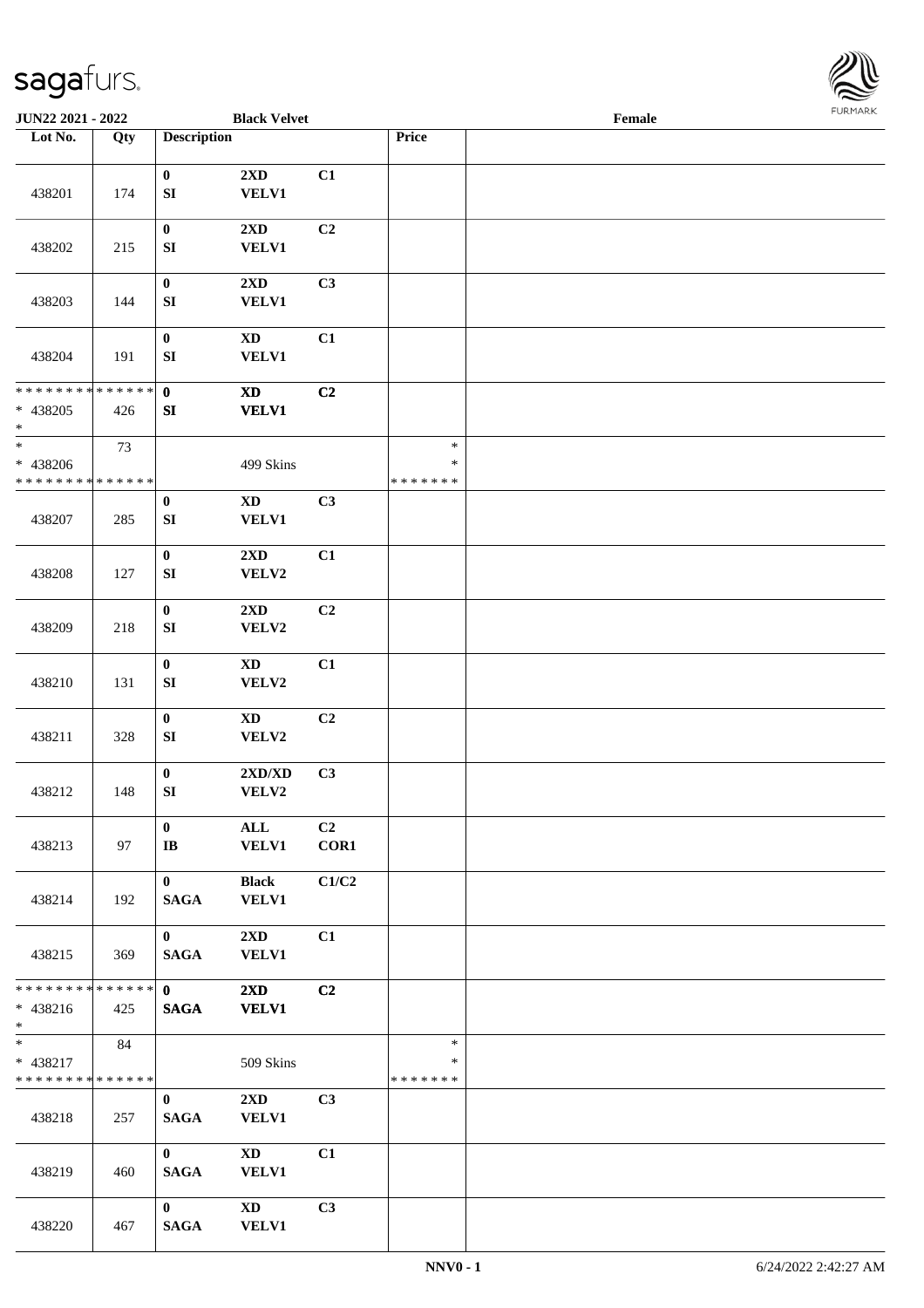

| JUN22 2021 - 2022                                      |     |                             | <b>Black Velvet</b>                    |                               |                                   | Female |  |
|--------------------------------------------------------|-----|-----------------------------|----------------------------------------|-------------------------------|-----------------------------------|--------|--|
| Lot No.                                                | Qty | <b>Description</b>          |                                        |                               | Price                             |        |  |
| 438221                                                 | 174 | $\mathbf{0}$<br><b>SAGA</b> | <b>Black</b><br>VELV2                  | C1/C2                         |                                   |        |  |
| 438222                                                 | 468 | $\bf{0}$<br><b>SAGA</b>     | $2\mathbf{X}\mathbf{D}$<br>VELV2       | C1                            |                                   |        |  |
| * * * * * * * * * * * * * * *<br>* 438223<br>$*$       | 445 | $\mathbf{0}$<br><b>SAGA</b> | $2\mathbf{X}\mathbf{D}$<br>VELV2       | C2                            |                                   |        |  |
| $*$<br>* 438224<br>* * * * * * * * * * * * * *         | 71  |                             | 516 Skins                              |                               | $\ast$<br>$\ast$<br>* * * * * * * |        |  |
| 438225                                                 | 219 | $\bf{0}$<br><b>SAGA</b>     | 2XD<br>VELV2                           | C3                            |                                   |        |  |
| * * * * * * * * * * * * * *<br>$* 438226$<br>$*$       | 445 | $\mathbf{0}$<br><b>SAGA</b> | $\mathbf{X}\mathbf{D}$<br><b>VELV2</b> | C1                            |                                   |        |  |
| $*$<br>* 438227<br>* * * * * * * * * * * * * *         | 259 |                             | 704 Skins                              |                               | $\ast$<br>∗<br>* * * * * * *      |        |  |
| 438228                                                 | 258 | $\bf{0}$<br><b>SAGA</b>     | $\mathbf{X}\mathbf{D}$<br>VELV2        | C3                            |                                   |        |  |
| 438229                                                 | 438 | 20/0<br><b>SAGA</b>         | 2XD/XD<br>VELV2                        | C <sub>2</sub><br><b>OPEN</b> |                                   |        |  |
| 438230                                                 | 239 | $\bf{0}$<br>IA              | $\mathbf{ALL}$<br>VELV1                | C2<br>COR1                    |                                   |        |  |
| 438231                                                 | 156 | $\bf{0}$<br><b>SROY</b>     | <b>Black</b><br><b>VELV1</b>           | C1/C2                         |                                   |        |  |
| 438232                                                 | 189 | $\bf{0}$<br><b>SROY</b>     | 2XD<br><b>VELV1</b>                    | C1                            |                                   |        |  |
| 438233                                                 | 375 | $\mathbf{0}$<br><b>SROY</b> | 2XD<br><b>VELV1</b>                    | C <sub>2</sub>                |                                   |        |  |
| 438234                                                 | 205 | $\mathbf{0}$<br><b>SROY</b> | 2XD<br><b>VELV1</b>                    | C3                            |                                   |        |  |
| 438235                                                 | 191 | $\mathbf{0}$<br><b>SROY</b> | $\mathbf{X}\mathbf{D}$<br>VELV1        | C1                            |                                   |        |  |
| * * * * * * * * * * * * * * *<br>$* 438236$<br>$*$     | 425 | $\mathbf{0}$<br><b>SROY</b> | $\mathbf{X}\mathbf{D}$<br><b>VELV1</b> | C2                            |                                   |        |  |
| $*$ and $*$<br>* 438237<br>* * * * * * * * * * * * * * | 185 |                             | 610 Skins                              |                               | $\ast$<br>*<br>* * * * * * *      |        |  |
| 438238                                                 | 243 | $\mathbf{0}$<br><b>SROY</b> | $\mathbf{X}\mathbf{D}$<br><b>VELV1</b> | C <sub>3</sub>                |                                   |        |  |
| 438239                                                 | 257 | $\mathbf{0}$<br><b>SROY</b> | $2\mathbf{X}\mathbf{D}$<br>VELV2       | C1                            |                                   |        |  |
| 438240                                                 | 343 | $\bf{0}$<br><b>SROY</b>     | $2\mathbf{X}\mathbf{D}$<br>VELV2       | C2                            |                                   |        |  |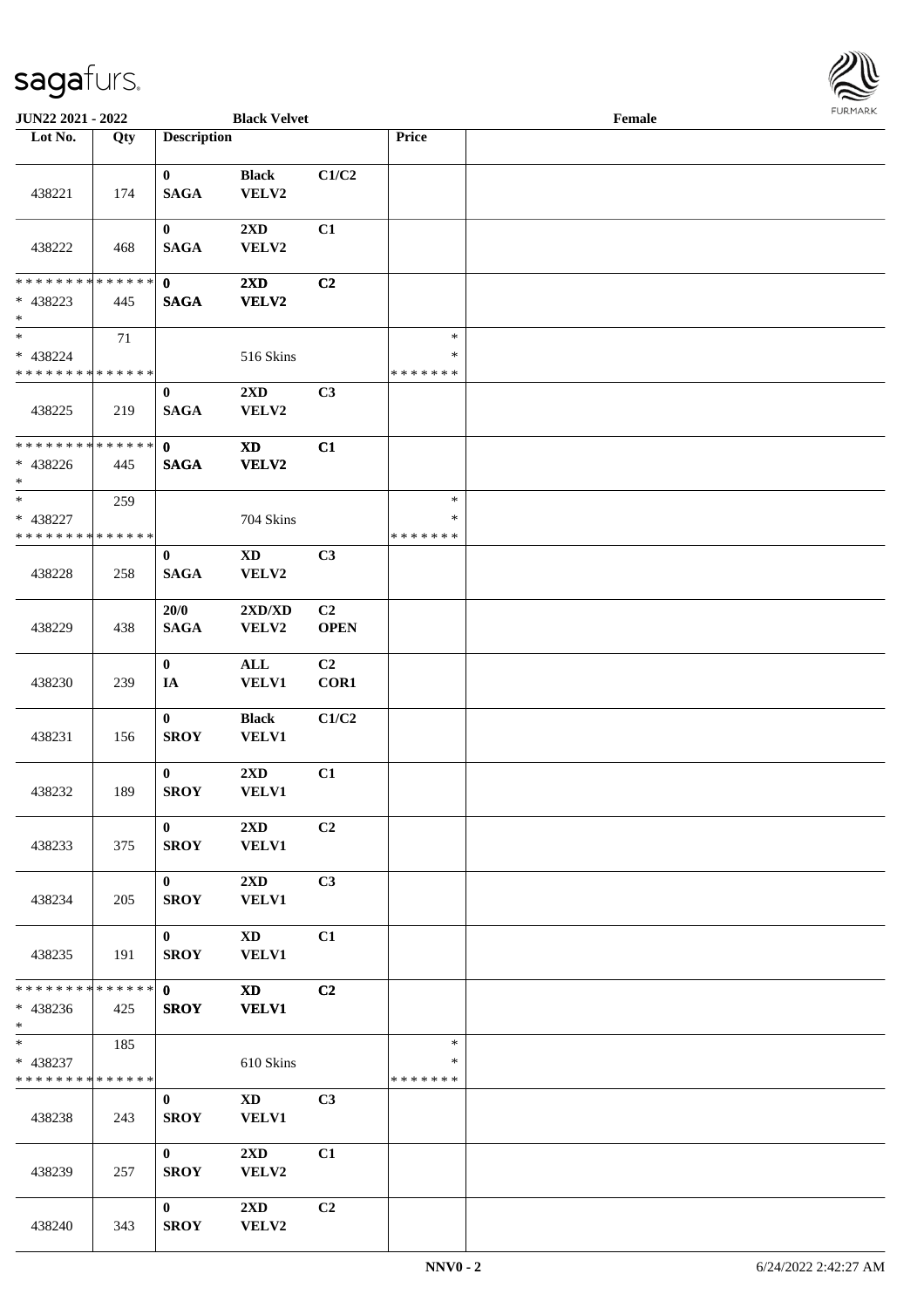

| JUN22 2021 - 2022                        |     |                             | <b>Black Velvet</b>       |                |                             | FURMARK |  |
|------------------------------------------|-----|-----------------------------|---------------------------|----------------|-----------------------------|---------|--|
| Lot No.                                  | Qty | <b>Description</b>          |                           |                | <b>Price</b>                |         |  |
| 438241                                   | 81  | $\mathbf{0}$<br><b>SROY</b> | 2XD<br>VELV2              | C3             |                             |         |  |
| 438242                                   | 357 | $\bf{0}$<br><b>SROY</b>     | <b>XD</b><br><b>VELV2</b> | C1             |                             |         |  |
| ************** 0<br>$* 438243$<br>$\ast$ | 415 | <b>SROY</b>                 | <b>XD</b><br><b>VELV2</b> | C <sub>2</sub> |                             |         |  |
| $\ast$<br>* 438244<br>**************     | 76  |                             | 491 Skins                 |                | $\ast$<br>$\ast$<br>******* |         |  |
| 438245                                   | 127 | $\mathbf{0}$<br><b>SROY</b> | <b>XD</b><br>VELV2        | C <sub>3</sub> |                             |         |  |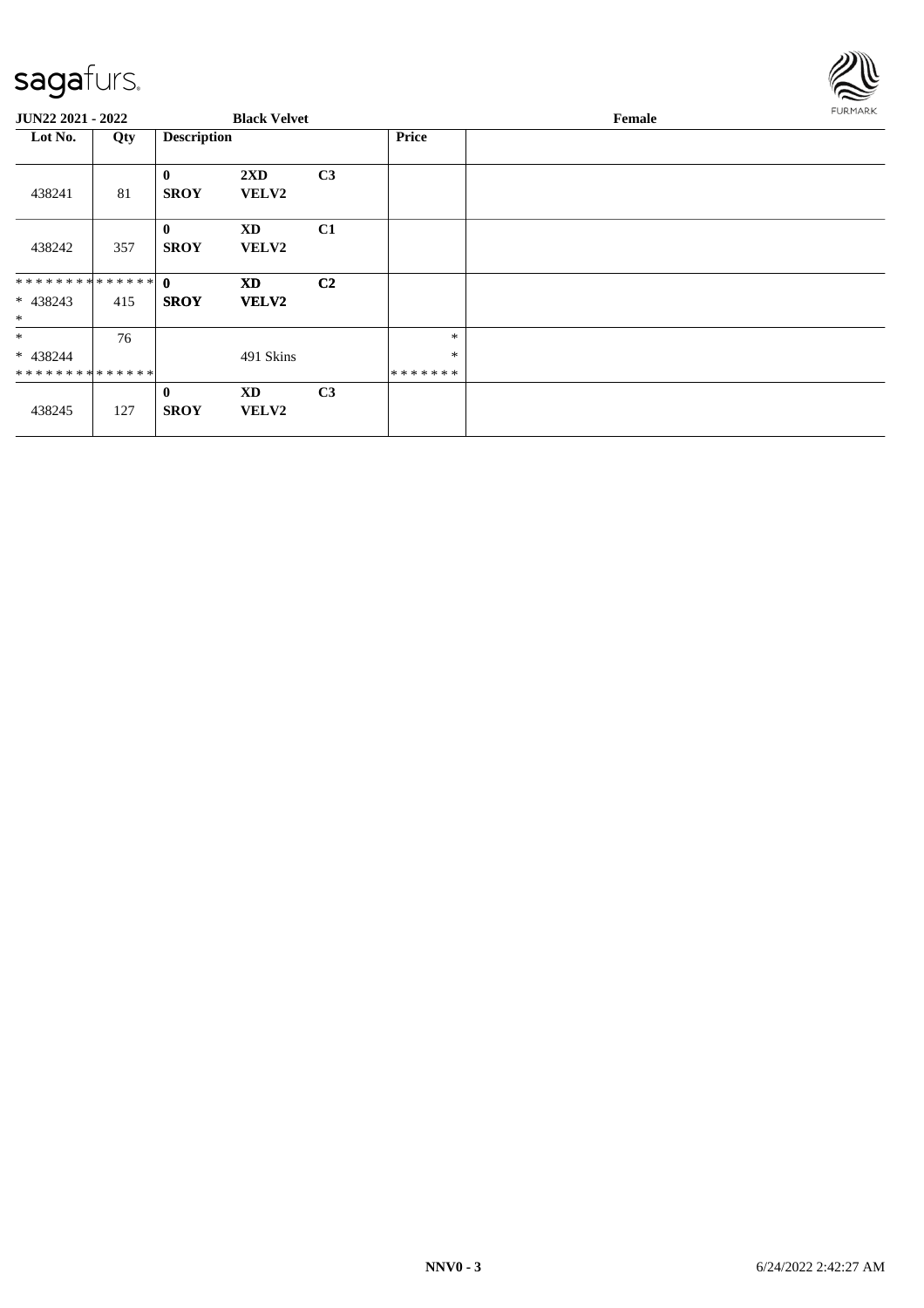

| JUN22 2021 - 2022                                 |     |                                  | <b>Black Velvet</b>                     |            |                                   | Female |  |
|---------------------------------------------------|-----|----------------------------------|-----------------------------------------|------------|-----------------------------------|--------|--|
| Lot No.                                           | Qty | <b>Description</b>               |                                         |            | Price                             |        |  |
| 438281                                            | 114 | $\mathbf{1}$<br>${\bf S}{\bf I}$ | <b>Black</b><br><b>VELV1</b>            | C1         |                                   |        |  |
| 438282                                            | 304 | $\mathbf{1}$<br>SI               | <b>Black</b><br><b>VELV1</b>            | C2         |                                   |        |  |
| 438283                                            | 304 | $\mathbf{1}$<br>${\bf S}{\bf I}$ | $2\mathbf{X}\mathbf{D}$<br>VELV1        | C1         |                                   |        |  |
| * * * * * * * * * * * * * *<br>* 438284<br>$\ast$ | 505 | $\mathbf{1}$<br>SI               | $2\mathbf{X}\mathbf{D}$<br><b>VELV1</b> | C2         |                                   |        |  |
| $*$<br>$* 438285$<br>* * * * * * * * * * * * * *  | 149 |                                  | 654 Skins                               |            | $\ast$<br>$\ast$<br>* * * * * * * |        |  |
| * * * * * * * * * * * * * *<br>* 438286<br>$*$    | 505 | $\mathbf{1}$<br>SI               | 2XD<br><b>VELV1</b>                     | C3         |                                   |        |  |
| $\ast$<br>* 438287<br>$\ast$                      | 480 |                                  | $\overline{c}$                          |            | $\ast$<br>$\ast$<br>$\ast$        |        |  |
| $*$<br>* 438288<br>* * * * * * * * * * * * * *    | 183 |                                  | 1168 Skins                              |            | $\ast$<br>∗<br>* * * * * * *      |        |  |
| 438289                                            | 253 | 1<br>SI                          | XD<br><b>VELV1</b>                      | C1         |                                   |        |  |
| * * * * * * * * * * * * * *<br>* 438290<br>$*$    | 505 | $\mathbf{1}$<br>SI               | <b>XD</b><br><b>VELV1</b>               | C3         |                                   |        |  |
| $*$<br>* 438291<br>* * * * * * * * * * * * * *    | 223 |                                  | 728 Skins                               |            | $\ast$<br>$\ast$<br>* * * * * * * |        |  |
| 438292                                            | 174 | 1<br>${\bf SI}$                  | <b>Black</b><br>VELV2                   | C1/C2      |                                   |        |  |
| 438293                                            | 263 | $\mathbf{1}$<br>SI               | $2\mathbf{X}\mathbf{D}$<br>VELV2        | C1         |                                   |        |  |
| 438294                                            | 383 | $\mathbf{1}$<br>SI               | $2\mathbf{X}\mathbf{D}$<br>VELV2        | C2         |                                   |        |  |
| 438295                                            | 264 | $\mathbf{1}$<br>SI               | 2XD<br>VELV2                            | C3         |                                   |        |  |
| 438296                                            | 269 | $\mathbf{1}$<br>SI               | $\mathbf{X}\mathbf{D}$<br>VELV2         | C1         |                                   |        |  |
| * * * * * * * * * * * * * * *<br>* 438297<br>$*$  | 278 | $\mathbf{1}$<br>SI               | <b>XD</b><br>VELV2                      | C2         |                                   |        |  |
| $*$<br>* 438298<br>* * * * * * * * * * * * * *    | 104 |                                  | 382 Skins                               |            | $\ast$<br>$\ast$<br>* * * * * * * |        |  |
| 438299                                            | 297 | $\mathbf{1}$<br>SI               | $\mathbf{X}\mathbf{D}$<br>VELV2         | C3         |                                   |        |  |
| 438300                                            | 202 | $\mathbf{1}$<br>$\bf IB$         | ALL<br><b>VELV1</b>                     | C2<br>COR1 |                                   |        |  |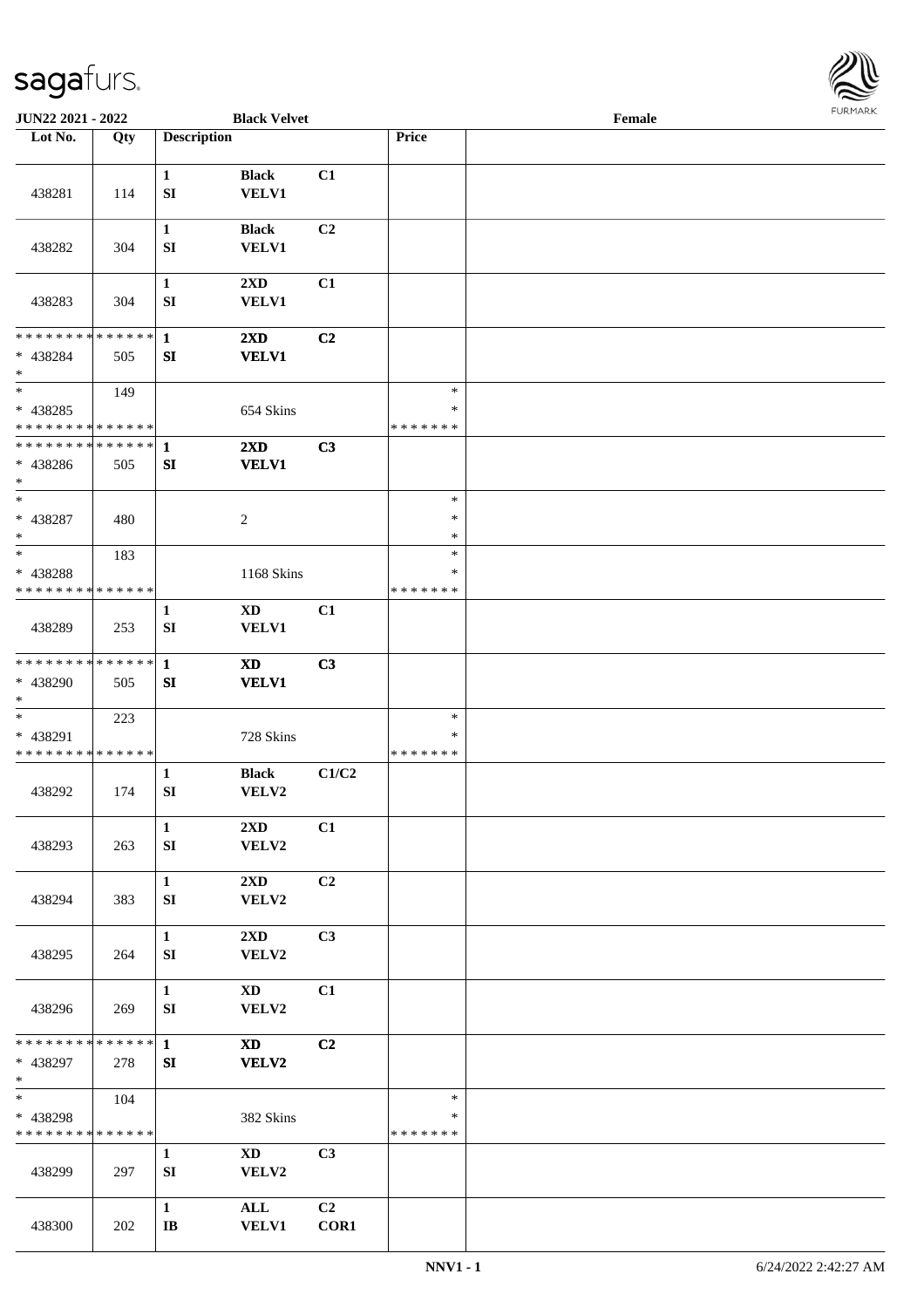

| JUN22 2021 - 2022             |     |                             | <b>Black Velvet</b>          |                |                  | Female |  |
|-------------------------------|-----|-----------------------------|------------------------------|----------------|------------------|--------|--|
| Lot No.                       | Qty | <b>Description</b>          |                              |                | Price            |        |  |
|                               |     |                             |                              |                |                  |        |  |
| 438301                        | 185 | $\mathbf{1}$<br><b>SAGA</b> | <b>Black</b><br><b>VELV1</b> | C1             |                  |        |  |
| 438302                        | 497 | $\mathbf{1}$<br><b>SAGA</b> | <b>Black</b><br><b>VELV1</b> | C <sub>2</sub> |                  |        |  |
| * * * * * * * * * * * * * * * |     | 1                           | 2XD                          | C1             |                  |        |  |
| * 438303<br>$\ast$            | 485 | <b>SAGA</b>                 | <b>VELV1</b>                 |                |                  |        |  |
| $*$                           | 363 |                             |                              |                | $\ast$           |        |  |
| $* 438304$                    |     |                             | 848 Skins                    |                | $\ast$           |        |  |
| * * * * * * * * * * * * * * * |     |                             |                              |                | * * * * * * *    |        |  |
| **************                |     | $\mathbf{1}$                | $2\mathbf{X}\mathbf{D}$      | C <sub>2</sub> |                  |        |  |
| * 438305<br>$\ast$            | 485 | <b>SAGA</b>                 | <b>VELV1</b>                 |                |                  |        |  |
| $\overline{\phantom{1}}$      |     |                             |                              |                | $\ast$           |        |  |
| * 438306<br>$\ast$            | 460 |                             | $\overline{c}$               |                | $\ast$<br>$\ast$ |        |  |
| $\ast$                        |     |                             |                              |                | $\ast$           |        |  |
| * 438307                      | 460 |                             | 3                            |                | $\ast$           |        |  |
| $\ast$                        |     |                             |                              |                | $\ast$           |        |  |
| $*$                           | 64  |                             |                              |                | $\ast$           |        |  |
| * 438308                      |     |                             | 1469 Skins                   |                | *                |        |  |
| * * * * * * * * * * * * * *   |     |                             |                              |                | * * * * * * *    |        |  |
| **************                |     | 1                           | 2XD                          | C3             |                  |        |  |
| * 438309<br>$\ast$            | 485 | <b>SAGA</b>                 | <b>VELV1</b>                 |                |                  |        |  |
| $\ast$                        |     |                             |                              |                | $\ast$           |        |  |
| * 438310                      | 440 |                             | $\overline{c}$               |                | $\ast$           |        |  |
| $*$                           |     |                             |                              |                | $\ast$           |        |  |
| $*$                           | 81  |                             |                              |                | $\ast$           |        |  |
| * 438311                      |     |                             | 1006 Skins                   |                | *                |        |  |
| * * * * * * * * * * * * * *   |     |                             |                              |                | * * * * * * *    |        |  |
| **************                |     | $\mathbf{1}$                | $\mathbf{X}\mathbf{D}$       | C1             |                  |        |  |
| * 438312<br>$*$               | 485 | <b>SAGA</b>                 | <b>VELV1</b>                 |                |                  |        |  |
| $*$                           | 374 |                             |                              |                | $\ast$           |        |  |
| $* 438313$                    |     |                             | 859 Skins                    |                | *                |        |  |
| * * * * * * * * * * * * * *   |     |                             |                              |                | * * * * * * *    |        |  |
| 438314                        | 105 | 1<br><b>SAGA</b>            | <b>Black</b><br><b>VELV2</b> | C1             |                  |        |  |
| 438315                        | 298 | $\mathbf{1}$<br><b>SAGA</b> | <b>Black</b><br>VELV2        | C2             |                  |        |  |
| * * * * * * * * * * * * * * * |     | $\mathbf 1$                 | $2\mathbf{X}\mathbf{D}$      | C1             |                  |        |  |
| * 438316<br>$*$               | 485 | <b>SAGA</b>                 | VELV2                        |                |                  |        |  |
| $*$                           | 471 |                             |                              |                | $\ast$           |        |  |
| * 438317                      |     |                             | 956 Skins                    |                | *                |        |  |
| * * * * * * * * * * * * * *   |     |                             |                              |                | *******          |        |  |
| **************                |     | $\mathbf{1}$                | $2\mathbf{X}\mathbf{D}$      | C <sub>2</sub> |                  |        |  |
| * 438318<br>$*$               | 485 | <b>SAGA</b>                 | VELV2                        |                |                  |        |  |
| $*$                           |     |                             |                              |                | $\ast$           |        |  |
| * 438319                      | 460 |                             | 2                            |                | ∗                |        |  |
| $\ast$                        |     |                             |                              |                | $\ast$           |        |  |
| $*$                           | 345 |                             |                              |                | $\ast$           |        |  |
| * 438320                      |     |                             | 1290 Skins                   |                | *                |        |  |
| * * * * * * * * * * * * * *   |     |                             |                              |                | * * * * * * *    |        |  |
|                               |     |                             |                              |                |                  |        |  |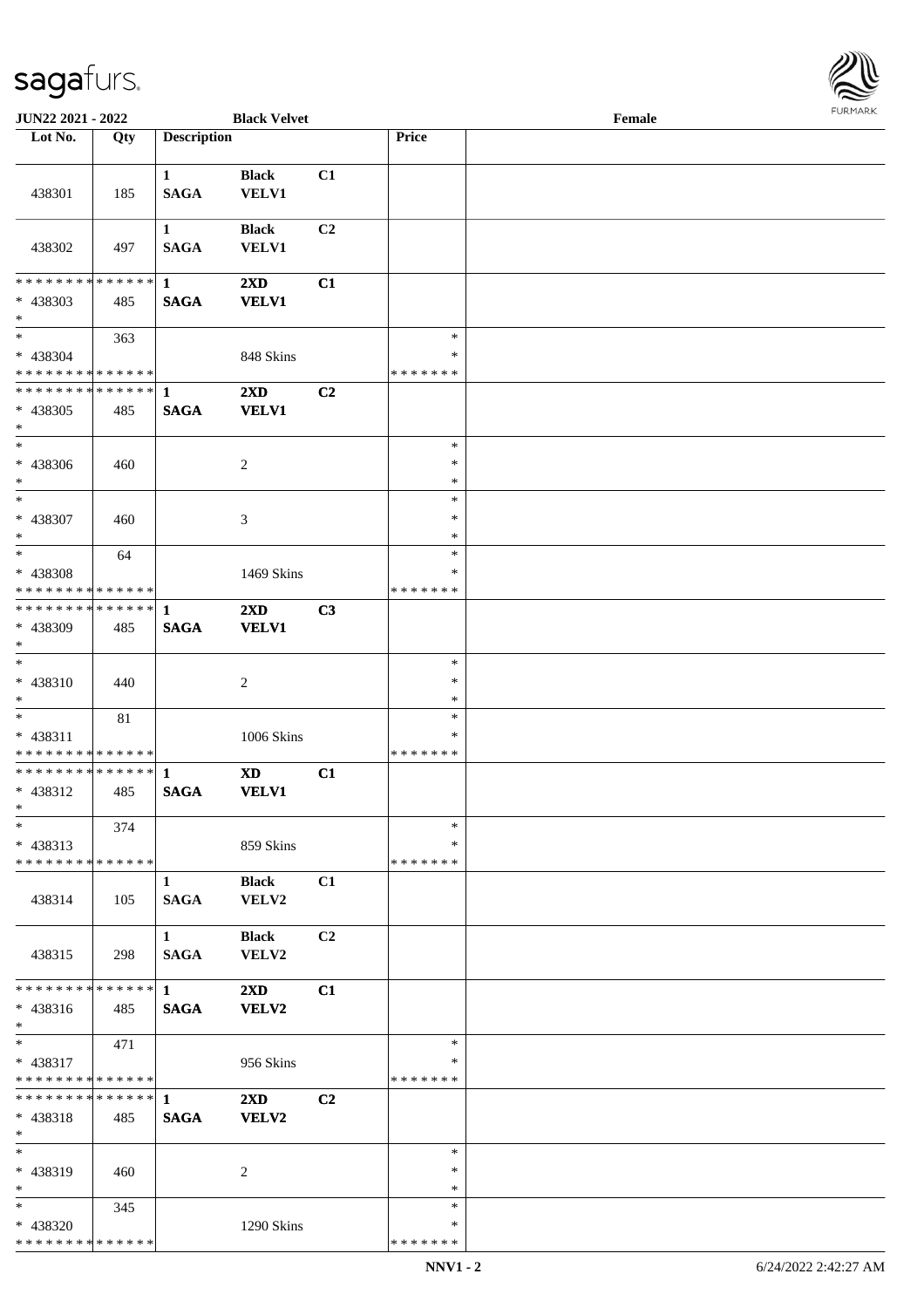

| JUN22 2021 - 2022             |     |                    | <b>Black Velvet</b>     |                |               | Female |  |
|-------------------------------|-----|--------------------|-------------------------|----------------|---------------|--------|--|
| Lot No.                       | Qty | <b>Description</b> |                         |                | Price         |        |  |
|                               |     |                    |                         |                |               |        |  |
| ******** <mark>******</mark>  |     | $\mathbf{1}$       | $2\mathbf{X}\mathbf{D}$ | C3             |               |        |  |
| * 438321                      | 445 | <b>SAGA</b>        | <b>VELV2</b>            |                |               |        |  |
| $\ast$                        |     |                    |                         |                |               |        |  |
| $*$                           | 80  |                    |                         |                | $\ast$        |        |  |
| * 438322                      |     |                    | 525 Skins               |                | ∗             |        |  |
| * * * * * * * * * * * * * *   |     |                    |                         |                | * * * * * * * |        |  |
| **************                |     | 1                  | 2XD/XD                  | C <sub>2</sub> |               |        |  |
| * 438323                      | 485 | <b>SAGA</b>        | <b>VELV2</b>            | <b>OPEN</b>    |               |        |  |
| $\ast$                        |     |                    |                         |                |               |        |  |
| $\ast$                        |     |                    |                         |                | $\ast$        |        |  |
| $* 438324$                    | 460 |                    | $\overline{c}$          |                | $\ast$        |        |  |
| $\ast$                        |     |                    |                         |                | $\ast$        |        |  |
| $\ast$                        | 94  |                    |                         |                | $\ast$        |        |  |
| * 438325                      |     |                    |                         |                | $\ast$        |        |  |
| * * * * * * * * * * * * * *   |     |                    | 1039 Skins              |                | * * * * * * * |        |  |
|                               |     |                    |                         |                |               |        |  |
|                               |     | $\mathbf{1}$       | $\mathbf{ALL}$          | C <sub>2</sub> |               |        |  |
| 438326                        | 388 | IA                 | VELV1                   | COR1           |               |        |  |
|                               |     |                    |                         |                |               |        |  |
|                               |     | $\mathbf{1}$       | <b>Black</b>            | C1             |               |        |  |
| 438327                        | 117 | <b>SROY</b>        | VELV1                   |                |               |        |  |
|                               |     |                    |                         |                |               |        |  |
|                               |     | $\mathbf{1}$       | <b>Black</b>            | C <sub>2</sub> |               |        |  |
| 438328                        | 367 | <b>SROY</b>        | <b>VELV1</b>            |                |               |        |  |
|                               |     |                    |                         |                |               |        |  |
|                               |     | $\mathbf{1}$       | $2\mathbf{X}\mathbf{D}$ | C1             |               |        |  |
| 438329                        | 440 | <b>SROY</b>        | VELV1                   |                |               |        |  |
|                               |     |                    |                         |                |               |        |  |
| * * * * * * * * * * * * * *   |     | $\mathbf{1}$       | 2XD                     | C <sub>2</sub> |               |        |  |
| * 438330                      | 465 | <b>SROY</b>        | <b>VELV1</b>            |                |               |        |  |
| $*$                           |     |                    |                         |                |               |        |  |
| $*$                           | 410 |                    |                         |                | $\ast$        |        |  |
| * 438331                      |     |                    | 875 Skins               |                | $\ast$        |        |  |
| ******** <mark>******</mark>  |     |                    |                         |                | * * * * * * * |        |  |
| **************                |     | $\mathbf{1}$       | 2XD                     | C3             |               |        |  |
| * 438332                      | 445 | <b>SROY</b>        | <b>VELV1</b>            |                |               |        |  |
| $*$                           |     |                    |                         |                |               |        |  |
| $*$                           | 56  |                    |                         |                | $\ast$        |        |  |
| $* 438333$                    |     |                    | 501 Skins               |                | ∗             |        |  |
| * * * * * * * * * * * * * *   |     |                    |                         |                | * * * * * * * |        |  |
|                               |     | 1                  | XD                      | C1             |               |        |  |
| 438334                        | 322 | <b>SROY</b>        | <b>VELV1</b>            |                |               |        |  |
|                               |     |                    |                         |                |               |        |  |
| * * * * * * * * * * * * * * * |     | $\mathbf{1}$       | XD                      | C3             |               |        |  |
| $* 438335$                    | 465 | <b>SROY</b>        | <b>VELV1</b>            |                |               |        |  |
| $\ast$                        |     |                    |                         |                |               |        |  |
| $\ast$                        | 191 |                    |                         |                | $\ast$        |        |  |
| $* 438336$                    |     |                    | 656 Skins               |                | ∗             |        |  |
| * * * * * * * * * * * * * *   |     |                    |                         |                | * * * * * * * |        |  |
|                               |     | $\mathbf{1}$       | <b>Black</b>            | C1             |               |        |  |
| 438337                        | 151 | <b>SROY</b>        | <b>VELV2</b>            |                |               |        |  |
|                               |     |                    |                         |                |               |        |  |
|                               |     | $\mathbf{1}$       | <b>Black</b>            | C <sub>2</sub> |               |        |  |
| 438338                        | 238 | <b>SROY</b>        | VELV2                   |                |               |        |  |
|                               |     |                    |                         |                |               |        |  |
| ******** <mark>******</mark>  |     | $\mathbf{1}$       | $2\mathbf{X}\mathbf{D}$ | C1             |               |        |  |
| * 438339                      | 465 | <b>SROY</b>        | VELV2                   |                |               |        |  |
| $\ast$                        |     |                    |                         |                |               |        |  |
| $*$                           | 232 |                    |                         |                | $\ast$        |        |  |
| * 438340                      |     |                    | 697 Skins               |                | ∗             |        |  |
| * * * * * * * * * * * * * *   |     |                    |                         |                | * * * * * * * |        |  |
|                               |     |                    |                         |                |               |        |  |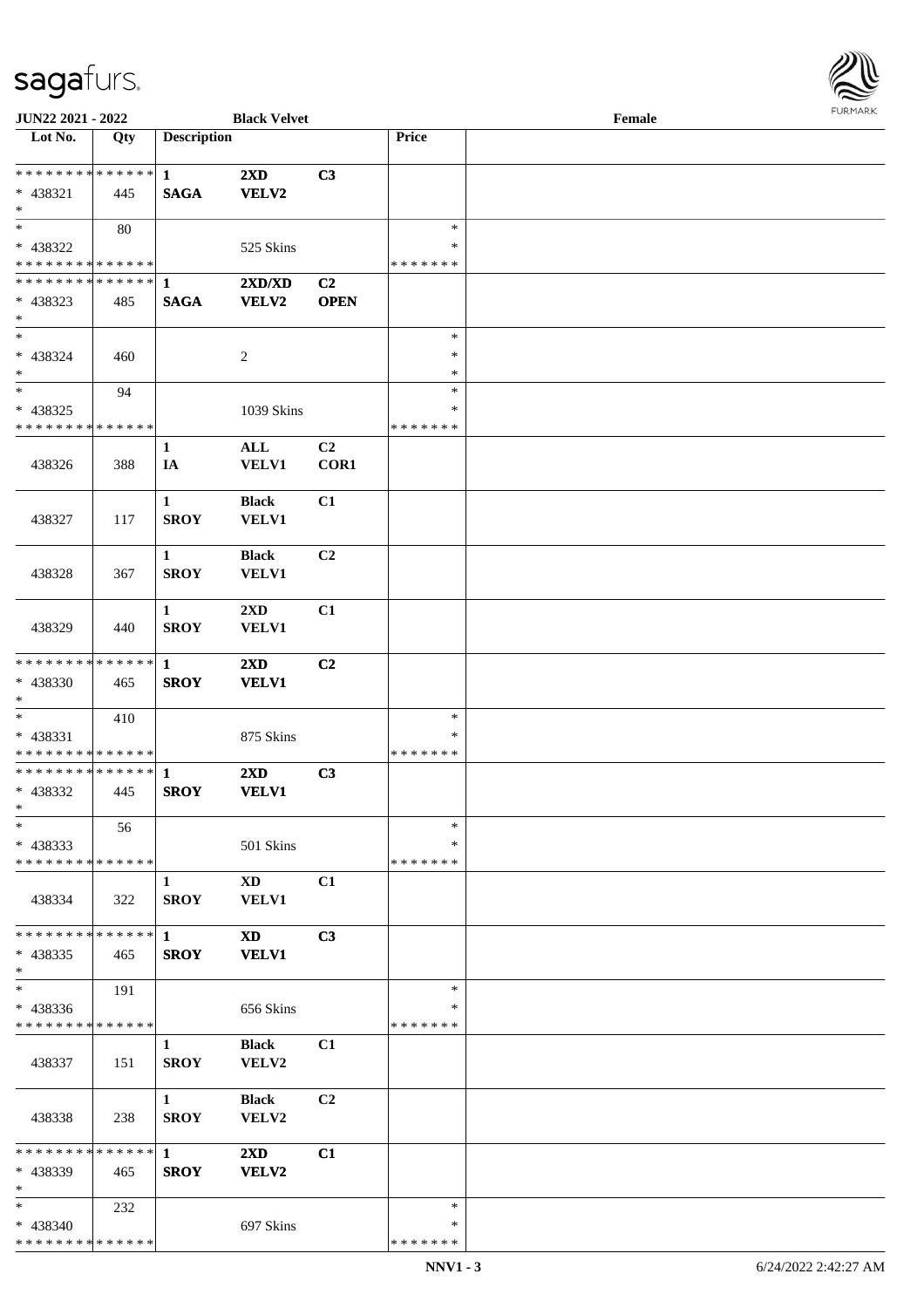

| JUN22 2021 - 2022                |     | <b>Black Velvet</b> |                        |    |                  | FURMARK |  |
|----------------------------------|-----|---------------------|------------------------|----|------------------|---------|--|
| $\overline{\phantom{1}}$ Lot No. | Qty | <b>Description</b>  |                        |    | Price            |         |  |
| * * * * * * * * * * * * * *      |     | $\mathbf{1}$        | 2XD                    | C2 |                  |         |  |
| * 438341                         | 465 | <b>SROY</b>         | VELV2                  |    |                  |         |  |
| $*$                              |     |                     |                        |    |                  |         |  |
| $\ast$                           |     |                     |                        |    | $\ast$           |         |  |
| $* 438342$                       | 440 |                     | 2                      |    | ∗                |         |  |
| $*$<br>$*$                       | 264 |                     |                        |    | $\ast$<br>$\ast$ |         |  |
| * 438343                         |     |                     | 1169 Skins             |    | *                |         |  |
| * * * * * * * * * * * * * *      |     |                     |                        |    | * * * * * * *    |         |  |
|                                  |     | $\mathbf{1}$        | 2XD                    | C3 |                  |         |  |
| 438344                           | 430 | <b>SROY</b>         | VELV2                  |    |                  |         |  |
|                                  |     |                     |                        |    |                  |         |  |
| ******** <mark>******</mark>     |     | $\mathbf{1}$        | <b>XD</b>              | C1 |                  |         |  |
| $* 438345$                       | 465 | <b>SROY</b>         | VELV2                  |    |                  |         |  |
| $*$                              |     |                     |                        |    |                  |         |  |
| $*$                              | 302 |                     |                        |    | $\ast$           |         |  |
| * 438346                         |     |                     | 767 Skins              |    | *                |         |  |
| * * * * * * * * * * * * * *      |     |                     |                        |    | * * * * * * *    |         |  |
| * * * * * * * * * * * * * *      |     | $\mathbf{1}$        | <b>XD</b>              | C2 |                  |         |  |
| $* 438347$<br>$\ast$             | 465 | <b>SROY</b>         | VELV2                  |    |                  |         |  |
| $\ast$                           |     |                     |                        |    | $\ast$           |         |  |
| * 438348                         | 440 |                     | 2                      |    | *                |         |  |
| $*$                              |     |                     |                        |    | $\ast$           |         |  |
| $*$                              |     |                     |                        |    | $\ast$           |         |  |
| * 438349                         | 440 |                     | 3                      |    | ∗                |         |  |
| $*$                              |     |                     |                        |    | $\ast$           |         |  |
| $*$                              |     |                     |                        |    | $\ast$           |         |  |
| $* 438350$                       | 440 |                     | $\overline{4}$         |    | $\ast$           |         |  |
| $*$                              |     |                     |                        |    | $\ast$           |         |  |
| $\ast$                           | 74  |                     |                        |    | $\ast$           |         |  |
| * 438351                         |     |                     | 1859 Skins             |    | *                |         |  |
| * * * * * * * * * * * * * *      |     |                     |                        |    | * * * * * * *    |         |  |
|                                  |     | $\mathbf{1}$        | $\mathbf{X}\mathbf{D}$ | C3 |                  |         |  |
| 438352                           | 463 | <b>SROY</b>         | VELV2                  |    |                  |         |  |
|                                  |     |                     |                        |    |                  |         |  |